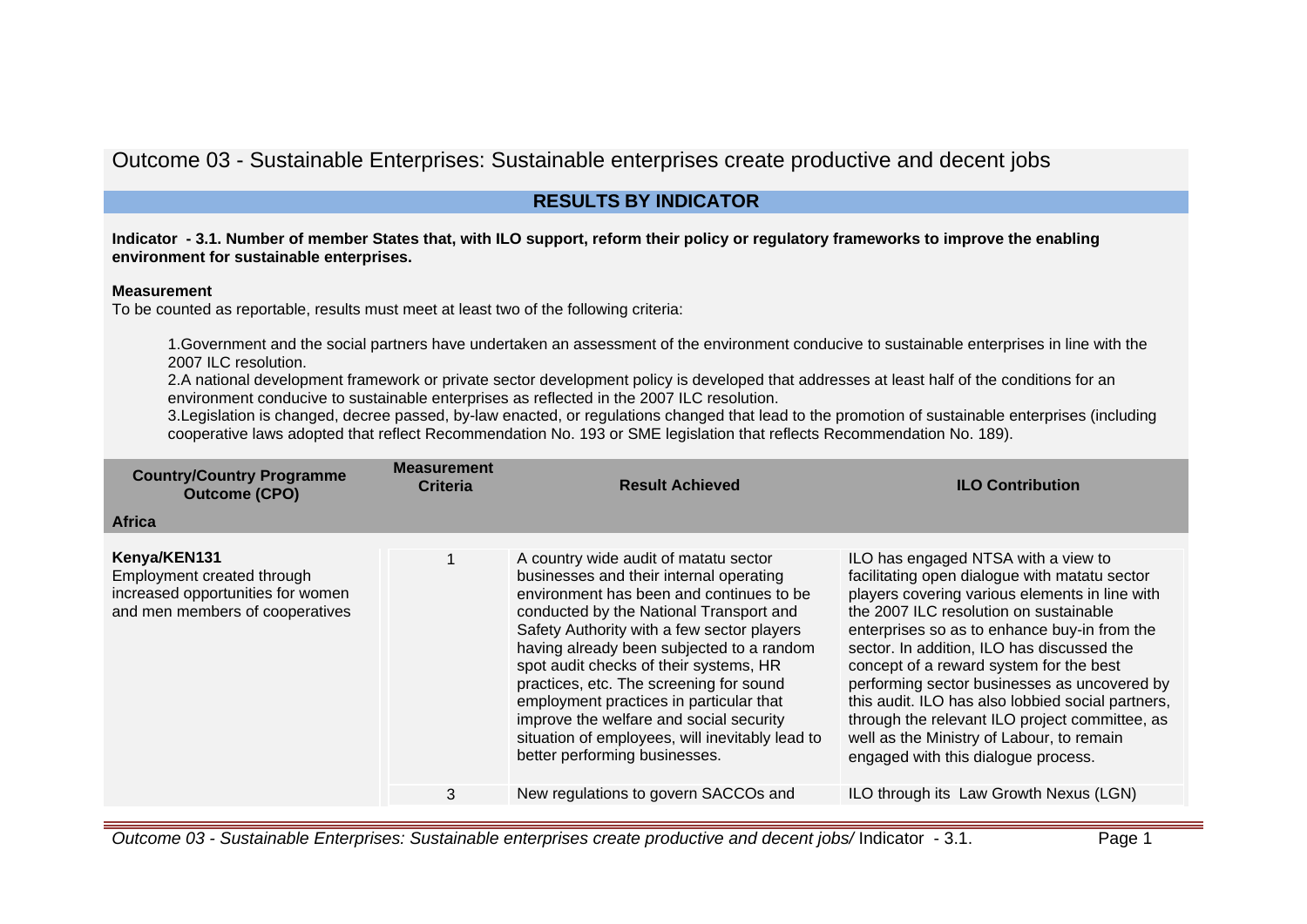companies in the public transport (matatu) sector came into effect on July 1st, 2014. Among other requirements, from July 1st, Investors had to be the registered owners of at least 30 serviceable vehicles to be licensed. On the other hand, matatu operators needed at least 25 serviceable vehicles under contract for them to be licensed. Matatu owners thereby ceased operating in their individual capacities. PSV owners also had to provide evidence of compliance with laws on minimum labour standards, statutory deductions, tax, health and safety at work.

To date the LGN project has reached to a total of 393 Matatu SACCOS/Companies directly (149) and through Partners specifically the Ministry of Cooperatives (244).

The number of registered Matatu SACCOS/Companies is slightly over 610.It is therefore safe to state that over 50% of all Matatu SACCOS/Companies have been reached with the LGN agenda.

project facilitated stakeholder meetings within the Matatu sector to interrogate the new regulations and visits were paid to selected Matatu SACCOs where these issues were discussed. In 2014, the project also widely disseminated the HR manual for Matatu SACCOs to assist them in managing their staff component (drivers and conductors) and to help them comply with the regulatory requirements covering their employment practices that came into effect in July. As the closure of the project draws near the focus is on the real impact of this outreach and awareness creation through establishing the number of jobs created/improved through formalisation of the employment, and numbers of workers registered under the social protection schemes available in the country among other labour law compliance aspects.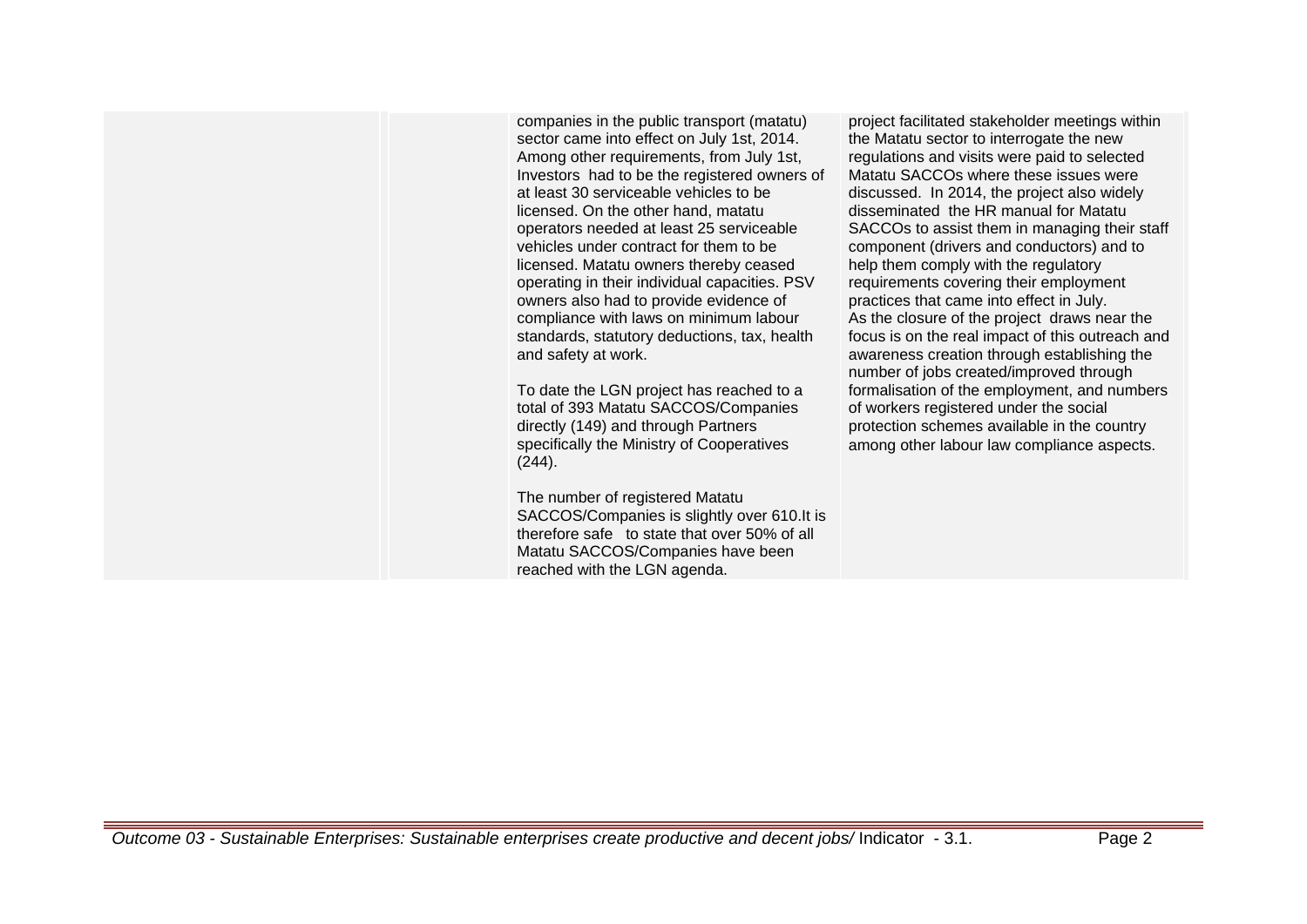### **Seychelles/SYC176**

Viable cottage industries and small business enterprises resources and plans to facilitate the development of sustainable and profitable small and medium entrepreneurship enhanced

| 1              | The result of the survey on sustainable<br>enterprises development friendly environment<br>realized in the framework of SMEs' profile<br>setting in Seychelles is finalized and<br>available. The survey highlights the 17<br>conditions of the 2007 International Labour<br>Conference resolution, which elements are<br>explained in the different sections and<br>paragraphs of the report. These conditions<br>can be found back in the following points: (i)<br>importance of entrepreneurship in<br>Seychelles, (ii) SME and Impact on<br>macro-economic, (iii) Institutional and Legal<br>Framework, (iii) Strengths, Weaknesses,<br>Opportunities, Threat of SMEs, (iv) Strategic<br>goals of the proposed new SME policy, (v)<br>recommendations concerning all aspects<br>deserving to be observed in order to better<br>meet the conditions. | Le BIT a apporté une assistance technique<br>pour accompagner les mandants dans la<br>realisation de l'étude et l'établissement du<br>Profile. Par ailleurs, le BIT a travaillé de<br>concert avec le MLHRD pour assurer la<br>participation de toutes les entitités concernées<br>dans le processus.           |
|----------------|---------------------------------------------------------------------------------------------------------------------------------------------------------------------------------------------------------------------------------------------------------------------------------------------------------------------------------------------------------------------------------------------------------------------------------------------------------------------------------------------------------------------------------------------------------------------------------------------------------------------------------------------------------------------------------------------------------------------------------------------------------------------------------------------------------------------------------------------------------|-----------------------------------------------------------------------------------------------------------------------------------------------------------------------------------------------------------------------------------------------------------------------------------------------------------------|
| $\overline{2}$ | Action en cours de réalisation au niveau du<br>gouvernement par l'élaboration d'une<br>stratégie nationale des PMEs. Un nouveau<br>ministère dénomé Ministry of Investment,<br>Entrepreneurship and Business Innovation a<br>été mis en place le 1 février 2015. Dans son<br>portefeuille, le ministère est en charge de<br>piloter le processus de formulation de la<br>stratégie. L'action y relative a été initiée en<br>janvier 2015 et prendra fin en décembre<br>2015.                                                                                                                                                                                                                                                                                                                                                                            | Le BIT a appuyé la realisation de l'étude. Les<br>recommandations présentée dans l'étude pour<br>l'établissement du Profile des SMEs ont été<br>soumises à la validation des les mandants<br>tripartites et aux discussions et échanges pour<br>une orientation de la formulation de la stratégie<br>nationale. |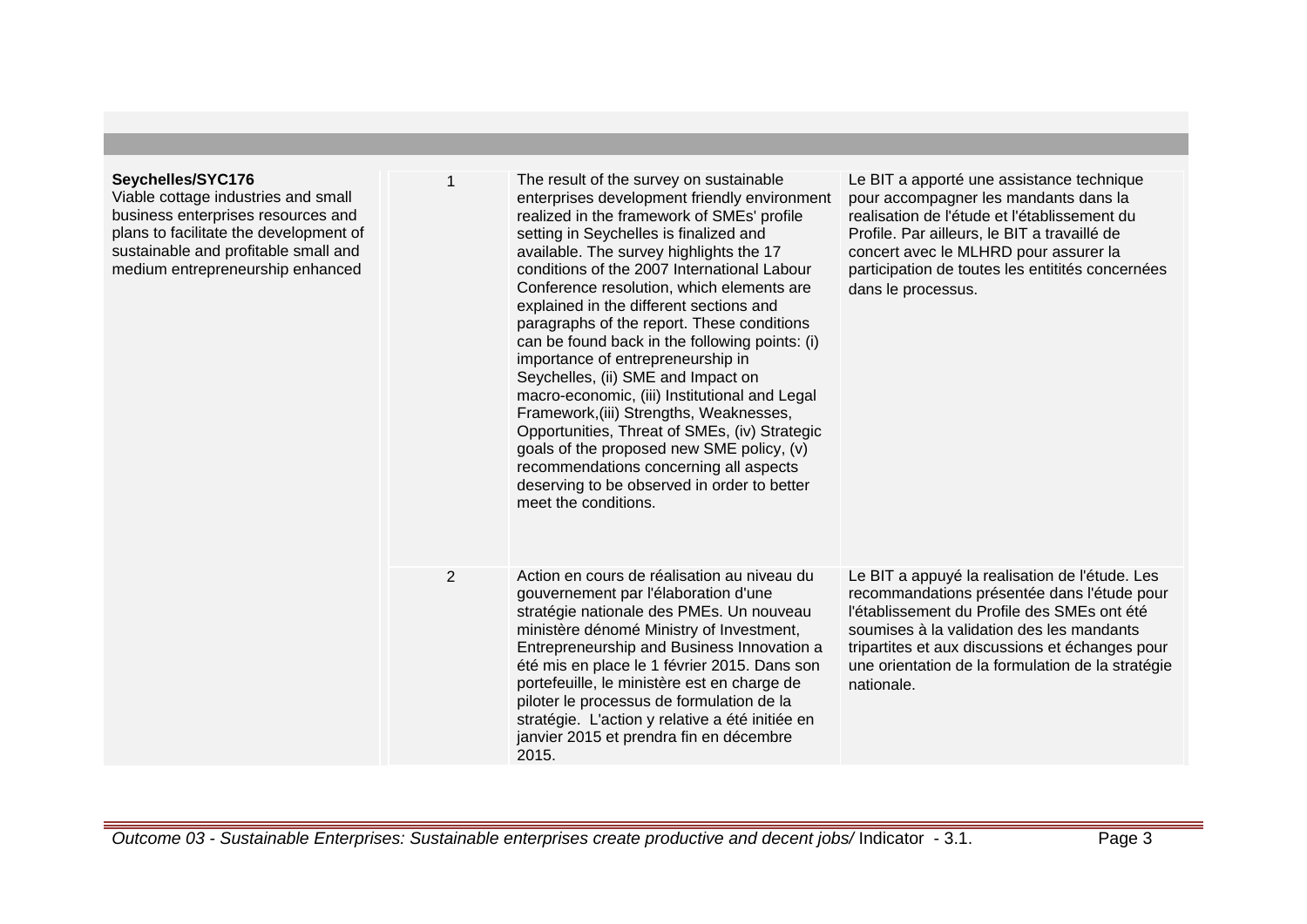| Egypt/EGY105<br>National capacity to create enabling<br>business environment wich is also<br>gender transformative for<br>sustainable enterprises is<br>strengthened |   | The national road map to reform the<br>cooperatives movement in Egypt is updated. | In line with the ILC 2007 conclusions, the ILO<br>supported social partners in developing the<br>process for cooperatives reform by updating<br>the road map and provided support to the<br>Ministry of Agriculture and Egyptian National<br>Council for Competitiveness (ENCC) and the<br>Federation of Egyptian Industries (FEI)                                 |
|----------------------------------------------------------------------------------------------------------------------------------------------------------------------|---|-----------------------------------------------------------------------------------|--------------------------------------------------------------------------------------------------------------------------------------------------------------------------------------------------------------------------------------------------------------------------------------------------------------------------------------------------------------------|
|                                                                                                                                                                      | 3 | Cooperatives law reviewed and amended in<br>in October 2014-March 2015.           | ILO provided technical support on the<br>assessment of the environment/ regulatory<br>framework affecting cooperatives. ILO is<br>currently working closely with FAO to further<br>support the government's capacity building to<br>implement the new law and upgrade/modernize<br>cooperatives in Egypt. ILO Coop legislation<br>package was translated and used. |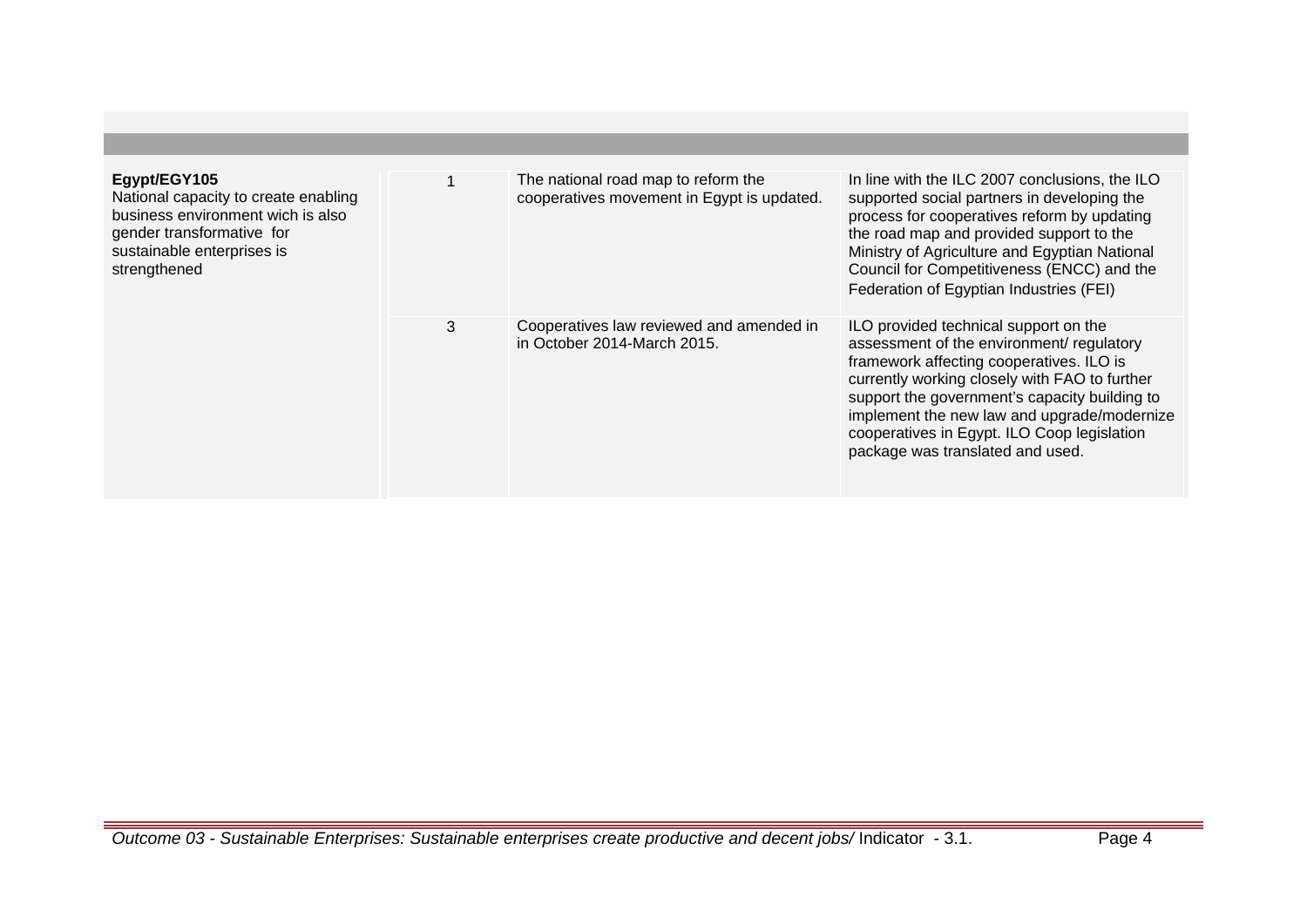#### **Latin America and the Caribbean**

#### **Peru/PER152**

Se desarolla políticas y programas para promover un entorno propicio para las empresas sostenibles y un crecimiento verde

1 La iniciativa PAGE liderada por el Gobierno del Peru, a través del Ministerio de Trabajo, del Ministerio del Medio Ambieno, del Ministerio de la Producciòn, del Ministerio de Transportes y Comunicaciones y del Ministerio de Agricultura (líder), culminó en noviembre del 2014 una evaluación inicial (scoping study) en la cual se identificó los problemas estructurales de la economía peruana para mantener una senda de crecimiento sostenible, el cual incluya la integración de las tres dimensiones del desarrollo sostenible (crecimiento económico, sostenibilidad ambiental e inclusión social). Asimismo, se identificó cinco sectores prioritarios (transporte, turismo, minería, agroindustria y forestal) en los cuales existe un mayor potencial para que se desarrollen empresas sostenibles. Igualmente, se culminó en el último trimestre del 2015, un estudio cuantitativo en el cual se usa el modelo T21 para realizar una evaluación ex ante de políticas encaminadas a enverdecer la economía peruana y que pudieran contribuir al alcance de objetivos nacionales de desarrollo sostenible, mejorar la competitividad, impulsar el desarrollo económico, diversificar la economía y generar empleos verdes. La OIT, con fondos de PAGE Global, al igual que PNUMA, ONUDI y PNUD, proporcionaron asistencia técnica para la realización de ambos estudios y se ha dotado de una estructura de gobernanza de la iniciativa a nivel nacional que promueve el diálogo dentro del sector público y la interacción con el sector privado. La asistencia técnica tuvo en cuenta la resolucion adoptada por la CIT en 2007. 2 La iniciativa PAGE, liderada por el Gobierno del Peru, a través del Ministerio de Trabajo, del Ministerio del Medio Ambieno, del Ministerio de la Producciòn, del Ministerio de Transportes y Comunicaciones y del Ministerio de Agricultura (líder)presentó en el La OIT, con fondos de PAGE Global, al igual que PNUMA, ONUDI y PNUD, proporcionaron asistencia técnica para la elaboración de la Estrategia Nacional de Crecimiento Verde Inclusivo, así como se han realizado eventos de fortalecimiento de las capacidades

Outcome 03 - Sustainable Enterprises: Sustainable enterprises create productive and decent jobs/ Indicator - 3.1. Page 5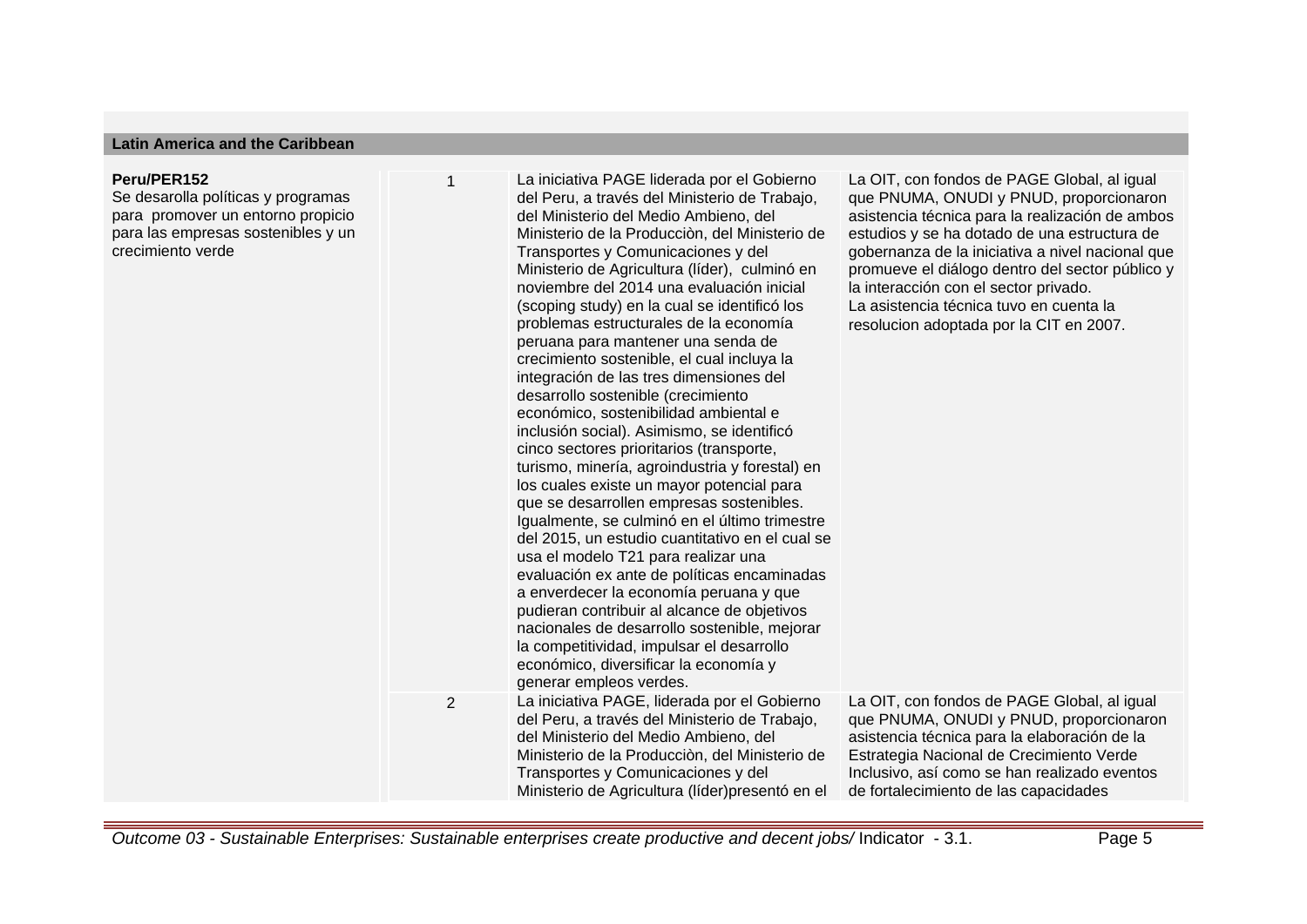|   | marco de la COP (diciembre 2014) una ruta<br>crítica para la elaboración de la Estrategia<br>Nacional de Crecimiento Verde Inclusivo<br>(ENCVI), en la cual se promoverá la creación<br>y/o mejoramiento de un entorno propicio para<br>el desempeño de empresas sostenibles en el<br>marco de una política de desarrollo<br>sostenible.<br>En el último trimestre del 2015 se compartió<br>con entidades del sector público y privado un<br>borrador de la ENCVI para su discusión, el<br>cual articula una serie de planes nacionales<br>de desarrollo como el Plan Bicentenario, el<br>Plan Nacional de Competitividad, el Plan<br>Nacional de Diversificación Productiva y las<br>Contribuciones Nacionales para la Mitigación<br>del Cambio Climático. | nacionales - a 90 entidades tanto del sector<br>público como privado- para formular y adoptar<br>políticas públicas verdes inclusivas. También<br>se ha promovido tres espacios de diálogo para<br>la interacción de actores públicos y privados<br>con la finalidad de conciliar los diferentes<br>intereses en la adopción de políticas.                                                                                                                                                                                              |
|---|-------------------------------------------------------------------------------------------------------------------------------------------------------------------------------------------------------------------------------------------------------------------------------------------------------------------------------------------------------------------------------------------------------------------------------------------------------------------------------------------------------------------------------------------------------------------------------------------------------------------------------------------------------------------------------------------------------------------------------------------------------------|-----------------------------------------------------------------------------------------------------------------------------------------------------------------------------------------------------------------------------------------------------------------------------------------------------------------------------------------------------------------------------------------------------------------------------------------------------------------------------------------------------------------------------------------|
| 3 | El Ministerio de Trabajo y Promoción del<br>Empleo (MTPE) ha elaborado y aprobado<br>una Estrategia Nacional de Empleo Verde<br>Los gobiernos regionales de Arequipa,<br>Cajamarca, La libertad y Piura, han<br>gestionado sus planes regionales de empleo<br>juvenil (PREJ), los cuales promoverán la<br>generación de empleos verdes para la PEA<br>juvenil.                                                                                                                                                                                                                                                                                                                                                                                              | La OIT ha proporcionado asistencia técnica<br>para la elaboración de la Estrategia Nacional<br>de Empleo Verde, sobre la base de la<br>experiencia de otros países que han adoptado<br>estrategias similares. La OIT, con fondos de<br>PAGE Global, financió la asistencia técnica<br>para la actualización y 'enverdecimiento' de los<br>planes regionales de empleo juvenil en cuatro<br>regiones.<br>Green: ILO contributions based on employment<br>projection modelling have informed the draft<br>national Green Growth strategy. |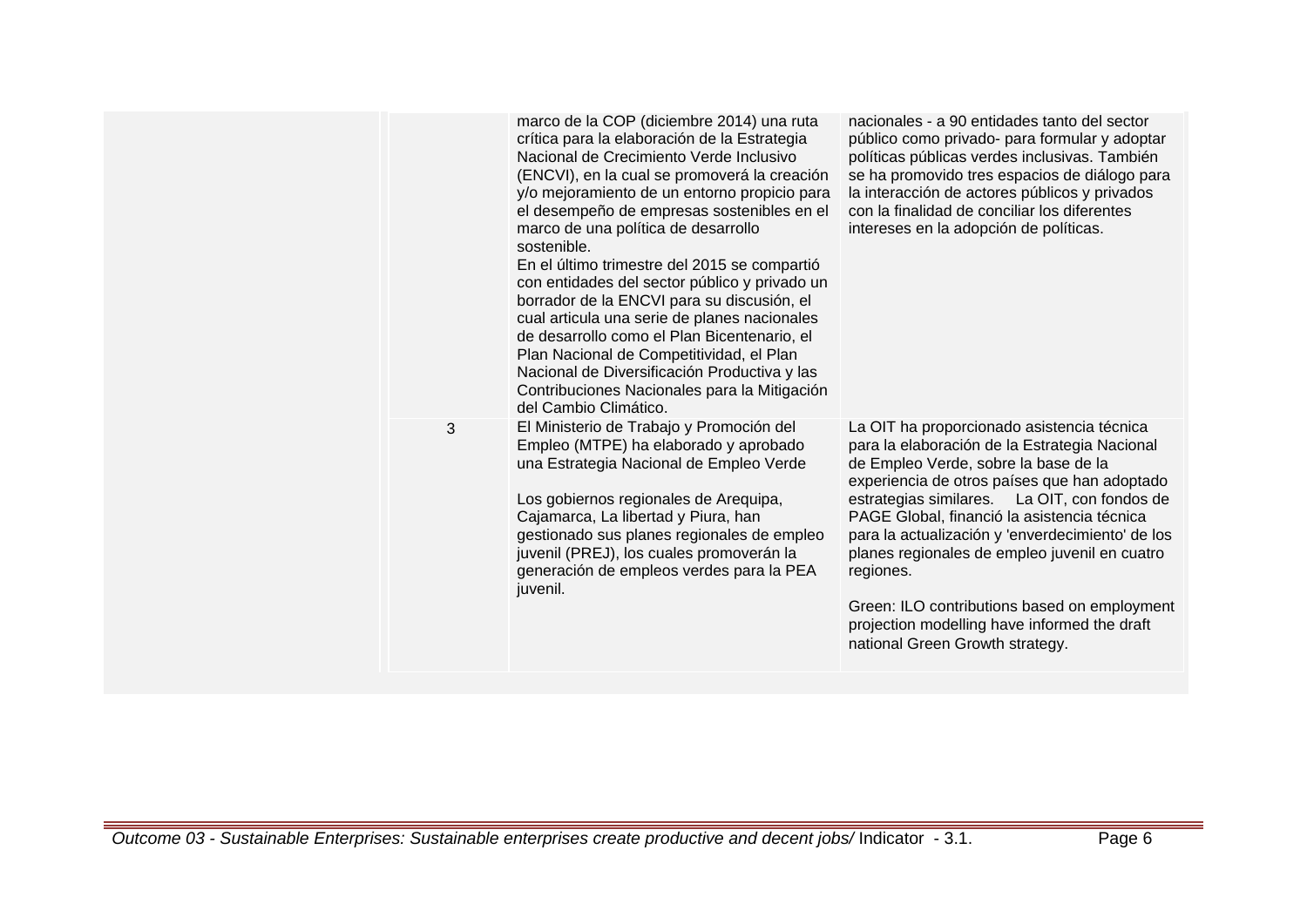# Outcome 03 - Sustainable Enterprises: Sustainable enterprises create productive and decent jobs

# **RESULTS BY INDICATOR**

**Indicator - 3.2. Number of member States that, with ILO support, implement entrepreneurship development policies and programmes for the creation of productive employment and decent work.**

#### **Measurement**

To be counted as reportable, results must meet at least two of the following criteria:

1.The member State introduces entrepreneurship development policies in national development frameworks or similar national policy documents. 2.Entrepreneurship development strategies are implemented in economic sectors or value chains that have been selected because of their high job-creation potential.

3.A national association or a network of trainers and organizations with the skills and resources to support the delivery of entrepreneurship programmes, especially with a focus on entrepreneurship for women and young people, is established or strengthened.

4.Targeted entrepreneurship development strategies are implemented that support (a) the transition of informal activities to formality or (b) poverty reduction in rural areas, in line with the 2008 ILC resolution concerning the promotion of rural employment for poverty reduction.

| <b>Country/Country Programme</b><br><b>Outcome (CPO)</b>                                                                                                                                                                                                              | <b>Measurement</b><br><b>Criteria</b> | <b>Result Achieved</b>                                                                                                                                                                                                                                                                                                                         | <b>ILO Contribution</b>                                                                                                                                                                                                                                                                                                                                                                                                                    |
|-----------------------------------------------------------------------------------------------------------------------------------------------------------------------------------------------------------------------------------------------------------------------|---------------------------------------|------------------------------------------------------------------------------------------------------------------------------------------------------------------------------------------------------------------------------------------------------------------------------------------------------------------------------------------------|--------------------------------------------------------------------------------------------------------------------------------------------------------------------------------------------------------------------------------------------------------------------------------------------------------------------------------------------------------------------------------------------------------------------------------------------|
| <b>Africa</b>                                                                                                                                                                                                                                                         |                                       |                                                                                                                                                                                                                                                                                                                                                |                                                                                                                                                                                                                                                                                                                                                                                                                                            |
| Burundi/BDI105<br>Les capacités des institutions<br>nationales au niveau central et<br>décentralisé sont renforcées pour<br>concevoir et mettre en oeuvre des<br>programmes de création d'emploi et<br>d'auto-emploi tenant compte des<br>spécificités liées au genre | 2                                     | -Mise en place, par les formateurs, d'un<br>réseau GERME en juin 2015 pour la<br>promotion de l'entreprenariat dans les<br>programmes en lien avec la Politique<br>Nationale de l'Emploi. A ce jour, 26<br>formateurs sont disponibles et font partie du<br>réseau et près de 1500 jeunes formés dont<br>45% de femmes, soit 675 filles/femmes | A travers le programme Emplois des jeunes<br>Ruraux au Burundi, le BIT, avec la<br>collaboration du FIDA, depuis fin 2013, a<br>apporté un appui technique à la promotion et<br>au developpement de l'entreprenariat.<br>Cet appui a été rendu possible par<br>l'organisation des sessions de formation<br>GERME à la fois pour les formateurs et pour<br>les apprenants jeunes.<br>2000 youth end beneficiaries from ILO SIYB<br>training |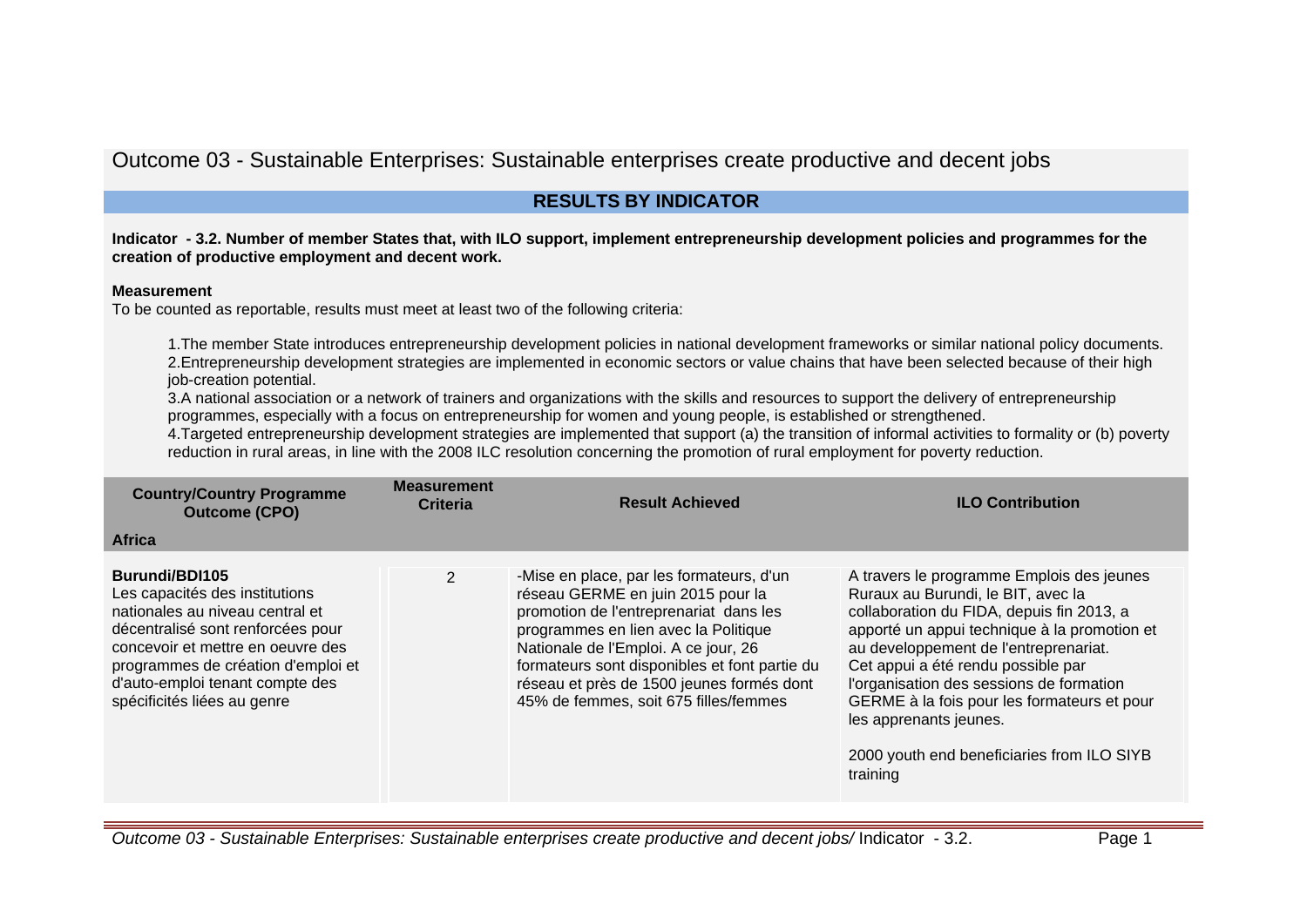| 3                                                                                                                                                                                     | - 52 formateurs dont 36 attestés en 2014 et<br>16 formateurs certifiés en 2015 ont été<br>formés en GERME et sont capables<br>d'assurer la formation des jeunes<br>entrepreneurs en milieu rural. A ce jour, 1788<br>jeunes ont été formés dont 922 hommes et<br>866 femmes<br>- Un réseau des formateurs GERME a été<br>mis en place en 2015 et est opérationnel. | Un MoU a été signé entre le BIT et le<br>Programme de développement des filières<br>(PRODEFI) en Avril 2013 dans le cadre du<br>programme "Emplois des Jeunes Ruraux"<br>finance par le FIDA axé sur le renforcement<br>des capacités en entrepreneuriat, et l'appui a la<br>formulation de la politique nationale de l'emploi.<br>L'assistance du BIT dans le cadre de ce projet<br>a produit les résultats suivants:<br>-Organisation des sessions de formation des<br>formateurs pour les prestataires;<br>- adaptation et traduction en Kirundi des outils<br>GERME;<br>- Organisation sur une base régulière des<br>séances de coaching des prestataires ;<br>- élaboration et mise en œuvre d'un mécanisme<br>de monitoring et suivi-évaluation des<br>prestataires;<br>- organisation des ateliers de formation des<br>jeunes;<br>- appui à la finalisation des plans d'affaires des<br>jeunes; |
|---------------------------------------------------------------------------------------------------------------------------------------------------------------------------------------|--------------------------------------------------------------------------------------------------------------------------------------------------------------------------------------------------------------------------------------------------------------------------------------------------------------------------------------------------------------------|--------------------------------------------------------------------------------------------------------------------------------------------------------------------------------------------------------------------------------------------------------------------------------------------------------------------------------------------------------------------------------------------------------------------------------------------------------------------------------------------------------------------------------------------------------------------------------------------------------------------------------------------------------------------------------------------------------------------------------------------------------------------------------------------------------------------------------------------------------------------------------------------------------|
|                                                                                                                                                                                       |                                                                                                                                                                                                                                                                                                                                                                    | - appui conseil en gestion                                                                                                                                                                                                                                                                                                                                                                                                                                                                                                                                                                                                                                                                                                                                                                                                                                                                             |
| Additional CPO Information (This information should only be added when relevant and necessary and should not repeat information already<br>entered under results or ILO contribution) |                                                                                                                                                                                                                                                                                                                                                                    |                                                                                                                                                                                                                                                                                                                                                                                                                                                                                                                                                                                                                                                                                                                                                                                                                                                                                                        |
| a)Gender equality and non-discrimination                                                                                                                                              | b) Partnerships (external)                                                                                                                                                                                                                                                                                                                                         |                                                                                                                                                                                                                                                                                                                                                                                                                                                                                                                                                                                                                                                                                                                                                                                                                                                                                                        |
|                                                                                                                                                                                       | la politique nationale de l'emploi                                                                                                                                                                                                                                                                                                                                 | Un partenariat a été établi avec le FIDA dans le cadre du financement du<br>programme Emplois des jeunes ruraux, notamment pour l'axe sur le<br>renforcement des capacities en entreprenariat et l'appui à la formulation de                                                                                                                                                                                                                                                                                                                                                                                                                                                                                                                                                                                                                                                                           |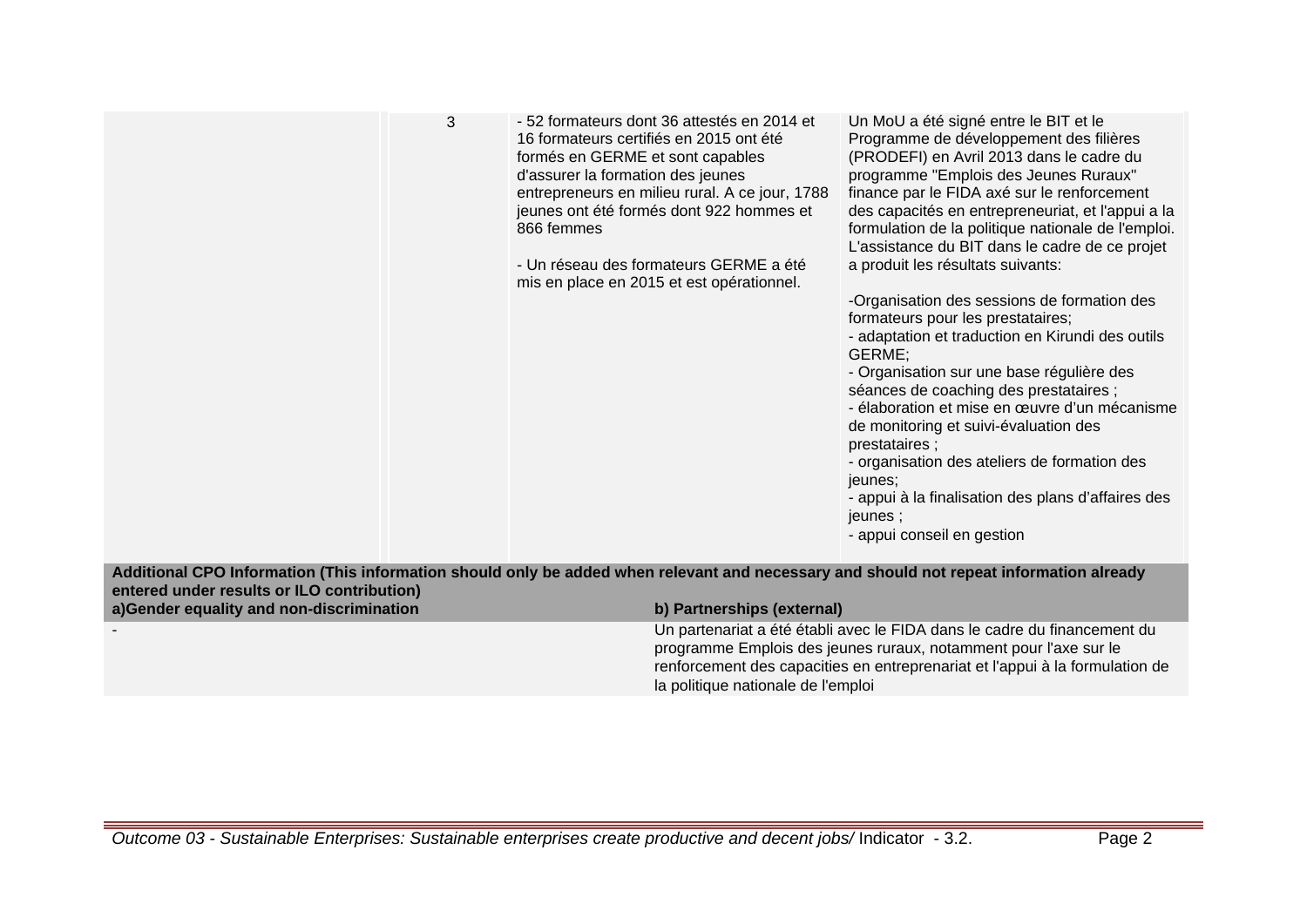| Cameroon/CMR106<br>Programmes de développement de<br>l'entreprenariat des jeunes et des<br>femmes | 2 | Dans le cadre de la mise en oeuvre de la<br>stratégie de développement des petites et<br>moyennes entreprises de l'économie sociale<br>et de l'artisanat adopté en 2009 par le<br>ministère des petites et moyennes<br>entreprises, le Cameroun a mis en oeuvre<br>des programmes d'accompagnement et de<br>perfectionnement des entrepreuneurs de la<br>seconde transformation du bois pour le<br>développement de l'entrepreneuriat, la<br>creation et la consolidation des emplois dans<br>la filière bois en 2014.                                                                                                                                                                                                                                          | Le BIT, dans le cadre du Programme d'appui à<br>la promotion de l'emploi et réduction de la<br>pauvreté (APERP), financé par la coopération<br>française, a mis en œuvre une initiative pilote<br>d'accompagnement de 25 jeunes<br>entrepreneurs de la seconde transformation du<br>bois au Cameroun de 2013 à 2014.                                                                                                            |
|---------------------------------------------------------------------------------------------------|---|-----------------------------------------------------------------------------------------------------------------------------------------------------------------------------------------------------------------------------------------------------------------------------------------------------------------------------------------------------------------------------------------------------------------------------------------------------------------------------------------------------------------------------------------------------------------------------------------------------------------------------------------------------------------------------------------------------------------------------------------------------------------|---------------------------------------------------------------------------------------------------------------------------------------------------------------------------------------------------------------------------------------------------------------------------------------------------------------------------------------------------------------------------------------------------------------------------------|
|                                                                                                   | 4 | Le Cameroun met en oeuvre des<br>programmes visant à réduire la taille du<br>secteur informel, notamment, à travers le<br>renforcement des capacités techniques et<br>financières (PIIASI), accompagnement (FNE)<br>de petits entrepreneurs. La proportion<br>d'entrepreneurs suivis au Cameroun dans le<br>cadre de la mise en oeuvre du projet APERP<br>qui appliquent de façon satisfaisante les<br>règles minimales de gestion apprises est<br>passée de 15% à 100%; De meme, la<br>croissance moyenne de la marge brute des<br>entreprises est passée de +4,3% à +7,4% et<br>la proportion d'entrepreneurs suivis qui<br>appliquent de façon satisfaisante les<br>techniques minimales pour la fabrication d'un<br>ouvrage en bois est passée de 20% à 89% | The ILO is supporting the Government of<br>Cameroun in designing and implementing<br>policies that, through the formalization of the<br>economy, will improve the quality and<br>productivity of jobs. The assessment of the<br>informal economy in the country will provide<br>the basis for development of strategies, policy<br>design and advocacy to reach out to<br>entrepreneurs and workers in the informal<br>economy. |
| entered under results or ILO contribution)<br>a)Gender equality and non-discrimination            |   | Additional CPO Information (This information should only be added when relevant and necessary and should not repeat information already<br>b) Partnerships (external)                                                                                                                                                                                                                                                                                                                                                                                                                                                                                                                                                                                           |                                                                                                                                                                                                                                                                                                                                                                                                                                 |
| Malgré que les promotrices soient rares dans le secteur de la seconde                             |   |                                                                                                                                                                                                                                                                                                                                                                                                                                                                                                                                                                                                                                                                                                                                                                 | Pour réaliser cette initiative, le BIT a noué des synergies avec plusieurs                                                                                                                                                                                                                                                                                                                                                      |

transformation du bois, une information et sensibilisation particulièrement volontariste en direction des femmes a permis d'avoir 16% de femmes

acteurs tels que le GIPA, le PIAASI, la mairie de Yaoundé III et le Programme Compétitivité des Filières de Croissance (PCFC) financé par la

Outcome 03 - Sustainable Enterprises: Sustainable enterprises create productive and decent jobs/ Indicator - 3.2. Page 3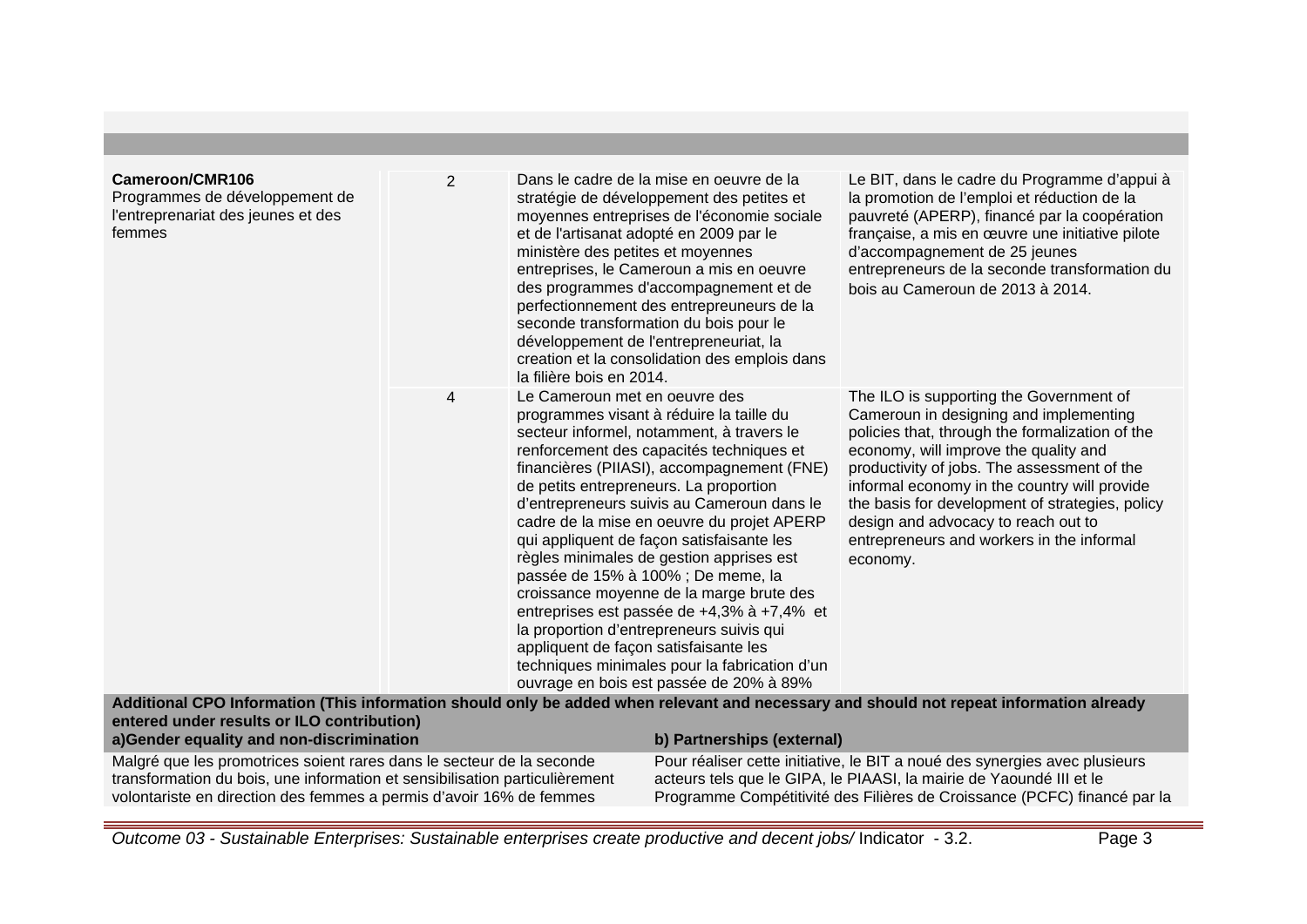| bénéficiaires. | Banque mondiale : (i) Le GIPA a assuré la mobilisation des candidats à           |
|----------------|----------------------------------------------------------------------------------|
|                | l'initiative et a apporté l'expertise technique en ce qui concerne               |
|                | l'accompagnement technique des bénéficiaires dans la seconde                     |
|                | transformation du bois, (ii) le PIAASI a octroyé des crédits aux jeunes          |
|                | entrepreneurs formés ; (iii) la mairie de Yaoundé III qui a facilité l'obtention |
|                | d'une des pièces exigées dans la demande de crédit à savoir les cautions         |
|                | morales des maires et a cofinancé les formations en gestion d'entreprise,        |
|                | (iv) Le PCFC a formé les bénéficiaires sur les normes                            |
|                | Hygiène-Santé-Environnement à respecter dans leur atelier.                       |
|                |                                                                                  |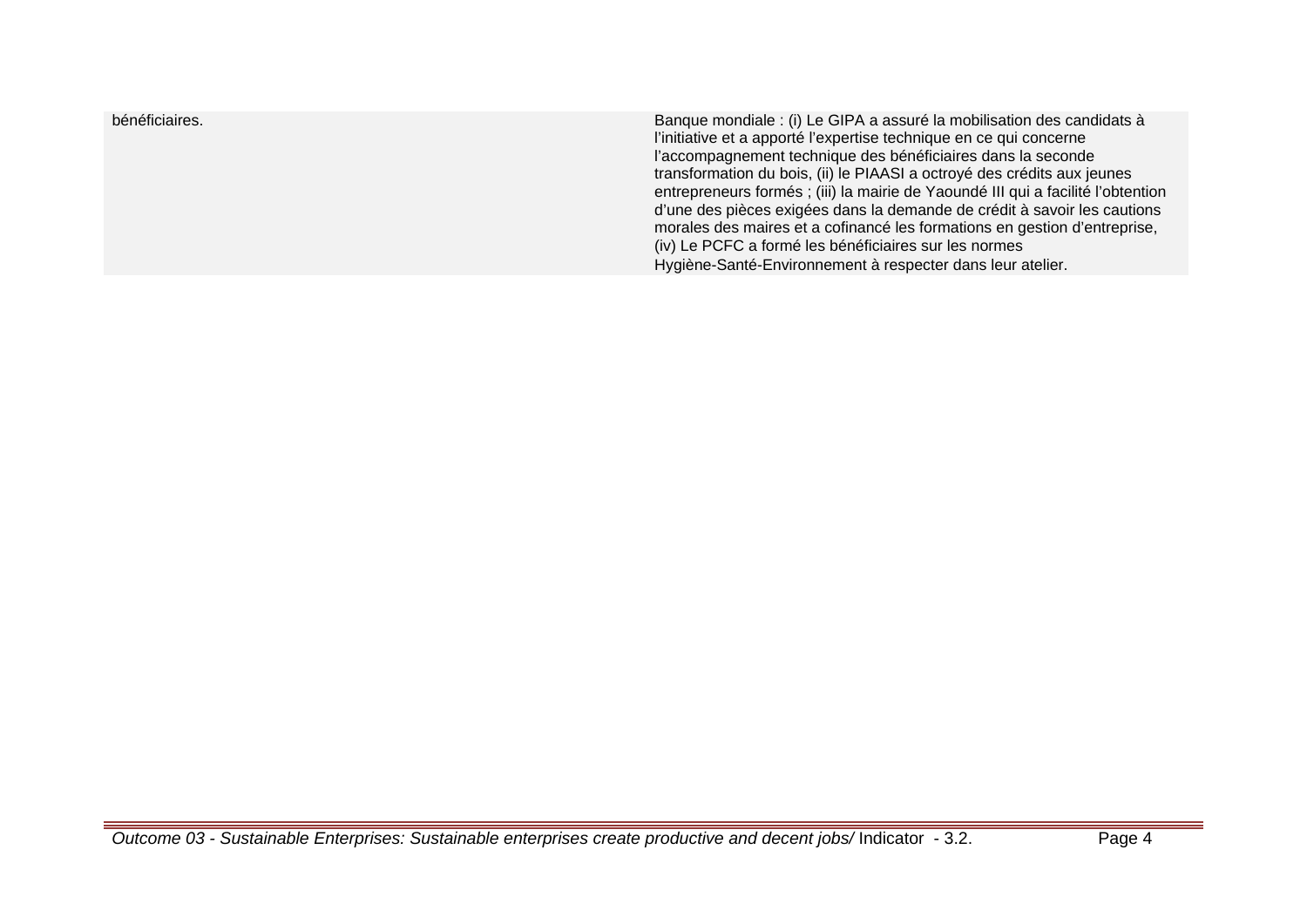| Rwanda/RWA101<br>Economic empowerment of young<br>women and men is enhanced | 1              | In the framework of the Rwanda National<br>Development Strategy, EDPRS2, the SME<br>policy, the Private sector Development<br>Strategy (PSD), and the National<br>Employment Programme (NEP) have been<br>elaborated and adopted to provide a<br>framework among other components to guide<br>entrepreneurship development.                                                                                                                                                                                                                                                                                                                                                                                                                                                                                                       | In Jan- April 2014, ILO provided technical<br>inputs during the elaboration of these<br>documents.<br>Further, ILO facilitated the participation of<br>employers and workers in engaging in the<br>process of developing the SME policy by<br>availing technical insights into the subject<br>matter that they used in adding value to the<br>dialogue prior to having the policy being<br>adopted.                                                                                                                                                                                                                                                                                                                                                                                                                                                                                                  |
|-----------------------------------------------------------------------------|----------------|-----------------------------------------------------------------------------------------------------------------------------------------------------------------------------------------------------------------------------------------------------------------------------------------------------------------------------------------------------------------------------------------------------------------------------------------------------------------------------------------------------------------------------------------------------------------------------------------------------------------------------------------------------------------------------------------------------------------------------------------------------------------------------------------------------------------------------------|------------------------------------------------------------------------------------------------------------------------------------------------------------------------------------------------------------------------------------------------------------------------------------------------------------------------------------------------------------------------------------------------------------------------------------------------------------------------------------------------------------------------------------------------------------------------------------------------------------------------------------------------------------------------------------------------------------------------------------------------------------------------------------------------------------------------------------------------------------------------------------------------------|
|                                                                             | $\overline{2}$ | 12 Integrated Craft Production Centres<br>(ICPCs) targeting mostly underemployed<br>youth graduates have been established and<br>organization of their activities affected. The<br>aim of ICPCs is to provide modern facilities<br>for production and marketing of local<br>products and organize beneficiaries in a<br>central area.<br>Furthermore, 30 Business Development<br>Centres (1 per district) have been established<br>country wide to offer business advice SMEs.<br>Business incubation centres have been<br>established and by in 2014-2015, an average<br>of 4,000 SMEs received direct support per<br>year from them. Three districts CPCs<br>(community processing Centres) have also<br>been established to provide facilities for<br>producers at the community level to engage<br>in value-added processing. | In 2014, ILO supported feasibility studies for<br>the establishment of each of these ICPCs;<br>further, ILO built technical capacities through<br>mainly SIYB programmes, to provide more<br>relevant entrepreneurship development<br>programmes.<br>Since December 2014, ILO has built and is<br>continuing to build technical capacities of BDCs<br>officials, through mainly the SIYB programmes,<br>to provide more relevant entrepreneurship<br>development programmes. In this regard, over<br>30 BDC officials have and certified as SIYB<br>trainers and these have trainer over 200<br>potential and existing entrepreneurs using the<br>SIYB programme with a special focus on youth<br>and women cooperatives.<br>ILO's contribution was to enhance<br>entrepreneurship capacities of women in cross<br>border trader cooperatives through the SIYB<br>trainings. As such 80 women from 4 |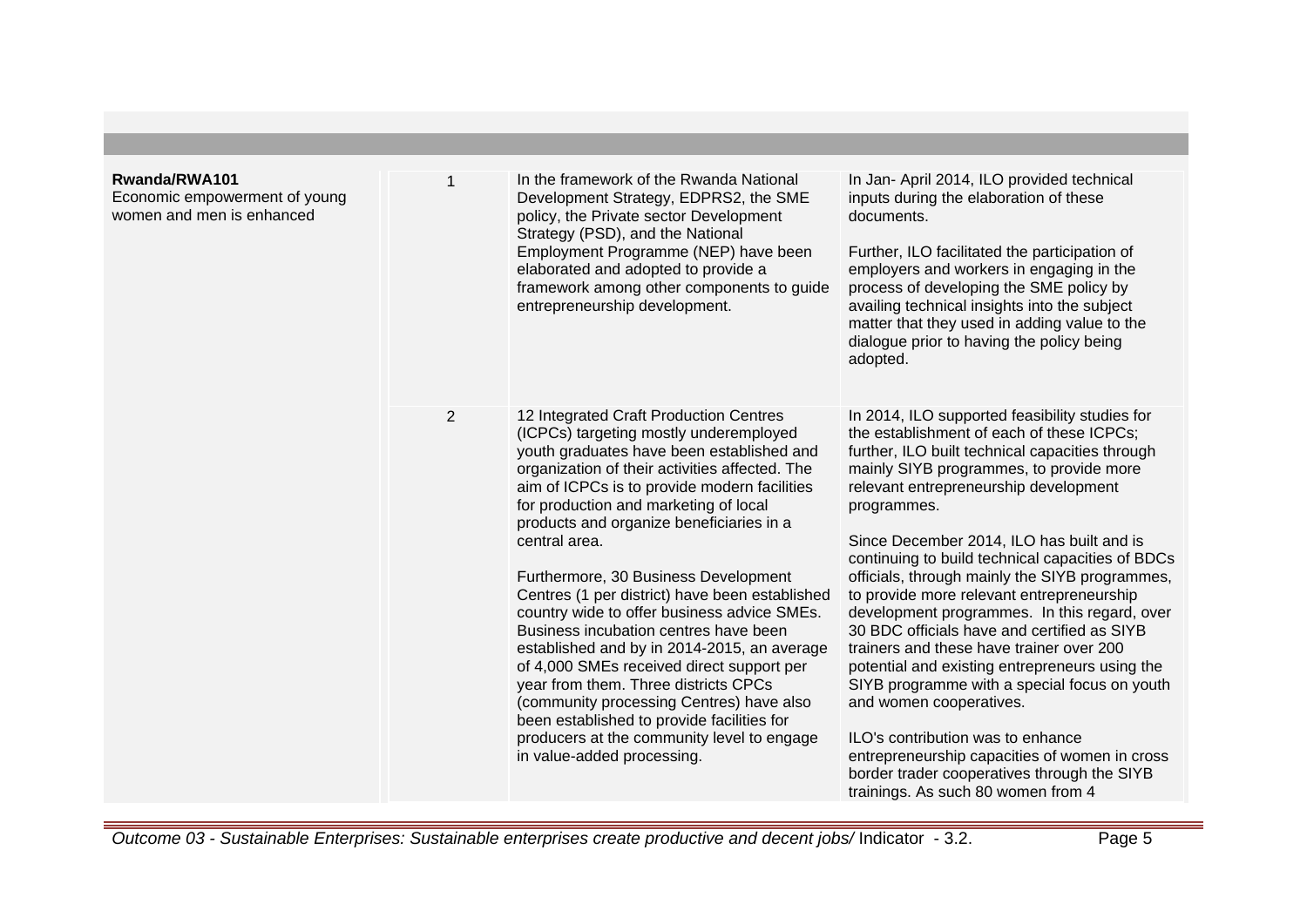cooperatives were trained. There has been no tracer study done yet to understand the impact of these trainings on these women. This intervention was ILO's contribution under the One UN Agaseke project.

| Additional CPO Information (This information should only be added when relevant and necessary and should not repeat information already |                                                                                                                                                                                                                                                                        |  |  |
|-----------------------------------------------------------------------------------------------------------------------------------------|------------------------------------------------------------------------------------------------------------------------------------------------------------------------------------------------------------------------------------------------------------------------|--|--|
| entered under results or ILO contribution)                                                                                              |                                                                                                                                                                                                                                                                        |  |  |
| a)Gender equality and non-discrimination                                                                                                | b) Partnerships (external)                                                                                                                                                                                                                                             |  |  |
| Special attention has been placed on supporting women in cross-border<br>trade during SIYB trainings.                                   | Since December 2014, ILO has built a special partnership with BDF<br>(Business Development Fund), a semi-government institution, created to<br>implement the National SME Development Policy and Access to Finance<br>programmes, to deliver SIYB programme in Rwanda. |  |  |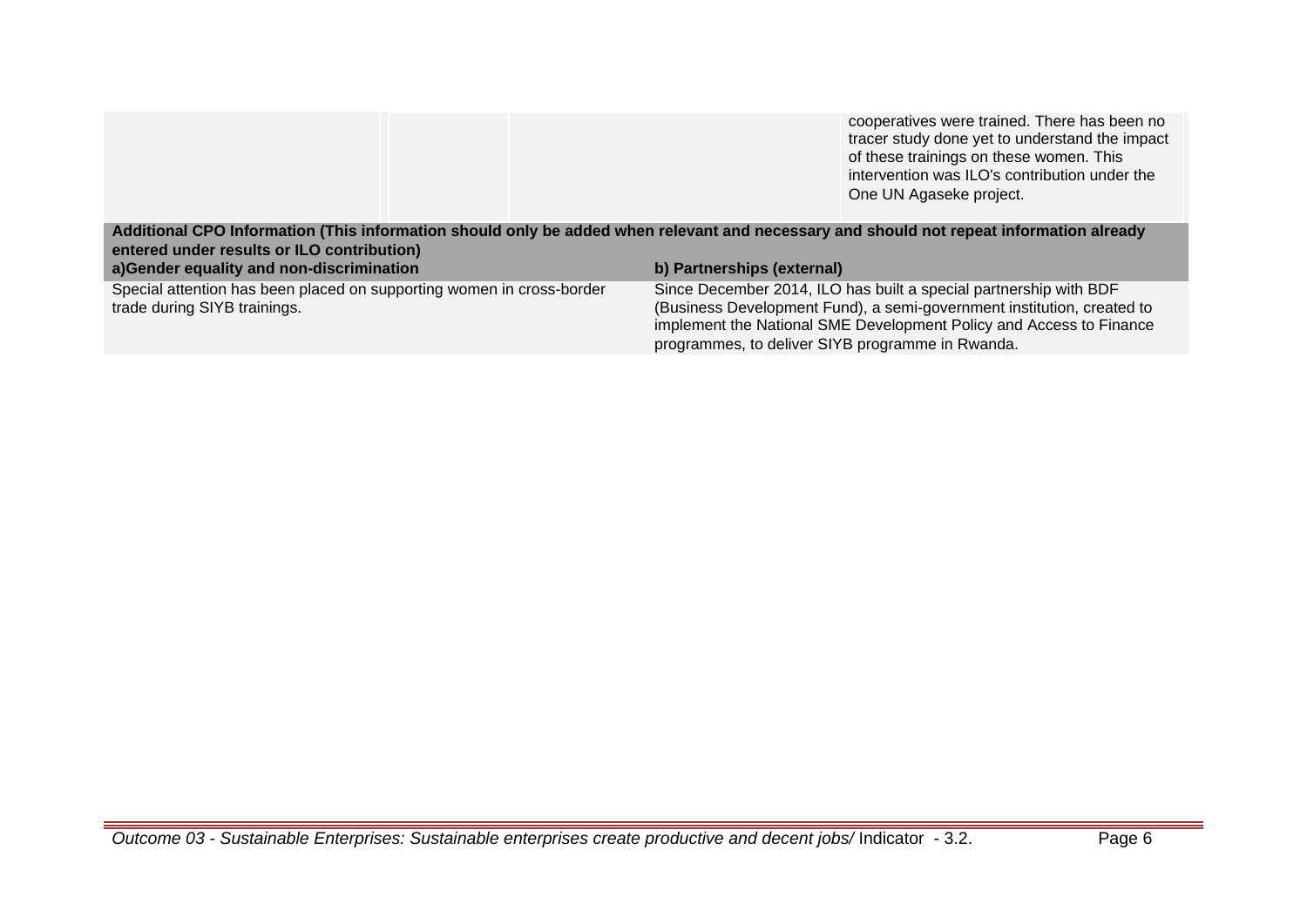| Ethiopia/ETH128<br>Entrepreneurship development<br>programmes are in place to create<br>productive employment and decent<br>work | 3 | Selected MFIs, SACCOs and BDS providers<br>were strengthened to provide financial and<br>non-financial support services to<br>disadvantaged women to start and run<br>income generating activities.                                                                                                                                                                 | ILO provided technical support to undertake<br>needs assessment and provide training of<br>trainers on gender sensitive entrepreneurship<br>development skills to Government and<br>non-government organizations involved in the<br>promotion of services business and financial<br>services to the targeted women.<br>Source of funding: MPTF UN Joint Programme |
|----------------------------------------------------------------------------------------------------------------------------------|---|---------------------------------------------------------------------------------------------------------------------------------------------------------------------------------------------------------------------------------------------------------------------------------------------------------------------------------------------------------------------|-------------------------------------------------------------------------------------------------------------------------------------------------------------------------------------------------------------------------------------------------------------------------------------------------------------------------------------------------------------------|
|                                                                                                                                  | 4 | Over 8,000 disadvantaged women from the<br>rural and urban areas of Ethiopia have<br>managed to start and run income generating<br>small business activities that generated<br>income and employment opportunities for the<br>poor women and their families. The results<br>achieved specifically meet measurement<br>criteria B, poverty reduction in rural areas. | ILO provided both technical and financial<br>support for the development of business<br>management skills among the disadvantaged<br>women and injected credit fund through<br>financial intermediaries for business<br>start-up/expansion.<br>Source of funding: MPTF UN Joint Programme                                                                         |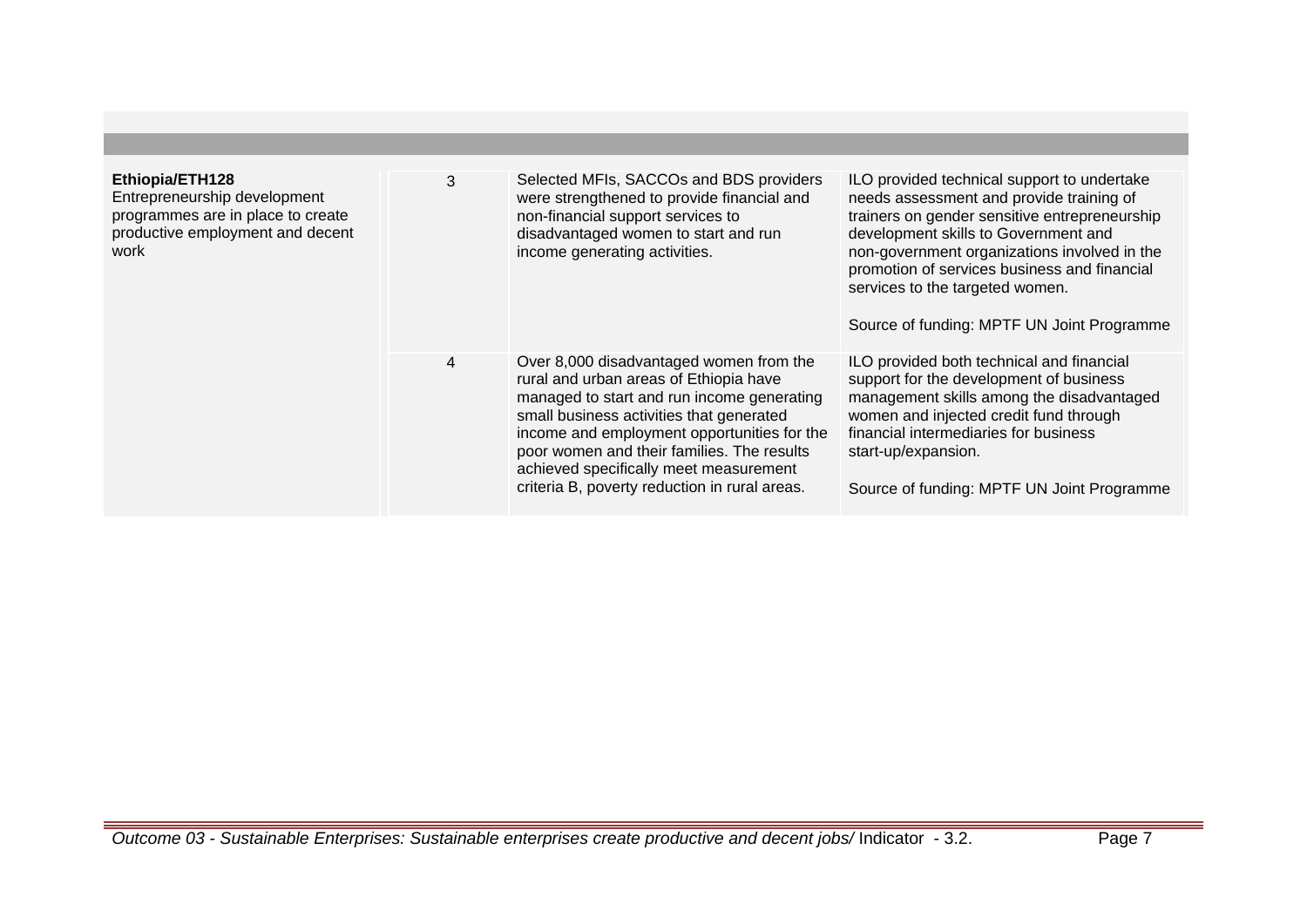| Kenya/KEN130<br>Young women's and men's<br>entrepreneurial skills for self<br>employment and SME activities<br>enhanced/increased |                | Formulation of national youth empowerment<br>strategy and implementation plan in 2014.<br>Entrepreneurship is identified in the plan as a<br>in which vulnerable groups will work their out<br>of poverty.                                                                                                                                                                                                                                                                                            | ILO through its YEF and WEDEE projects<br>provided technical assistance in formulating the<br>strategy through consultancy support,<br>participation in technical committee meetings<br>and in providing good practice documentation<br>on youth employment.                                                                                                                                                                          |
|-----------------------------------------------------------------------------------------------------------------------------------|----------------|-------------------------------------------------------------------------------------------------------------------------------------------------------------------------------------------------------------------------------------------------------------------------------------------------------------------------------------------------------------------------------------------------------------------------------------------------------------------------------------------------------|---------------------------------------------------------------------------------------------------------------------------------------------------------------------------------------------------------------------------------------------------------------------------------------------------------------------------------------------------------------------------------------------------------------------------------------|
|                                                                                                                                   |                | A national technical committee has been set<br>up to formulate a national women's economic<br>empowerment strategy document and<br>implementation plan. In line with its Vision<br>2030 and Second Medium Term Plan<br>(2013-2017), the government has embarked<br>on a national process of developing a<br>National Women's Economic Empowerment<br>(WEE) Strategy and Implementation Plan.<br>The road map has since received high level<br>approval in the Ministry of Devolution and<br>Planning. | ILO through the WEDEE project has been<br>involved in from the start of National Women's<br>Economic Empowerment (WEE) Strategy and<br>Implementation Plan, lobbying government to<br>launch the process and supporting the<br>technical formulation of a concept note and a<br>road map for the Strategy. ILO through<br>WEDEE is a key player in its development.                                                                   |
|                                                                                                                                   | $\overline{2}$ | A Value chain Development capacity building<br>tool kit introduced in the country aimed to<br>enhance users capacity to improve<br>entrepreneurship skills through the value<br>chains.                                                                                                                                                                                                                                                                                                               | Together with a local NGOs an annual value<br>chains development training course has been<br>introduced. Two courses delivered, with<br>support of ITC Turin.                                                                                                                                                                                                                                                                         |
|                                                                                                                                   | 3              | Network of trainers strengthened through<br>restructuring of its leadership and in piloting<br>resource mobilisation strategies.<br>390 Trainers in the ILO SIYB capacity<br>developed.                                                                                                                                                                                                                                                                                                               | ILO through WEDEE has set in place a<br>rigorous process for trainers' development and<br>accreditation on the gender sensitive business<br>management training tool "Get Ahead". There<br>are currently 22 trainers in the last stages<br>before accreditation, which is expected in<br>February 2015. In 2014, these candidate<br>trainers trained 656 women entrepreneurs,<br>32% of them young and 77% of them in rural<br>areas. |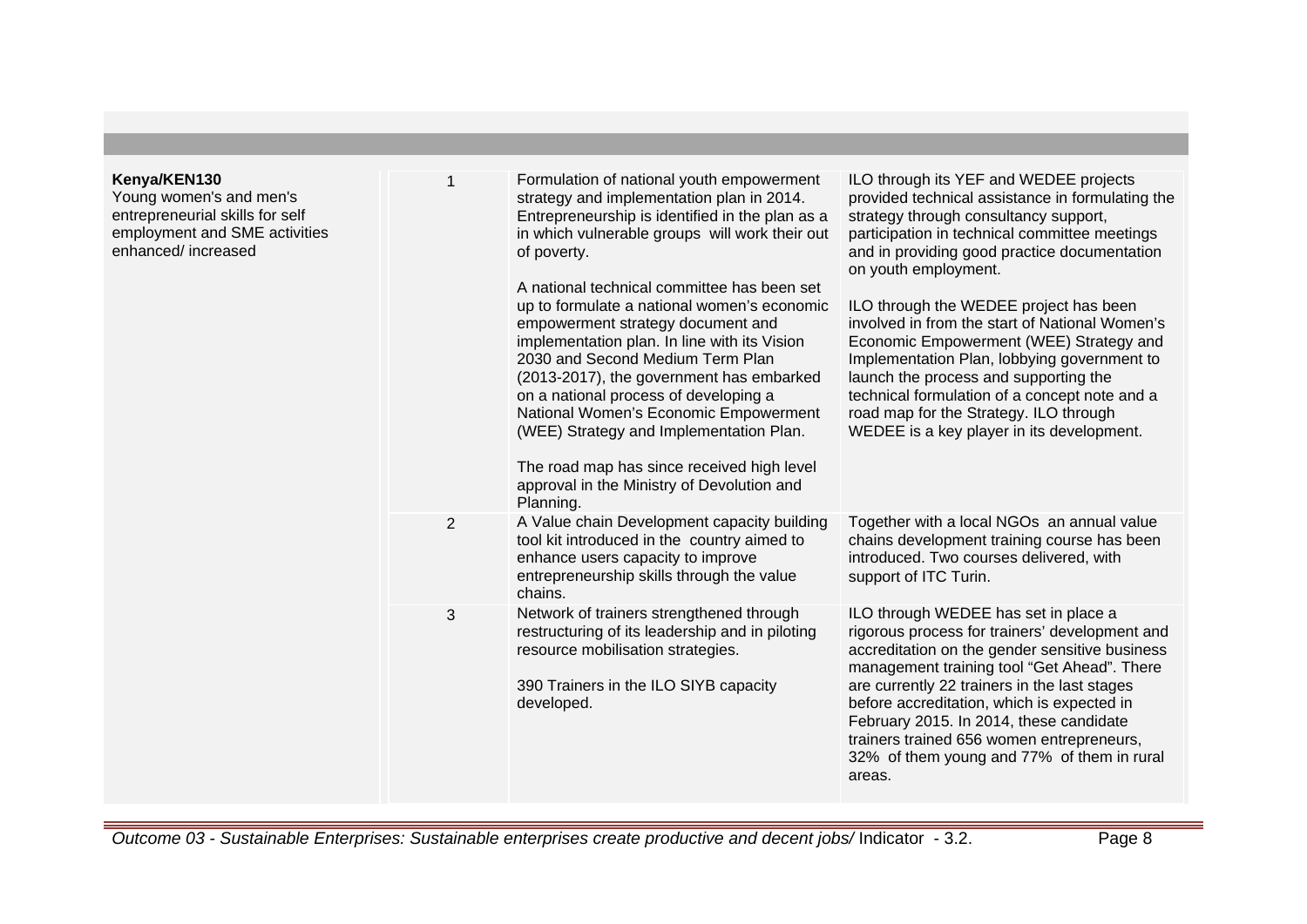|  | The WEDEE project using Get Ahead resulted<br>in 1412 female end beneficiaries.                       |
|--|-------------------------------------------------------------------------------------------------------|
|  | YEF from 2010-2015 has trained 16000 youth<br>on entrepreneurship and business<br>development skills. |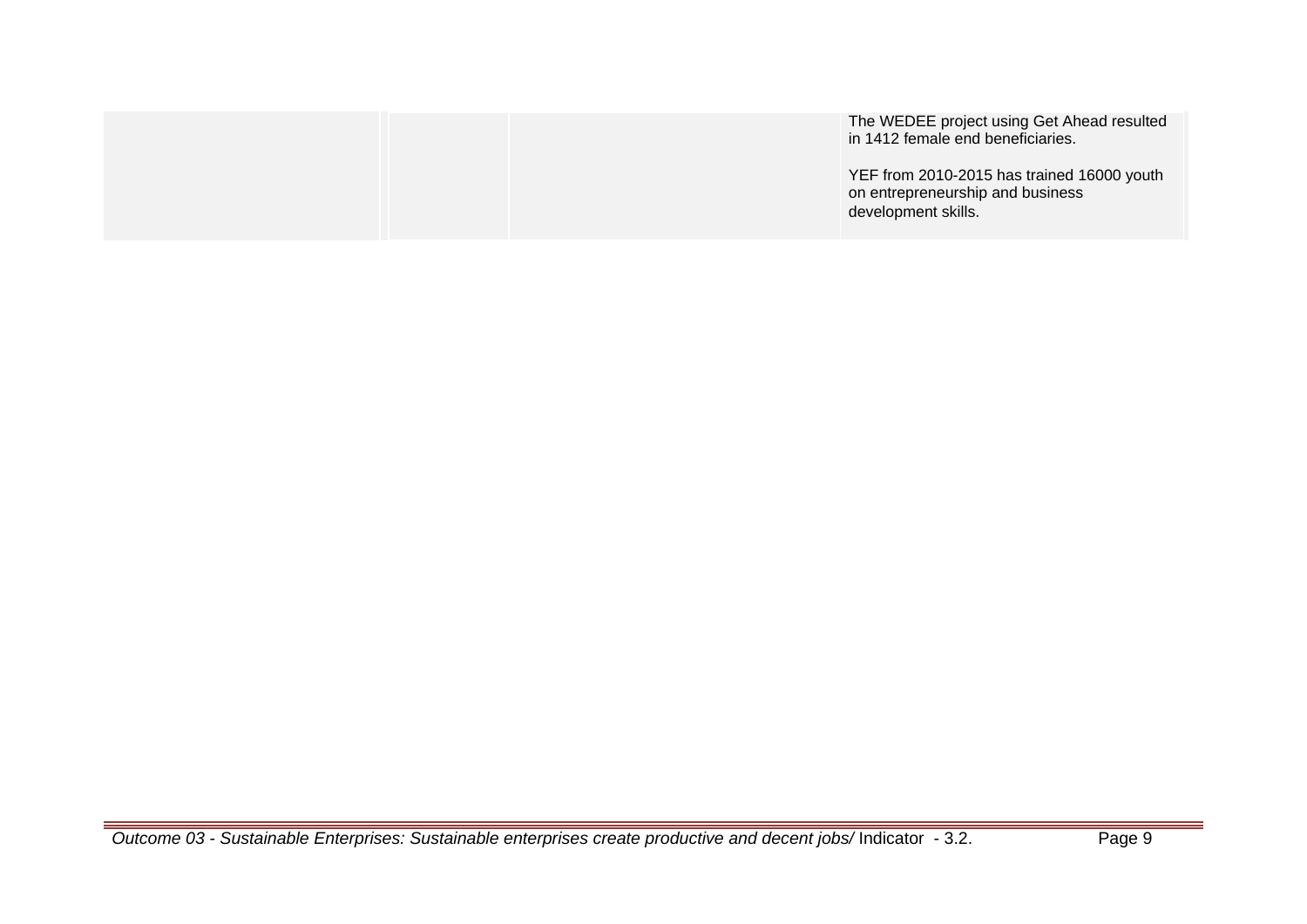| Uganda/UGA128<br>Young men's and women's<br>entrepreneurship for self employment<br>and productivity increased |   | The draft Micro, Small and Medium<br>Enterprises' (MSME) policy is on its last lap<br>of being finalized. The draft policy is<br>scheduled to be launched in the last quarter<br>of 2015. A Directorate of MSMEs has been<br>set up under the Ministry of Trade, Industries<br>and Cooperatives (MTIC) to coordinate the<br>development and implementation of the<br>policy.<br>The government created a national taskforce<br>to coordinate the policy. | The ILO organized a tripartite workshop to<br>review the draft MSME policy from a gender<br>perspective, the outcomes of which were<br>recommendations to the taskforce in charge of<br>the MSME policy.                                                                                                                                                                                                                                                                                                                   |
|----------------------------------------------------------------------------------------------------------------|---|----------------------------------------------------------------------------------------------------------------------------------------------------------------------------------------------------------------------------------------------------------------------------------------------------------------------------------------------------------------------------------------------------------------------------------------------------------|----------------------------------------------------------------------------------------------------------------------------------------------------------------------------------------------------------------------------------------------------------------------------------------------------------------------------------------------------------------------------------------------------------------------------------------------------------------------------------------------------------------------------|
|                                                                                                                | 3 | An association of trainers, the "Business"<br><b>Development Services Providers</b><br>Network", was created as a result of<br>entrepreneurship development related<br>activities undertaken btn 2014/15 .The<br>association was registered as a limited<br>company by guarantee in early 2015. It has<br>a membership of 45 individual paid up and<br>five corporate members.                                                                           | ILO facilitated the training for those who have<br>been certified as trainers of ILO tools- mainly<br>Start and Improve Your Business training<br>packages and in the next few months on the<br>GET Ahead training. Further, ILO developed<br>98 new trainers whose training is ongoing due<br>to be certified in 2015<br>The WEDEE project using Get Ahead trained<br>824 female end beneficiaries<br>YEF from 2010-2015 has trained approximately<br>21,675 youth on entrepreneurship and<br>business development skills |

| Additional CPO Information (This information should only be added when relevant and necessary and should not repeat information already |  |
|-----------------------------------------------------------------------------------------------------------------------------------------|--|
| entered under results or ILO contribution)                                                                                              |  |
|                                                                                                                                         |  |

| a)Gender equality and non-discrimination                                   | b) Partnerships (external)                                            |
|----------------------------------------------------------------------------|-----------------------------------------------------------------------|
| - In 2014 ILO supported the publication of a national assessment for women | -Centenary Bank (to enable youth access affordable finance)           |
| entrepreneurship development in Uganda. The assessment highlighted the     | -Business Development Service Providers (e.g the Business Development |
| gender blindness of the MSME policy, and recommended improved policy       | Services Providers network who are enabling youth access the business |
| dialogue on women's entrepreneurship development.                          | development services)                                                 |
| - The Youth to Youth Fund competitive Grant scheme had a special window    |                                                                       |
| for promotion of entreprneurship among young women and/or youth with       |                                                                       |

Outcome 03 - Sustainable Enterprises: Sustainable enterprises create productive and decent jobs/ Indicator - 3.2. Page 10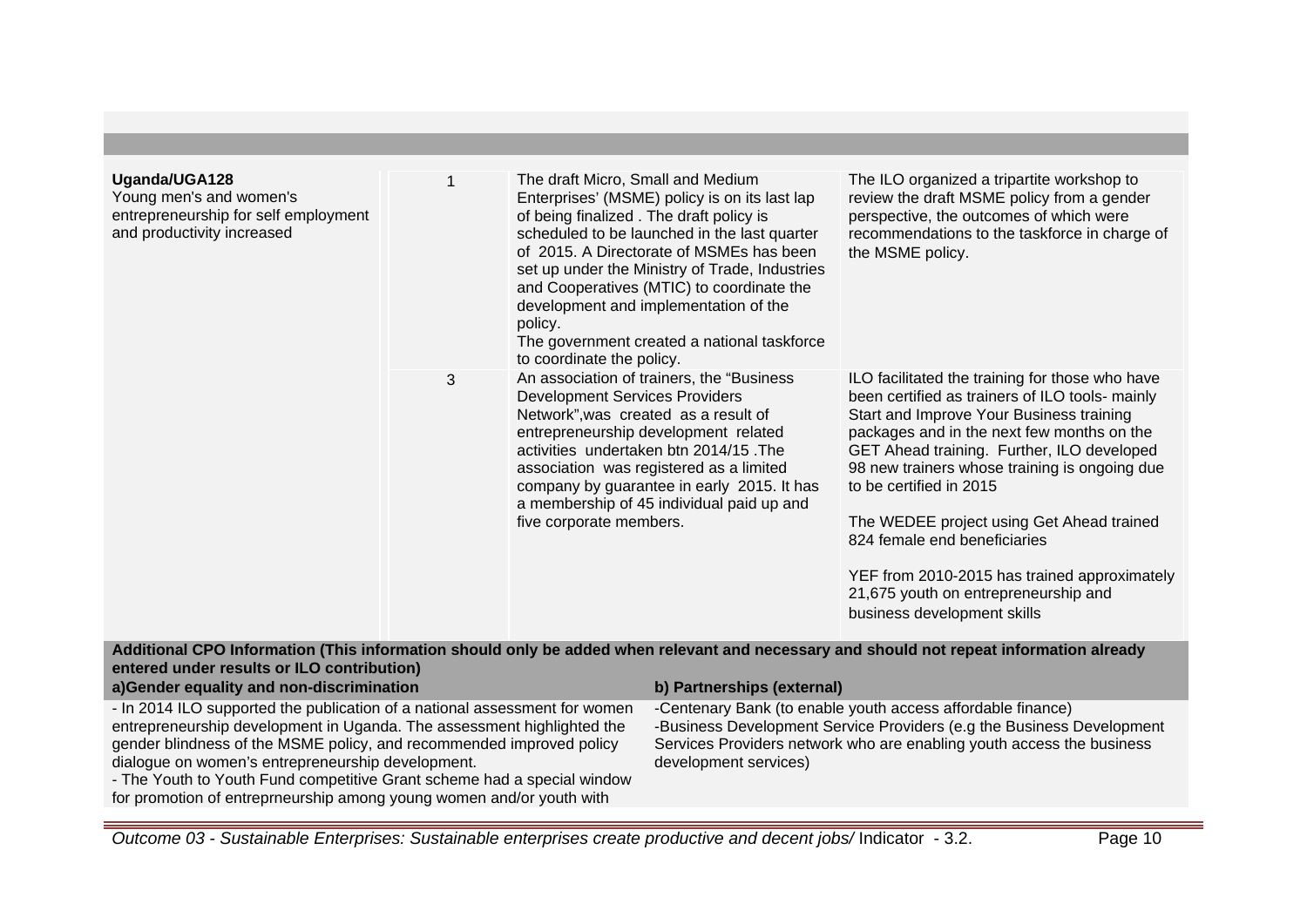disabilities.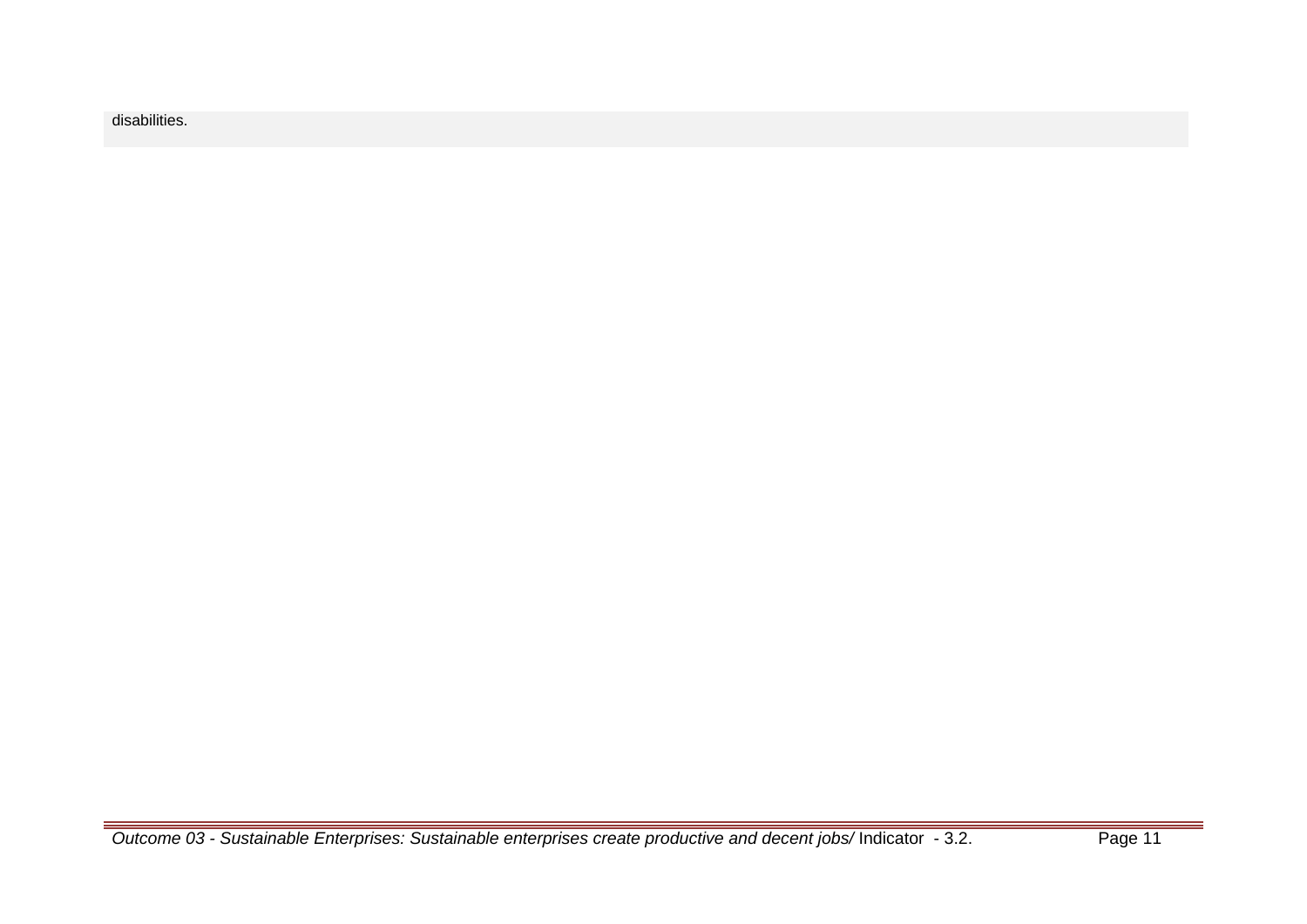| <b>United Republic of</b><br>Tanzania/TZA102<br>Women and youth entrepreneurship<br>development policies and<br>programmes that create decent work<br>strengthened | 1              | Entrepreneurship has been increasingly/<br>incrementally been integrated into formal and<br>informal education mechanisms in 2014.<br>Entrepreneurship was introduced in 2014 in<br>national formal and informal education<br>systems.<br>.The Ministry of Labour and Employment<br>finalized the drafting of National Youth<br>Employment Creation Programme (NYECP).<br>• Draft National Action plan (NAP) for WED<br>developed.<br>.The National Entrepreneurship Training<br>Framework (NETF) was developed in<br>collaboration with National Economic<br>Empowerment Council (NEEC) and the<br>Tanzania Institute of Education (TIE). This is<br>a common framework for entrepreneurship<br>education trainings for all levels.<br>• Strategic interventions aiming at promoting | • ILO trained 231 (200 for mainland and 31 for<br>Zanzibar) teachers on the new revised<br>Entrepreneurship curriculum. Further, 40<br>tutors trained on new revised<br>Entrepreneurship curriculum.<br>• ILO WED-EE organized the finalization,<br>launching and discussion with constituents and<br>WED stakeholders of a national assessment of<br>the situation for women entrepreneurs in<br>Tanzania<br>• ILO WED-EE facilitated the formation of a<br>national task force for developing and<br>promoting the WED National Action Plan<br>YEF in collaboration with the global SIYB team<br>piloted a "sustainable business model"<br>workshop in 2014 for 15 best performing SIYB<br>providers in Tanzania (including Uganda and<br>Kenya) to implement financial sustainability of<br>SIYB activities.<br>YEF from 2010-2015 has trained 30,000 youth<br>on entrepreneurship and business<br>development skills.<br>RBSA funding has contributed to supporting<br>this work and to the achievement of the<br>reported results |
|--------------------------------------------------------------------------------------------------------------------------------------------------------------------|----------------|---------------------------------------------------------------------------------------------------------------------------------------------------------------------------------------------------------------------------------------------------------------------------------------------------------------------------------------------------------------------------------------------------------------------------------------------------------------------------------------------------------------------------------------------------------------------------------------------------------------------------------------------------------------------------------------------------------------------------------------------------------------------------------------|----------------------------------------------------------------------------------------------------------------------------------------------------------------------------------------------------------------------------------------------------------------------------------------------------------------------------------------------------------------------------------------------------------------------------------------------------------------------------------------------------------------------------------------------------------------------------------------------------------------------------------------------------------------------------------------------------------------------------------------------------------------------------------------------------------------------------------------------------------------------------------------------------------------------------------------------------------------------------------------------------------------------------------------|
|                                                                                                                                                                    | $\overline{2}$ | cooperative development among youth were<br>developed and implemented.                                                                                                                                                                                                                                                                                                                                                                                                                                                                                                                                                                                                                                                                                                                | In partnership with the Institute of Continuing<br>Cooperative Development and Education<br>(ICCDE) of the Moshi University of<br>Cooperatives (MoCU), ILO provided technical<br>support in the design and execution of the                                                                                                                                                                                                                                                                                                                                                                                                                                                                                                                                                                                                                                                                                                                                                                                                            |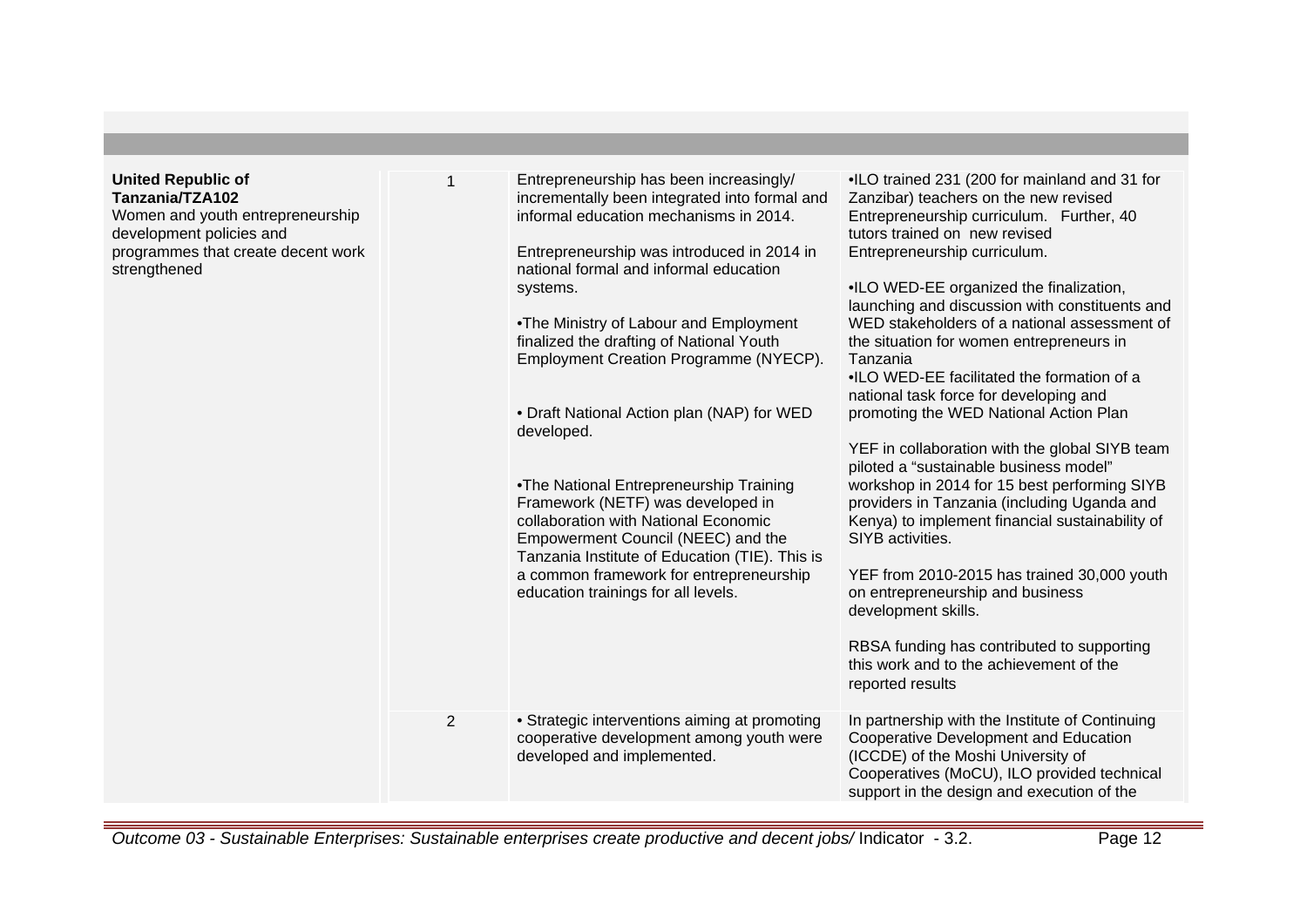|   |                                                                                                                                                                                                                                                                                                                                                                                          | strategy.<br>• ILO supported the implementation of<br>promotion of cooperative development among<br>youth interventions. Action plans have been<br>agreed with 4 ministries, departments and<br>agencies (MDAs) and 22 local Government<br>Authorities (LGAs) and youth organizations in 8<br>regions.<br>RBSA funding has contributed to supporting<br>this work and to the achievement of the<br>reported results                                                                                                                                                                                                                                                                                                |
|---|------------------------------------------------------------------------------------------------------------------------------------------------------------------------------------------------------------------------------------------------------------------------------------------------------------------------------------------------------------------------------------------|--------------------------------------------------------------------------------------------------------------------------------------------------------------------------------------------------------------------------------------------------------------------------------------------------------------------------------------------------------------------------------------------------------------------------------------------------------------------------------------------------------------------------------------------------------------------------------------------------------------------------------------------------------------------------------------------------------------------|
| 3 | • A pool of 30 WED trainers qualified for<br>accreditation in 2015, 23 (13 women and 10<br>men) of whom have already been accredited<br>Through ToEs in 2014, 1200 women<br>entrepreneurs were trained, 48% of these<br>young women and 65% of them from rural<br>areas.60% accessed finances through Equity<br>bank and Restless Business Grants, CRDB<br>Bank branch and Barrick Gold. | • ILO provided technical support to the training<br>of 75 trainers/members of staff from the<br>Restless International (15) and Equity Bank<br>(58) within a process towards their<br>accreditation as ILO-GET Ahead trainers.<br>. ILO supported trainers to run Training of<br>Entrepreneurs (ToEs) and completed the<br>accreditation requirements. Through ToEs in<br>2014, 893 women entrepreneurs were trained,<br>48% of these young women and 65% of them<br>from rural areas.<br>• ILO provided support in the process of<br>forming and registering a WED Trainers'<br>Network in Tanzania.<br>RBSA funding has contributed to supporting<br>this work and to the achievement of the<br>reported results |
| 4 | • 1,500 out of 5000 trained young men and<br>women accessed financial services.<br>• 25 groups (informal) with over 400 members<br>were assisted to formalize and establish                                                                                                                                                                                                              | ILO provided to organize small scale farmers<br>into associations and cooperatives to achieve<br>economies of scale and enable them to access<br>agriculture inputs and implement capacity<br>building activities to provide affordable and                                                                                                                                                                                                                                                                                                                                                                                                                                                                        |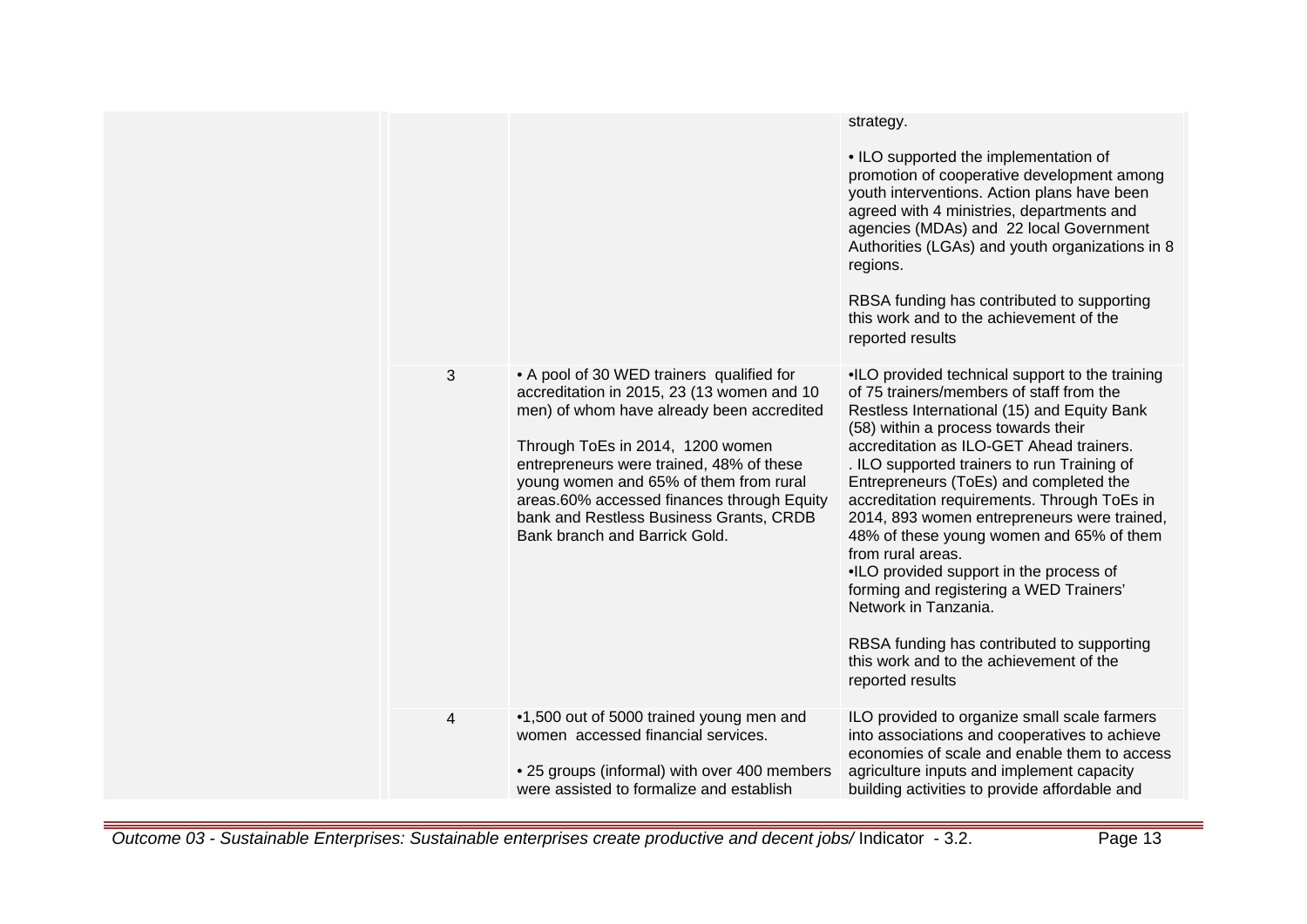| Savings and Credit Cooperative Societies<br>quality services.<br>(SACCOS). This has enabled access to<br>financial services by over 818 people (133<br>Cooperative development among youth would<br>be good to add youth action plan areas<br>men and 685 women) save for business<br>development and management skills they<br>developed in the process.<br>RBSA funding has contributed to supporting<br>this work and to the achievement of the<br>reported results |
|------------------------------------------------------------------------------------------------------------------------------------------------------------------------------------------------------------------------------------------------------------------------------------------------------------------------------------------------------------------------------------------------------------------------------------------------------------------------|
|------------------------------------------------------------------------------------------------------------------------------------------------------------------------------------------------------------------------------------------------------------------------------------------------------------------------------------------------------------------------------------------------------------------------------------------------------------------------|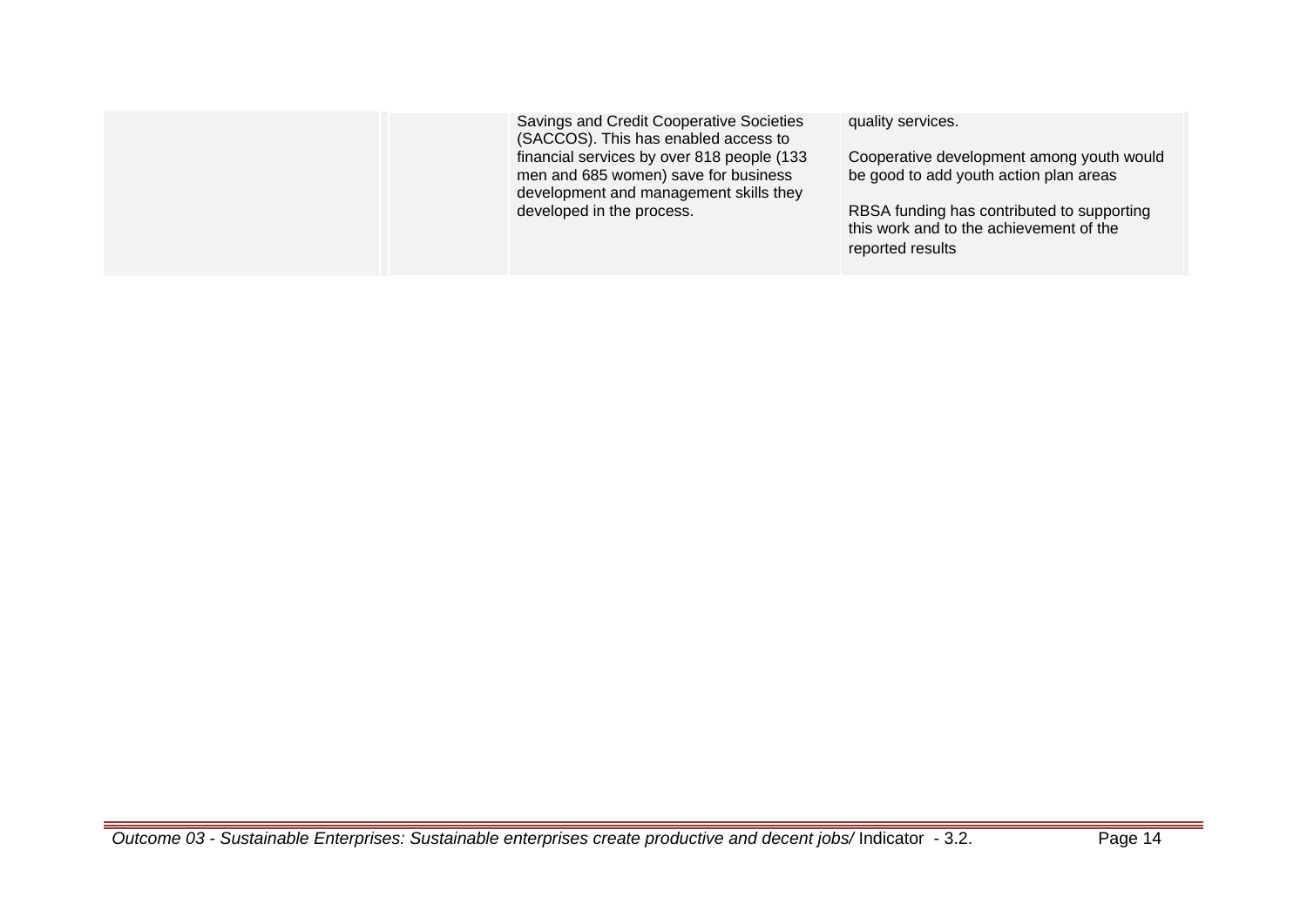| Egypt/EGY106<br>Employment for young men and<br>women through entrepreneurship,<br>Value Chain Development, green<br>enterprises, social enterprises and<br>cooperatives and business<br>development programmes promoted |                | WED assessment with national partners to<br>assess the challenges and needs of women<br>entrepreneurs conducted in March-July<br>2015. and recommendations to overcome<br>barriers in the enabling environment facing<br>Egyptian women entrepreneurs introduced<br>for policy recommendations.                                                                                                                                                                                                                                                                                                       | ILO supported the achievement of this result<br>through the use of the ILO WED assessment<br>framework.<br>ILO conducted capacity building of our partners<br>to assess the enabling environment for WED<br>through ToT, provided guidance and supported<br>technically and financially the assessment<br>process and presented the recommendations<br>for policy change.                                                   |
|--------------------------------------------------------------------------------------------------------------------------------------------------------------------------------------------------------------------------|----------------|-------------------------------------------------------------------------------------------------------------------------------------------------------------------------------------------------------------------------------------------------------------------------------------------------------------------------------------------------------------------------------------------------------------------------------------------------------------------------------------------------------------------------------------------------------------------------------------------------------|-----------------------------------------------------------------------------------------------------------------------------------------------------------------------------------------------------------------------------------------------------------------------------------------------------------------------------------------------------------------------------------------------------------------------------|
|                                                                                                                                                                                                                          | $\overline{2}$ | Assessment of sectors and sub sectors in<br>agriculture and fisheries in Aswan and VCD<br>(value chain development) in handicrafts<br>provided for 12 NGOs in the Red Sea for 400<br>female beneficiaries, Value Chain analysis<br>and assessment of dairy sector in Menoufia;<br>mapping of fishery sector for VCD benefiting<br>women fisheries in cooperation with trade<br>unions in Kafr El-Shiekh, and Value Chain<br>Assessment of food processing as potential<br>sector for Syrian refugees in Greater Cairo<br>were conducted. The VCA of food processing<br>sector is implemented in 2014. | All these results have been achieved through<br>direct technical and funding support of ILO<br>Youth employment and women's economic<br>empowerment projects.<br>DJEP project on youth employment, Canada<br>funded 2011-2016; Training on VCA&D was<br>provided to SFD and BDS providers in<br>cooperation with ITCILO.<br>DJEP program with the support of SIYB has<br>resulted in the training of 767 end beneficiaries. |
|                                                                                                                                                                                                                          | 3              | National training capacity is built and a pool<br>of certified trainers in ILO tools have been<br>created (Get Ahead 150 trainers in Minia,<br>Fayoum, Cairo, port Said and Red Sea,<br>Souhag and Marsa Matrouh;<br>61 trainers in SIYB, 43 trainers in Business<br>skills for artists, 16 trainers/tutors on KAB<br>Online); SIYB Gateway for monitoring and<br>evaluation developed in Arabic; an<br>appreciation workshop carried out in April,<br>2015 on 'Making micro finance work for<br>youth' for 71 participants.                                                                          | ILO provided technical support for conducting<br>the ToTs and provided coaching of trainers<br>benefiting more than 1000 in Get Ahead<br>including 200 women with disabilities and 986<br>in SIYB.                                                                                                                                                                                                                          |

Outcome 03 - Sustainable Enterprises: Sustainable enterprises create productive and decent jobs/ Indicator - 3.2. Page 15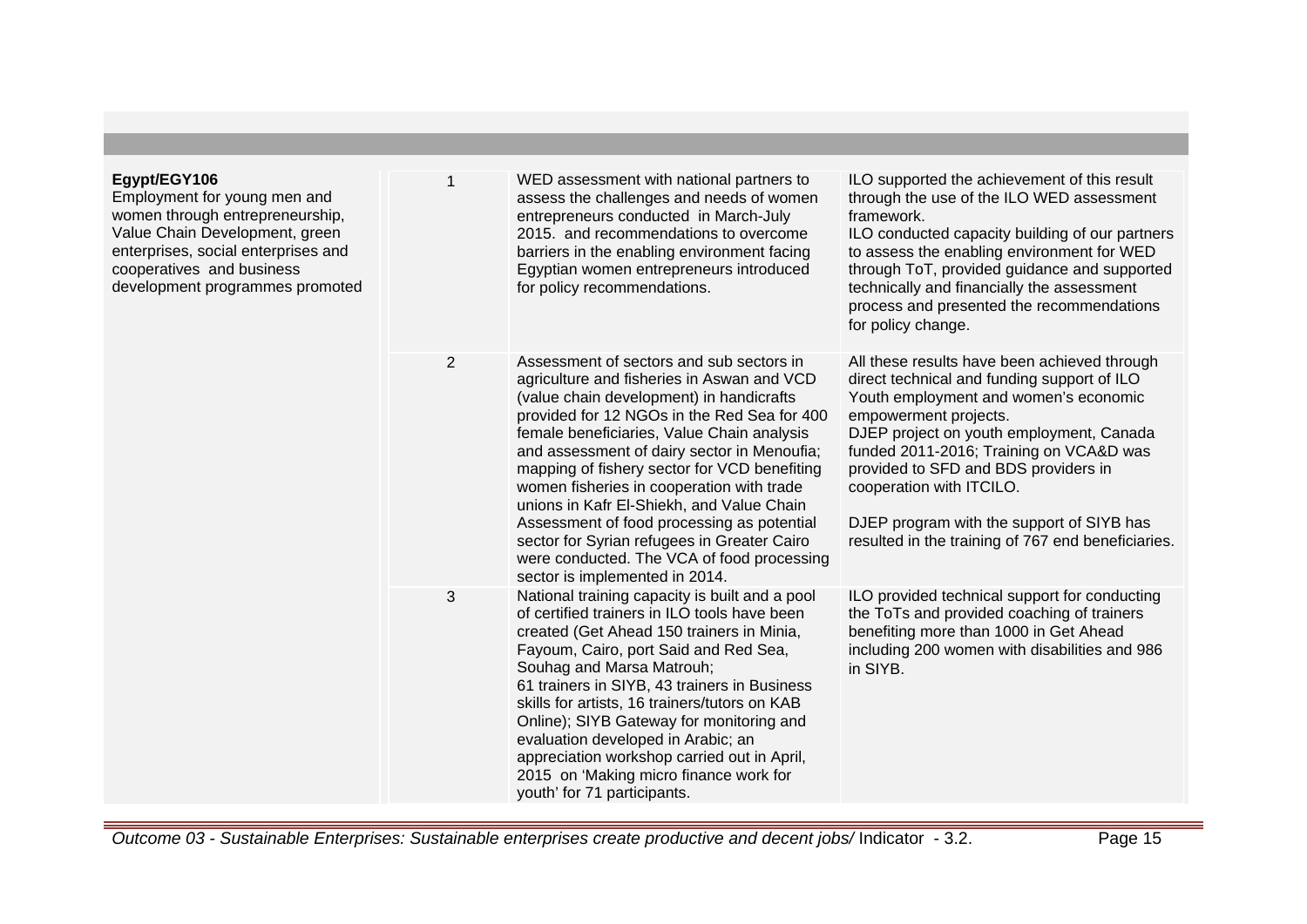|--|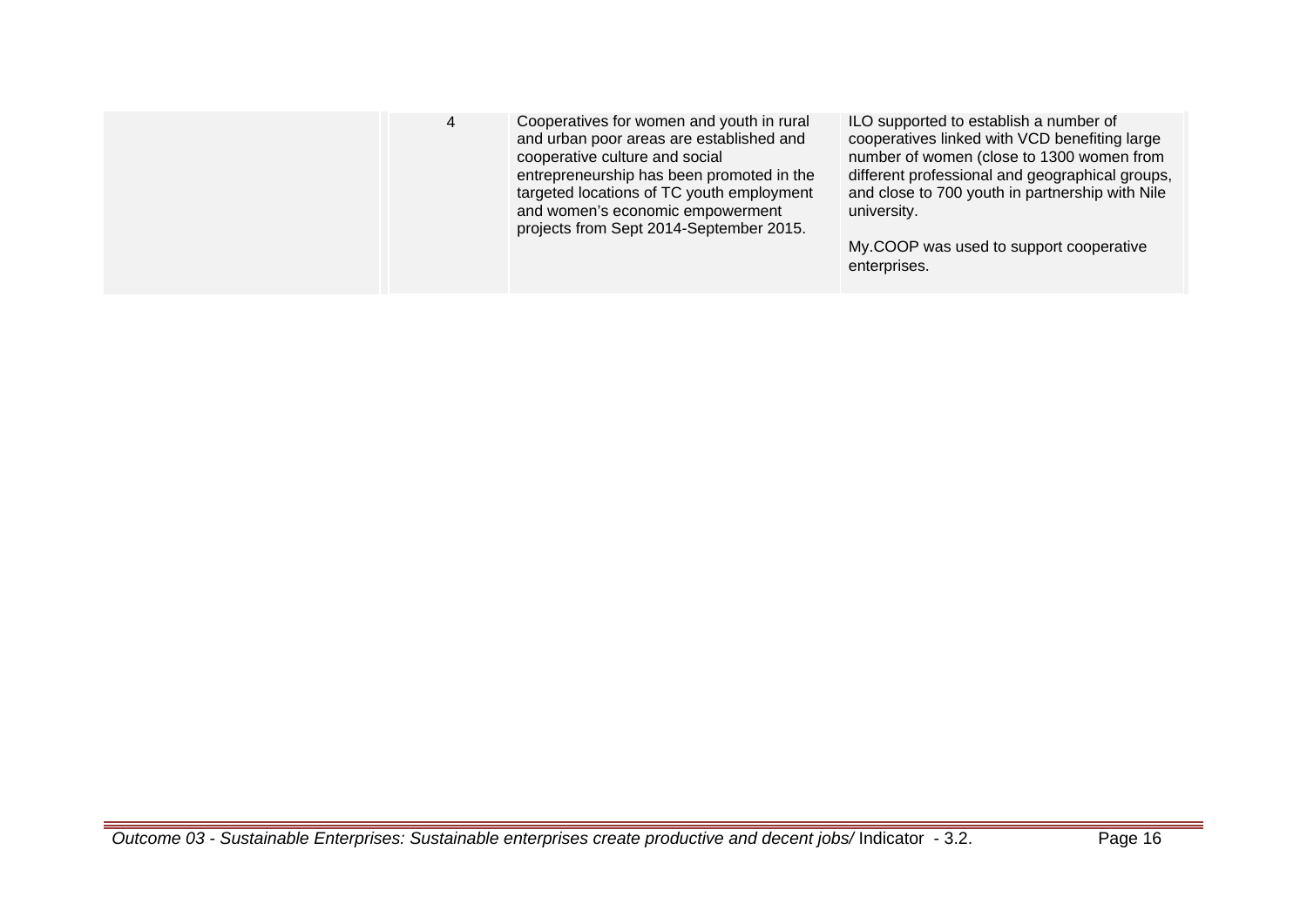| Morocco/MAR102<br>Améliorer l'employabilité, les<br>opportunités et les compétences<br>entrepreneuriale des jeunes, en<br>particulier des jeunes femmes. | 1 | L'Office de Formation Professionnelle et de<br>la Promotion du Travail (OFPPT) et le<br>Département de la Formation Professionnelle<br>(DFP) du Ministère de l'Education Nationale<br>et de la Formation Professionnelle ont tous<br>les deux identifiés respectivement depuis<br>2014 et 2015 l'éducation à l'entrepreneuriat<br>comme une de leurs priorités dans le cursus<br>d'enseignement.<br>L'OFPPT l'indique clairement dans sa<br>convention de partenariat signée avec le<br>projet "Jeunes au travail" en juillet 2014. Le<br>DFP a élaboré une stratégie nationale de la<br>formation professionnelle qui comprend 9<br>filières prioritaires parmi lesquelles figure<br>l'entrepreneuriat. | Avec le financement du gouvernement du<br>Canada:<br>• En juillet 2014 le BIT a signé une convention<br>cadre avec l'OFPPT par laquelle l'OFPPT s'est<br>engagé à institutionnaliser l'outil CLE<br>«Comprendre l'Entreprise » dans tous ses<br>établissements.<br>• Au 31 mars 2014, le BIT a entièrement<br>adapté le programme d'éducation à<br>l'entrepreneuriat (CLE) au contexte marocain<br>pour les universités, l'OFPPT et le DFP.<br>• Au 31 mars 2015, le BIT a conçu un glossaire<br>bilingue comptant 650 mots liés à<br>l'entrepreneuriat pour complémenter le<br>matériel.                                                                                                                                                                     |
|----------------------------------------------------------------------------------------------------------------------------------------------------------|---|----------------------------------------------------------------------------------------------------------------------------------------------------------------------------------------------------------------------------------------------------------------------------------------------------------------------------------------------------------------------------------------------------------------------------------------------------------------------------------------------------------------------------------------------------------------------------------------------------------------------------------------------------------------------------------------------------------|---------------------------------------------------------------------------------------------------------------------------------------------------------------------------------------------------------------------------------------------------------------------------------------------------------------------------------------------------------------------------------------------------------------------------------------------------------------------------------------------------------------------------------------------------------------------------------------------------------------------------------------------------------------------------------------------------------------------------------------------------------------|
|                                                                                                                                                          | 3 | Un réseau national de facilitateurs nationaux<br>CLE a été renforcé. Ils se réunissent deux<br>fois par an pour planifier et superviser<br>l'insertion de l'entrepreneuriat dans le cursus<br>d'enseignement. Les facilitateurs nationaux<br>CLE de l'OFPPT tiennent des réunions<br>périodiques pour échanger sur les bonnes<br>pratiques et dans la région Orientale gardent<br>le contact par le biais des médias sociaux.<br>Un nouveau groupe de facilitateurs tuteurs a<br>été formé en CLE.<br>Trois réseaux régionaux de formateurs<br>formés sur les outils de l'OIT ont été créés<br>dans les régions de l'Oriental,<br>Souss-Massa-Draa et l'axe Casablanca<br>Kénitra.                       | Avec le financement du gouvernement du<br>Canada:<br>• Le BIT a redynamisé le réseau existant des<br>facilitateurs nationaux des universités. En 2014<br>le BIT a organisé une première série de<br>réunions entre les différents facilitateurs<br>nationaux CLE notamment pour l'adaptation et<br>la validation d'outils CLE (modules et<br>glossaire).<br>• Au 31 mars 2015, le BIT a accrédité 37<br>nouveaux formateurs en tant que facilitateur<br>national CLE, dont 10 femmes.<br>• Au 31 mars 2015, le BIT a formé, au niveau<br>national, 127 nouveaux formateurs en CLE,<br>dont 65 sont des femmes.<br>• En février 2014 le BIT a organisé une<br>formation de formateurs sur les différents outils<br>à Agadir réunissant 85 personnes d'au moins |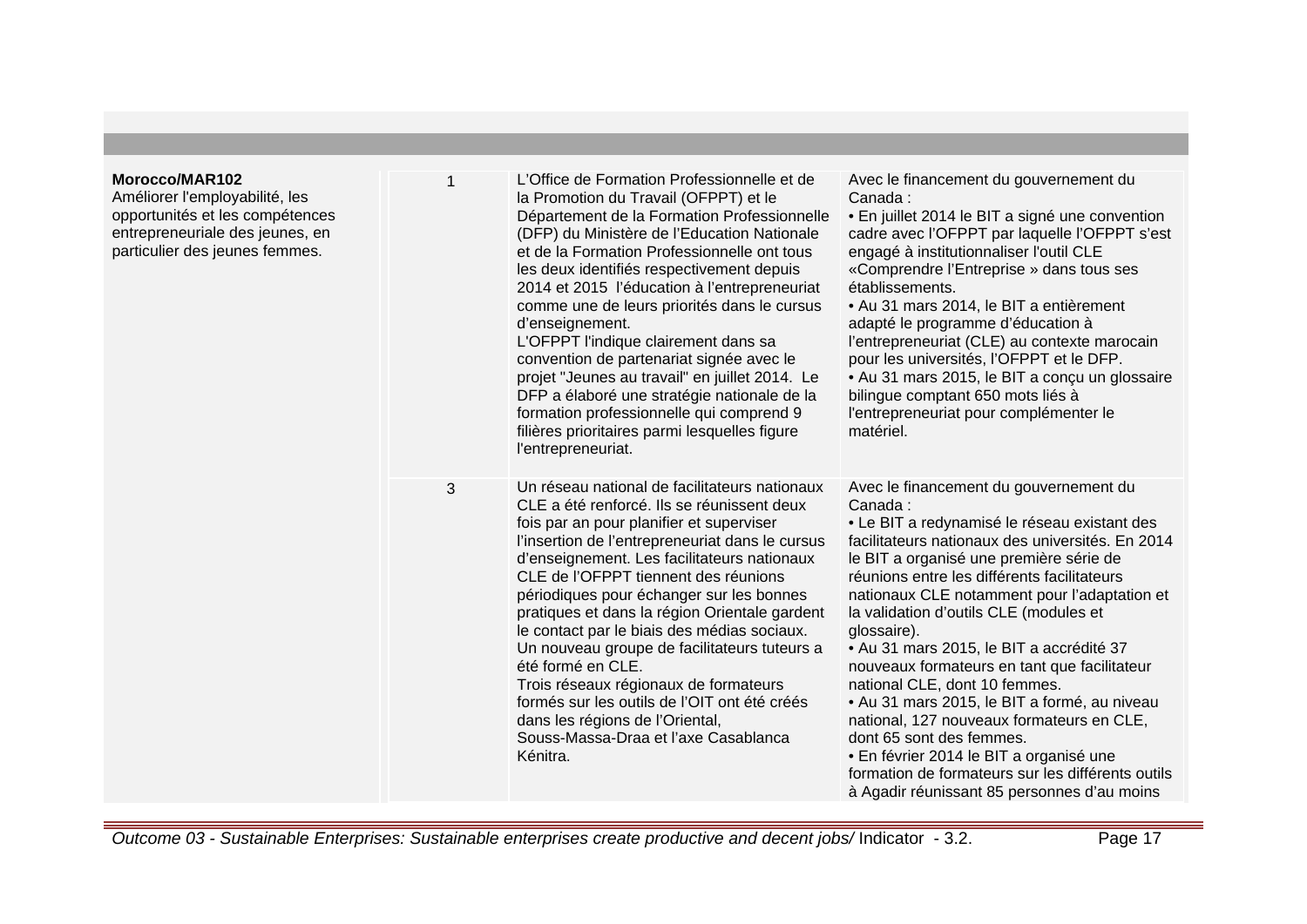10 organisations prestataires de services à l'entrepreneuriat.

• Au 31 mars 2015, le BIT a formé 191 formateurs, dont 99 femmes, provenant de services régionaux d'appui à l'entreprise /entreprenariat sur les outils GERME, Education Financière et GET Ahead. • En 2014, le BIT a mis à jour sa cartographie listant les prestataires de services à l'entrepreneuriat des jeunes et des femmes opérant dans plusieurs régions.

The Youth@Work program using KAB trained 4531 end beneficiaries, of which 2275 were women

**Additional CPO Information (This information should only be added when relevant and necessary and should not repeat information already entered under results or ILO contribution) a)Gender equality and non-discrimination b) Partnerships (external)**

-

Intégration de l'approche genre :

50% des bénéficiaires finaux formés sur les outils de l'OIT pour l'entrepreneuriat et l'éducation financière, sont des jeunes femmes.

Autonomisation économique des femmes :

• Une étude sur le développement de l'entrepreneuriat féminin (DEF) au Maroc est en cours de finalisation ce qui permettra de mieux cibler des initiatives futures afin de mieux soutenir les femmes dans l'entrepreneuriat. • Les principaux prestataires de services d'appui à l'entreprise ainsi que l'ANAPEC se sont engagés dans des autodiagnostics sur leurs prestations de services aux femmes selon la méthode « FAMOS » de l'OIT. Cet outil d'autodiagnostic aide les organisations à identifier des lacunes dans leurs prestations de services ainsi que des solutions pour mieux répondre aux besoins spécifiques des femmes entrepreneurs et/ou chercheuses d'emploi. Trois autodiagnostics ont été conduits en Février – Mars 2015 par les Centres Régionaux d'Investissement (CRI).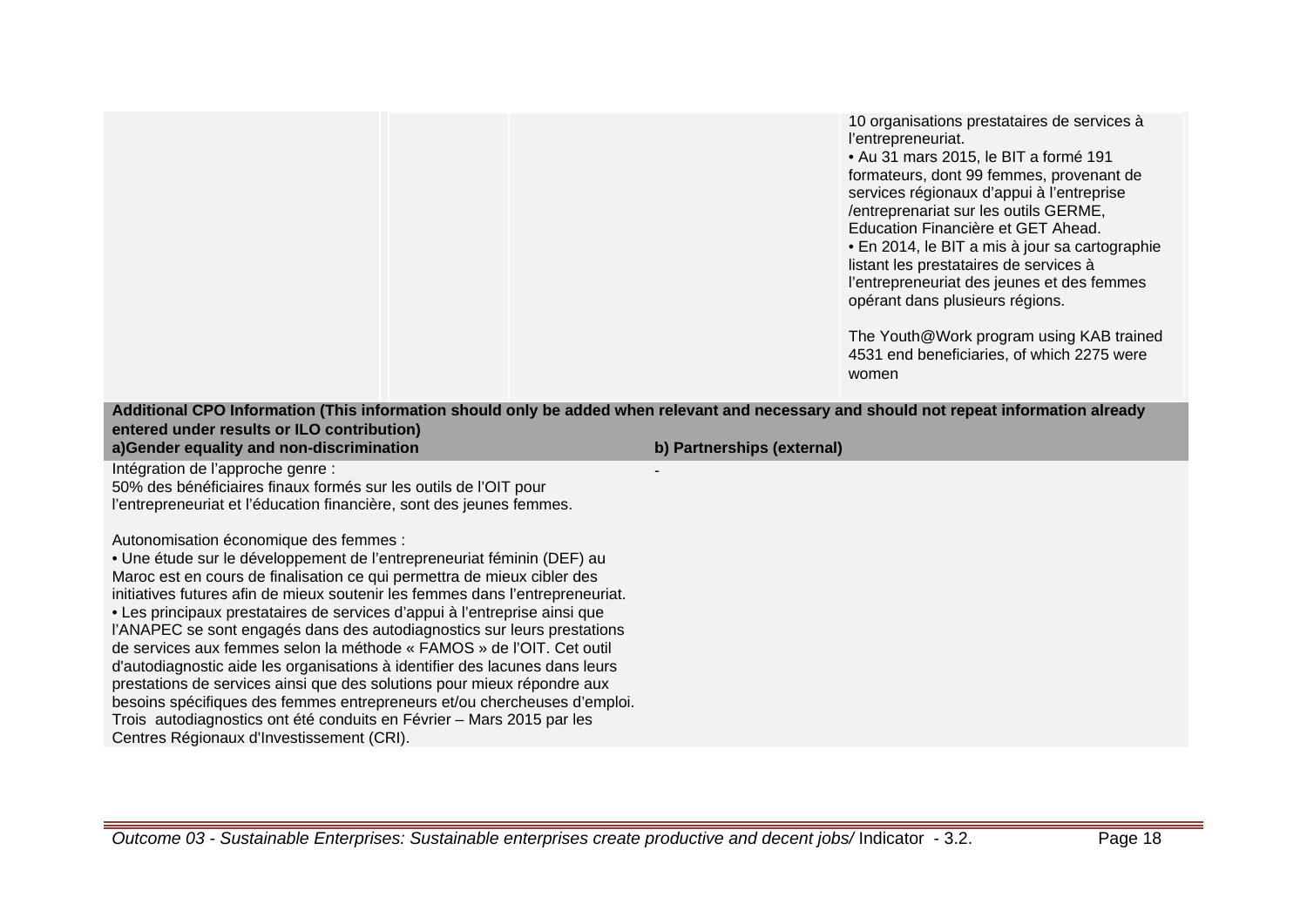#### **Tunisia/TUN103**

Employment for youth and women through entrepreneurship, Value Chain Development, green enterprises, social enterprises, cooperatives and business development programmes promoted

1) Quatre structures publiques dont 3 ministères ont adopté l'outil « Nucleus » comme instrument pour le développement de l'entrepreneuriat et d'appui à la transition de l'économie informelle vers l'économie formelle.

2) Cinq structures publiques ont adopté l'outil du BIT « GETAhead » comme instrument de formation pour le développement de l'entrepreneuriat féminin dans le milieu rural (Ministère de l'Agriculture, Ministère de la Femme, de la Famille et de l'Enfance, Ministère de la Formation Professionnelle et de l'Emploi, l'ONA et Ministère de l'Industrie) ainsi que deux instituts de microfinance (Microcred et ENDA). Un comité de suivi et de coordination autour de l'outil GetAHead a été créé pour évaluer les résultats des actions de formation.

3) Le Ministère chargé du développement et de la planification régionale adopte l'approche DEL pour les zones rurales en Tunisie.

1) Avec le soutien de l'Union européenne le BIT a mobilisé l'expertise technique (actuellement en cours) pour la formation et le renforcement des capacités de 47 cadres institutionnels et partenaires sociaux ainsi qu'un soutien technique pour les structures hôtes afin de promouvoir l'approche Nucleus et les aider dans son appropriation.

2) Avec le soutien de l'Union européenne le BIT a apporté un appui pour le développement de l'outil de promotion de l'entrepreneuriat féminin dans le milieu rural en collaboration avec cinq structures publiques et deux instituts de microfinance (Enda et Microcred). Le BIT a conduit une évaluation nationale sur le développement de l'entreprenariat féminin et a présenté des recommandations aux partenaires nationaux en vue de contribuer au développement d'un plan d'action.

3) Avec le soutien de l'Union européenne le BIT a appuyé techniquement la mise en place de 7 Fora DEL associant différents partenaires dans 5 gouvernorats et a renforcé les compétences des membres des forums DEL par des ateliers de coordination et de planification participative selon la méthodologie PACA. Environ 140 personnes ont été formées sur l'identification des créneaux porteurs. Le BIT a appuyé l'élaboration du Kit DEL pour les zones rurales en Tunisie et a accompagné la mise en place de plateformes régionales. Le BIT a appuyé l'organisation de 3 ateliers d'échange sur « l'autonomie économique des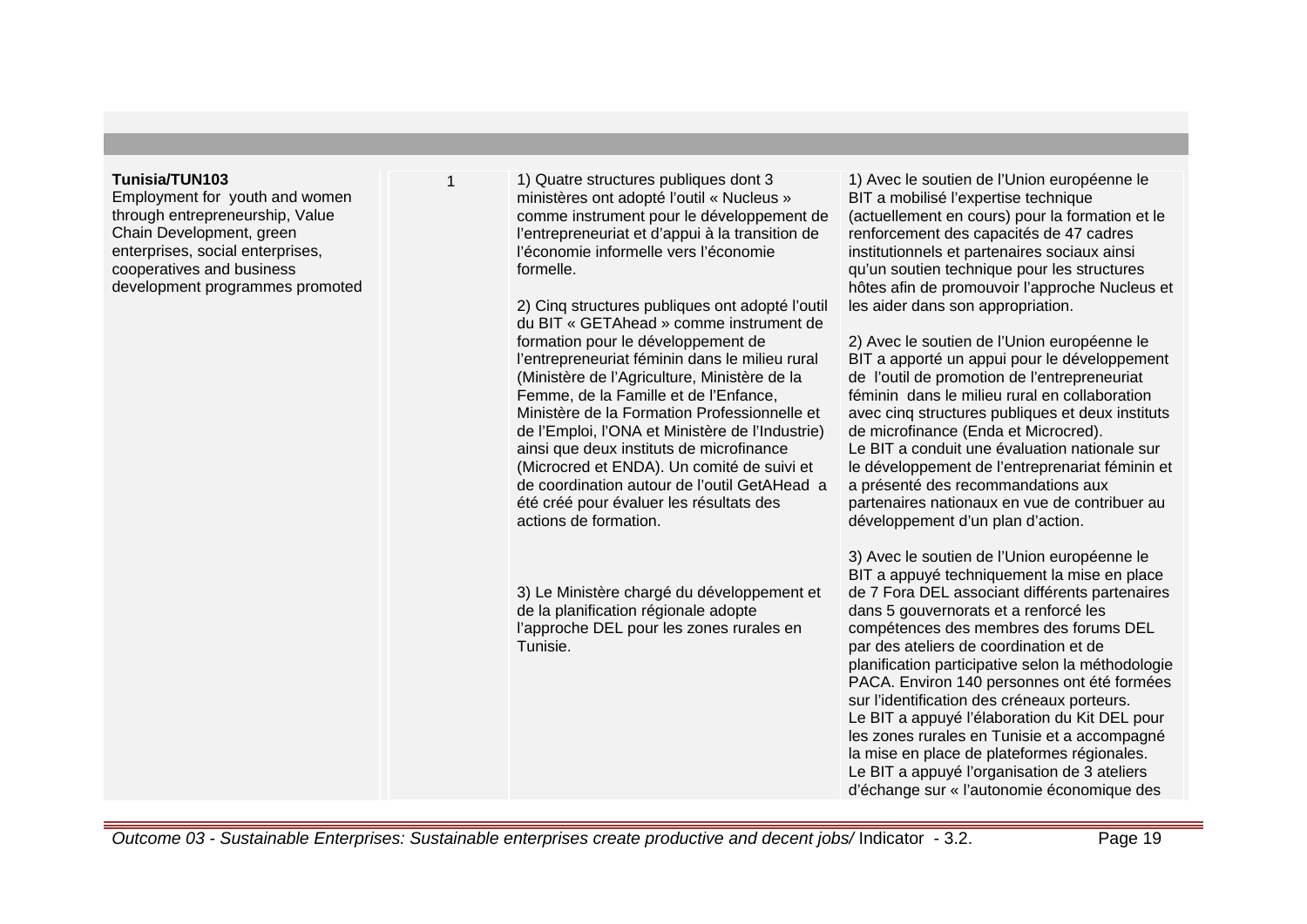|                | 4) En Mai 2015, le gouvernement et les<br>partenaires sociaux ont adopté une<br>déclaration de principe pour le<br>développement de l'économie sociale et<br>solidaire en Tunisie et la promotion des<br>entreprises sociale et solidaires afin de<br>préparer une stratégie nationale de<br>promotion de l'économie sociale et solidaire<br>en Tunisie. | populations des zones rurales » organisé par<br>les Forums DEL.<br>4) Le BIT – avec le soutien des Pays Bas – a<br>soutenu l'organisation d'une conférence<br>nationale tripartite sur l'économie sociale et<br>solidaire qui a permis l'adoption d'une<br>déclaration pour le développement de<br>l'économie sociale et solidaire, et a appuyé la<br>création de 11 entreprises d'économie sociale<br>et solidaire dans le pays.                                                                                                 |
|----------------|----------------------------------------------------------------------------------------------------------------------------------------------------------------------------------------------------------------------------------------------------------------------------------------------------------------------------------------------------------|-----------------------------------------------------------------------------------------------------------------------------------------------------------------------------------------------------------------------------------------------------------------------------------------------------------------------------------------------------------------------------------------------------------------------------------------------------------------------------------------------------------------------------------|
| $\overline{2}$ | 1) Les partenaires nationaux adoptent la<br>démarche de développement économique<br>locale (DEL) dans leurs programmes pour le<br>développement de l'entrepreneuriat (Min. de<br>la femme, Min. de l'Agriculture, l'ONA, Min.<br>du Commerce, Min. de l'Emploi, ENDA,<br>Microcred).                                                                     | 1) Avec le soutien de l'Union européenne le<br>BIT a accompagné la mise en place d'un unité<br>de production autour de 6 créneaux porteurs à<br>travers la mobilisation de l'expertise pour la<br>formation, l'acquisition d'équipement,<br>l'aménagement des locaux et<br>l'accompagnement à la commercialisation<br>dans 5 gouvernorats d'intervention touchant<br>106 personnes en majorité des femmes du<br>milieu rural.<br>Le BIT a donné un appui technique à<br>l'accompagnement des unités de<br>transformation du lait. |
|                | 2) Les partenaires nationaux ont adopté la<br>démarche de développement économique                                                                                                                                                                                                                                                                       | 2) Le BIT - avec le soutien des Pays Bas - a<br>mis en œuvre des plans d'action régionaux pour<br>l'emploi dans 3 régions selon l'approche DEL.<br>Il a contribué à l'analyse et le développement<br>de la chaine de valeur du lait et de la courge en<br>tant que produits locaux à fort potentiel<br>d'emploi.                                                                                                                                                                                                                  |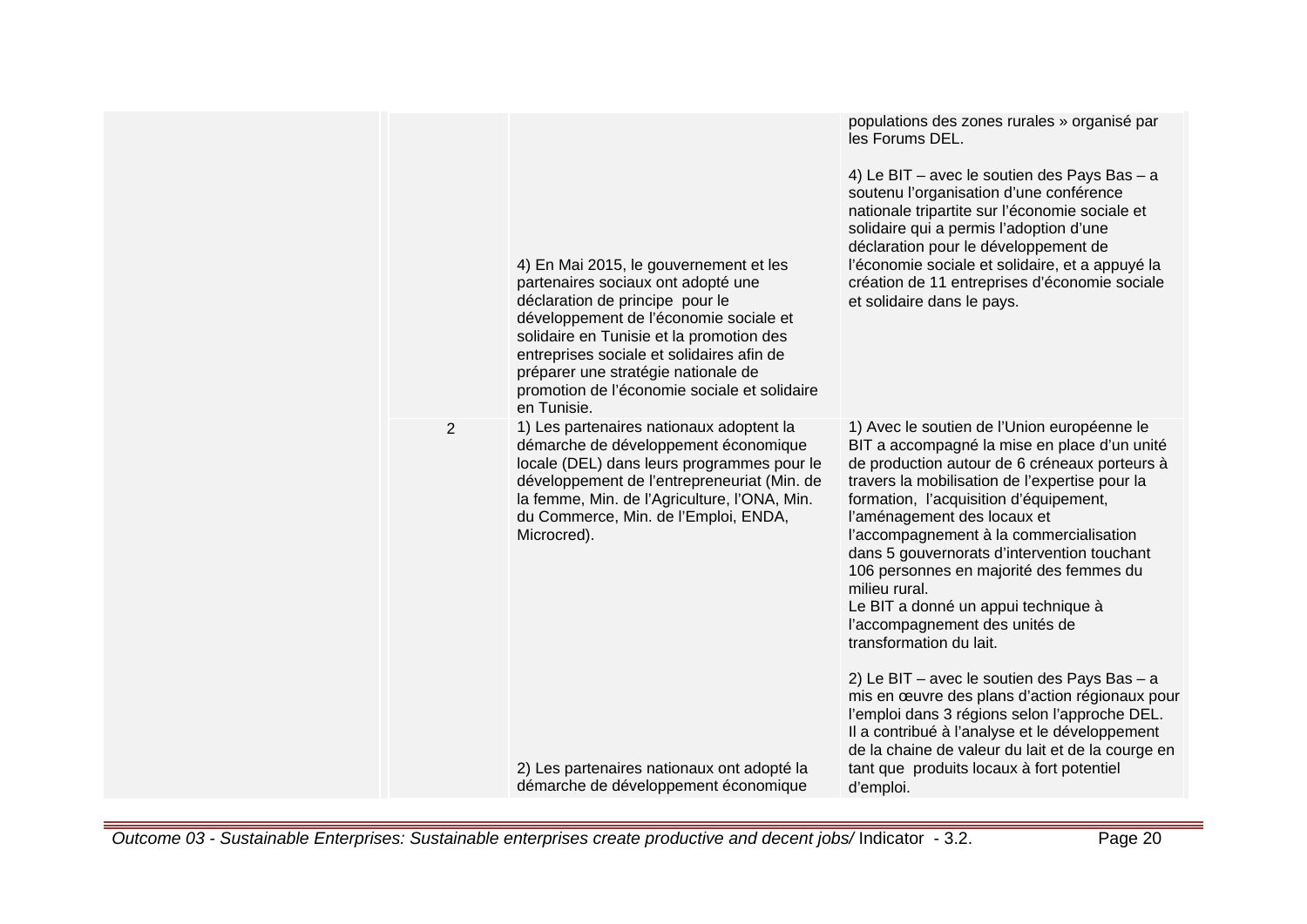|                                            |   | locale (DEL) du BIT pour la mise en œuvre des<br>programmes régionaux de promotions de<br>l'emploi.                                                                                                                                                                                                                                                                                                                                                                                                                                                                                                                                                                                                          |                                                                                                                                                                                                                                                                                                                                                                                                                                                                                                                                                                                                   |
|--------------------------------------------|---|--------------------------------------------------------------------------------------------------------------------------------------------------------------------------------------------------------------------------------------------------------------------------------------------------------------------------------------------------------------------------------------------------------------------------------------------------------------------------------------------------------------------------------------------------------------------------------------------------------------------------------------------------------------------------------------------------------------|---------------------------------------------------------------------------------------------------------------------------------------------------------------------------------------------------------------------------------------------------------------------------------------------------------------------------------------------------------------------------------------------------------------------------------------------------------------------------------------------------------------------------------------------------------------------------------------------------|
|                                            | 3 | 1) Un noyau de formateurs formé sur les<br>outils de promotion de l'entrepreneuriat<br>(GetAhead, Nucleus et DEL) est opérationnel<br>au niveau des structures bénéficiaires et des<br>partenaires sociaux pour assurer les<br>formations.<br>2) Un noyau de formateurs sur l'éducation<br>financière est mis en place au sein de 14<br>institutions nationales afin d'assurer<br>l'accompagnement de jeunes, de femmes, et<br>de migrants particulièrement dans les régions<br>rurales.<br>Un noyau de formateurs sur « My coop » et «<br>Value Chain Development est mis en place<br>au sein de 9 institutions nationales afin<br>d'accompagner les jeunes et femmes<br>souhaitant créer des coopératives. | 1) Avec le soutien de l'Union européenne le<br>BIT a mobilisé de l'expertise et donné un appui<br>logistique pour la formation d'un groupe de 25<br>formateurs Nucleus.<br>2) Avec le soutien du gouvernement de<br>Finlande le BIT a formé:<br>- 11 formateurs et 14 formatrices sur<br>l'utilisation de l'outil du BIT sur l'éducation<br>financière ciblant les jeunes et les femmes<br>entrepreneures.<br>- 8 formateurs et 13 formatrices sur l'outil "My<br>Coop.<br>- 20 formateurs (dont 11 formatrices) sur le rôle<br>des coopératives dans le développement de la<br>chaine de valeur. |
|                                            |   | 3) Un noyau de personnes ressource au<br>niveau local est maintenant formé pour<br>assurer l'accompagnement des jeunes pour<br>la création de projets d'entrepreneuriat<br>collectif.                                                                                                                                                                                                                                                                                                                                                                                                                                                                                                                        | 3) Avec le soutien du gouvernement des Pays<br>Bas, le BIT a formé des personnes ressources<br>à :<br>- L'analyse et le développement des chaines<br>de valeurs<br>- Le management des coopératives (manuel<br>My-Coop)<br>- L'accompagnement des entreprises sociales<br>et solidaires<br>- Les techniques de coaching<br>- Le social business modèle.                                                                                                                                                                                                                                           |
| entered under results or ILO contribution) |   | Additional CPO Information (This information should only be added when relevant and necessary and should not repeat information already                                                                                                                                                                                                                                                                                                                                                                                                                                                                                                                                                                      |                                                                                                                                                                                                                                                                                                                                                                                                                                                                                                                                                                                                   |

**a)Gender equality and non-discrimination b) Partnerships (external)**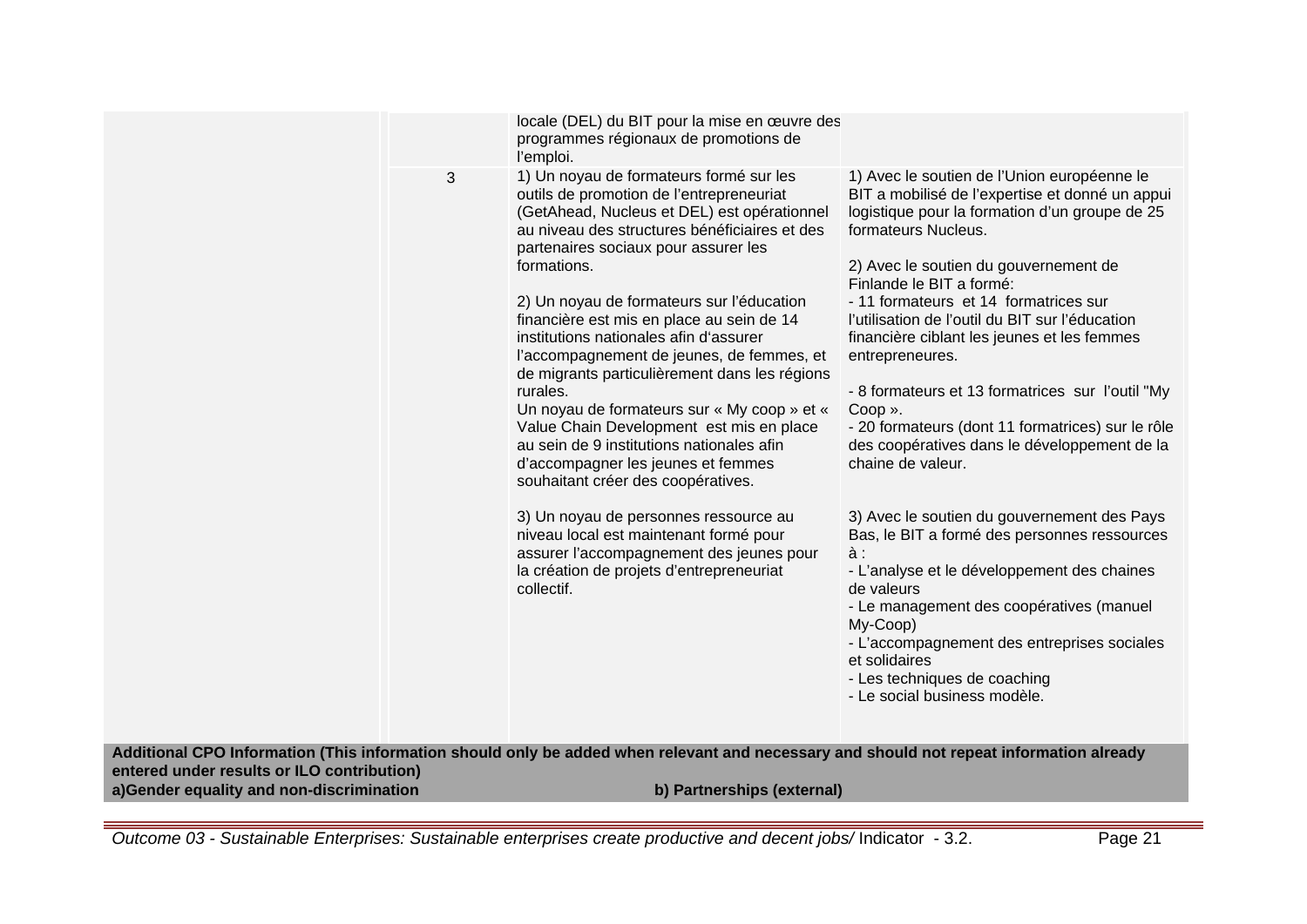- Les bénéficiaires finaux des activités du projet financé par l'Union européenne sont à 70% des femmes.

- Une participation équilibrée des femmes et des hommes aux activités de

formation de formateurs est encouragée.

-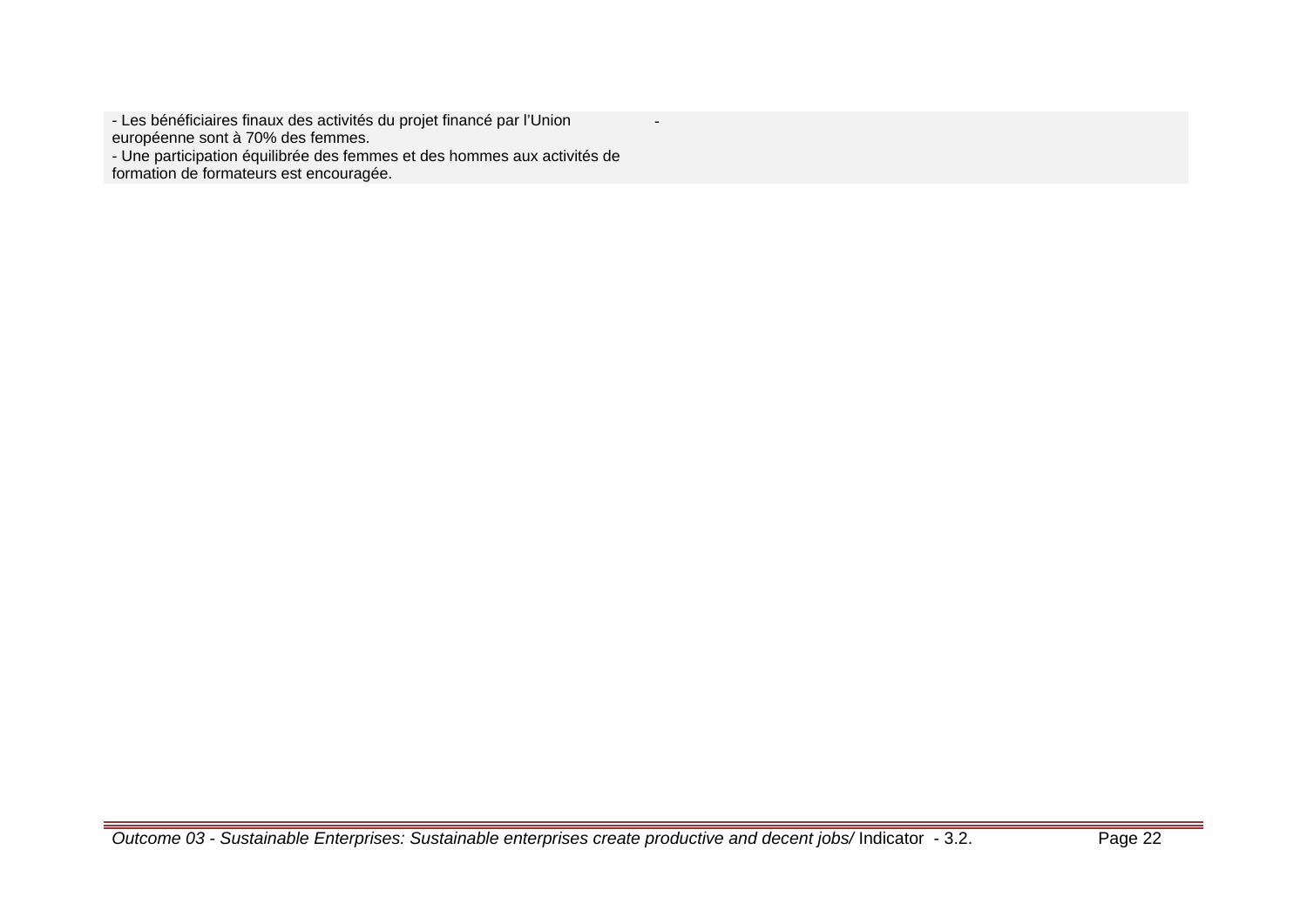#### **Cape Verde/CPV101**

Les populations les plus vulnerables en milieu rural et urbain ont un meilleur acces a lemploi décent et aux programmes de promotion des entreprises durables

2 Au rang des secteurs ciblés pour leurs potentiels de création d'emplois, figurent celui de l'économie créative et celui de la création des emplois verts : 1. Les Autorités nationales et les jeunes sont engagés dans des initiatives de sensibilisation sur l'employabilité des jeunes dans le secteur de l'économie créative avec un accent particulier sur la musique comme vecteur de messages de sensibilisation des jeunes et comme source de création d'emplois décents. 2. Le Ministère de l'emploi a intégré les Emplois verts dans la composante relative à l'emploi, l'employabilité et l'insertion du nouveau Programme Indicatif de Coopération IV du Luxembourg. Un agenda pour la promotion des emplois verts au Cabo Verde, structuré autour d'une vingtaine de recommandations a été élaboré et adopté par les participants à la conférence sur les emplois verts le 24 juillet 2015. 3 Le réseau national GERME est consolidé et élargi, suite au renforcement des capacités de ses membres et à l'intégration de nouveaux acteurs, y compris ceux issus du secteur privé et du secteur public. Un total de 32 formateurs GERME ont été formés et coachés. Ces derniers ont formé en 2014 et 2015 un total de 217 jeunes entrepreneurs, dont 65% de femmes en provenance de 9 îles, en collaboration avec l'Agence de Développement de l'Entrepenariat et de l'Innovation (ADEI) et l'Institut pour l'Emploi et la Formation Professionnelle (IEFP).

1.1. Un document de sensibilisation et de plaidoyer pour l'emploi des jeunes a été produit avec l'appui conjoint du PNUD et du BIT sous forme de CD audio 1.2. Des initiatives de sensibilisation multiformes (caravanes, CD audio, émissions radio et télé) des Autorités et des jeunes ont été menées à travers des messages sur l'employabilité des jeunes notamment dans l'économie créative.

2.1. Une conférence sur le thème « les emplois verts, chemins pour un futur durable » a été organisée le 24 juillet 2015 à San Vicente à la demande des autorités capverdiennes avec plus de 150 participants de tous horizons.

Quatre (4) sessions de formation de formateurs GERME et CLE ont été réalisées au bénéfice de formateurs et d'encadreurs de l'Agence pour le Développement de l'Entreprenariat et de l'Innovation (ADEI) et l'Institut d'Emploi et de Formation Professionnelle (IEFP). Elles ont permis de renforcer les capacités d'intervention de ces deux entités, notamment au niveau des structures décentralisées dans les îles et d'augmenter la capacité de réponse à la demande pour des services d'appui à la création et au développement de petites entreprises en provenance des populations.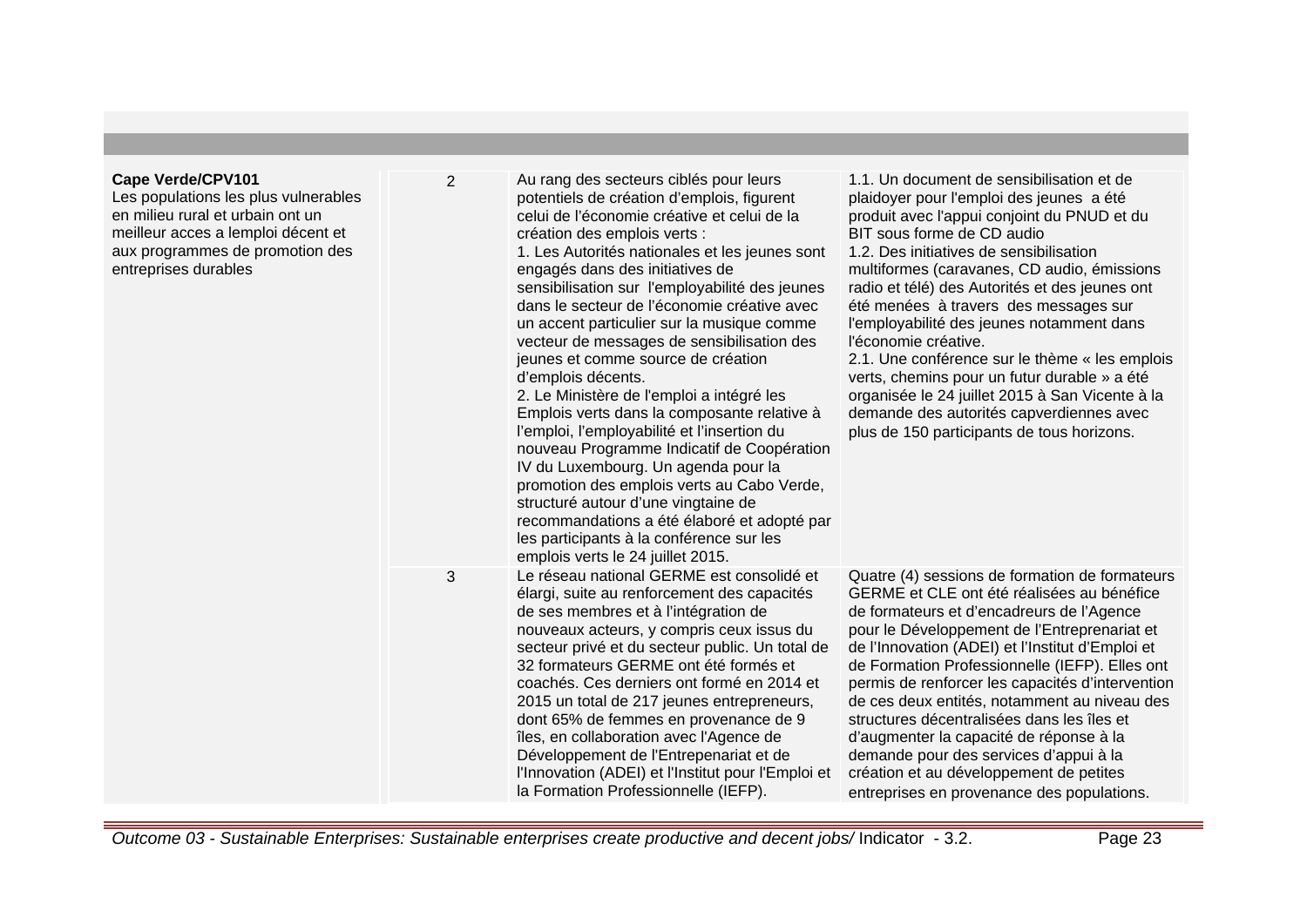|                                                                                                                                                                                                                                   | 31 responsables des Centres d'emploi et<br>Centres de jeunesse issus de 8 îles du Cap<br>Vert, dont 48% de femmes, ont été formés à<br>l'utlisation du Manuel de l'employabilité (BIT)<br>dans le cadre du programme conjoint<br>BIT-PNUD soutenu par la Coopération<br>luxembourgeoise.                                                                                                            |                                                              |
|-----------------------------------------------------------------------------------------------------------------------------------------------------------------------------------------------------------------------------------|-----------------------------------------------------------------------------------------------------------------------------------------------------------------------------------------------------------------------------------------------------------------------------------------------------------------------------------------------------------------------------------------------------|--------------------------------------------------------------|
|                                                                                                                                                                                                                                   | 41 artistes de différents domaines (Musique,<br>Dance, théatre, cirque, mode, média,<br>artisanat), dont 44% de femmes en<br>procenance de 9 îles ont été également<br>formés à la gestion et promotion de leurs<br>activités avec l'appui du BIT;                                                                                                                                                  |                                                              |
|                                                                                                                                                                                                                                   | Enfin, suite à l'adoption par le Cap Vert d'une<br>loi relative à un régime spécial pour les micro<br>et petites entreprises (REMPE), les autorités<br>capverdiennes avec l'appui du BIT ont réalisé<br>55 sessions de divulgation de la loi dans 5<br>îles et 13 localités du pays, permettant<br>d'informer un total de 1768 actuels ou<br>potentiels micro entrepreneurs, dont 80% de<br>femmes. |                                                              |
| Additional CPO Information (This information should only be added when relevant and necessary and should not repeat information already<br>entered under results or ILO contribution)<br>a)Gender equality and non-discrimination | b) Partnerships (external)                                                                                                                                                                                                                                                                                                                                                                          |                                                              |
| Partipation équilibrée des jeunes de deux sexes dans les activités de                                                                                                                                                             |                                                                                                                                                                                                                                                                                                                                                                                                     | PNUD et Cooperation Luxembourgeoise pour l'emploi des jeunes |
| plaidoyer                                                                                                                                                                                                                         |                                                                                                                                                                                                                                                                                                                                                                                                     |                                                              |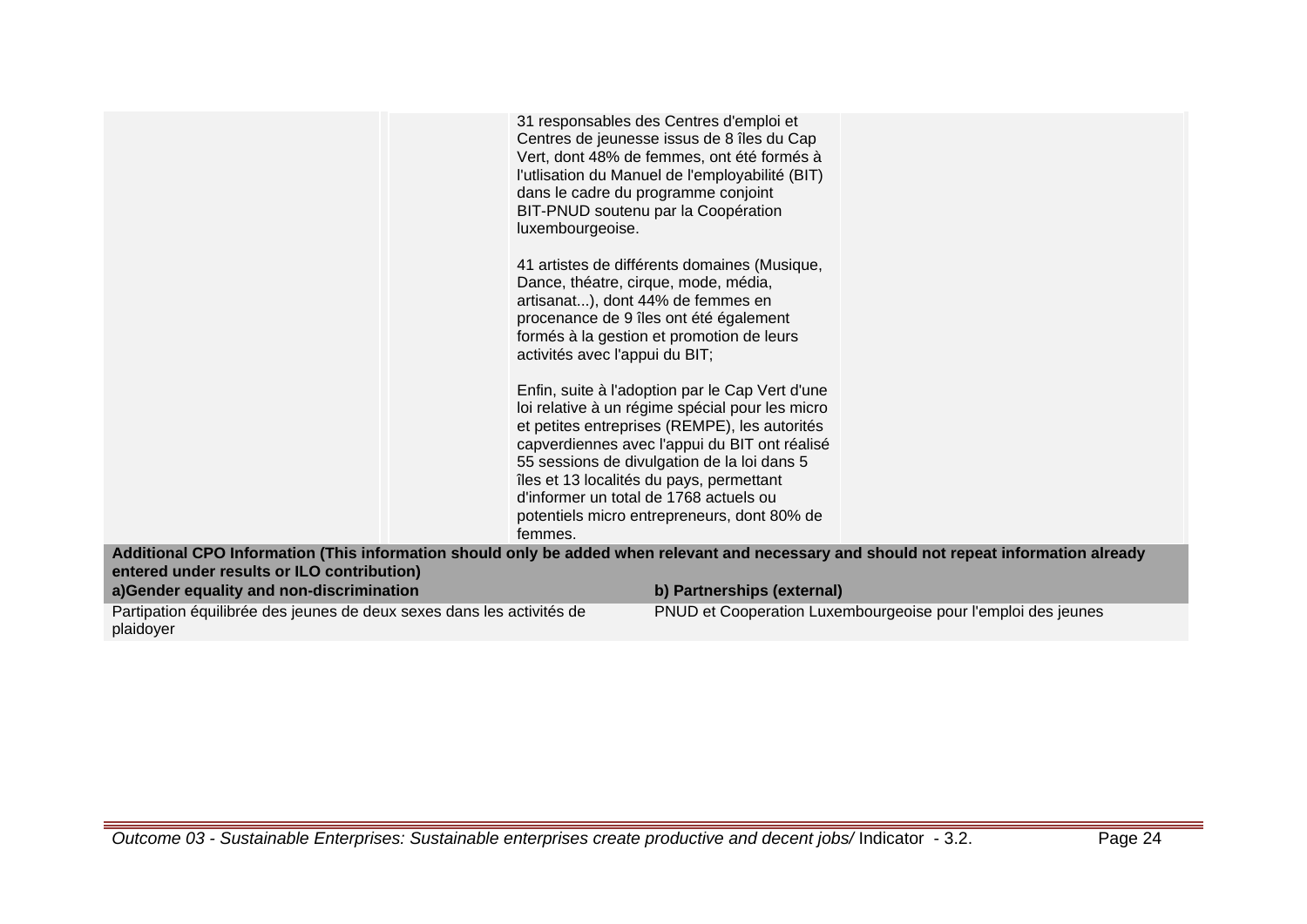#### **Senegal/SEN107**

[ACI6] Les ministères concernés et les PS sont renforcées pour promouvoir un environnement et des initiatives favorables au développement des MPME

2 1. Le Sénégal a élaboré une stratégie nationale de développement des emplois verts. La stratégie actuellement en cours de mise en œuvre a fait l'objet d'une adoption officielle le 08 octobre 2015. Elle a d'ores et déjà contribué à la mobilisation de ressources par la Direction des financements verts et des partenariats d'un montant d'environ 4.5 millions de dollars à travers des contributions de plusieurs partenaires, notamment le PNUD, la BAD et le gouvernement du Sénégal pour la mise en œuvre d'un programme d'appui à la création des emplois verts.

> 2. Le Programme National de Gestion des Déchets (PNGD) mis en place par le gouvernement a intégré une composante entreprenariat vert et adopté une démarche d'amélioration de la productivité et des conditions de travail.

1. Appui technique à la formulation d'une stratégie nationale de promotion des emplois verts ; plaidoyer auprès de plusieurs institutions nationales.

2. Trois ateliers éco-régionaux ont été organisés, permettant de sensibiliser 105 acteurs locaux aux opportunités de création d'emplois verts.

3. Réalisation d'une cartographie des bonnes pratiques en matière de création d'emplois verts dans plusieurs secteurs d'activités au Sénégal destinée à démontrer la réalité des emplois verts et à encourager l'adoption de bonnes pratiques.

4. Organisation d'un atelier national de validation de la stratégie ;

5. Appui-conseil et formation technique fournis à deux programmes nationaux développant des activités en rapport avec la création d'emplois verts : le Programme National de gestion des Déchets (PNGD) et le Programme sur l'amélioration de l'efficacité énergétique dans le secteur de la construction (programme Typha),

7.Appui à l'initiative portée par des acteurs publics et privés visant à mettre en place un Incubateur de Thiès pour l'Economie Verte (ITEV) dans une démarche innovante impliquant des entreprises du secteur privé et des services de formation publics.

8. Le BIT Agence lead du PAGE au Sénégal, a coordonné en juin 2014 la mission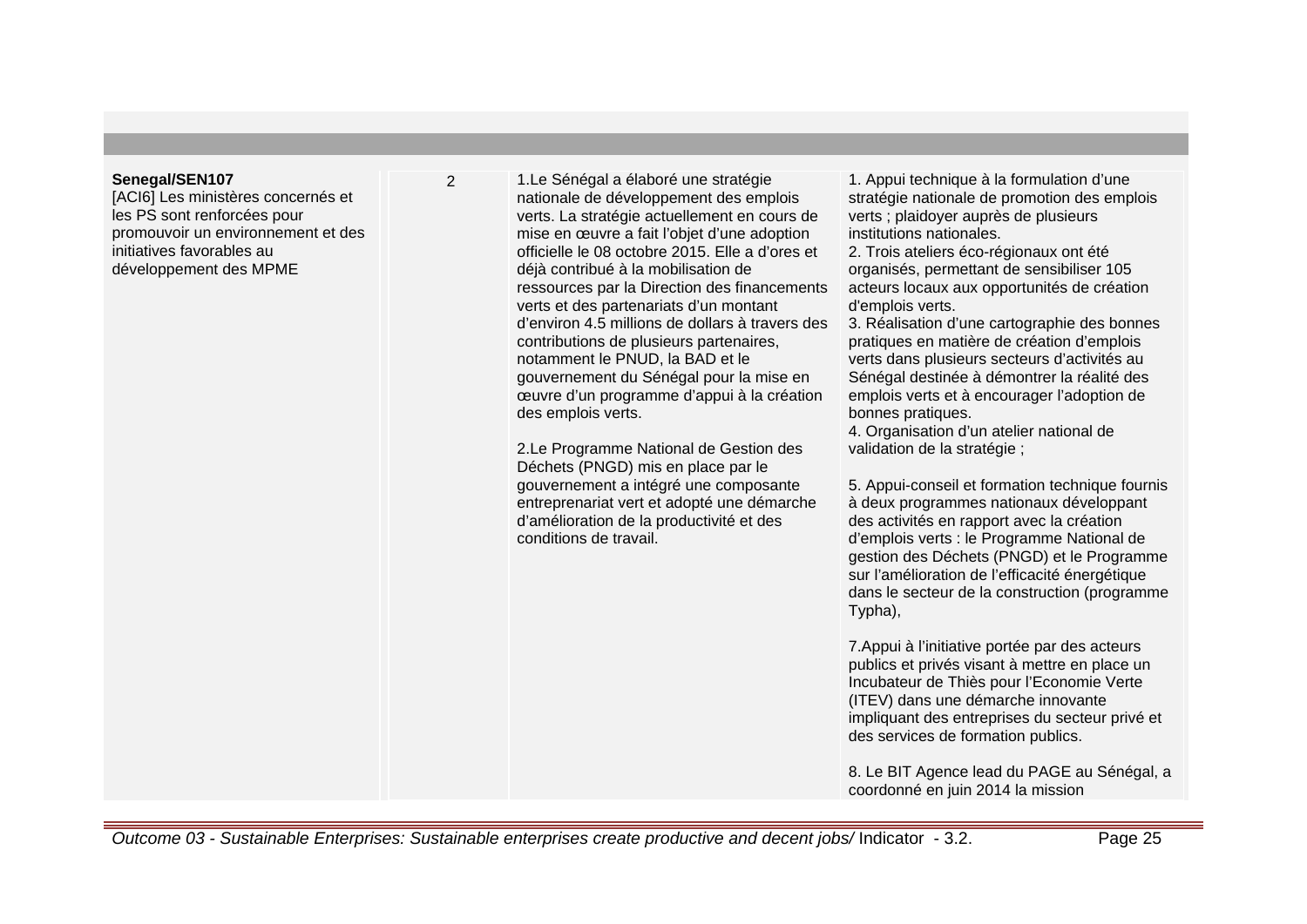|                                                                                                                                                                                       |   |                                                                                                                                                                                                                                                        | (BIT-PNUE-ONUDI-UNITAR-PNUD) de<br>lancement du programme qui a permis la                                                                                                                                                 |  |
|---------------------------------------------------------------------------------------------------------------------------------------------------------------------------------------|---|--------------------------------------------------------------------------------------------------------------------------------------------------------------------------------------------------------------------------------------------------------|---------------------------------------------------------------------------------------------------------------------------------------------------------------------------------------------------------------------------|--|
|                                                                                                                                                                                       |   |                                                                                                                                                                                                                                                        | formulation d'un plan d'actions visant à<br>appuyer les efforts du Sénégal de transition<br>vers une économie verte.                                                                                                      |  |
|                                                                                                                                                                                       |   |                                                                                                                                                                                                                                                        | RBSA funding has contributed to supporting<br>this work and to the achievement of the<br>reported results                                                                                                                 |  |
|                                                                                                                                                                                       | 3 | Renforcement du Réseau GERME (une<br>trentaine de formateurs sensibilisés)par<br>l'acquisition de connaissances des outils et<br>de la stratégie du BIT en matière de création<br>d'emplois verts et des outils de promotion<br>d'entreprenariat vert. | Deux sessions d'introduction des responsables<br>dudit réseau à la problématique et aux outils de<br>promotion des emplois verts<br>RBSA funding has contributed to supporting<br>this work and to the achievement of the |  |
|                                                                                                                                                                                       |   |                                                                                                                                                                                                                                                        | reported results                                                                                                                                                                                                          |  |
|                                                                                                                                                                                       | 4 | Le Régime Simplifié des Petits Contribuables<br>a fait l'objet de présentation en Conseil des<br>Ministres. Il s'agit d'une mesure qui comporte<br>des incitations pour la formalisation de                                                            | -Réalisation de 4 études de base et appui à la<br>production d'un rapport sur le Régime Simplifié<br>des Petits Contribuables                                                                                             |  |
|                                                                                                                                                                                       |   | l'économie informelle et le développement<br>des PME                                                                                                                                                                                                   | -Financement du dialogue national sur le<br>RSPC du 18 au 19 Février 2014 et de l'atelier<br>de partage et de validation du document de<br>projet RSPC en janvier 2015;                                                   |  |
|                                                                                                                                                                                       |   |                                                                                                                                                                                                                                                        | RBSA funding has contributed to supporting<br>this work and to the achievement of the<br>reported results                                                                                                                 |  |
| Additional CPO Information (This information should only be added when relevant and necessary and should not repeat information already<br>entered under results or ILO contribution) |   |                                                                                                                                                                                                                                                        |                                                                                                                                                                                                                           |  |
| a)Gender equality and non-discrimination                                                                                                                                              |   | b) Partnerships (external)                                                                                                                                                                                                                             |                                                                                                                                                                                                                           |  |
|                                                                                                                                                                                       |   |                                                                                                                                                                                                                                                        | Le résultat atteint a travers ce CPO est conjoint à un travail effectué dans le<br>meme pays dans le domaine de la protection sociale. Voir CPO SEN 126                                                                   |  |
|                                                                                                                                                                                       |   |                                                                                                                                                                                                                                                        |                                                                                                                                                                                                                           |  |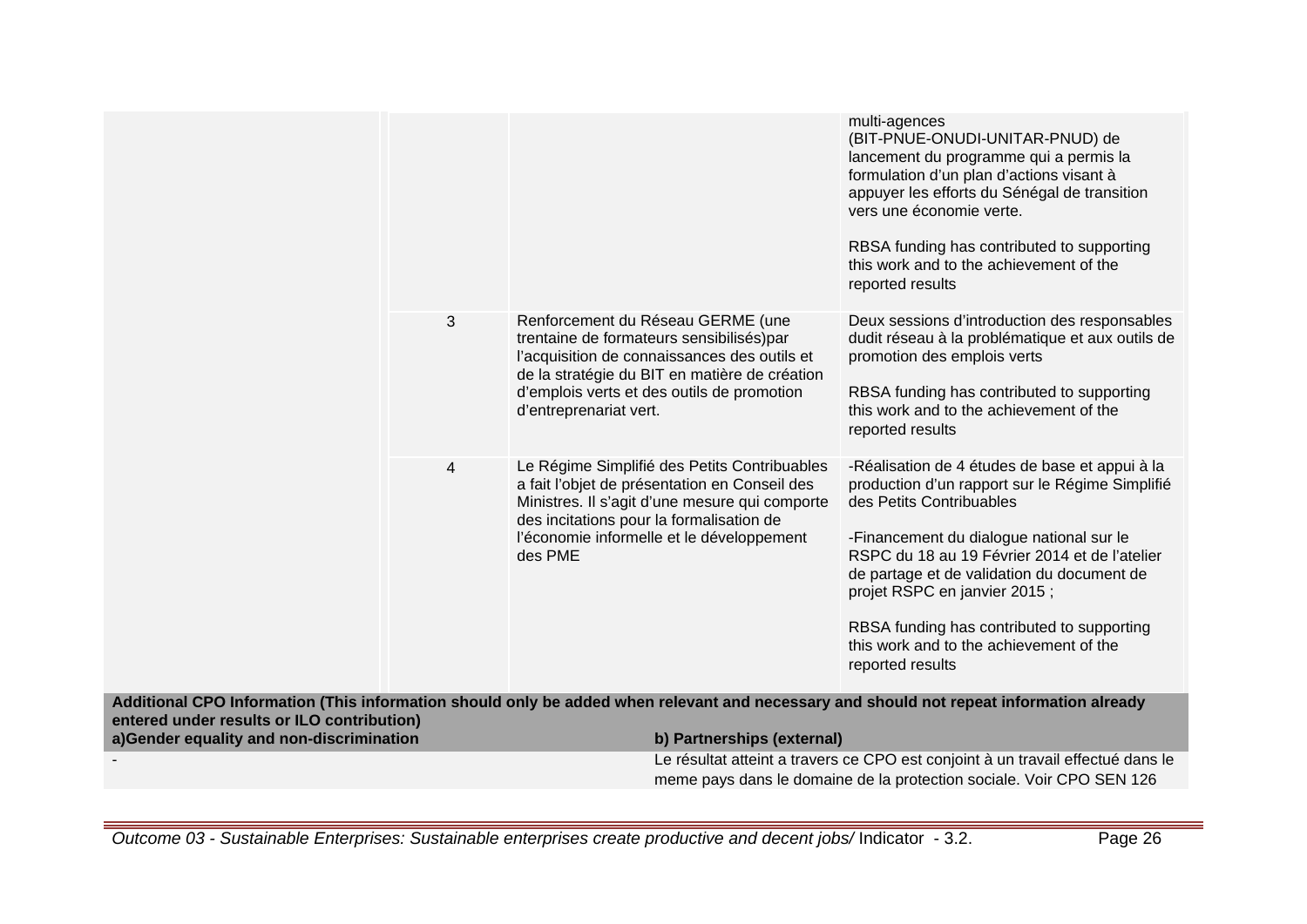| South Africa/ZAF101<br>More women and men, especially<br>youth and people with disabilities<br>have access to decent jobs | $\overline{2}$ | Commitments made by the Provincial<br>departments of Health and Education and<br>municipalities in the UMkhanyakude district to<br>procure goods and services from local social<br>enterprises (cooperatives); and as reflected<br>in the 2014 Budget Speech of the Premier of<br>the KwaZulu Natal province.<br>Social Enterprises (cooperatives) in the<br>agricultural sector are linked to procurement<br>supply chains of the KwaZulu Natal provincial<br>government to supply schools and hospitals<br>with fresh agricultural produce.<br>Private companies in the Richardsbay local<br>municipality of KwaZulu Natal have begun to<br>buy directly from formalised groups of<br>waste-pickers in Hluhluwe and Mtubatuba<br>local municipalities. | The ILO commissioned a study to explore the<br>potential to use public procurement in<br>stimulating the social economy in South Africa.<br>The ILO disseminated findings and<br>recommendations of study at various forums.<br>Good practice case studies on procurement<br>from social enterprises were compiled and<br>discussed with the National Treasury and with<br>provincial stakeholders.<br>The ILO commissioned feasibility studies to<br>establish the viability and potential for<br>developing Agricultural and Waste<br>Management Co-operatives and shared the<br>findings with all critical stakeholders. Training<br>support was provided to the KZN Coastal<br>College facilitators to provide tailored business<br>training. The trained trainers in turn facilitated<br>training for cooperatives. A total of 113 waste<br>pickers (50 Women and 63 men) and 86 (34<br>man and 52 women) agricultural producers<br>were trained on social enterprise (co-operative)<br>development and management. A total of 102<br>(84 women and 36 Man) representatives of<br>agricultural co-operatives and from<br>Environmental management were trained on<br>procurement processes and on the<br>management of agricultural co-operatives to<br>run sustainable social enterprise businesses. |
|---------------------------------------------------------------------------------------------------------------------------|----------------|----------------------------------------------------------------------------------------------------------------------------------------------------------------------------------------------------------------------------------------------------------------------------------------------------------------------------------------------------------------------------------------------------------------------------------------------------------------------------------------------------------------------------------------------------------------------------------------------------------------------------------------------------------------------------------------------------------------------------------------------------------|------------------------------------------------------------------------------------------------------------------------------------------------------------------------------------------------------------------------------------------------------------------------------------------------------------------------------------------------------------------------------------------------------------------------------------------------------------------------------------------------------------------------------------------------------------------------------------------------------------------------------------------------------------------------------------------------------------------------------------------------------------------------------------------------------------------------------------------------------------------------------------------------------------------------------------------------------------------------------------------------------------------------------------------------------------------------------------------------------------------------------------------------------------------------------------------------------------------------------------------------------------------------------------------------------------|
|                                                                                                                           | 4              | A local institutional support mechanism has<br>been established through a partnership<br>between the KwaZulu Natal Provincial<br>Department of Economic Development and                                                                                                                                                                                                                                                                                                                                                                                                                                                                                                                                                                                  | The ILO facilitated a partnership between the<br>KwaZulu Natal Coastal Further Education &<br>Training College and the Provincial Department<br>of Economic Development for the provision of                                                                                                                                                                                                                                                                                                                                                                                                                                                                                                                                                                                                                                                                                                                                                                                                                                                                                                                                                                                                                                                                                                               |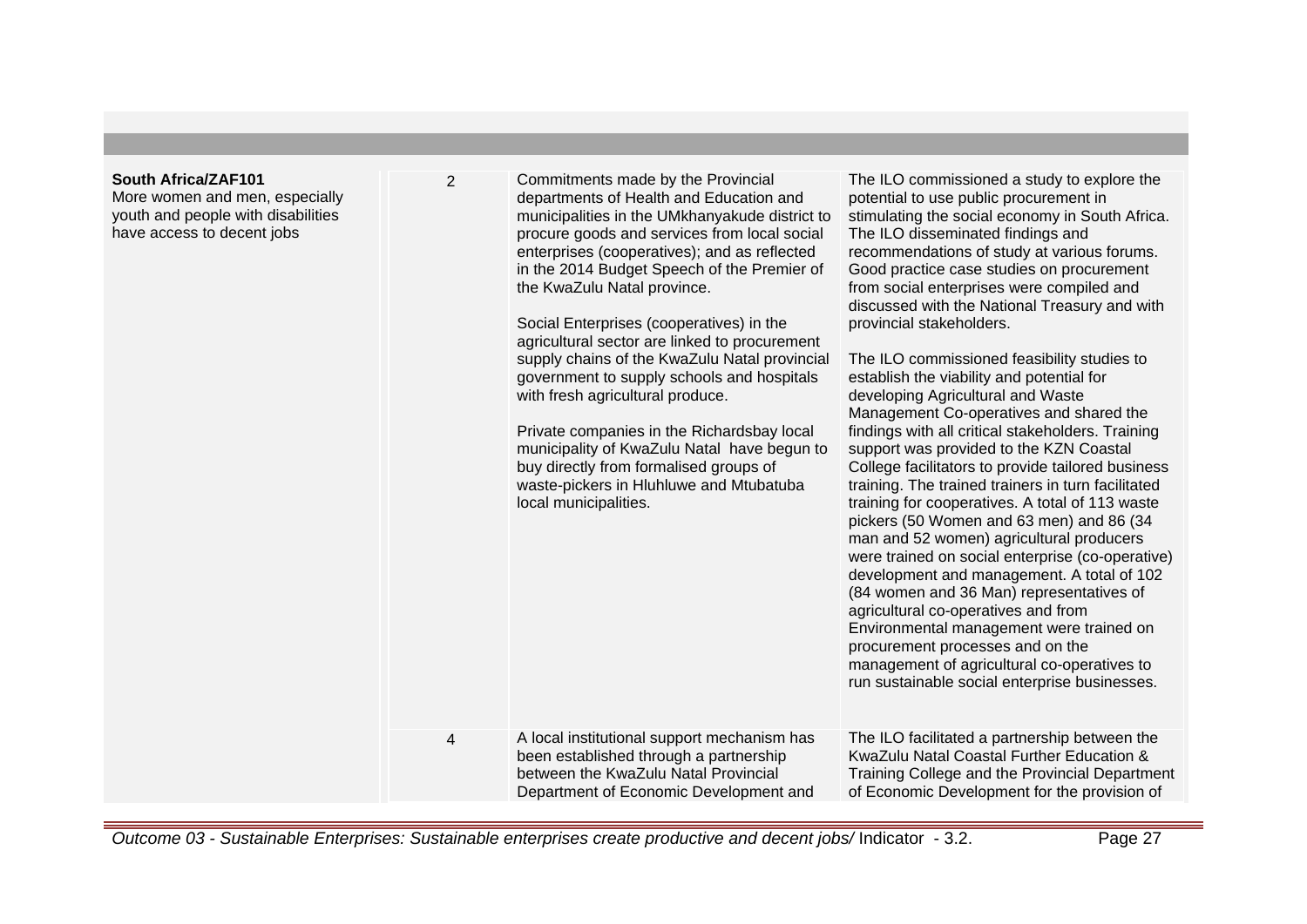the Coastal Further Education and Training College to provide on-going capacity development and advisory support to social enterprises (cooperatives).

A cadre of business development service providers has been trained to provide tailor-made business support services to social enterprises.

23 Agricultural Co-operatives in the UMkhanyakude District and the EThekwini Municipality are registered and participate in formal procurement arrangements with the private sector and provincial government of KwaZulu Natal, and access non-financial and financial services from formalised organizations.

on-going BDS and advisory services to social enterprises to enable them to meet procurement demands and run sustainable social enterprises.

The ILO facilitated train the trainer workshops on gender and social enterprise development using ILO tools for facilitators of the Coastal College and for facilitators employed by the target municipalities. Mentorship support was provided to a total of 28 trained trainers and 17 became certified trainers.

The ILO established a partnership with 4 pilot municipalities in KwaZulu Natal to build the capacity of their local economic development and supply chain management practitioners to effectively procure goods and services from social enterprises (cooperatives) in public procurement. ILO supported the National Treasury in the drafting of procurement guidelines and development of training materials for procurement officers. The ILO provided support in mobilizing funding (R1, 5 million) from the Flemish Government that is managed by National Treasury to support agricultural co-operatives in the UMkhanyakude district.

The main tool that was used to train Trainers and Cooperative organizations in KwaZulu Natal is MYCOOP, an Agricultural Management Training package for agricultural co-operatives. The agricultural co-operatives were also trained on Social Enterprise (SE), Women Entrepreneurship Development (WED) and Start and Improve Your Business (SIYB) tools. Agricultural Co-operatives participating in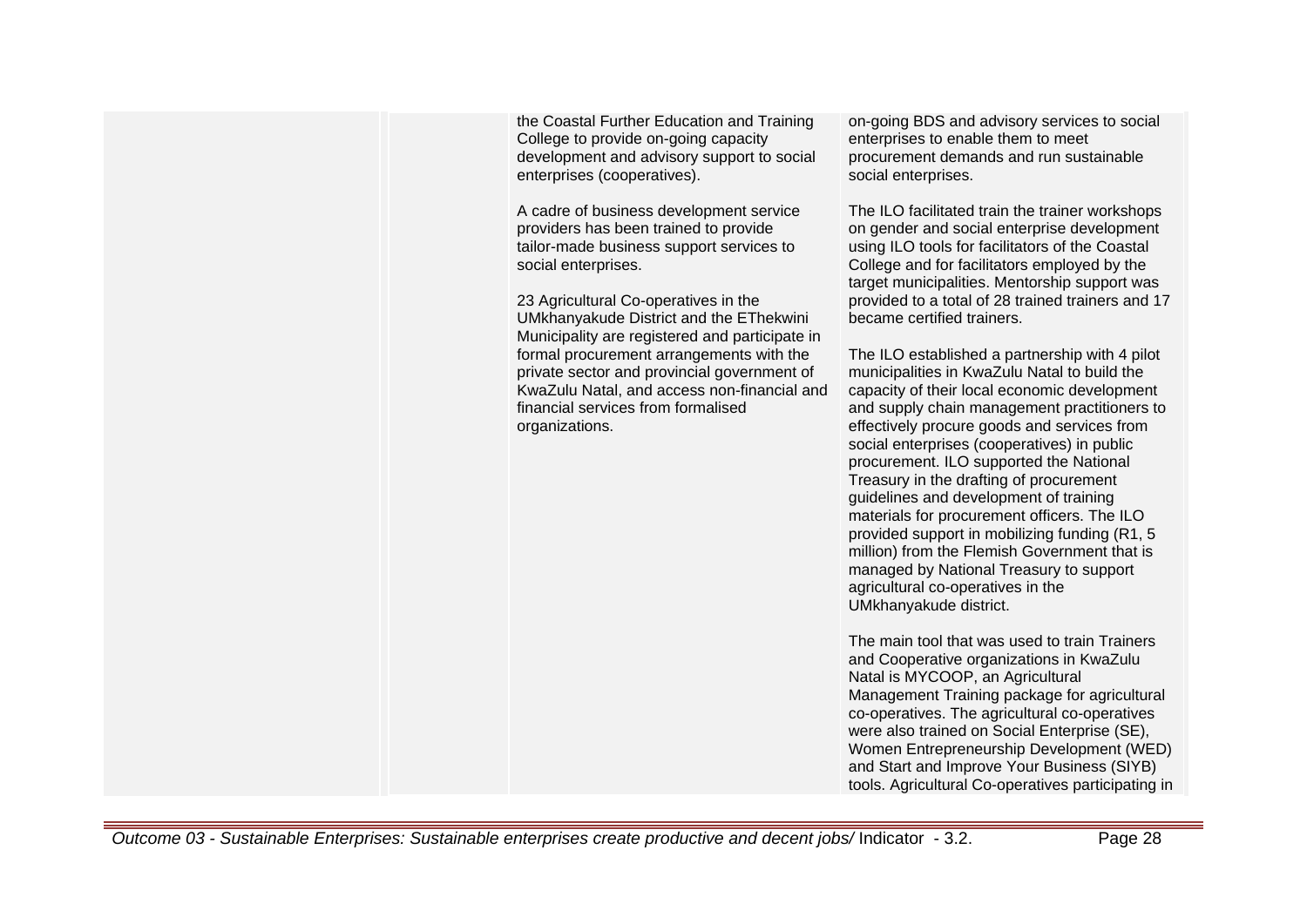the school feeding scheme for the department of education in 2014/2015 are: a) ILembe District Municipality: 43 b) eThekwini District Municipality: 5 agricultural cooperatives are supplying other coops that are having the contract with education. So they do not supply directly. c) UMkhanyakude District: 15 Agricultural **Coops** 

## **Additional CPO Information (This information should only be added when relevant and necessary and should not repeat information already entered under results or ILO contribution)**

The Private Public Procurement and Social Economy project has developed a gender strategy to ensure that the target of 70% women support is realised at the end of the project. In addressing the gender parity, the project has coordinated and financed two Training of Trainers on Women Entrepreneurship Development.

The strategy aims to ensure that women social entrepreneurs are brought into the mainstream business space and are able to exercise their rights as women.

### **a)Gender equality and non-discrimination b) Partnerships (external)**

The ILO partnered with the Coastal College (Cooperative Academy) in rolling out social enterprise development training programmes to strengthen the capacity of social enterprises in the province of KwaZulu Natal.

Flanders International Cooperation Agency is the main development partner supporting implementation of the Private Public Procurement and Social Economy project.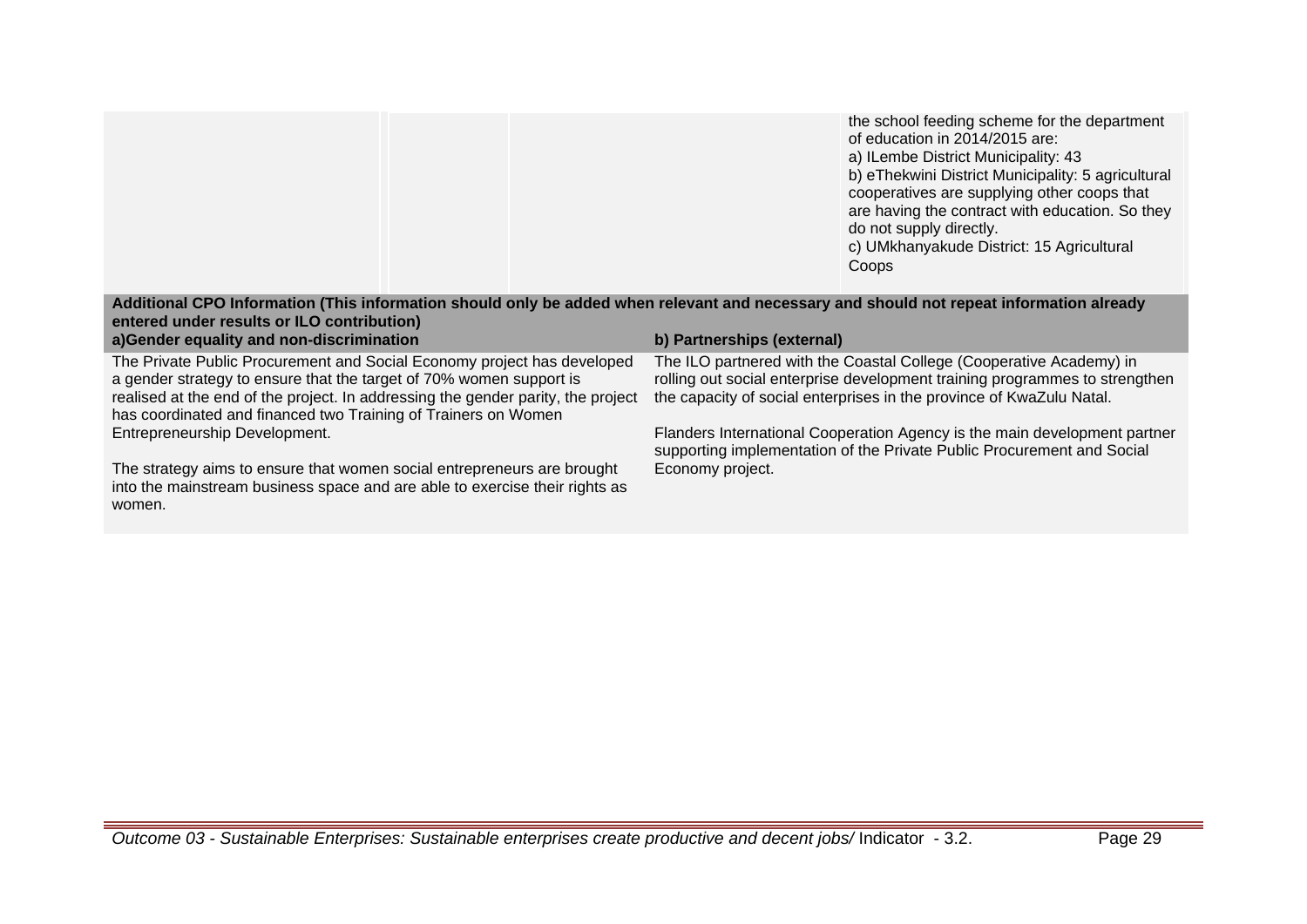| [ACI5] Value Chain specific SME<br>development policies and<br>programmes that create decent and<br>green jobs |                | A framework on pro-employment<br>macro-economic planning is designed<br>(Zambia green jobs Assessment) and in the<br>process of implementation with the Ministry of<br>Finance and National Planning and other<br>national stakeholders.<br>To further stimulate and promote the market<br>for green goods and services for Medium and<br>Small Scale enterprises in the building and<br>construction industry in Zambia, two policy<br>instruments are in the process of finalization<br>namely (1) Construction Sector<br><b>Environmental Impact Assessment</b><br>Guidelines with the Zambia Environmental<br>Management Agency (ZEMA) and National<br>Green Building Guidelines for the Ministry of<br>Local Government. | The ILO provided capacity building support to<br>national economists, planners and modellers in<br>the Ministry of Finance, Economic Planning<br>Department. In collaboration with the ITC-ILO,<br>the ILO developed a course on employment<br>projection and economic modelling and<br>planning and facilitated the participation of key<br>national stakeholders.<br>The ILO provided technical support and<br>facilitated the establishment of a<br>multi-stakeholder tripartite technical working<br>group, which is undertaking Zambia's first<br>Green Jobs Assessment. The knowledge<br>generated will be used for upstream policy<br>advice on economic planning for inclusive<br>green growth and decent green jobs.<br>ILO led a UN Joint Programme technically<br>collaborating with the United Nations<br>Environment Programme (UNEP) towards a<br>revised construction policy and a refined<br>industry-specific regulatory and good practice<br>framework that stimulates demand among<br>private and public housing developers for<br>green building materials and methods for the<br>building construction sector. |
|----------------------------------------------------------------------------------------------------------------|----------------|-------------------------------------------------------------------------------------------------------------------------------------------------------------------------------------------------------------------------------------------------------------------------------------------------------------------------------------------------------------------------------------------------------------------------------------------------------------------------------------------------------------------------------------------------------------------------------------------------------------------------------------------------------------------------------------------------------------------------------|-------------------------------------------------------------------------------------------------------------------------------------------------------------------------------------------------------------------------------------------------------------------------------------------------------------------------------------------------------------------------------------------------------------------------------------------------------------------------------------------------------------------------------------------------------------------------------------------------------------------------------------------------------------------------------------------------------------------------------------------------------------------------------------------------------------------------------------------------------------------------------------------------------------------------------------------------------------------------------------------------------------------------------------------------------------------------------------------------------------------------------------|
|                                                                                                                | $\overline{2}$ | Government, Employers and Workers<br>organizations developed and launched in<br>September 2013, a 4 year USD12.1 million<br>Zambia Green Jobs Programme (ZGJP) as<br>an entrepreneurship development strategy<br>using a value chain development approach to<br>promote inclusive green growth and the                                                                                                                                                                                                                                                                                                                                                                                                                        | ILO provided support for industry value chain<br>development analytical studies and other<br>research outputs (industry analysis, gender<br>analysis, BDS market research, etc.), that led<br>to the design of the Zambia Green Jobs<br>Programme (ZGJP), leading the inputs of 4<br>other UN agencies namely UNEP, UNCTAD,                                                                                                                                                                                                                                                                                                                                                                                                                                                                                                                                                                                                                                                                                                                                                                                                         |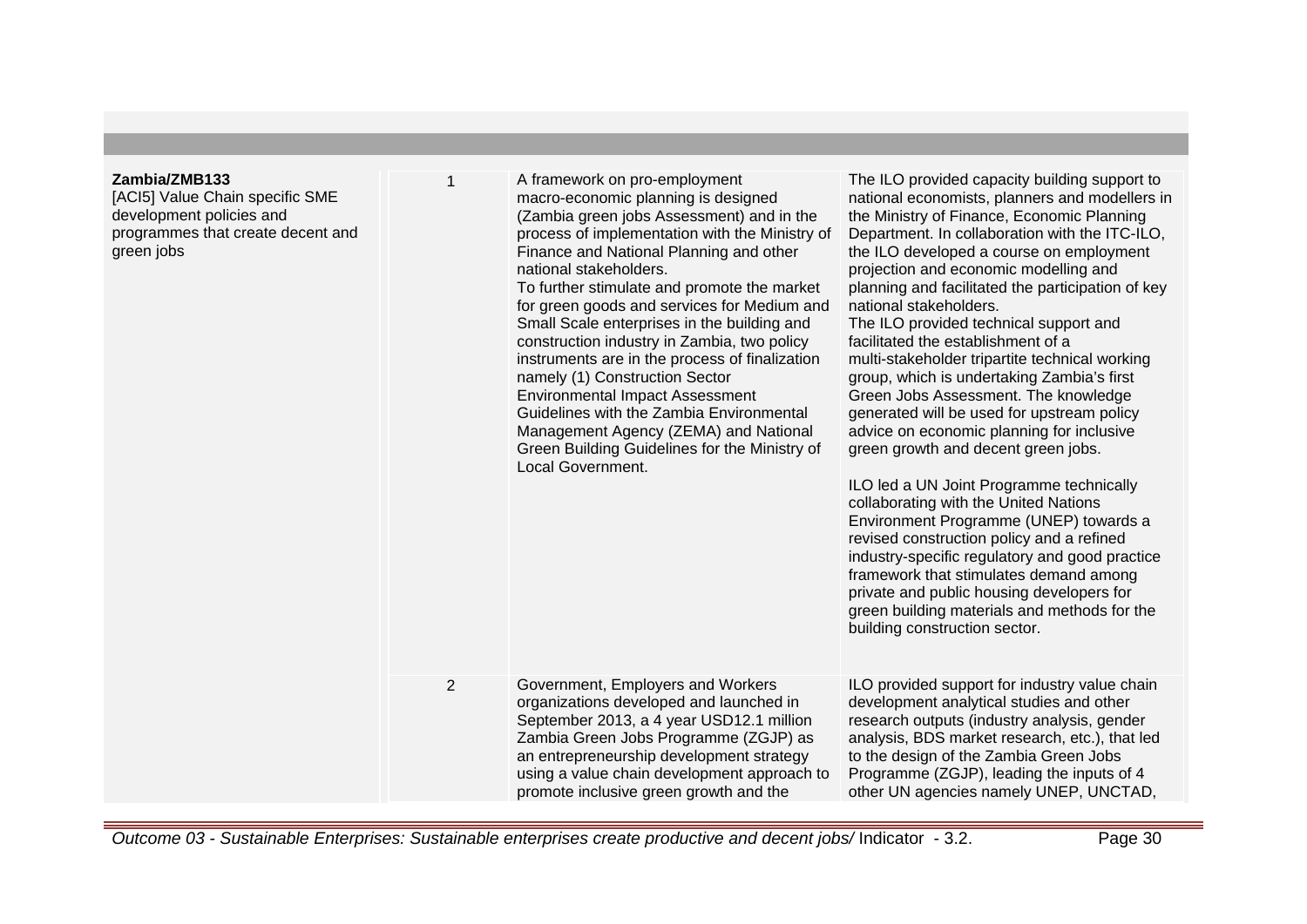|   | creation of decent green jobs in the building<br>construction sector.<br>During the period under review ZGJP<br>supported the growth and development of<br>MSMEs to grow and create helped to create<br>370 new decent green jobs. It had also<br>improved the quality of 583 jobs for<br>construction MSME workers through better<br>occupational safety and health, extension of<br>social protection coverage and increased<br>appreciation of the labour law.                                                                                                                                                                                                                                                                                                                                                                                                                     | ITC and FAO.<br>Under the implementation of the ZGJP, the ILO<br>continues to facilitate access to markets and<br>market development. The ILO has forged<br>partnerships with major multinational private<br>sector value chain lead firms such as Lafarge<br>Zambia PI, First Quantum Minerals Plc.,<br>Kalumbila Mine and Barrick Lumwana as well<br>as local value chain companies, business<br>associations and workers organizations such<br>as the National Union of Building and<br>Engineering General Workers, a sectorial<br>affiliate of the Zambia Congress of Trade<br>Unions.                                                                                                                                                                                                                                                                                                |
|---|---------------------------------------------------------------------------------------------------------------------------------------------------------------------------------------------------------------------------------------------------------------------------------------------------------------------------------------------------------------------------------------------------------------------------------------------------------------------------------------------------------------------------------------------------------------------------------------------------------------------------------------------------------------------------------------------------------------------------------------------------------------------------------------------------------------------------------------------------------------------------------------|--------------------------------------------------------------------------------------------------------------------------------------------------------------------------------------------------------------------------------------------------------------------------------------------------------------------------------------------------------------------------------------------------------------------------------------------------------------------------------------------------------------------------------------------------------------------------------------------------------------------------------------------------------------------------------------------------------------------------------------------------------------------------------------------------------------------------------------------------------------------------------------------|
| 3 | Zambia Green Building Association (ZGBA)<br>established and capacitated to advocate,<br>lobby and develop industry services<br>promoting green building in Zambia.<br>Zambia Women in Construction (ZAWIC)<br>established and equipped with skills to<br>dialogue, advocate and lobby for women<br>economic participation in building<br>construction. A women savings and credit<br>cooperative union with more than 7,000<br>members - People's Process on Housing and<br>Poverty of Zambia (PPHPZ) capacitated with<br>skills and linked to high value markets with<br>Lafarge Zambia Plc. Support was provided<br>through (SIYGCB) Start And Improve Your<br>green Construction Business<br>Technical skills of training and practicing<br>Architects and of artisans and small scale<br>contractors were strengthened through new<br>courses and a dedicated SIYB for the sector | ILO provided technical assistance on<br>association building, service delivery and<br>networking including support for study tours.<br>ILO and ITCILO developed the Start and<br>Improve Your Business training package and<br>online resource platform. Overall 133 trainers<br>trained in various business development<br>services, entrepreneurship and business<br>management training programmes and<br>financial counselling support for Micro, Small<br>and Medium Enterprises (MSMEs) in building<br>construction.<br>ILO provided technical assistance and<br>innovation financial support for alternative<br>building technologies including renewable<br>energy with potential for upscaling through<br>MSME business linkages with Lafarge (600<br>units); Kalumbila (12,000 units); People's<br>Process on Housing in Zambia; Barrick<br>Lumwana (500); and Copperbelt Energy |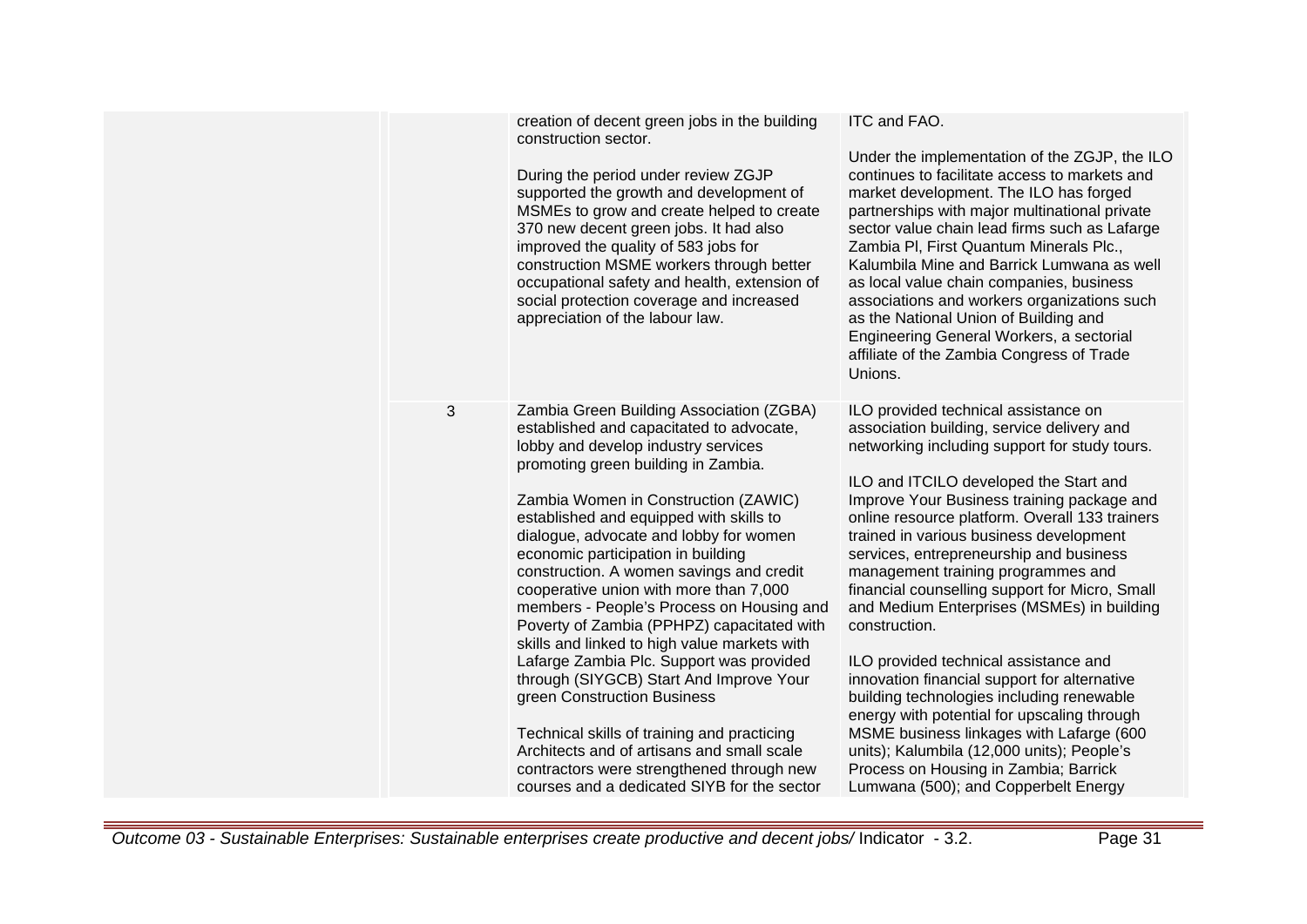|                                            | 4 | Regulatory Impact Assessment for the<br>construction sector was validated by key<br>industry stakeholders and submitted to the                                                                                 | constructed and 8 existing housing units<br>retrofitted.<br>The Copperbelt University curriculum review<br>was facilitated by the ILO with technical inputs<br>from Finland VTT Technical Research Institute.<br>ILO provided technical expertise and facilitated<br>an assessment of social security risks and<br>needs in the construction sector; study on |
|--------------------------------------------|---|----------------------------------------------------------------------------------------------------------------------------------------------------------------------------------------------------------------|---------------------------------------------------------------------------------------------------------------------------------------------------------------------------------------------------------------------------------------------------------------------------------------------------------------------------------------------------------------|
|                                            |   | Ministry of Labour and Social Security's<br>Labour law reform technical committee.<br>A "Guide to the Labour Law for MSMEs in<br>Construction" booklet has been developed<br>and disseminated to stakeholders. | International practices on Extension of social<br>security coverage in the construction sector;<br>study on Good working conditions in the<br>construction sector in Zambia and Review of<br>OSH legislation.<br>ILO supported various high-level policy                                                                                                      |
|                                            |   | The OSH Training and Guidance Manual has<br>been finalised and will be incorporated in the<br>artisanal curriculum of the Thorn Park<br><b>Construction Training Centre.</b>                                   | dialogue meetings, advocacy campaigns,<br>expositions and service promotion at national<br>and sub-national levels promoting dialogue and<br>incentives on pathways to formality.                                                                                                                                                                             |
| entered under results or ILO contribution) |   | Additional CPO Information (This information should only be added when relevant and necessary and should not repeat information already                                                                        |                                                                                                                                                                                                                                                                                                                                                               |

The Zambia Green Jobs programme is working with women's organisation to build their capacity to effectively engage in national processes as well as to represent the issues concerning women in the building and construction sector. Two women's associations are being directly supported by the programme; (1) Zambia Women in Construction (ZAWIC), and (2) Poor Peoples' Process on Housing and Poverty in Zambia

# **a)Gender equality and non-discrimination b) Partnerships (external)**

In achieving results, the ILO has fostered effective partnerships with key actors along the value chain in the building and construction industry with a specific influence on job creation, policy development and enterprise development. The ILO has forged partnerships with major multinational private sector leading firms such as Lafarge Zambia Pl, First Quantum Minerals Plc., Kalumbira Mine and Barrick Lumwana as well as local companies and business associations such as Kalulushi bricks, Association of Building and Engineering Contractors, National Association of Medium and Small Scale Contractors including workers organizations such as the National Union of Building and Engineering General Workers, a sectorial affiliate of the Zambia Congress of Trade Unions. Other partnerships for technical collaboration include the VTT technical research institute of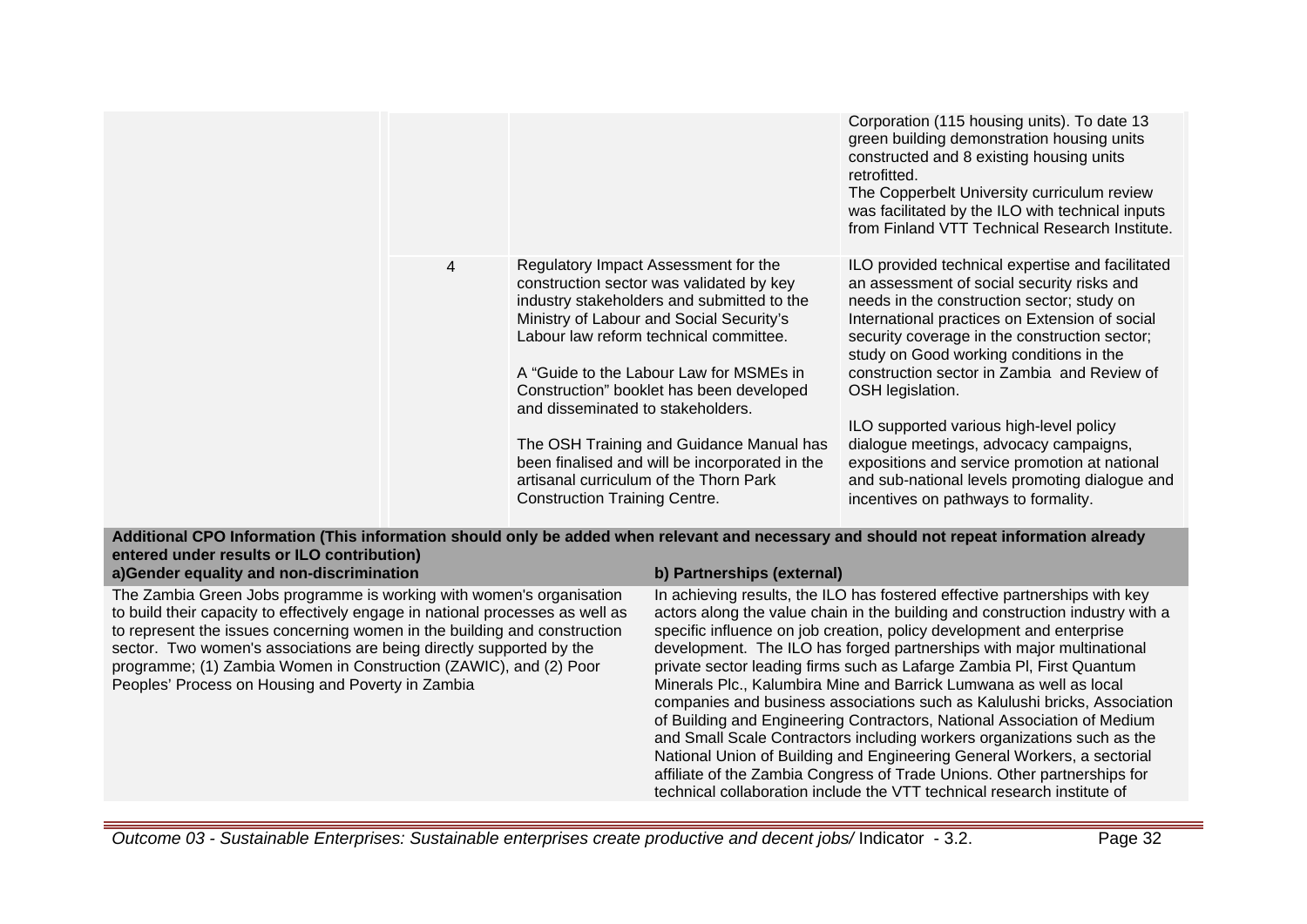Finland. These partnerships provide a results oriented cooperation framework between the Zambia green jobs programme and the construction industry and are aligned with the ZGJP logframe.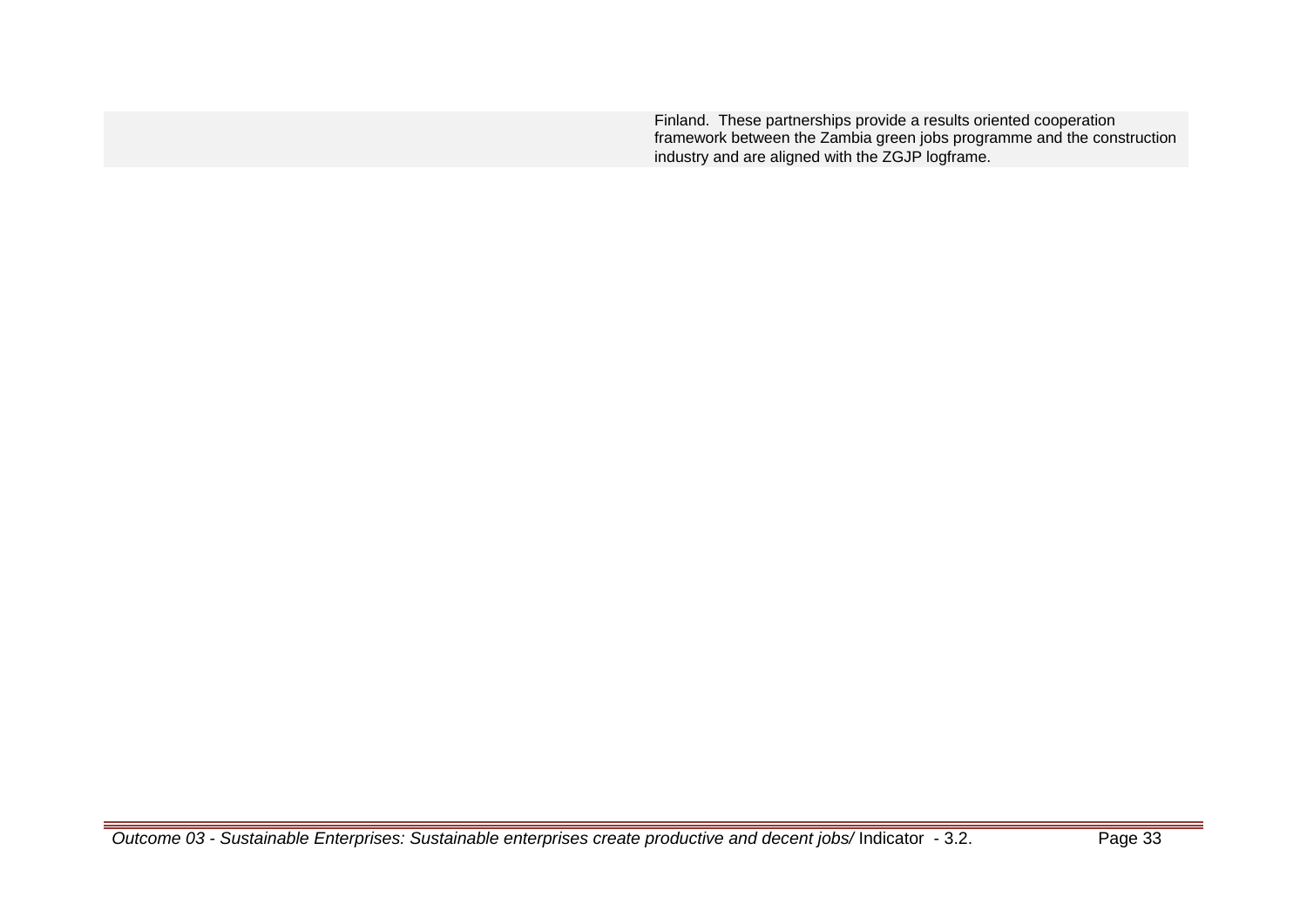### **Arab States**

### **Saudi Arabia/SAU102**

Conducive business environment and institutional capacity for SME development and fostering an entrepreneurship culture implemented.

3 In April 2015, the Technical Vocational Training Corporation nationalized the ILO entrepreneurship training programme "KAB" in all vocational training colleges of the Kingdom targeting men and women.

> Additional funds \$250,000 were received by the ILO to assist Riyadah and the TVTC in their nationalization process of KAB in 2016-2017.

Under the ILO/Riyadah project, the ILO organized two capacity building workshops targeting women teachers in the TVTC. The first KAB refresher workshop was held in June 2014 and targeted 10 teachers and supervisors to take stock of the lessons learned from the pilot test of the KAB in 2012-2013. The second Training of KAB Facilitators was held in April 2015 and targeted 33 women teachers from 17 technical institutes across the Kingdom. This was the first step toward nationalization of the programme in vocational and technical education.

ILO provided a number of capacity building workshops in support of the fostering of an entrepreneurship culture in the Kingdom of Saudi Arabia and in promoting self-employment among youth.

**Additional CPO Information (This information should only be added when relevant and necessary and should not repeat information already entered under results or ILO contribution)**

| a)Gender equality and non-discrimination | b) Partnerships (external)                                                                                                                                                                                                                                                                                                                                                                                                                                                                                                                                                                                                                                                                                                                                                                                                                                                                                                                       |
|------------------------------------------|--------------------------------------------------------------------------------------------------------------------------------------------------------------------------------------------------------------------------------------------------------------------------------------------------------------------------------------------------------------------------------------------------------------------------------------------------------------------------------------------------------------------------------------------------------------------------------------------------------------------------------------------------------------------------------------------------------------------------------------------------------------------------------------------------------------------------------------------------------------------------------------------------------------------------------------------------|
|                                          | ILO has partnered with the National Entrepreneurship Institute (RIYADAH),<br>a public entity, one of the programmes institutionalized by the Directorate<br>General of Strategic Partnerships of the Technical and Vocational Training<br>Corporation with a number of the public and private entities, such as the<br>Saudi Credit and Saving Bank, Alinma bank, the Saudi Basic Industries<br>Corp one of the leading manufacturers of chemicals, fertilizers, plastics and<br>metals, and Saudi ARAMCO. ILO signed an agreement with RIYADAH to<br>implement a TC project "Know About Business at National Entrepreneurship<br>Institute "RIYADAH", in the amount of \$190,995. Given the success of the<br>project in nationalizing the entrepreneurship programme and in introducing it<br>in the TVTC curriculum in 2015, an additional amount of \$250,000 was<br>contributed by RIYADAH to continue implementing this TC until end March |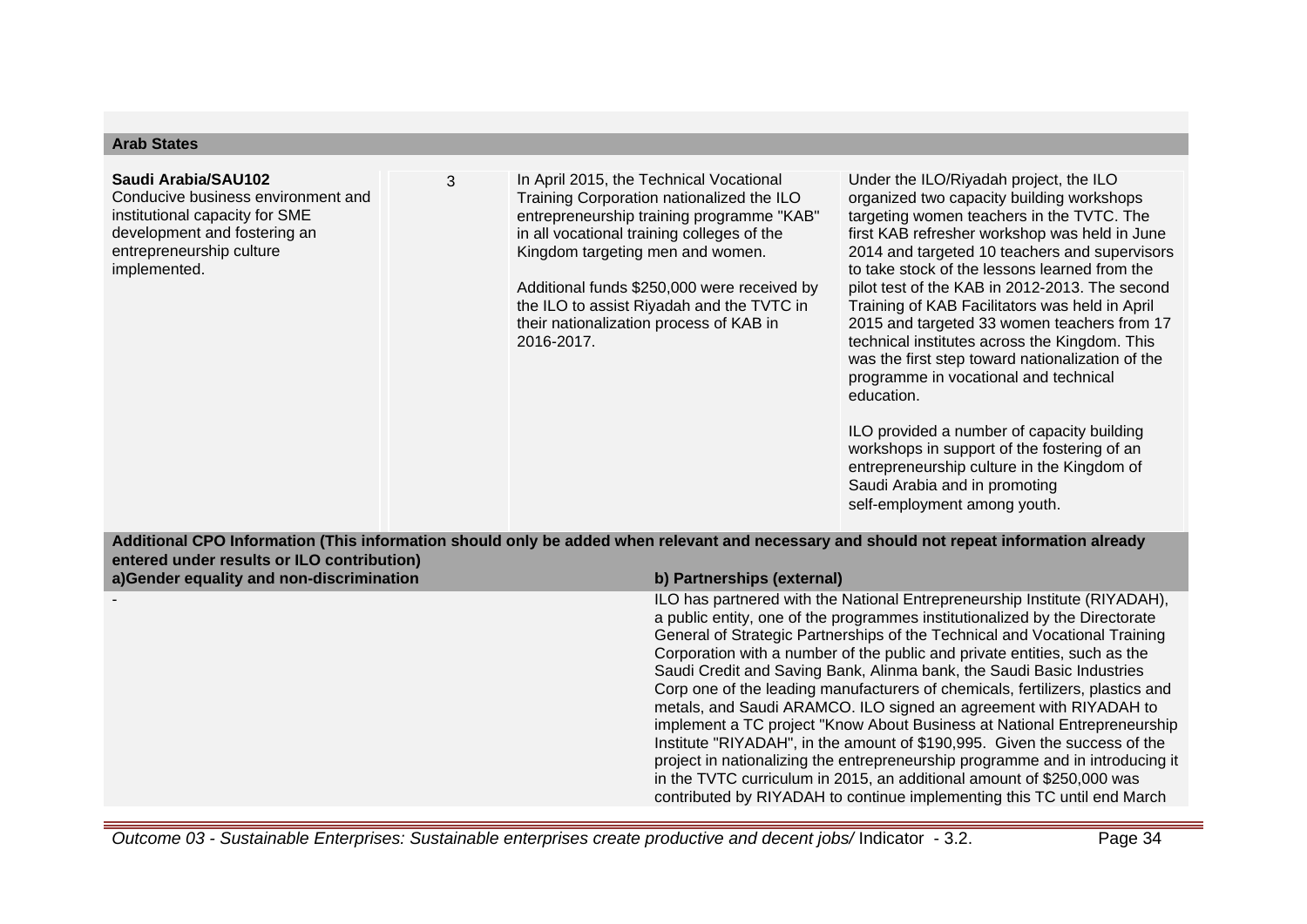2017.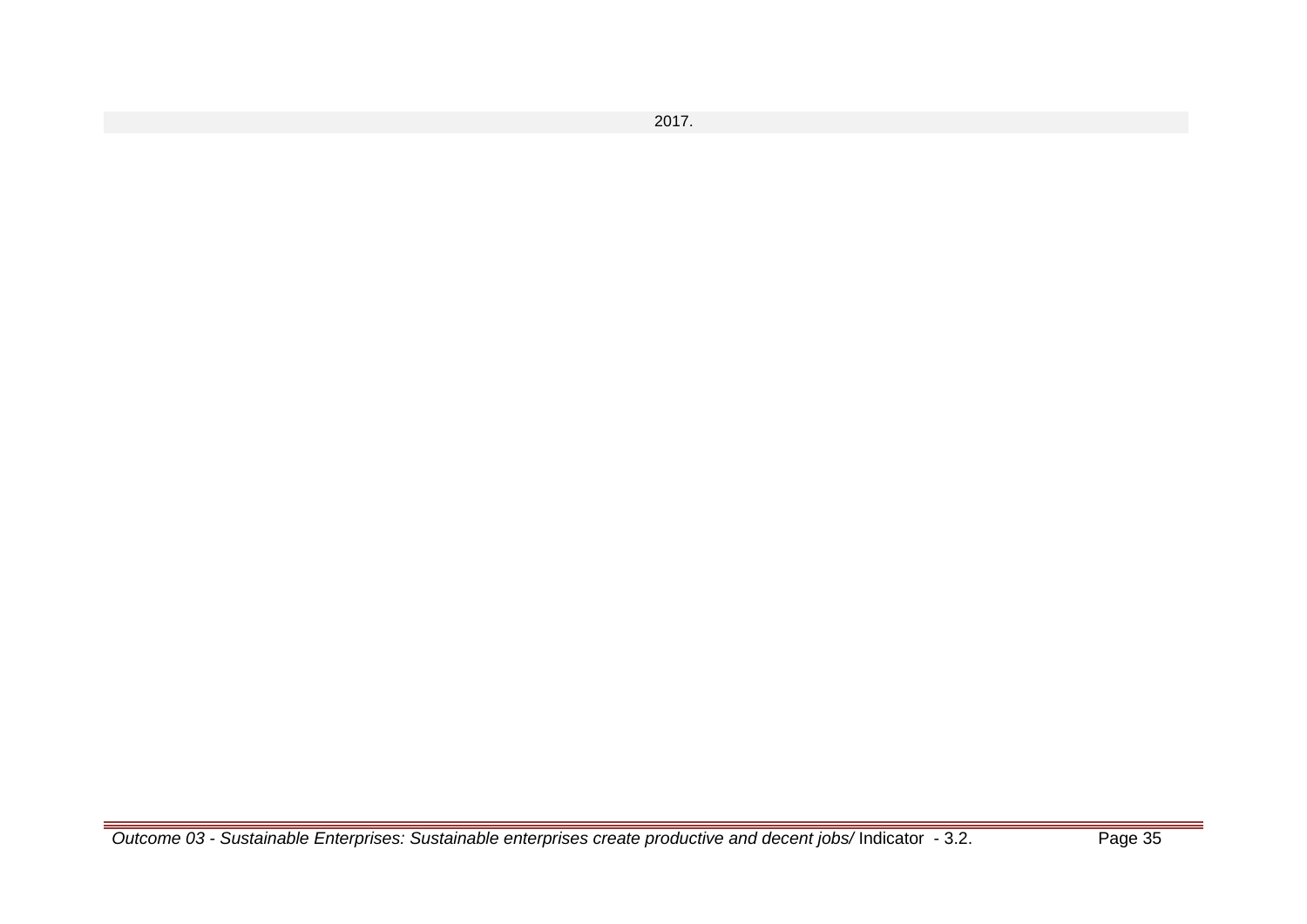### **Yemen/YEM155**

Institutional framework and mechanisms for SME development and fostering an entrepreneurship culture implemented

- 3 26 Yemeni trainers from Small and Micro-Enterprises Promotion Agency (SMEPS) trained to deliver the My First Business (MFB) programme.
	- Women Business Owners (WBOT) training conducted (TOT) for 25 new women trainers to start Business Start-up Programme "Mubadara"

- Design and implementation of an entrepreneurship training package targeting disadvantaged Yemeni youth

- Enhanced students' knowledge and awareness of self-employment at 7 universities,

- A total of 1,044 students (39% Female 61% Male) have completed the Mubadara programme.

- Introduced and promoted the concept of coaching services for potential entrepreneurs among various sectors in Yemen (private businesses, banks, and MHE) through SMEPS' meetings, individual interviews, and social media channels.

- Established agreements with the 2 prominent banks to support the Mubadara programme by offering \$50,000 as prizes for the winners of the business plan competition.

- Selection of the best 64 business plans

- Design and implementation of an entrepreneurship training package targeting disadvantaged Yemeni youth targeted under the UNDP 3x6 approach. The programme implemented training need analysis consisting of 2 focus groups targeting three governorates (Sana'a, Taiz and Aden), 26 Yemeni trainers were selected to deliver the MFB programme.

- Women Business Owners (WBOT) training conducted TOT for 25 new women trainers - Trainers' Guide developed

- Master Trainers (WBOT) trained.

- Offer the Business Start-up Programme "Mubadara" to students enrolled at 7 Yemeni Universities.

- Enhanced students' knowledge and awareness of self-employment at 7 universities, including Governmental universities of Sanaa, Aden, Al Hodeida, Taiz, Hadramout, and Private universities: Science Technology Sana'a and Aden and Modern Science. A total of 1,044 students (39% Female 61% Male) have completed the Mubadara programme.

- Of the 1,044 students completing the programme, 395 business plans were submitted by 659 students, all of whom have received attendance certificates.

- Capacity building of staff at implementing universities to provide their students with start-up business programme curriculum.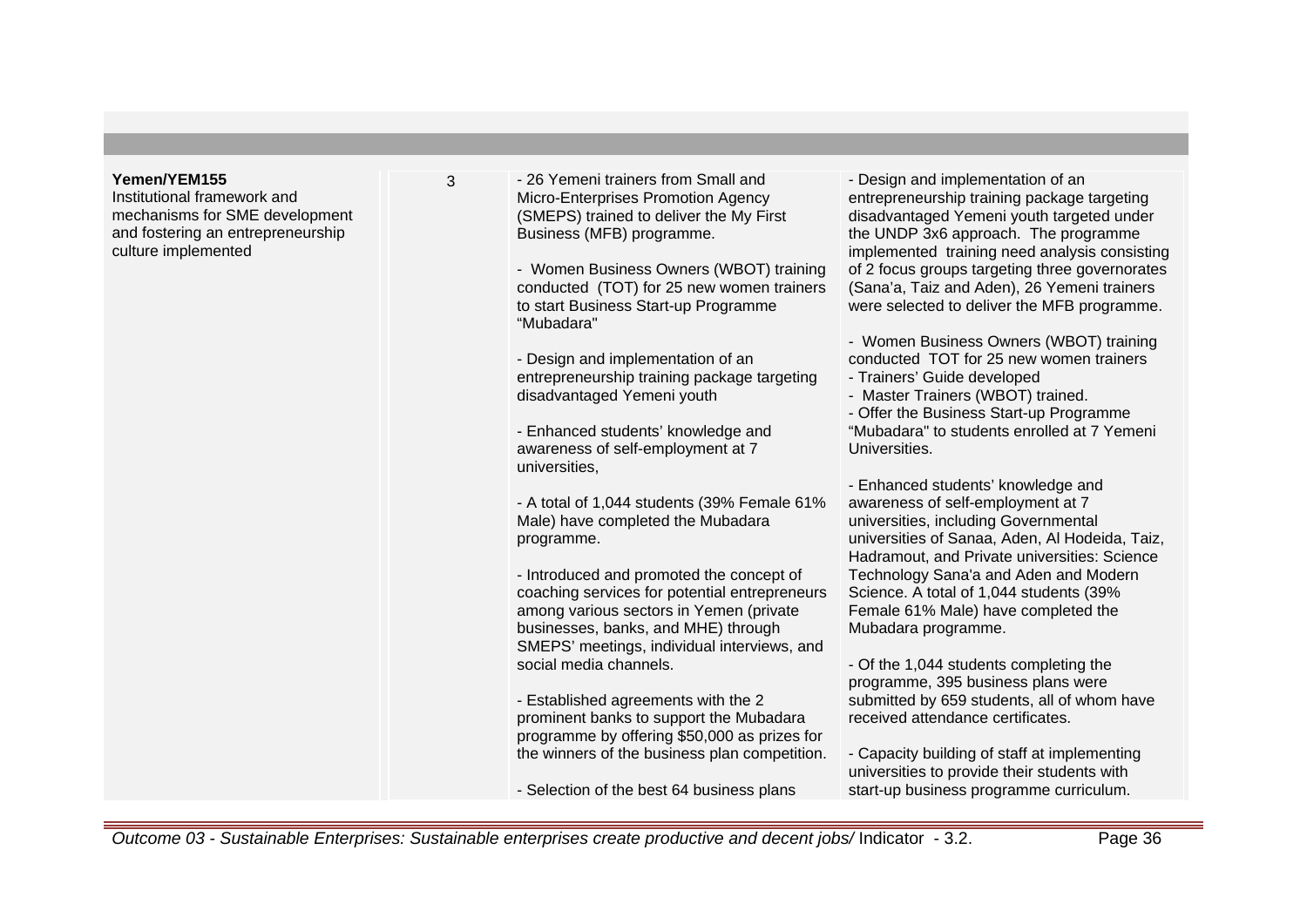| (from a total of 395 submitted to SMEPS) for<br>inclusion in a business plan competition<br>based on criteria agreed upon by the ILO,<br>SMEPS, and in accordance with the<br>Mubadara material taught to students | - Introduced and promoted the concept of<br>coaching services for potential entrepreneurs<br>among various sectors in Yemen (private<br>businesses, banks, and MHE) through SMEPS'<br>meetings, individual interviews, and social<br>media channels.             |
|--------------------------------------------------------------------------------------------------------------------------------------------------------------------------------------------------------------------|------------------------------------------------------------------------------------------------------------------------------------------------------------------------------------------------------------------------------------------------------------------|
|                                                                                                                                                                                                                    | - Established agreements with the 2 prominent<br>banks to support the Mubadara programme by<br>offering \$50,000 as prizes for the winners of<br>the business plan competition.                                                                                  |
|                                                                                                                                                                                                                    | - Selection of the best 64 business plans (from<br>a total of 395 submitted to SMEPS) for<br>inclusion in a business plan competition based<br>on criteria agreed upon by the ILO, SMEPS,<br>and in accordance with the Mubadara material<br>taught to students. |
|                                                                                                                                                                                                                    |                                                                                                                                                                                                                                                                  |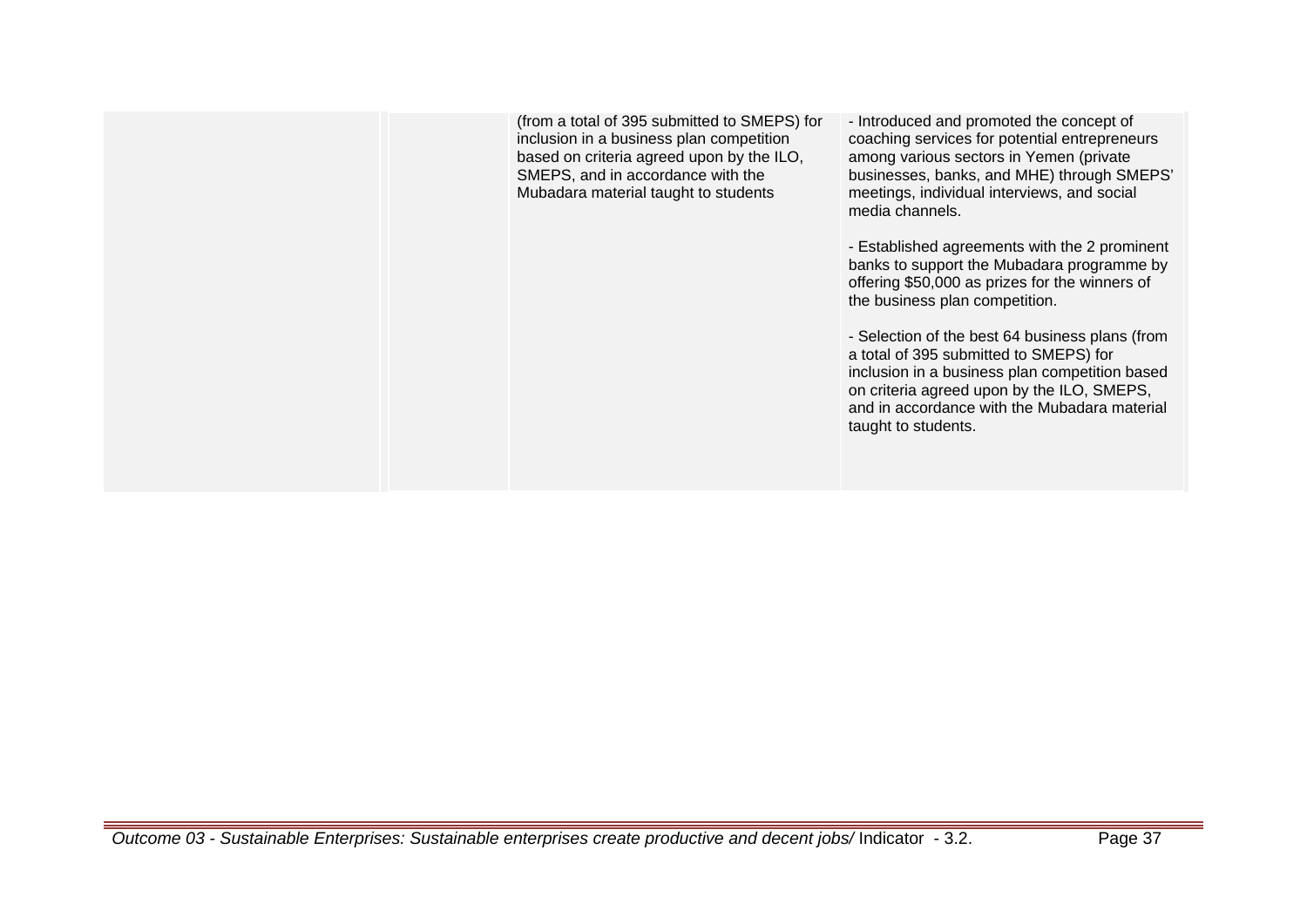# **Asia and the Pacific**

## **Cambodia/KHM203**

[ACI4] Improved MSME business and entrepreneurship skills and services of men and women

| 1 | National Youth Action Plan (NYAP) for 2014<br>"C 2018 was finalised in 2014 covering the<br>promotion and development of<br>entrepreneurship through youth<br>entrepreneurship education, delivery of<br>targeted business support services,<br>simplification of business registration<br>processes, and creation of a co-ordination<br>mechanism to oversee entrepreneurial<br>development initiatives that incorporate key<br>stakeholders.                                                                                                                                                                                                                                                                                                                                                                                                                           | ILO participated in national consultations and<br>provided technical inputs during formulation of<br>entrepreneurship components of the NYAP.<br>The ILO Know about Business (KAB) and<br><b>Community-Based Enterprise Development</b><br>(C-BED) recognized within the NYAP for<br>implementation by relevant Ministries.<br>RBSA funding has contributed to supporting<br>this work and to the achievement of the<br>reported results                                                                                                                                                                                                                                                                                                                                                                                                                                                                                       |
|---|--------------------------------------------------------------------------------------------------------------------------------------------------------------------------------------------------------------------------------------------------------------------------------------------------------------------------------------------------------------------------------------------------------------------------------------------------------------------------------------------------------------------------------------------------------------------------------------------------------------------------------------------------------------------------------------------------------------------------------------------------------------------------------------------------------------------------------------------------------------------------|--------------------------------------------------------------------------------------------------------------------------------------------------------------------------------------------------------------------------------------------------------------------------------------------------------------------------------------------------------------------------------------------------------------------------------------------------------------------------------------------------------------------------------------------------------------------------------------------------------------------------------------------------------------------------------------------------------------------------------------------------------------------------------------------------------------------------------------------------------------------------------------------------------------------------------|
| 3 | Ministry of Education, Youth and Sports<br>(MOEYS) has adopted the ILO Know About<br>Business (KAB) training and developed<br>capacity to implement the program targeting<br>youth in the education system across 4<br>provinces. Scale up the KAB roll-out in 2015<br>is being planned.<br>Ministry of Education, Youth and Sports<br>(MOEYS) and Ministry of Labour and<br>Vocational Training (MOLVT) have both<br>adopted the ILO Community-Based<br>Enterprise Development (C-BED) training<br>and developed capacity to implement the<br>program targeting out of school youth through<br>vocational training centres and bridging<br>programs for out of school youth.<br>The ILO C-BED training programme has<br>been adopted and technical capacity for<br>delivery developed among one trade union,<br>one UN agency, and ten non-government<br>organizations. | ILO delivered capacity building workshops for<br>staff of constituents and other social partners to<br>assess the ILO enterprise development training<br>programmes (Start and Improve Your Business<br>Progaramme (SIIYB), Know About Business<br>(KAB), Community Based Enterprise<br>Development (C-BED), and Get Ahead) and<br>develop implementation skills; ILO provided<br>technical assistance on program design,<br>service implementation, and monitoring and<br>evaluation; ILO provided services with<br>electronic access to more than C-BED 21<br>training tools and assisted in license<br>procurement for SIYB materials;<br>(Estimated) Total number of constituents and<br>other social partners in 2014/2015 period<br>participating in ILO training and capacity<br>building activities: 250+<br>RBSA funding has contributed to supporting<br>this work and to the achievement of the<br>reported results |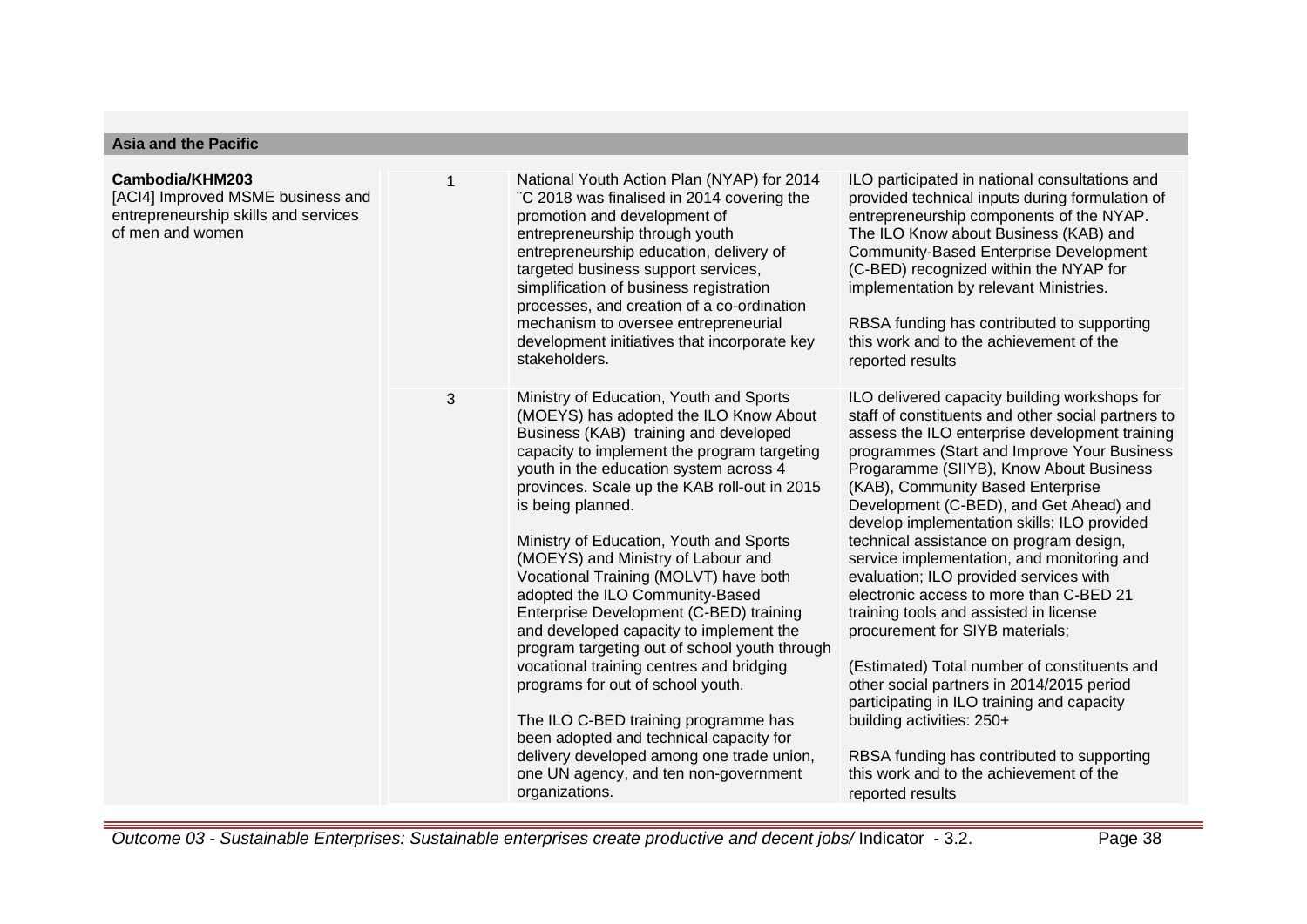Approximate total number of entrepreneurs in 2014/2015 period participating in documented training using ILO tools across all service providers: 1,500 +

Work plans established to reach an additional 2,500 in 2016

**Additional CPO Information (This information should only be added when relevant and necessary and should not repeat information already entered under results or ILO contribution) a)Gender equality and non-discrimination b) Partnerships (external)**

58.89% of individuals trained with C-BED in 2014/2015 period were Female -

and 3.39% reported having a disability.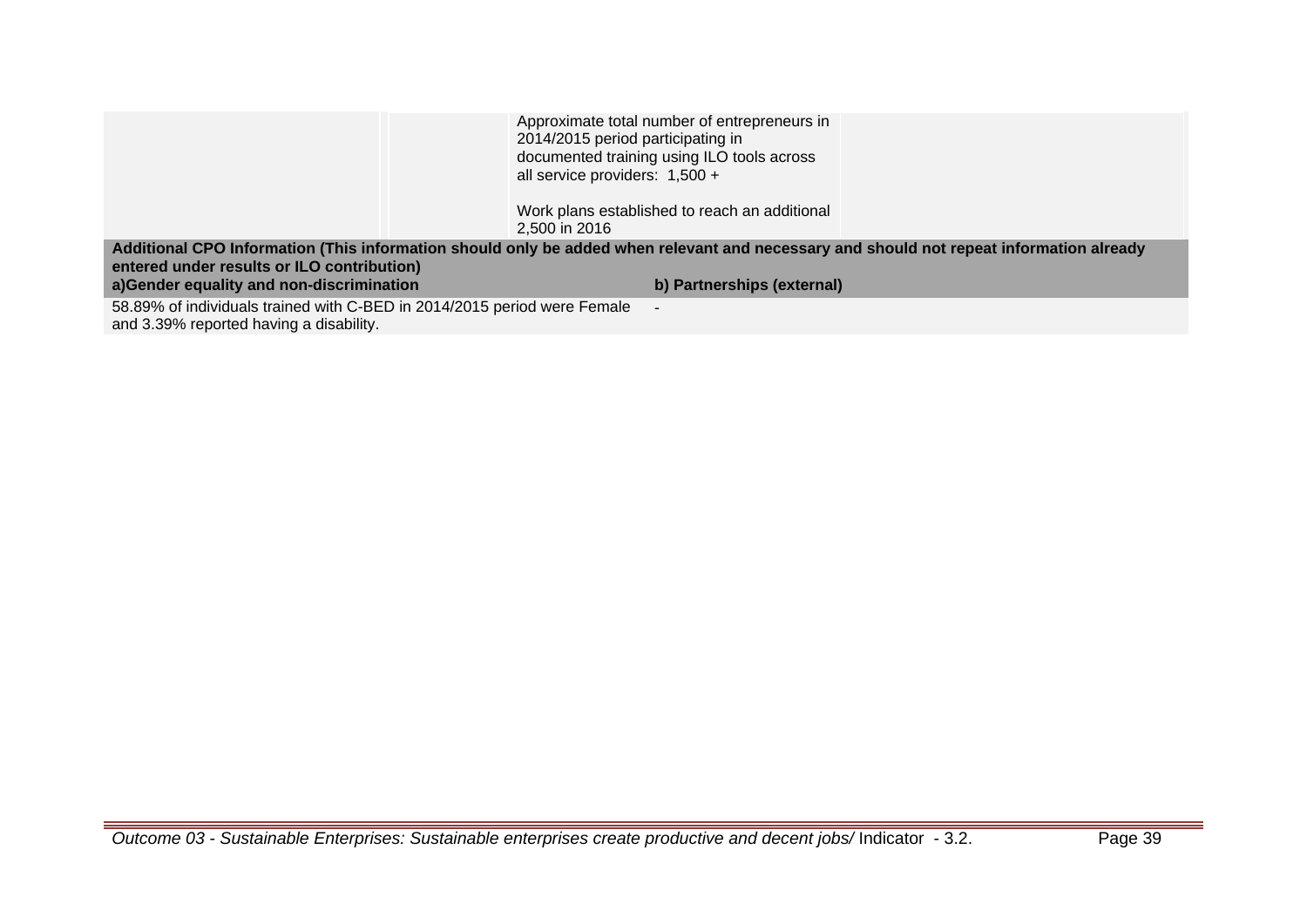| Lao People's Democratic<br>The ILO supported the adaptation of the ILO<br>In 2014, the Lao Ministry of Education and<br>1<br>Republic/LAO178<br>KAB materials for tourism purpose and the<br>Sport (MoES) took the decision to integrate<br>Enhanced institutional capacity to<br>KAB as compulsory subject in the upper<br>training of 51 teachers by provincial KAB<br>secondary school curriculum of Luang<br>support entrepreneurship and<br>Facilitators.<br>enterprise productivity and<br>Prabang province, the province with the<br>competitiveness, particularly in<br>highest tourist visits.<br>The ILO's ongoing support also for another<br>sectors with high employment<br>adaptation and training of KAB modules 6 to 9<br>for the same group of teachers from Luang<br>potential<br>The KAB classes started in all secondary<br>schools of the province at M5 level with<br>Prabang province and the final printing of the<br>Modules 1 to 5. So far, 5.375 students from<br>KAB teacher's book and the learner's book.<br>M5 level benefitted from KAB.<br>For the academic year 2015/2016 some<br>6.100 students will enrol in M5 which bring<br>the number of KAB students up to more than<br>11.000.<br>The aim of the Lao government is to<br>ILO's KAB enhances the students'<br>$\overline{2}$<br>generalize KAB entrepreneurship education<br>understanding of entrepreneurship as well as<br>throughout all provinces. In addition to 51<br>help them develop entrepreneurial attitude and<br>provincial facilitators from Louang probing<br>skills. In the long-term, this will cultivate<br>provinces have been trained, 32 pedagogy<br>entrepreneurial culture in Lao PDR, as well as<br>assistants and 8 teachers from all provinces<br>increase the productivity and competitiveness<br>(2 from each province) have benefited from<br>among current and future entrepreneurs.<br>the ILO's support to be trained as KAB<br>facilitators.<br>However, the MoES will not be able to reach<br>the national coverage of KAB in one go. No<br>budget provisions had been made to cover<br>the cost of the 20 training courses for the<br>teachers. Therefore, KAB becomes a<br>selective course for schools in other<br>provinces.<br>ILO constituents Lao Federation of Trade<br>ILO delivered capacity building workshops for<br>3<br>Unions (LFTU), Ministry of Labour and Social<br>staff of constituents and other social partners |  |  |  |
|------------------------------------------------------------------------------------------------------------------------------------------------------------------------------------------------------------------------------------------------------------------------------------------------------------------------------------------------------------------------------------------------------------------------------------------------------------------------------------------------------------------------------------------------------------------------------------------------------------------------------------------------------------------------------------------------------------------------------------------------------------------------------------------------------------------------------------------------------------------------------------------------------------------------------------------------------------------------------------------------------------------------------------------------------------------------------------------------------------------------------------------------------------------------------------------------------------------------------------------------------------------------------------------------------------------------------------------------------------------------------------------------------------------------------------------------------------------------------------------------------------------------------------------------------------------------------------------------------------------------------------------------------------------------------------------------------------------------------------------------------------------------------------------------------------------------------------------------------------------------------------------------------------------------------------------------------------------------------------------------------------------------------------------------------------------------------------------------------------------------------------------------------------------------------------------------------------------------------------------------------------------------------------------------------------------------------------------------------------------------------------------------------------------------------------------------------------------|--|--|--|
|                                                                                                                                                                                                                                                                                                                                                                                                                                                                                                                                                                                                                                                                                                                                                                                                                                                                                                                                                                                                                                                                                                                                                                                                                                                                                                                                                                                                                                                                                                                                                                                                                                                                                                                                                                                                                                                                                                                                                                                                                                                                                                                                                                                                                                                                                                                                                                                                                                                                  |  |  |  |
|                                                                                                                                                                                                                                                                                                                                                                                                                                                                                                                                                                                                                                                                                                                                                                                                                                                                                                                                                                                                                                                                                                                                                                                                                                                                                                                                                                                                                                                                                                                                                                                                                                                                                                                                                                                                                                                                                                                                                                                                                                                                                                                                                                                                                                                                                                                                                                                                                                                                  |  |  |  |
|                                                                                                                                                                                                                                                                                                                                                                                                                                                                                                                                                                                                                                                                                                                                                                                                                                                                                                                                                                                                                                                                                                                                                                                                                                                                                                                                                                                                                                                                                                                                                                                                                                                                                                                                                                                                                                                                                                                                                                                                                                                                                                                                                                                                                                                                                                                                                                                                                                                                  |  |  |  |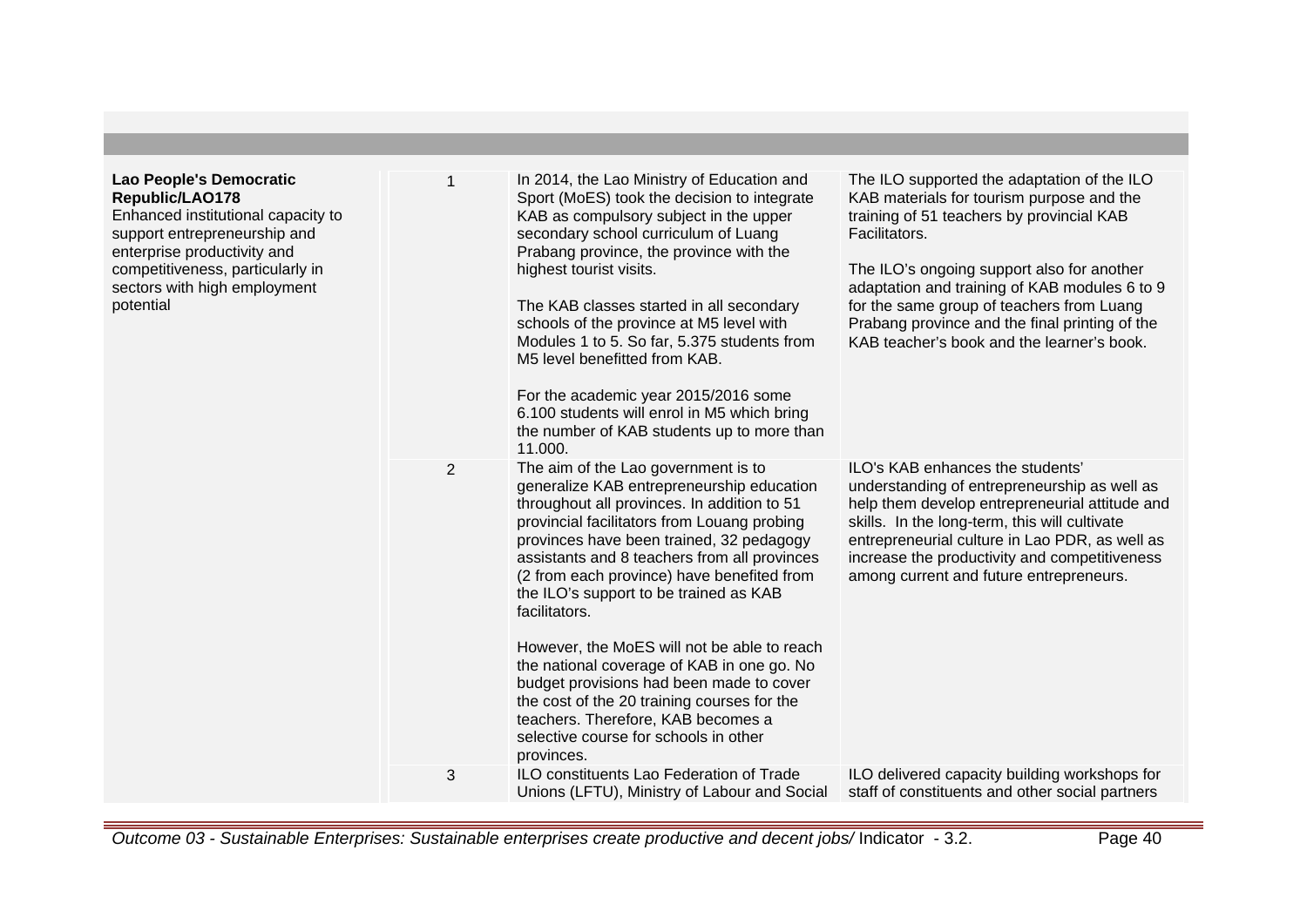Welfare (MOLSW) and Laos National Chamber of Commerce and Industry (LNCCI) have taken up the ILO Community-Based Enterprise Development (C-BED) training and are developing the capacity to implement the program targeting workers and the self-employed in the informal economy. The ILO C-BED training programme has been adopted and technical capacity for delivery developed among five non-government organizations. (Estimated) Total number of entrepreneurs in 2014/2015 period participating in on the to assess the ILO enterprise development training programmes (SIYB, KAB, C-BED, and Get Ahead) and develop implementation skills; ILO provided technical assistance on program design, service implementation, and monitoring and evaluation; ILO provided services with electronic access to more than C-BED 21 training tools. (Estimated) Total number of constituents and other social partners in 2014/2015 period participating in ILO training and capacity building activities: 150+

documented training using ILO tools across

all service providers: 1,000 +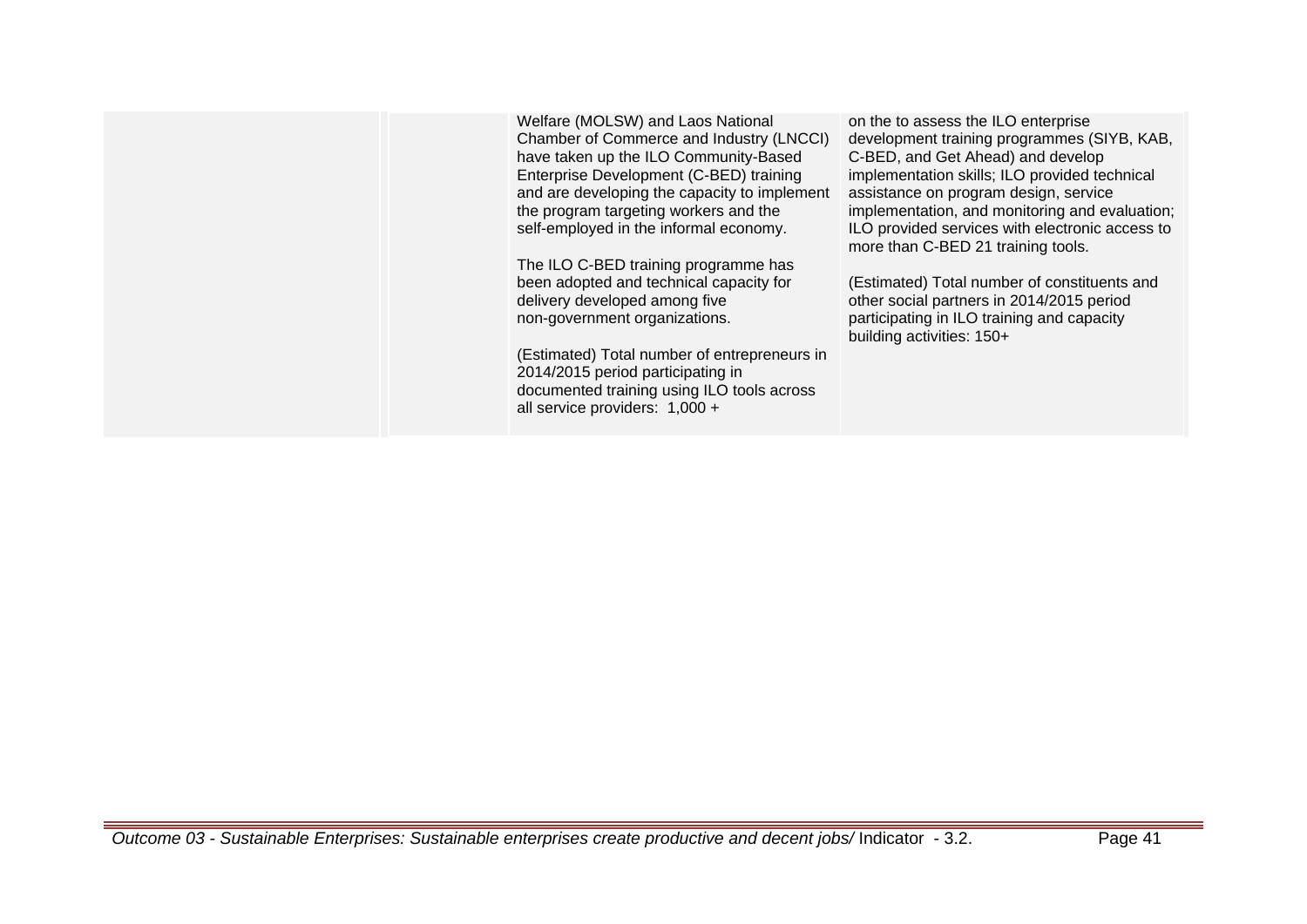### **Mongolia/MNG178**

Enterprise development supported towards sustainability and promotion of productive and decent work

2 The Ministry of Environment, Green Development and Tourism of Mongolia approved the National Green Development Policy in September 2014.

> The NSO adopted the green economy indicators, and measurements, taking into account the emerging Sustainable Development Goals. The indicators have been identified through a pilot survey on green economy indicators, which includes specific green jobs measurements. The NSO plans to further improve the methodology and regularly carry out the survey.

MONEF has established a pool of Green Business Options (GBO) trainers and rolled out two sessions of GBO training in the last quarter of 2015.

An ILO technical mission in late 2014 assessed and formulated strategies which would apply ILO's established methods for sustainable enterprises such as Enterprise Development, Growth Enhancement (EDGE), and Sustainable, Competitive, and Responsible Enterprises (SCORE) for strengthening export-oriented high potential SMEs. The assessment and the resulting concept note was submitted to the Government of Mongolia for funding in October 2014. Due to change of government, the new government was not able to finance the proposal.

The ILO provided technical inputs to the Ministry of Environment, Green Development, and Tourism in the development of the National Green Development policy. Technical assistance was also provided to the National Statistical Office of Mongolia in the conduct of a pilot survey on green jobs to establish green economy indicators.

A sectoral approach was used in Mongolia focusing on the construction sector. The ILO supported MONEF in the adaptation and translation of GBO training modules for use in Mongolia. The GBO package has 6 modules covering tourism, forestry, waste management, circular economy, energy efficiency, and renewable energy. ILO organized a GBO training of trainers for 30 persons, including GBO and SIYB trainers. The training of trainer was carried out in November 2015.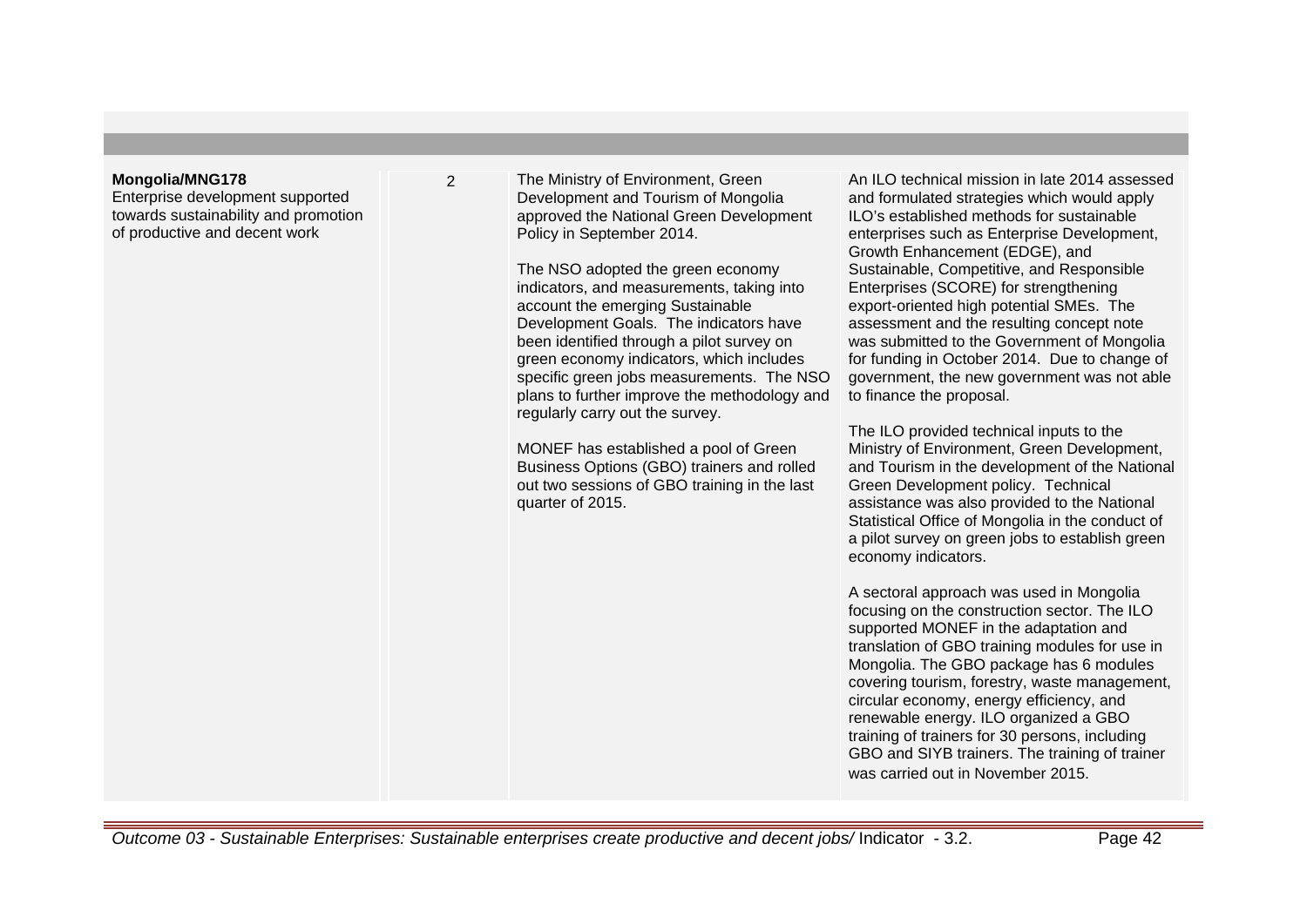|                                            | 4 | employment for poverty reduction. The<br>the recommendations from ILO pilot<br>package to build business counselling<br>services, community-based business<br>on the ILO's TREE methodology, and<br>communities.<br>On April 17, 2015, Mongolia ratified the<br>1997 (No. 181). | Mongolia is implementing rural employment<br>promotion that is in line with the 2008 ILC<br>resolution concerning the promotion of rural<br>implementation of the Government Policy on<br>Herders (2009), specifically with regards to<br>herders' cooperatives is strengthened by<br>strategies that focus on youth and market<br>orientation. Such strategies are informed by<br>initiatives, which introduced SIYB training<br>development training module for herders and<br>provision of vocational skills training based<br>delivery of employment services to rural<br>Employment Services Convention, 1948 (No.<br>88) and the Private Employment Services, | The ILO implemented a subprogramme to<br>enhance the livelihoods of rural herders and<br>support the implementation of the Government<br>Policy on Herders (2009). The ILO provided<br>technical inputs and support in SIYB training,<br>conducted the rapid assessment and training<br>need analysis, use of the TREE methodology<br>in the technical training programmes for<br>herders, and community-based business<br>development; and conducted employment<br>services training with focus on improving<br>delivery of services to the communities. The 15<br>SIYB trainers who participated in the rural SIYB<br>training continued on to train 90 herders.<br>In April 2015, the ILO supported a tripartite<br>discussion on the ratification and application of<br>Conventions 88 and 181.                            |
|--------------------------------------------|---|---------------------------------------------------------------------------------------------------------------------------------------------------------------------------------------------------------------------------------------------------------------------------------|---------------------------------------------------------------------------------------------------------------------------------------------------------------------------------------------------------------------------------------------------------------------------------------------------------------------------------------------------------------------------------------------------------------------------------------------------------------------------------------------------------------------------------------------------------------------------------------------------------------------------------------------------------------------|--------------------------------------------------------------------------------------------------------------------------------------------------------------------------------------------------------------------------------------------------------------------------------------------------------------------------------------------------------------------------------------------------------------------------------------------------------------------------------------------------------------------------------------------------------------------------------------------------------------------------------------------------------------------------------------------------------------------------------------------------------------------------------------------------------------------------------|
|                                            |   |                                                                                                                                                                                                                                                                                 |                                                                                                                                                                                                                                                                                                                                                                                                                                                                                                                                                                                                                                                                     | Additional CPO Information (This information should only be added when relevant and necessary and should not repeat information already                                                                                                                                                                                                                                                                                                                                                                                                                                                                                                                                                                                                                                                                                        |
| entered under results or ILO contribution) |   |                                                                                                                                                                                                                                                                                 |                                                                                                                                                                                                                                                                                                                                                                                                                                                                                                                                                                                                                                                                     |                                                                                                                                                                                                                                                                                                                                                                                                                                                                                                                                                                                                                                                                                                                                                                                                                                |
| a)Gender equality and non-discrimination   |   |                                                                                                                                                                                                                                                                                 | b) Partnerships (external)                                                                                                                                                                                                                                                                                                                                                                                                                                                                                                                                                                                                                                          |                                                                                                                                                                                                                                                                                                                                                                                                                                                                                                                                                                                                                                                                                                                                                                                                                                |
|                                            |   |                                                                                                                                                                                                                                                                                 |                                                                                                                                                                                                                                                                                                                                                                                                                                                                                                                                                                                                                                                                     |                                                                                                                                                                                                                                                                                                                                                                                                                                                                                                                                                                                                                                                                                                                                                                                                                                |
|                                            |   |                                                                                                                                                                                                                                                                                 |                                                                                                                                                                                                                                                                                                                                                                                                                                                                                                                                                                                                                                                                     | The Partnership for Action on Green Economy (PAGE), a partnership<br>initiative of UNEP, UNIDO, UNDP, ILO and UNITAR "Mongolia was the first<br>country to join PAGE in 2013. With support of PAGE and other development<br>partners, Mongolia is seeking opportunities for economic growth that drives<br>sustainability through building a more inclusive green economy. A milestone<br>in Mongolia's transition towards an inclusive green economy was the<br>adoption of the National Green Development Policy by the Mongolian<br>Parliament in June 2014. PAGE supported the momentum to develop and<br>adopt the National Policy through a High Level Forum, technical analysis,<br>inter-sectoral dialogues, and stakeholder mobilization." From<br>http://www.un-page.org/mongolia-kicks-national-green-economy-week. |
|                                            |   |                                                                                                                                                                                                                                                                                 |                                                                                                                                                                                                                                                                                                                                                                                                                                                                                                                                                                                                                                                                     |                                                                                                                                                                                                                                                                                                                                                                                                                                                                                                                                                                                                                                                                                                                                                                                                                                |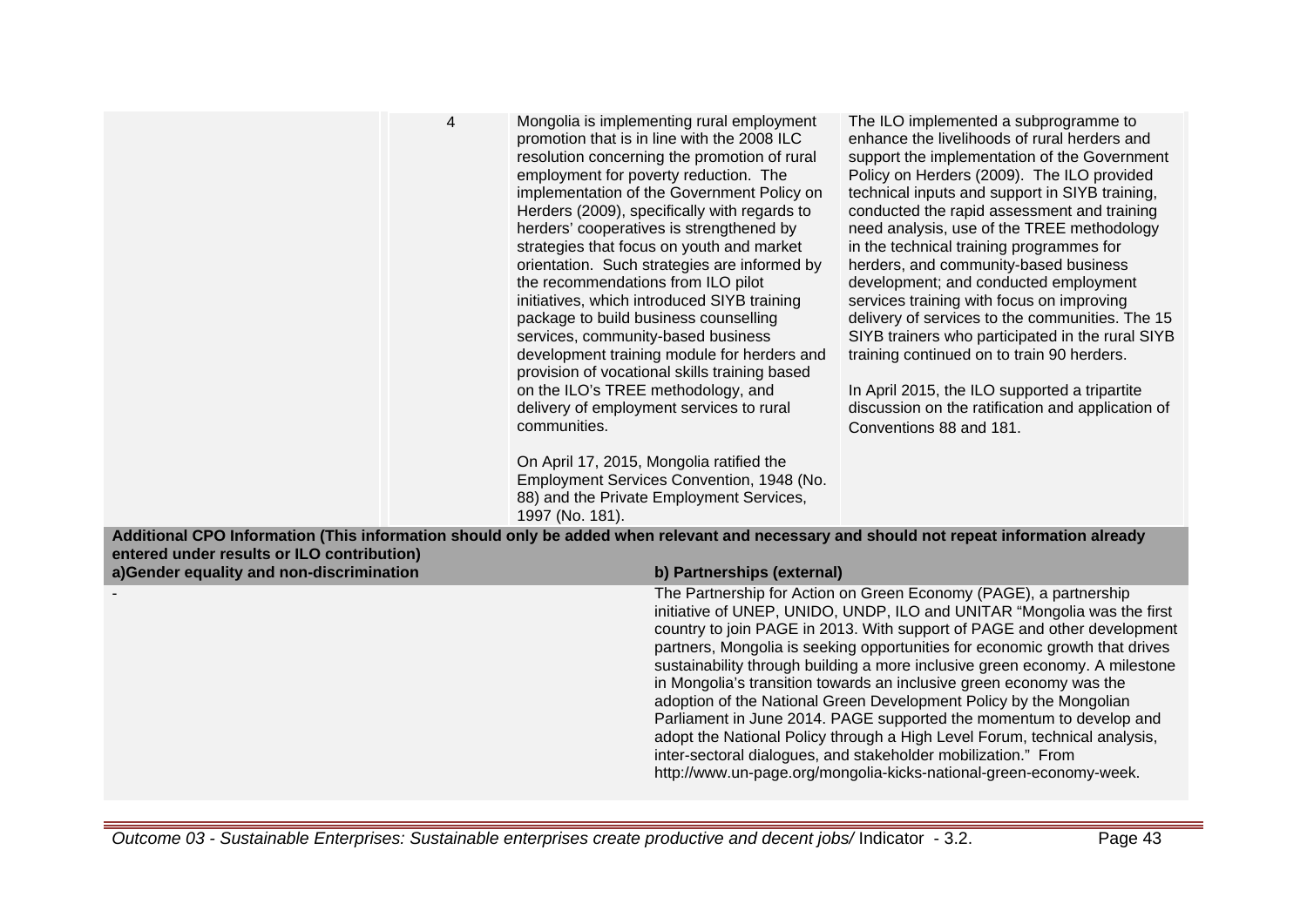The Promoting and Building Income Security and Employment Services in Asia (2nd phase) which is funded by the Government of Japan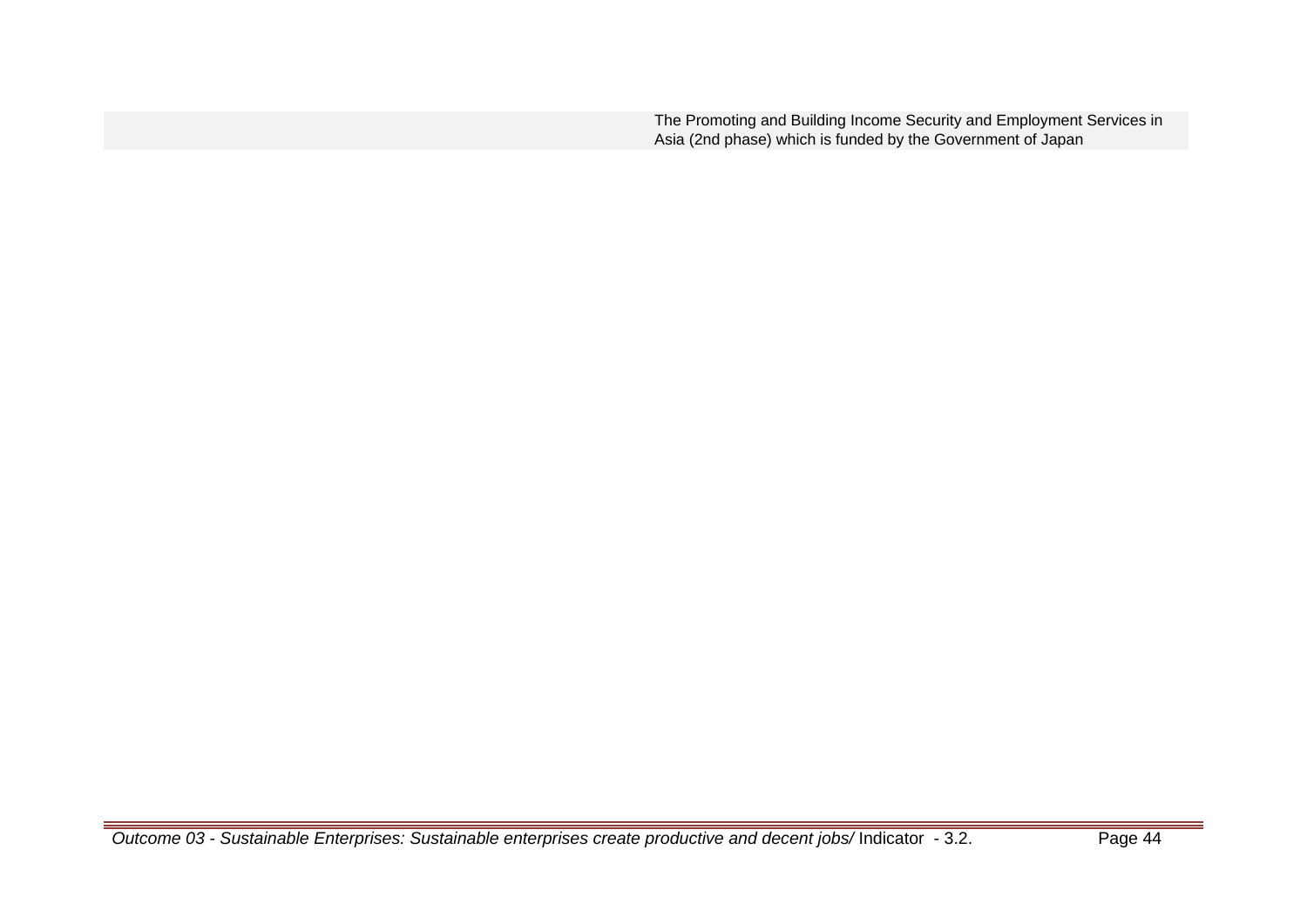| <b>Myanmar/MMR127</b><br>Entrepreneurship development and<br>growth in FDI lead to socially<br>responsible sustainable enterprises |                | The Union Parliament has enacted the SME<br>law on 9th April 2015. The SME law aims to<br>provide SMEs with easy access to<br>information related with the business,<br>technical assistance and financial support, to<br>local and international market and improve<br>competitive advantage. The passage of the<br>law is also a recognition of the contribution of<br>SMES to job creation and income generation. | ILO contributed to the technical discussions on<br>the review of the SME law.                                                                                                                                                                                                                                                                                                                                                                                                                                                                                                                                                                                                                                                                                                                                                                                                                                                                                                                                                                          |
|------------------------------------------------------------------------------------------------------------------------------------|----------------|----------------------------------------------------------------------------------------------------------------------------------------------------------------------------------------------------------------------------------------------------------------------------------------------------------------------------------------------------------------------------------------------------------------------|--------------------------------------------------------------------------------------------------------------------------------------------------------------------------------------------------------------------------------------------------------------------------------------------------------------------------------------------------------------------------------------------------------------------------------------------------------------------------------------------------------------------------------------------------------------------------------------------------------------------------------------------------------------------------------------------------------------------------------------------------------------------------------------------------------------------------------------------------------------------------------------------------------------------------------------------------------------------------------------------------------------------------------------------------------|
|                                                                                                                                    | $\overline{2}$ | Entrepreneurship development support is<br>provided to three targeted economic sectors<br>namely garments, tourism and fisheries.                                                                                                                                                                                                                                                                                    | ILO has conducted value chain assessments in<br>garments, tourism and fisheries and SIYB and<br><b>SCORE</b> trainings provided<br>10 Business Development Service providers<br>have been trained using SCORE and has<br>reached 3 enterprises.<br>22 new partner organisations have selected<br>and sent 50 trainers who have been trained in<br>the SIYB methodologies through 5 TOTs<br>(training of trainers). 173 potential<br>entrepreneurs and 351 existing ones have<br>been trained by the new SIYB trainers. The<br>total number of trained trainers since the<br>beginning of the project has reached 102<br>individuals coming from 40 partner<br>organisations. They have trained a total of 671<br>(potential) entrepreneurs including 68% of<br>women in 7 different States and Regions.<br>21 trainers have been formally certified as<br>SIYB trainers in June 2015. Another 25 trainers<br>will be certified in July and August including 18<br>trainers from the Mandalay Division.<br>In September 2015 at least 5 of them will be |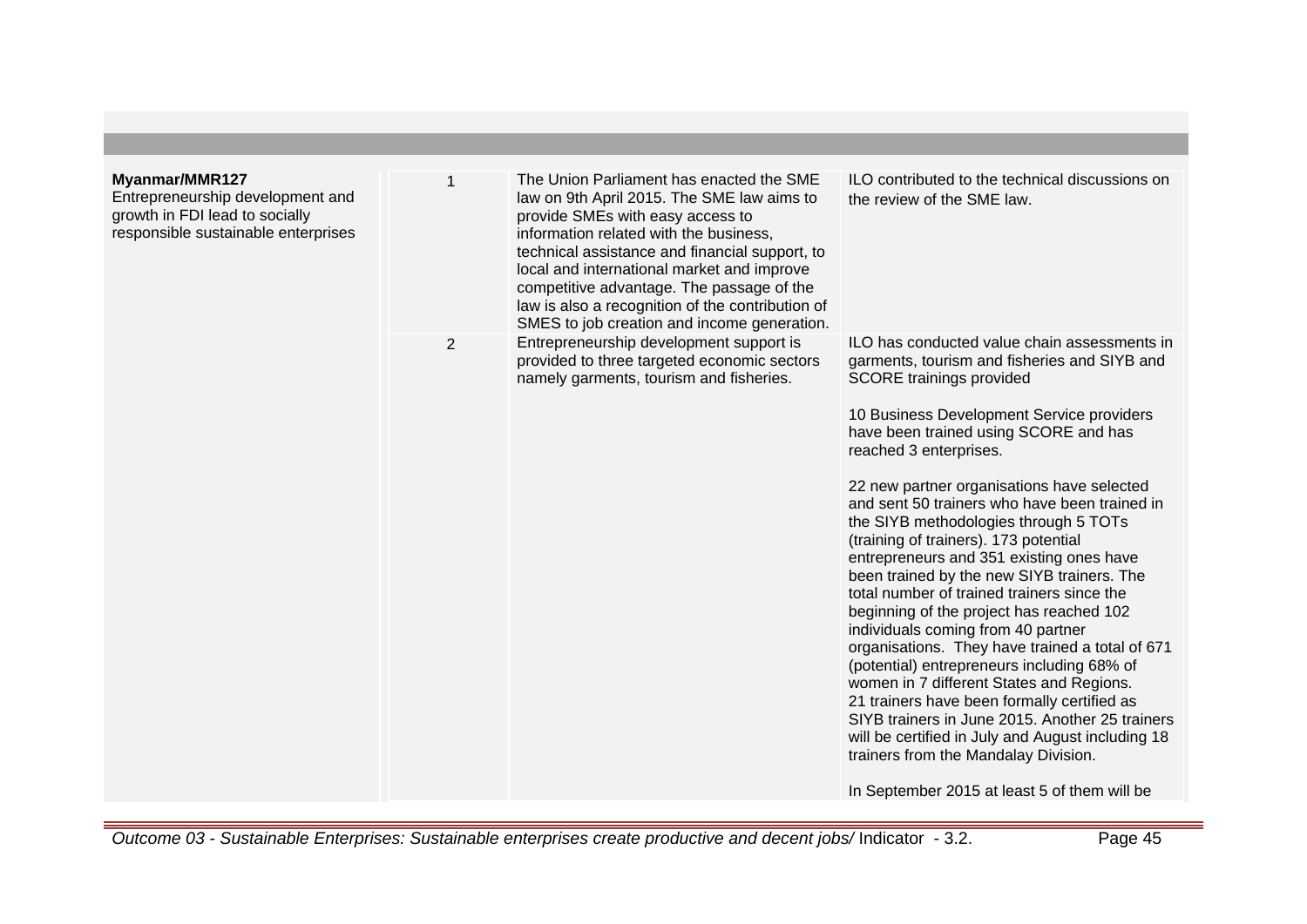|                |                                                                                                                                                                           | trained as Master trainers and will start training<br>trainers directly in Myanmar language in<br>different locations in the country. At least 50<br>new SIYB trainers should be licensed through<br>that mechanism by the end of the year.<br>HQ: More than 500 end beneficiaries in<br>Myanmar have been trained in SIYB. |
|----------------|---------------------------------------------------------------------------------------------------------------------------------------------------------------------------|-----------------------------------------------------------------------------------------------------------------------------------------------------------------------------------------------------------------------------------------------------------------------------------------------------------------------------|
| $\overline{4}$ | The Ministry of Agriculture has adopted a<br>National Action Plan on Poverty Alleviation<br>(NAPA) that included rural employment as a<br>strategy for rural development. | ILO has provided technical advice to the<br>drafting of the rural employment through SME<br>development thematic report and participated<br>in technical consultations in finalizing the NAPA<br>and explored collaboration with FAO for<br>implementation.                                                                 |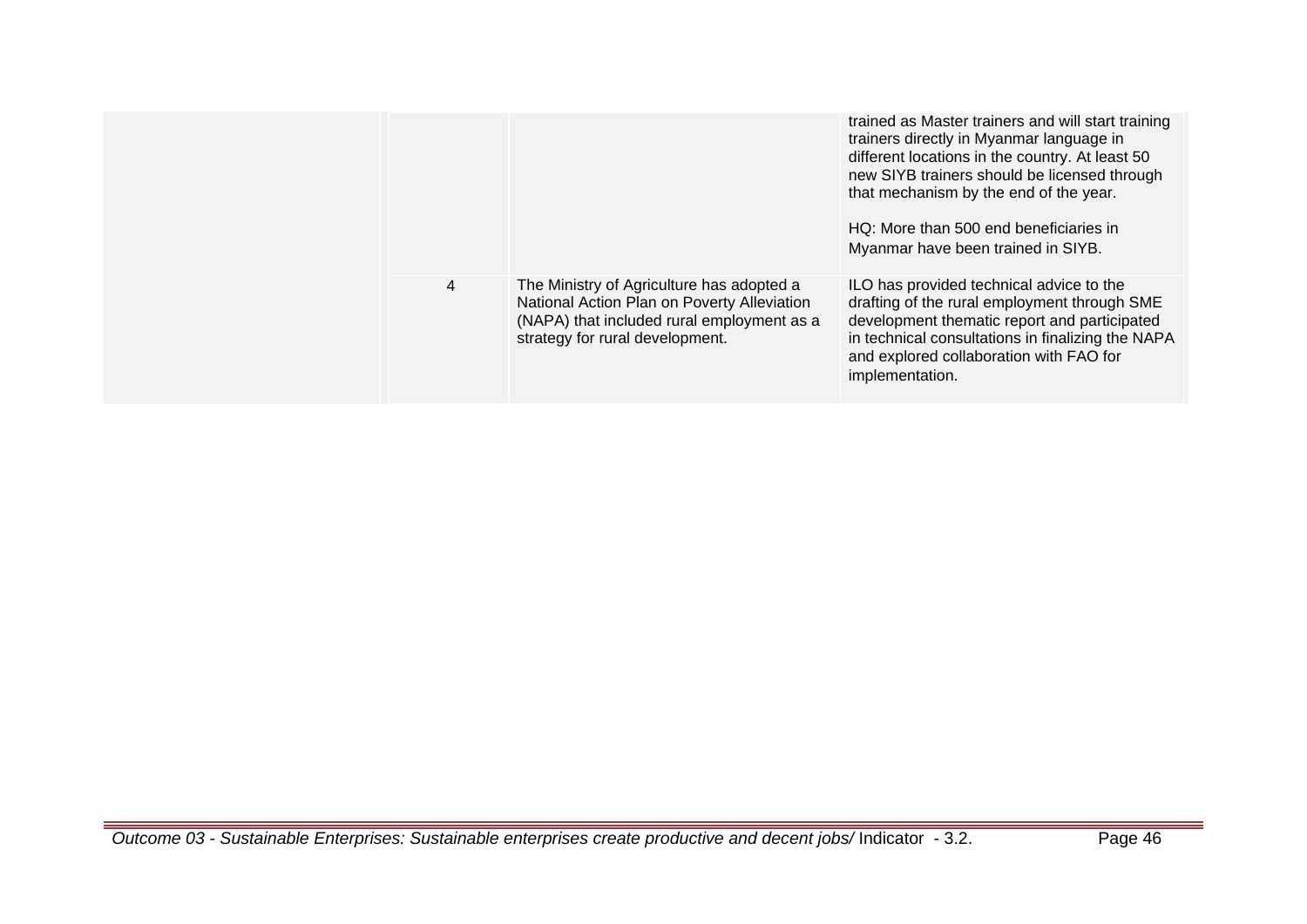### **Viet Nam/VNM127** [ACI5] Effective formulation and implementation of local strategies for pro-poor employment intensive economic development and sustainable business development 1 -Two strategies for tourism development including the poor communities were approved by Provincial People's Committee in the piloted provinces (Quang Nam and Thua Thien Hue). -A social marketing campaign to raise responsible tourism awareness for a sustainable development of tourism enterprises was launched by the Government with a high involvement of businesses ','ILO provided technical assistance in an overall assessment in tourism business environment and the results of the assessment was reported to the Government. ILO promoted the Public-Private Dialogues and Partnership between the Government and Business Associations (at national and provincial level). ILO strengthened capacity for tourism business associations and encouraged their full participation in all policy dialogues. 2 -SIYB training programme was endorsed by General Department for Vocational Training (GDVT) under the Ministry of Labour and Social Affairs (MOLISA) in the national vocational training system with the setting up of a network of SIYB master trainers in GDVT-associated institutions and SIYB TOT trainers. A national development framework or private sector development policy is developed that addresses at least half of the conditions for an environment conducive to sustainable enterprises as reflected in the 2007 ILC resolution. -KAB training was endorsed by Ministry of Education and Training (MOET) as one subject in the curriculum for upper secondary education. -ILO supported GDVT to conduct 15 SIYB TOEs as part of the Master Trainer Development cycle together with a final Competency Reinforcement Workshop for 15 Master Trainers and certifying them. ILO also provided support to entrepreneur-level implementation through a "mini business plan competition" (3 winners for the grants), through which initial beneficiaries of the SIYB courses delivered by GDVT in 2014 competed for micro-grants based on their SIYB business plans. GDVT was introduced by ILO an online M&E "tracking system" so as to facilitate its uptake among the Vietnam SIYB network. A review of the SIYB training in Million Farmers Programme was conducted by the ILO.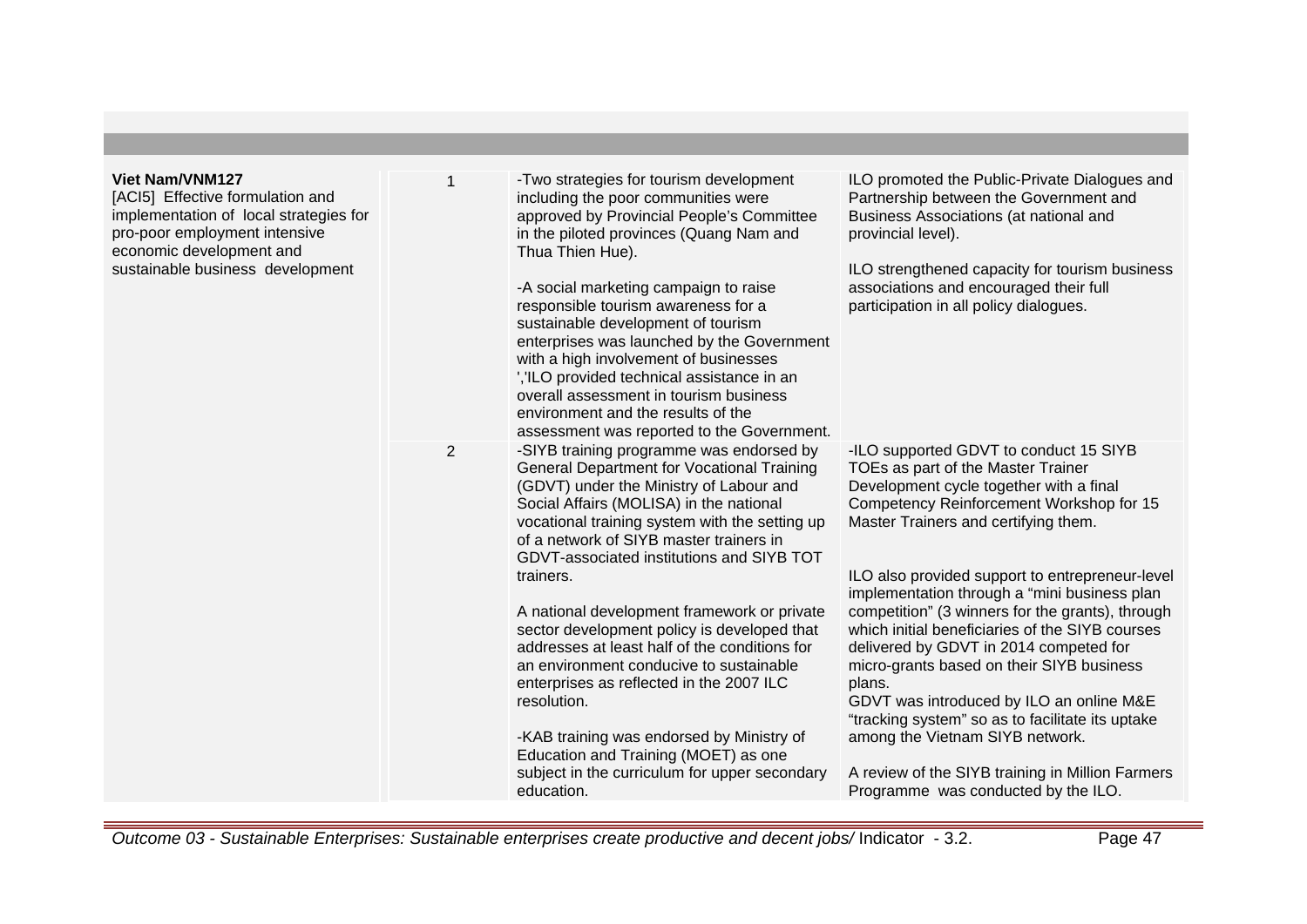-A policy to support the development of tourism business associations was issued in Thua Thien Hue province. The Public-Private Partnership in education implemented by the Project is accepted as the model at national level. -The national New Rural Development programme was tested through models of the ILO Tourism Project and it was adjusted after testing to meet different contexts. - KAB training courses for national key KAB facilitators were organised with the support from ILO. - ILO raised the importance of the business associations in enabling business environment for tourism sector. With ILO's experience in tripartism, the ILO could get involvement from different stakeholders in one value chain and created a mechanism for them to work together. -The ILO with the concrete tourism models at grassroots had an advantages in testing the policies at national level and reflecting them at national level. These models were documented as concrete case studies for dissemination and scaling-up.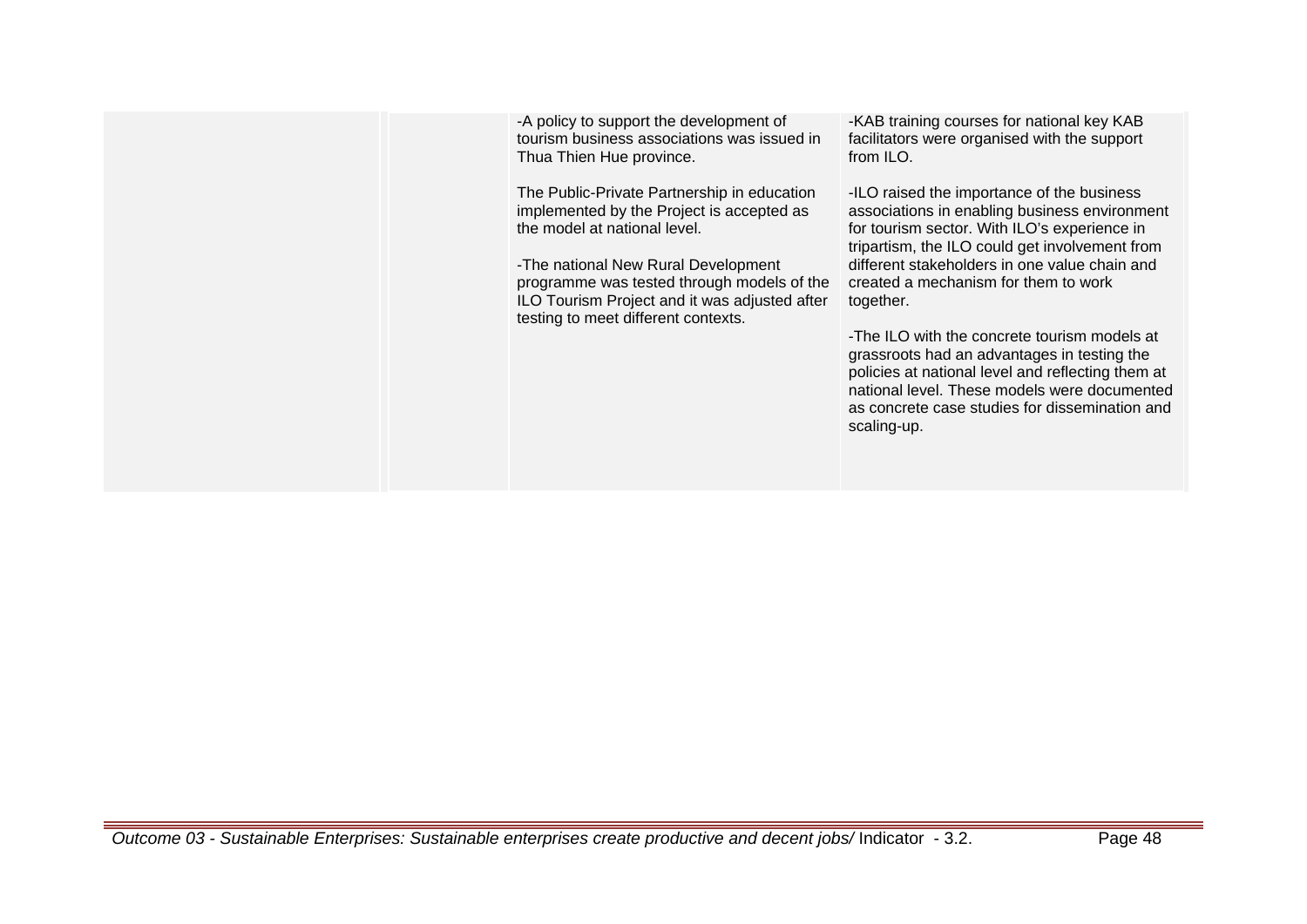| Philippines/PHL104<br>[ACI4] Sustainable enterprise<br>development policies and capacity<br>building programmes implemented to<br>support green, productive and decent<br>employment and income<br>opportunities | 1              | Community-driven enterprise development<br>was adopted by the Bangsamoro<br>Development Authority (BDA) under the<br>Programme for Local Economic Development<br>through Enlightened Governance and<br>Grassroots Empowerment (PLEDGE). This<br>approach is reflected in the BDA's Manual of<br>Operations and is institutionalized as part of<br>their poverty reduction and peace building<br>policy.<br>Under its post-disaster response to Typhoon<br>Haiyan, the ILO's Community-Based<br><b>Enterprise Development training</b><br>methodology on business and financial<br>management is embedded within the<br>curriculum of TESDA schools across regions<br>affected by Typhoon Haiyan from August<br>2014 onwards. | From January 2015 to August 2015, ILO<br>provided technical expertise on the research<br>and development of the Community-driven<br>enterprise development Operations Manual<br>through consultation workshops, field<br>validations and testing of tools methodology<br>and service delivery system.<br>In parallel, ILO conducted capacity building<br>workshops to the BDA on the concepts,<br>principles, tools, methodology and delivery<br>system and field utilization of these tools in two<br>pilot sites Brgy. Koronadal, Polomolok, South<br>Cotabato and Brgy., Mamaanun, Piagpao,<br>Lanao Sur.<br>The ILO introduced C-BED methodology to<br>promote entrepreneurship within TESDA<br>vocational education programmes and<br>capacitated school administrators and<br>entrepreneurship trainers of TESDA across<br>regions.<br>RBSA funding has contributed to supporting<br>this work and to the achievement of the<br>reported results |
|------------------------------------------------------------------------------------------------------------------------------------------------------------------------------------------------------------------|----------------|------------------------------------------------------------------------------------------------------------------------------------------------------------------------------------------------------------------------------------------------------------------------------------------------------------------------------------------------------------------------------------------------------------------------------------------------------------------------------------------------------------------------------------------------------------------------------------------------------------------------------------------------------------------------------------------------------------------------------|--------------------------------------------------------------------------------------------------------------------------------------------------------------------------------------------------------------------------------------------------------------------------------------------------------------------------------------------------------------------------------------------------------------------------------------------------------------------------------------------------------------------------------------------------------------------------------------------------------------------------------------------------------------------------------------------------------------------------------------------------------------------------------------------------------------------------------------------------------------------------------------------------------------------------------------------------------|
|                                                                                                                                                                                                                  | $\overline{2}$ | The community based enterprise<br>development strategy of PLEDGE is<br>enhanced through promotion of local supply<br>chains and linking with both formal and<br>informal business sectors.<br>ILO sub-projects (Green Charcoal,<br>Motorcycle Repair Shop, Sawali Weaving,                                                                                                                                                                                                                                                                                                                                                                                                                                                   | From January 2015 to August 2015, the ILO<br>provided technical assistance to the project<br>beneficiaries in the communities to ensure the<br>achievement of project goals and objectives<br>and promoting group employment. Proposals<br>were submitted in the food industry, home<br>décor and garment making.                                                                                                                                                                                                                                                                                                                                                                                                                                                                                                                                                                                                                                      |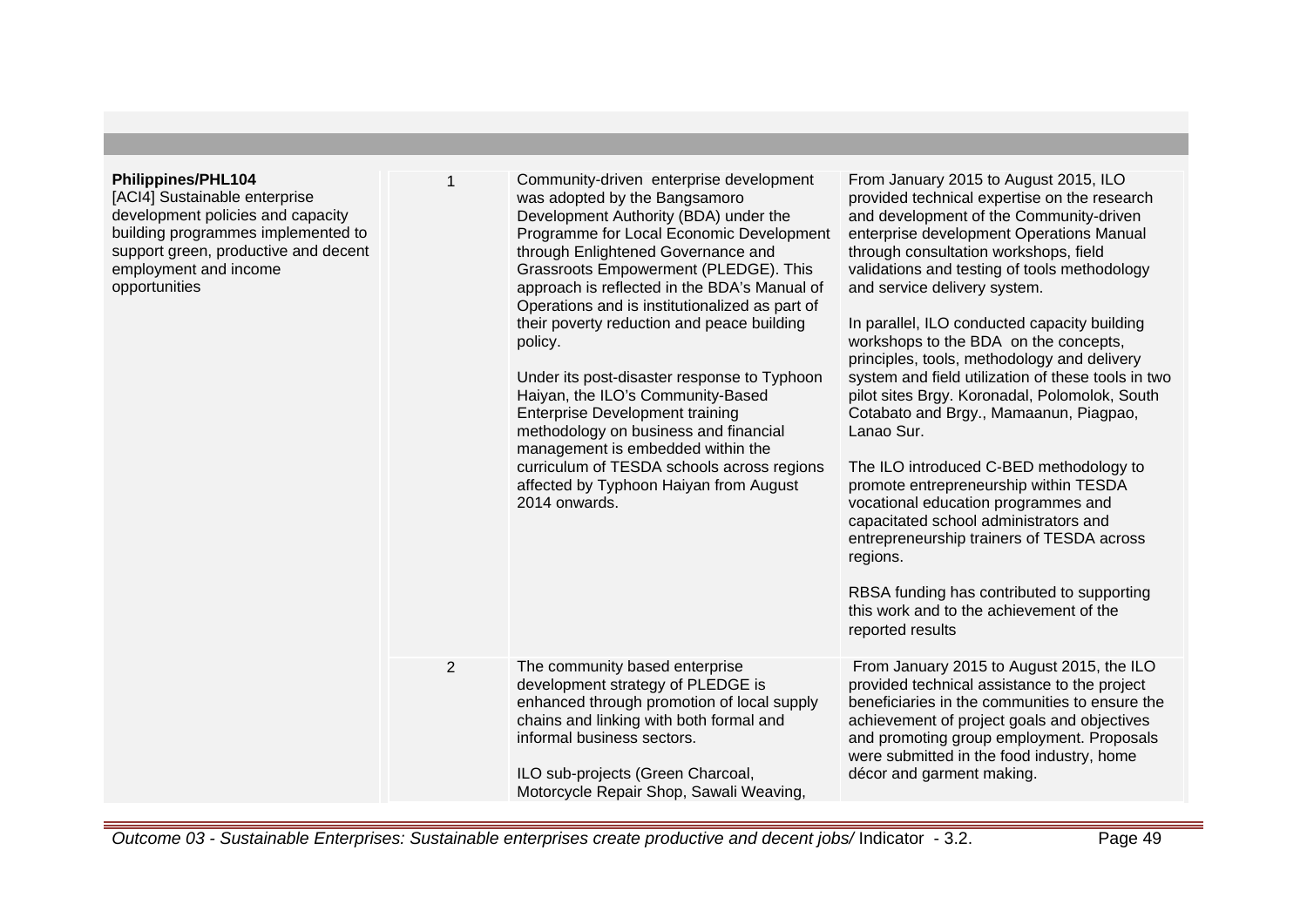|                | Bio-Farm Vegetable production, Interlocking<br>Compressed Earth Blocks, Fish Drying,<br>Inland Fish Culture, Moringa/Turmeric Drying<br>and general Enterprise Training) developed<br>with direct jobs created and/or job quality<br>improvement for 1,780 beneficiaries in key<br>economic sectors across regions, such as<br>agriculture, tourism and manufacturing.                                                                                                                                                                                                                                                                                                                                                                                                                                                                                                          | Starting June 2014, ILO response to Typhoon<br>Haiyan provided technical assistance<br>implementing sub-projects to integrate local<br>communities into local and/or regional supply<br>chains and establish market linkages which<br>allow community-enterprises to participate in<br>the market system.<br>RBSA funding has contributed to supporting<br>this work and to the achievement of the<br>reported results                                                                                                                                                                                                                                                                                                                                                                                                                                                                                                                                                 |
|----------------|---------------------------------------------------------------------------------------------------------------------------------------------------------------------------------------------------------------------------------------------------------------------------------------------------------------------------------------------------------------------------------------------------------------------------------------------------------------------------------------------------------------------------------------------------------------------------------------------------------------------------------------------------------------------------------------------------------------------------------------------------------------------------------------------------------------------------------------------------------------------------------|------------------------------------------------------------------------------------------------------------------------------------------------------------------------------------------------------------------------------------------------------------------------------------------------------------------------------------------------------------------------------------------------------------------------------------------------------------------------------------------------------------------------------------------------------------------------------------------------------------------------------------------------------------------------------------------------------------------------------------------------------------------------------------------------------------------------------------------------------------------------------------------------------------------------------------------------------------------------|
| $\mathfrak{B}$ | Two local NGOs have signed MOUs with the<br>ILO to adopt Integrated Resource for<br>Tri-People (IRDT) and United Youth of the<br>Philippines-Women (UnYPhil-Women) to<br>introduce enterprise development support to<br>IDPs in transitory sites in Zamboanga City.<br>Under the post-disaster response to Typhoon<br>Haiyan, four International NGOs namely,<br>Plan International, Oxfam, CARE, Save the<br>Children, and Red Cross, as well as the<br><b>Technical Education and Skills Development</b><br>Authority (TESDA) and two academic<br>institutions, Cebu Technical University and<br>the University of Philippines Institute for<br>Small-Scale Industries, have adopted C-BED<br>within their national programmes.<br>Green business trainers handbook was<br>adopted by Implementing Institutions with<br>implementation guide to include tools and<br>modules. | Starting June 2015, ILO used C-BED<br>methodology in Zamboanga to capacitate both<br>cluster members and Internally Displaced<br>Peoples (IDPs) in Transitory sites and host<br>communities. Partnerships through MoUs' with<br>local NGOs will be established to sustain the<br>use of C-BED.<br>RBSA funding has contributed to supporting<br>this work and to the achievement of the<br>reported results<br>ILO's business development services (C-BED)<br>has been implemented by National partners in<br>programs across regions affected by Haiyan.<br>The ILO enhanced the capacity of existing<br>enterprise owners to identify and solve<br>problems. ILO supported the development of<br>materials for prospective green business<br>trainers and Employers' Confederation of the<br>Philippines (ECOP) and local chambers of<br>commerce. 72 participants were trained as<br>Trainers on green business and 47 trained in<br>advanced training of trainers. |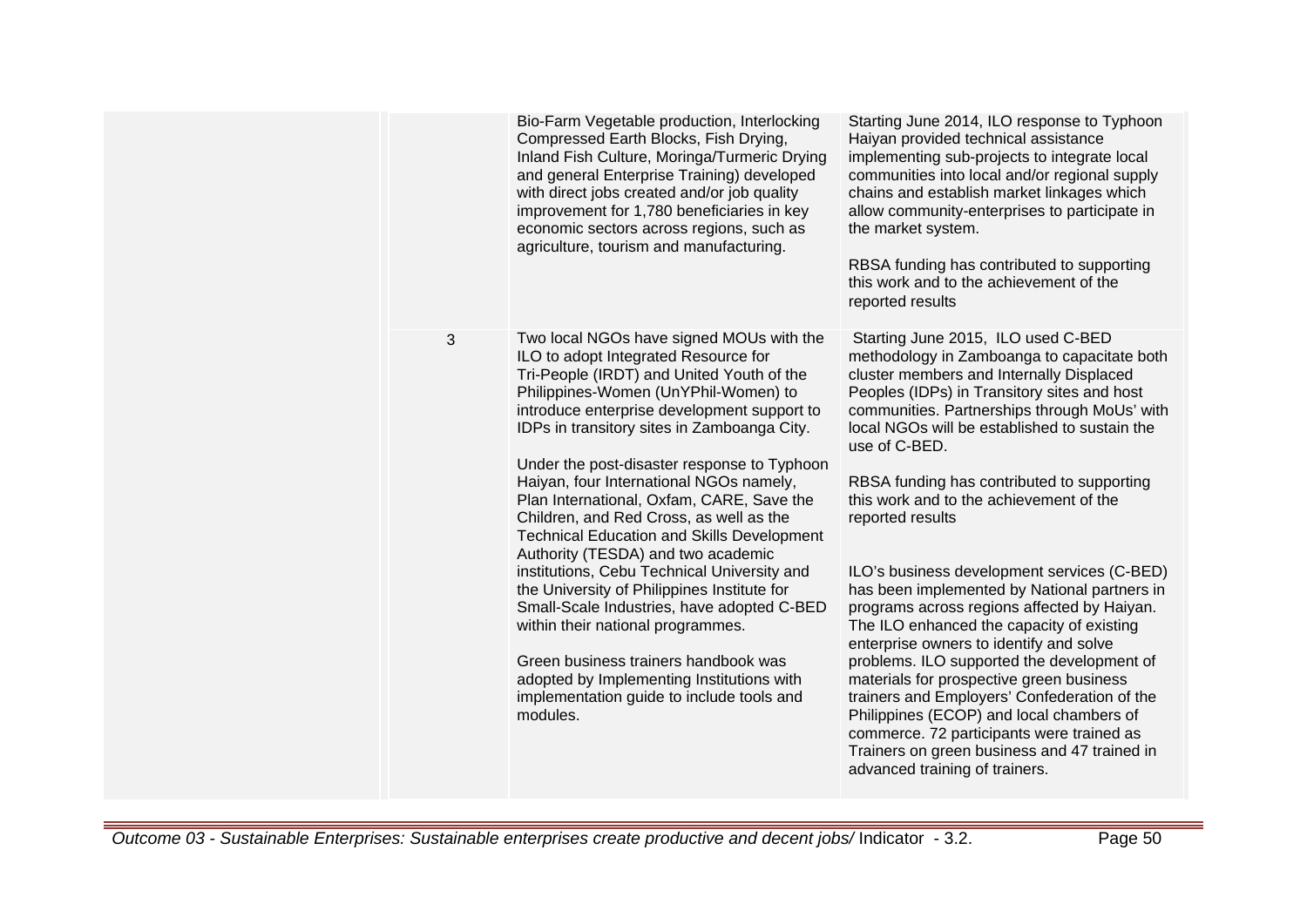| 4 | Enterprise Development strategy under the<br>Typhoon Haiyan Response assisted 3,474<br>direct beneficiaries since November 2013<br>benefitting 17,370 indirect beneficiaries in<br>regions IV-B (Coron), VI (Negros Occidental),<br>VII (Bohol and Northen Cebu) and VIII<br>(Leyte). | The ILO worked extensively to rebuild micro,<br>small, and medium-sized enterprises (MSME)<br>capacity and broaden new market opportunities<br>to generate revenues. ILO programs worked<br>on: 1) improving the business and financial<br>management skills of entrepreneurs and<br>enterprise owners to set up and run a formal<br>enterprise; 2) promoting business<br>regularization and respect to legal frameworks;<br>3) improving productivity by mechanization of<br>production methods and training of both<br>enterprise owners and workers; and 4)<br>supporting the use and development of local<br>raw materials.<br>RBSA funding has contributed to supporting<br>this work and to the achievement of the<br>reported results |
|---|---------------------------------------------------------------------------------------------------------------------------------------------------------------------------------------------------------------------------------------------------------------------------------------|----------------------------------------------------------------------------------------------------------------------------------------------------------------------------------------------------------------------------------------------------------------------------------------------------------------------------------------------------------------------------------------------------------------------------------------------------------------------------------------------------------------------------------------------------------------------------------------------------------------------------------------------------------------------------------------------------------------------------------------------|

**Additional CPO Information (This information should only be added when relevant and necessary and should not repeat information already entered under results or ILO contribution)**

| a)Gender equality and non-discrimination                                                                                                                   | b) Partnerships (external)                                                                                                                                                                                                                                                                                                                                                                                          |
|------------------------------------------------------------------------------------------------------------------------------------------------------------|---------------------------------------------------------------------------------------------------------------------------------------------------------------------------------------------------------------------------------------------------------------------------------------------------------------------------------------------------------------------------------------------------------------------|
| Community-based enterprises piloted have provided opportunities for<br>women in PLEDGE.                                                                    | The Disaster Reponse projects were funded by DFID, Norway and Japan.<br>ILO's partnership in post-disaster response in terms of sub-project design<br>and implementation of enterprise development support included                                                                                                                                                                                                 |
| Following the impact of Super Typhoon Haiyan on livelihoods to both men<br>and women, enterprise development directly benefitted 58% men and 42%<br>women. | consultations with key national government offices such as DOLE,<br>Department of Trade and Industry (DTI), TESDA, International<br>Non-Governmental Organizations, academic institutions such as the<br>University of Philippines (UP) and Cebu Technical University and the private<br>sector through local chambers of commerce.<br>The PLEDGE project is implemented with funding support of the World<br>Bank. |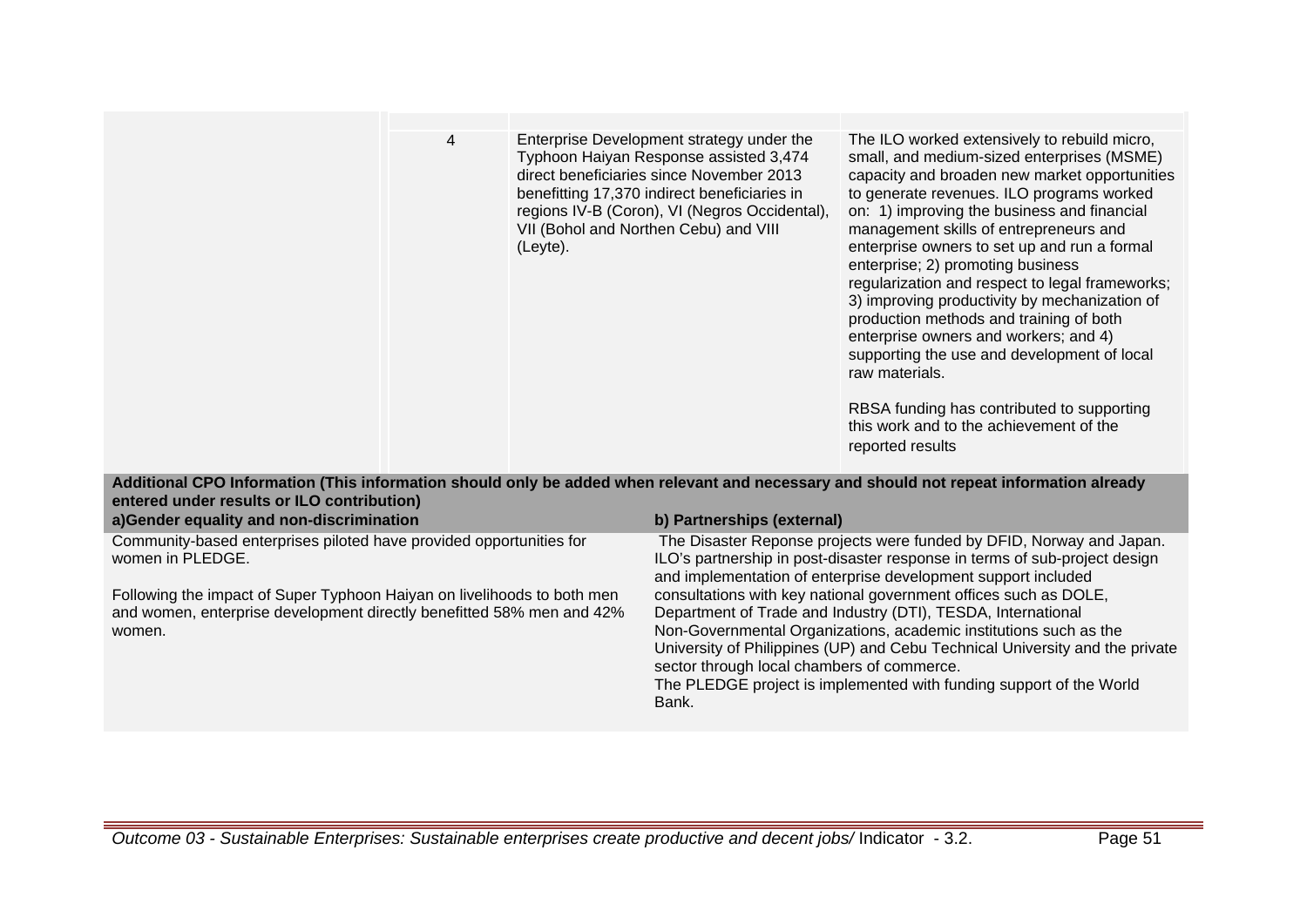| Timor-Leste/TLS177<br>More and better business<br>development services in rural areas |                | The government adopted the Strategy and<br>Action Plan for Gender and the Private<br>Sector, which recognises that promoting<br>gender equality in private sector, and in<br>particular, economically empowering women,<br>is one of the most powerful drivers of poverty<br>reduction.<br>The Institute for Labour Force Development<br>(INDMO) certified the Improve Your Business<br>(IYB) training programme as per its national<br>qualification framework. | The ILO provided technical support to the State<br>Secretariat for the Promotion and Support of<br>the Private Sector (SEAPRI) to design the<br>Strategy and Action Plan for Gender and the<br>Private Sector and supported the Institute for<br>business Support (IADE) in implementing the<br>action plan.<br>The ILO also facilitated the certification of the<br>IYB course by INDMO and the accreditation of<br>its main counterpart IADE.                                                                                                                        |
|---------------------------------------------------------------------------------------|----------------|------------------------------------------------------------------------------------------------------------------------------------------------------------------------------------------------------------------------------------------------------------------------------------------------------------------------------------------------------------------------------------------------------------------------------------------------------------------|------------------------------------------------------------------------------------------------------------------------------------------------------------------------------------------------------------------------------------------------------------------------------------------------------------------------------------------------------------------------------------------------------------------------------------------------------------------------------------------------------------------------------------------------------------------------|
|                                                                                       | $\overline{2}$ | The SEAPRI, the Ministry of Tourism and the<br>Ministry of Agriculture and Fishery<br>implemented value chain development<br>interventions unlocking the market<br>bottlenecks identified by the value chain<br>research in the cattle sector, horticulture<br>sector and tourism sector.                                                                                                                                                                        | The ILO, though its counterpart IADE, directly<br>contributed to income generation and<br>employment creation in the selected value<br>chains by supporting entrepreneurs to seize<br>market opportunities and contributing to the<br>country's rural economic development and<br>income generation.                                                                                                                                                                                                                                                                   |
|                                                                                       | 3              | The role of IADE and its CDEs (Business<br>Development Centres) as the primary<br>business development service provider in<br>Timor-Leste was strengthened further.<br>To date, IADE has a pool of 23 trainers (30%<br>females) who hold National Certificate Level<br>III for Training and Assessment while 11<br>trainers hold certificate of Level IV for<br>Advanced Training and Assessment. IADE<br>has also three certified SIYB Master Trainers.         | The ILO technical support to the IADE expands<br>the offer of business development services for<br>micro and small enterprises to the country's<br>rural areas. The ILO places particular attention<br>to the development of a network of certified<br>trainers and master trainers. The ILO has<br>conducted a number of training of trainers and<br>training of master trainers, increasing IADE's<br>technical capacity to deliver business<br>management training programmes in a<br>sustainable way. Four SIYB master trainers<br>have been certified by the ILO. |
|                                                                                       | 4              | IADE is at the forefront in the implementation<br>of national programmes supporting enterprise                                                                                                                                                                                                                                                                                                                                                                   | The ILO has provided technical assistance to<br>IADE for the analysis and the development of                                                                                                                                                                                                                                                                                                                                                                                                                                                                           |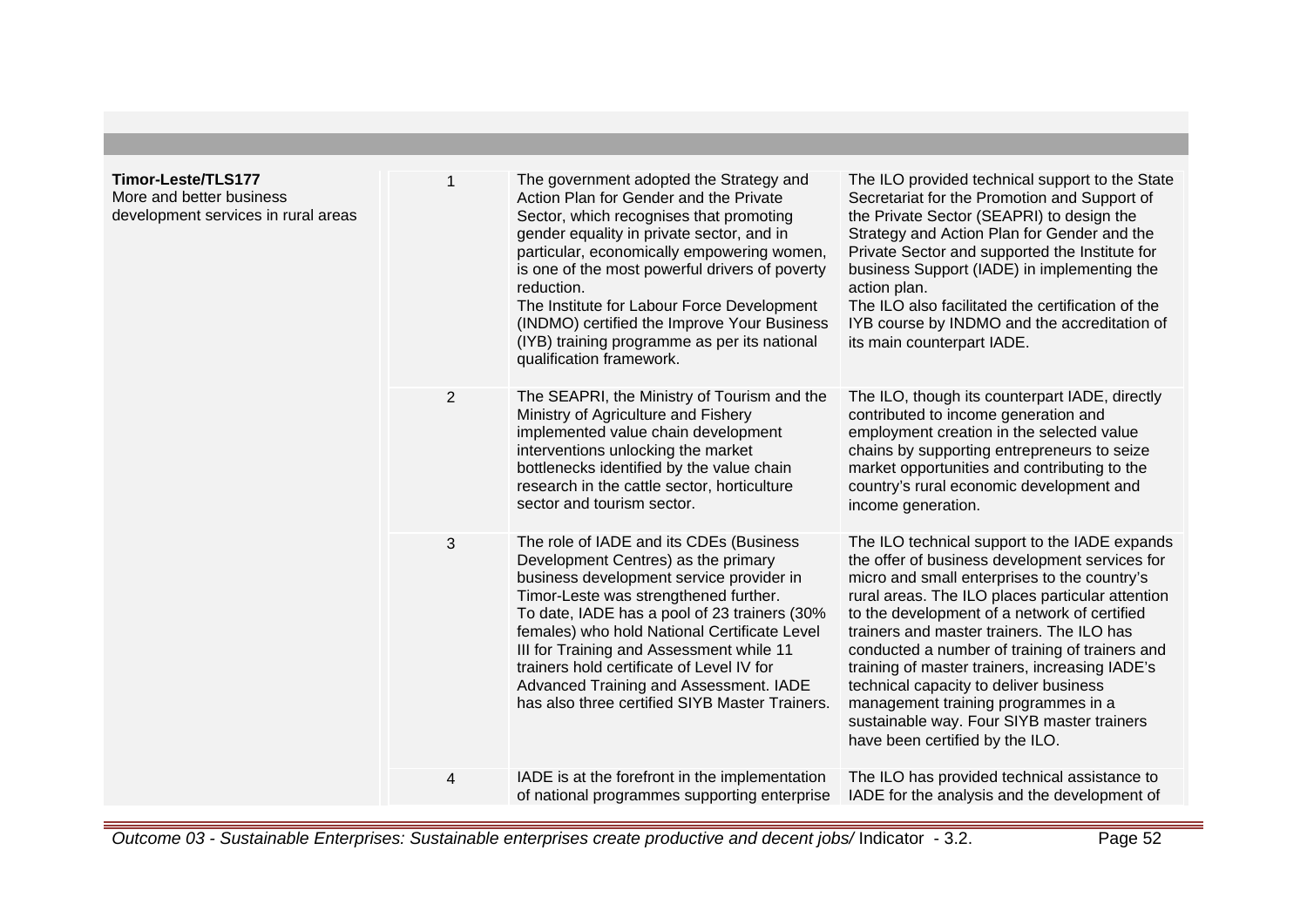development in key economic sectors in rural areas.

IADE systems to facilitate value chain development has been established and it is functioning. Other services provided by IADE to increase business opportunities for micro and small enterprises have reached more clients and markets.

the beef cattle and horticulture value chain. As of June 2015:

4,955 (49% women) and 470 contractors (29% women and 100% certified) trained on business management training, 469 (47% women) counselled, 246 exhibitors participated in a trade fair, 607 MSEs (51% female) participated cumulatively in business matchmaking events, 5,825 MSEs (36% women owned or managed) received business information.

Sustainable jobs created as a result of the value chains interventions in the targeted sector: 524 jobs in cattle sector, and 168 jobs in horticulture sector.

**Additional CPO Information (This information should only be added when relevant and necessary and should not repeat information already entered under results or ILO contribution)**

**a)Gender equality and non-discrimination b) Partnerships (external)**

Gender mainstreaming and gender equality specific actions are highly relevant in Timor-Leste The ILO is committed to strengthen the capacity of national organizations to address gender equality effectively. Project management experiences in Timor-Leste have shown that incorporating gender equality targets in the project cycle management enhance the delivery of project's interventions. Attention to gender equality issues is therefore not simply a matter of promoting gender equality interventions, but rather a strategy for delivery of sustainable results. The ILO implementation strategy ensures that gender equality principles are mainstreamed in all the services provided by IADE.

The State Secretariat for the Promotion and Support of the Private Sector (SEAPRI); The Institute for business Support (IADE).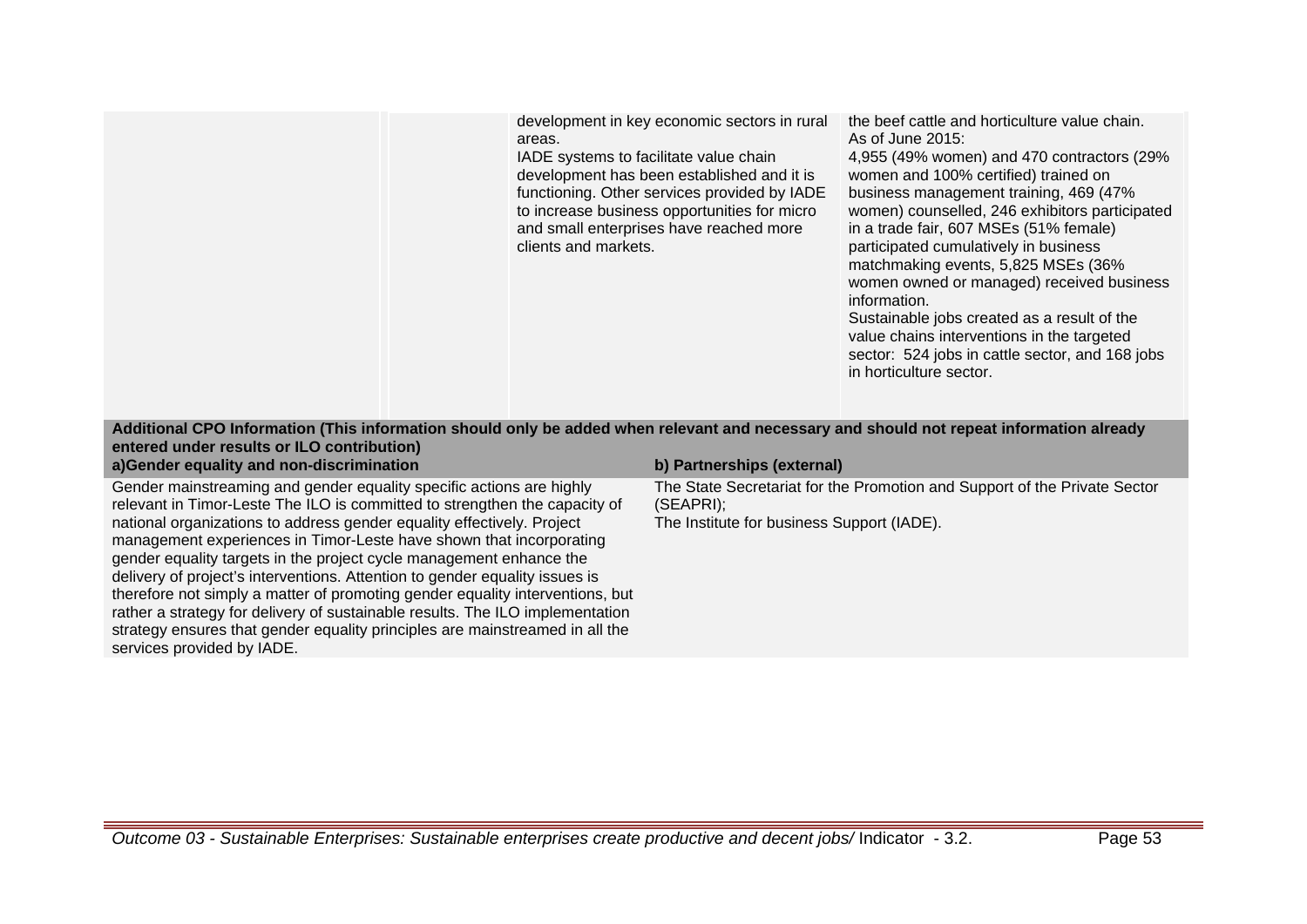# **India/IND103**

Improved policies and programme on sustainable enterprise development and formalization

| es | $\overline{2}$ | a) Three State Governments (Andhra<br>Pradesh, Telangana and Mizoram) and civil<br>society organization (Tara Livelihoods<br>Academy) integrate ILO's Start and Improve<br>Your Business (SIYB) Programme in their<br>own programmes, including in rural areas.<br>b) Till September 2015, as per available<br>reports, the outreach is approximately 6800<br>men and women end-beneficiaries, who have<br>been trained on SIYB by the ILO-trained<br>trainers in this biennium. Approx. 40% of<br>those trained are women, and as per<br>available reports, 47% of those trained, have<br>started their micro enterprises. | a) ILO carried-out extensive discussions and<br>systematic analysis on how to integrate ILO's<br>SIYB Programme into the existing<br>programmes/schemes of the Departments of<br>Rural Development in the States of Andhra<br>Pradesh & Telangana. This led to agreement<br>from the State Governments to integrate SIYB<br>in its programmes and to sign MOUs. As a<br>result, end-beneficiary trainings, with State<br>Government funding, are underway.<br>b) As part of UN Joint Initiative to support<br>sustainable livelihoods in the North-Eastern<br>State of Mizoram, with ILO in the lead on skills<br>and entrepreneurship development, ILO<br>conducted TOTs for entire faculty of Industrial<br>Training Institutes in the State of the<br>Department of Labour & Employment &<br>Industrial Training conducted.<br>c) ILO promoted SIYB amongst<br>strategically-selected development-oriented<br>civil society organizations which have own<br>resources. ILO signed MoU with Tara<br>Livelihoods Academy of Development<br>Alternatives to implement SIYB in rural areas in<br>their livelihoods and green economy initiatives.<br>d) ILO trained 270 trainers trained on SIYB in<br>this biennium to conduct end-beneficiary<br>trainings. Additionally, an increased number of<br>SIYB master trainers (6), including from ILO's |
|----|----------------|-----------------------------------------------------------------------------------------------------------------------------------------------------------------------------------------------------------------------------------------------------------------------------------------------------------------------------------------------------------------------------------------------------------------------------------------------------------------------------------------------------------------------------------------------------------------------------------------------------------------------------|-----------------------------------------------------------------------------------------------------------------------------------------------------------------------------------------------------------------------------------------------------------------------------------------------------------------------------------------------------------------------------------------------------------------------------------------------------------------------------------------------------------------------------------------------------------------------------------------------------------------------------------------------------------------------------------------------------------------------------------------------------------------------------------------------------------------------------------------------------------------------------------------------------------------------------------------------------------------------------------------------------------------------------------------------------------------------------------------------------------------------------------------------------------------------------------------------------------------------------------------------------------------------------------------------------------------------------------------------------|
|    |                |                                                                                                                                                                                                                                                                                                                                                                                                                                                                                                                                                                                                                             | employers partner and MOLE, made available<br>to conduct ToTs along with adapted training<br>materials in local languages                                                                                                                                                                                                                                                                                                                                                                                                                                                                                                                                                                                                                                                                                                                                                                                                                                                                                                                                                                                                                                                                                                                                                                                                                           |
|    | 3              | a) Network of SIYB Trainers (SIYB<br>Association of India) set-up.                                                                                                                                                                                                                                                                                                                                                                                                                                                                                                                                                          | a) ILO Technical Specialist on Enterprise<br>Development shared experiences on how SIYB                                                                                                                                                                                                                                                                                                                                                                                                                                                                                                                                                                                                                                                                                                                                                                                                                                                                                                                                                                                                                                                                                                                                                                                                                                                             |

Association of India) set-up.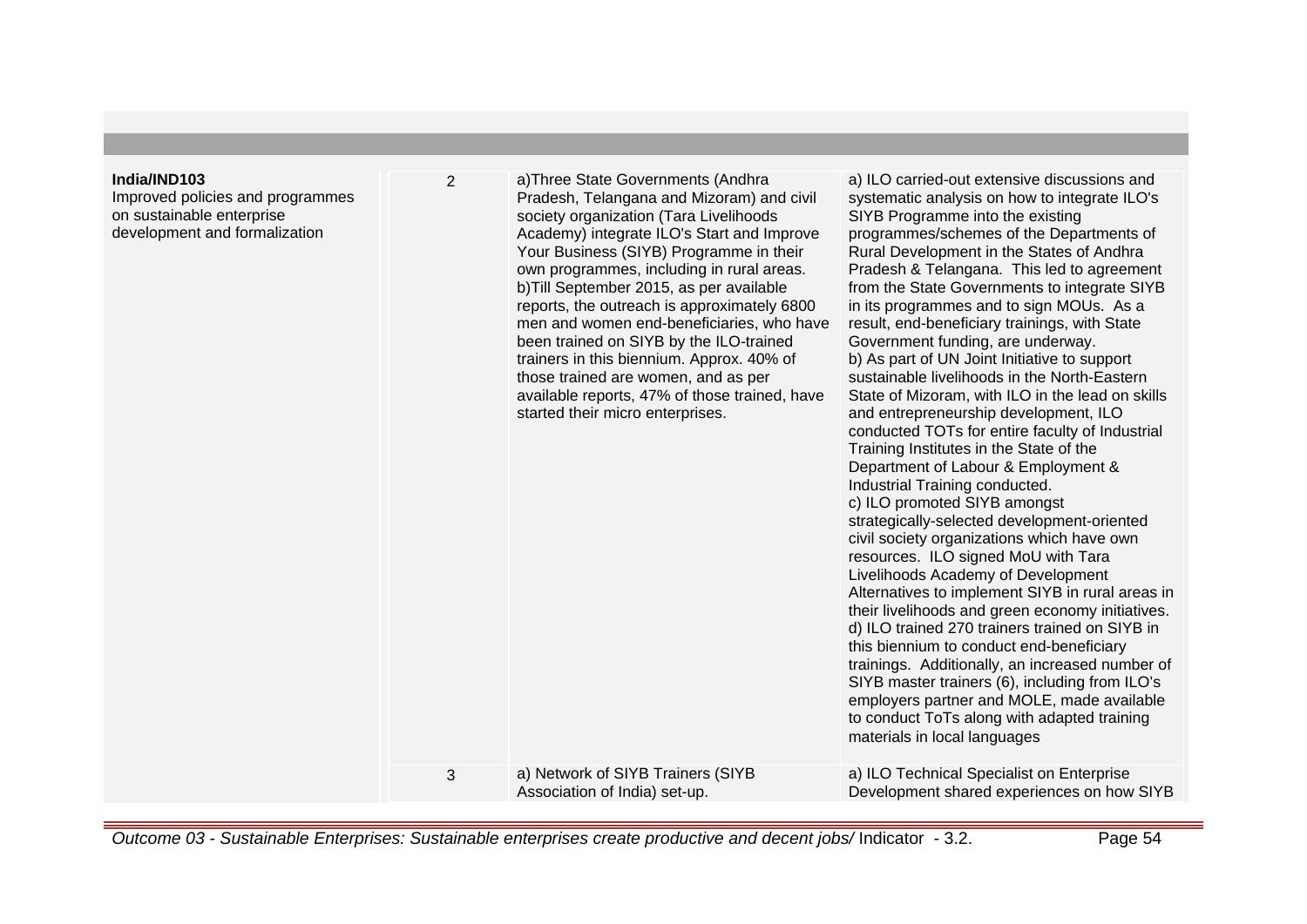|                                                                                                                                                                                                                                   | 6800 end beneficiaries of SIYB training | trainers networks are operating in other<br>countries.<br>b) ILO facilitated the setting-up of an e-SIYB<br>network of trainers in India as a precursor to<br>the SIYB Assocition of India.<br>c) ILO provided human resources support to<br>kickstart the process for the formation and<br>initial running of the SIYB Association of India. |
|-----------------------------------------------------------------------------------------------------------------------------------------------------------------------------------------------------------------------------------|-----------------------------------------|-----------------------------------------------------------------------------------------------------------------------------------------------------------------------------------------------------------------------------------------------------------------------------------------------------------------------------------------------|
| Additional CPO Information (This information should only be added when relevant and necessary and should not repeat information already<br>entered under results or ILO contribution)<br>a)Gender equality and non-discrimination | b) Partnerships (external)              |                                                                                                                                                                                                                                                                                                                                               |
| ILO gives guidelines emphasising that efforts should be made to ensure that<br>the training of end-beneficiaries prioritize young people and women, with at<br>least 40% of trainees being women.                                 | service providers.                      | Three State Governments, Ministry of Micro, Small & Medium Enterprises,<br>GOI; Tara Livelihoods Academy, UNIDO, private business development                                                                                                                                                                                                 |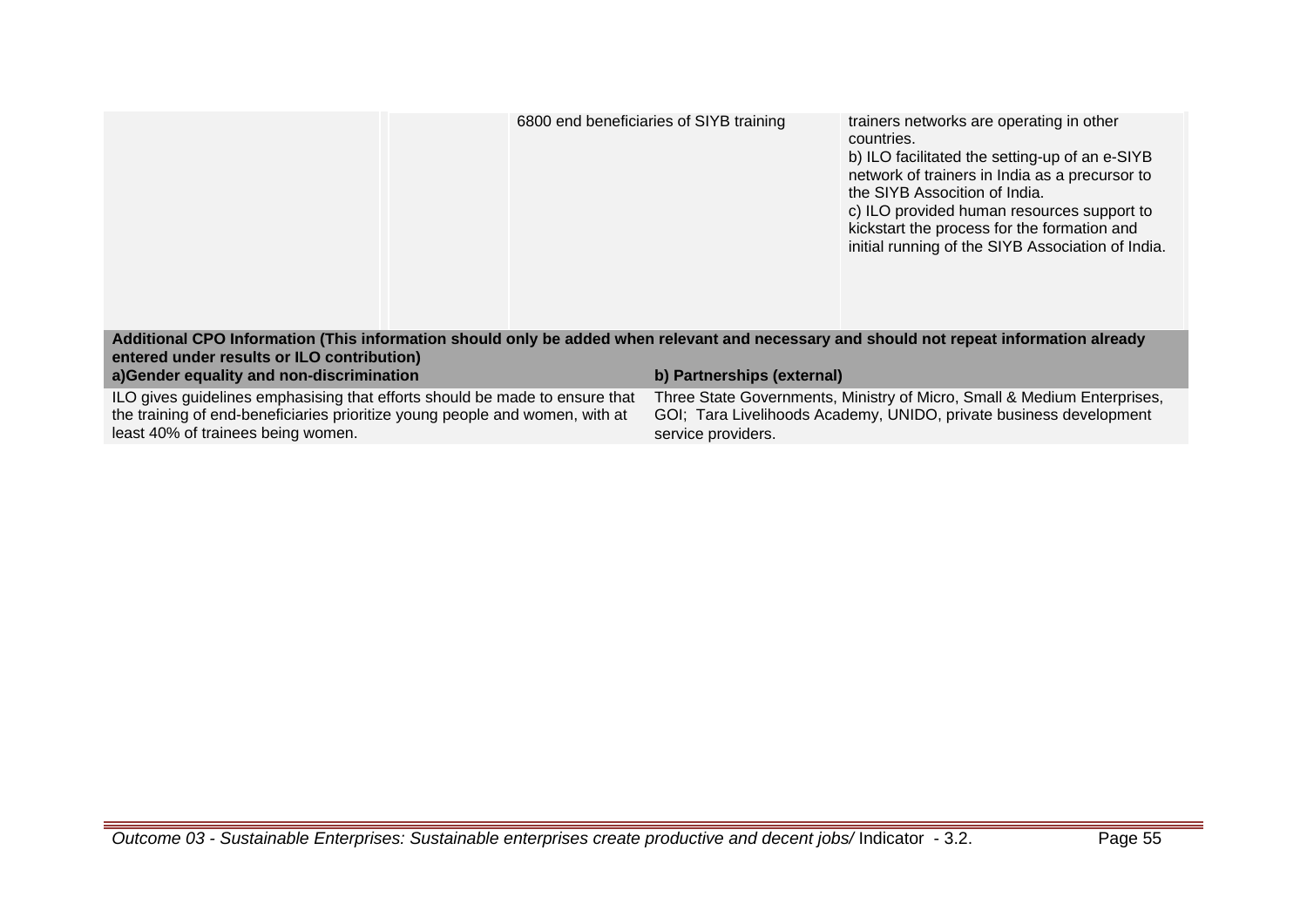# **Latin America and the Caribbean**

| Bahamas/BHS101<br>Strengthened capacity for enterprise<br>development in The Bahamas | $\overline{2}$ | The government of The Bahamas has<br>outlined a strategy for enterprise<br>development specifically related to youth and<br>other vulnerable groups employed in sectors<br>such as tourism, agriculture, e-commerce,<br>manufacturing, information services and the<br>hospitality services. The strategy is outlined<br>in The Bahamas Small and Medium Size<br>Enterprise Development Act 2015 (SME Act)<br>and referred to in the 2015 Budget Speech.               | The ILO supported the implementation of this<br>strategy through technical capacity building<br>training on Start and Improve Your Business<br>(SIYB) and cooperatives to the Department of<br>cooperatives and the Ministry of Agriculture in<br>October 2014. The ILO Tool Begin and<br>Expand Your Cooperative (B.E.Coop) was also<br>introduced to over 65 participants at the<br>training workshop. Furthermore, capacity<br>building training in SIYB was also conducted<br>with the national association of Employers in<br>September 2015. |
|--------------------------------------------------------------------------------------|----------------|------------------------------------------------------------------------------------------------------------------------------------------------------------------------------------------------------------------------------------------------------------------------------------------------------------------------------------------------------------------------------------------------------------------------------------------------------------------------|----------------------------------------------------------------------------------------------------------------------------------------------------------------------------------------------------------------------------------------------------------------------------------------------------------------------------------------------------------------------------------------------------------------------------------------------------------------------------------------------------------------------------------------------------|
|                                                                                      | 3              | The Network of Regulators of Cooperatives<br>of the Caribbean was established in the<br>Bahamas in 2014. The Bahamas remains<br>the Chair of the Network. The Cooperative<br>audit guidelines was also introduced to the<br>cooperative regulators network.                                                                                                                                                                                                            | The ILO provided expertise and support to<br>establish the network and also offered<br>technical training in entrepreneurial skills using<br>SIYB.                                                                                                                                                                                                                                                                                                                                                                                                 |
|                                                                                      | 4              | The ILO and the Cooperative Credit Union<br>League and the Commissioner of<br>Cooperatives Department would be hosting a<br>pilot testing workshop on Begin and Expand<br>Your Cooperative (B.E .Coop) which is a new<br>three module training package to be<br>introduced by the ILO in 2016. Module 2 in<br>particular of the training package relates to<br>entrepreneurship and would assist women<br>and youths in forming cooperatives as a<br>vehicle for SMEs. | The ILO provided the resources and the<br>technical skills to be used in the Pilot Testing<br>Workshop.                                                                                                                                                                                                                                                                                                                                                                                                                                            |
| entered under results or ILO contribution)                                           |                | Additional CPO Information (This information should only be added when relevant and necessary and should not repeat information already                                                                                                                                                                                                                                                                                                                                |                                                                                                                                                                                                                                                                                                                                                                                                                                                                                                                                                    |
| a)Gender equality and non-discrimination                                             |                | b) Partnerships (external)                                                                                                                                                                                                                                                                                                                                                                                                                                             | Technical support was provided by the Food and Agricultural Organization                                                                                                                                                                                                                                                                                                                                                                                                                                                                           |
|                                                                                      |                |                                                                                                                                                                                                                                                                                                                                                                                                                                                                        | (FAO) at the workshop on Entrepreneurship and Cooperatives held in                                                                                                                                                                                                                                                                                                                                                                                                                                                                                 |
|                                                                                      |                |                                                                                                                                                                                                                                                                                                                                                                                                                                                                        |                                                                                                                                                                                                                                                                                                                                                                                                                                                                                                                                                    |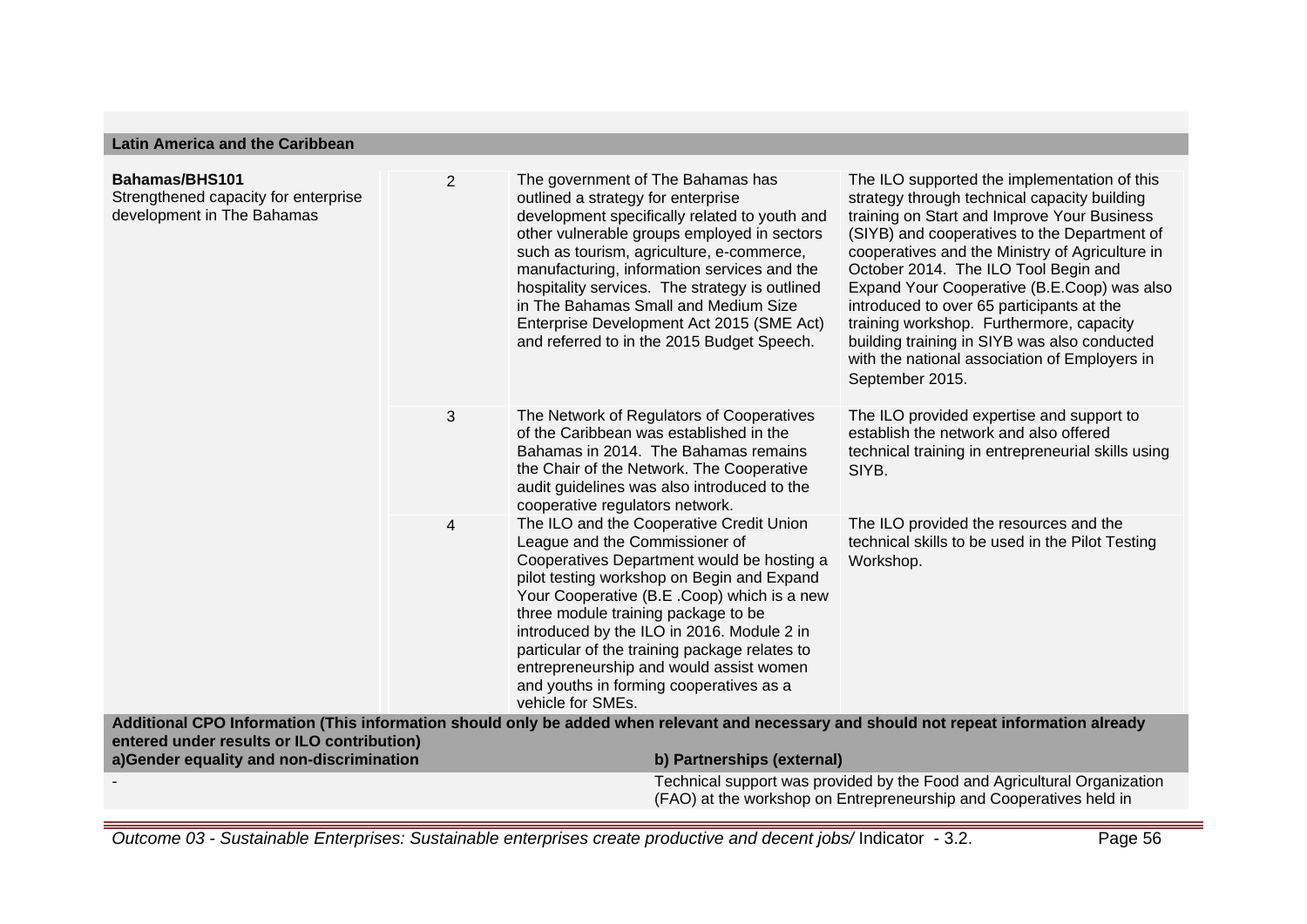Nassau, The Bahamas.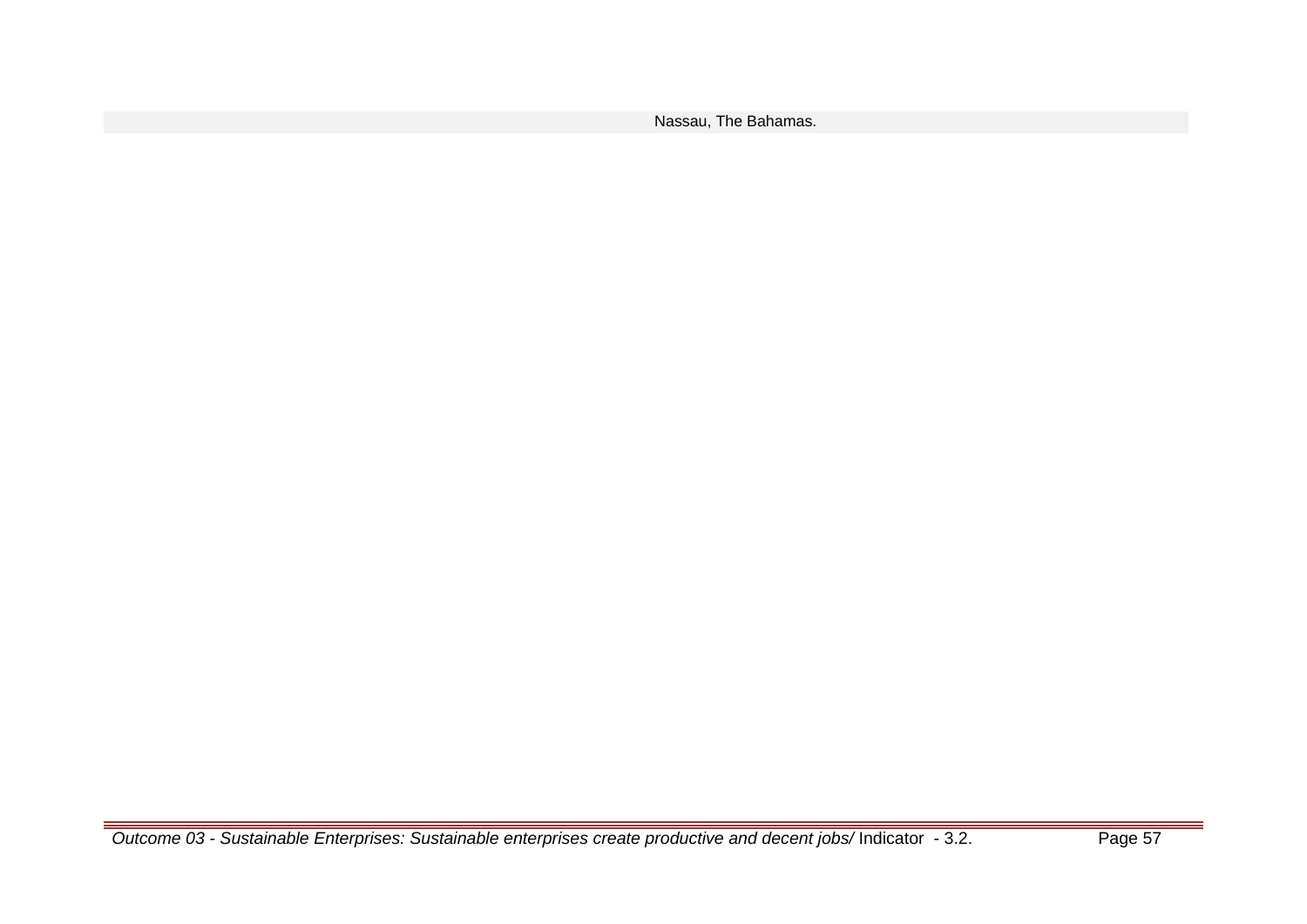| Jamaica/JAM102<br>Strengthened capacity for enterprise<br>development in Jamaica                                                                                                      | $\overline{2}$ | In 2013, the Jamaica Emergency<br>Employment Project (JEEP) as well as the<br><b>Education and Entrepreneurship Grant</b><br>Programme (formerly YES) were<br>amalgamated to form the Social Intervention<br>Programme (SIP). These initiatives offer<br>beneficiaries assistance through employment<br>and an education or entrepreneurial grant to<br>increase the number of decent, long-term<br>employment opportunities for participants as<br>well as the amount of participating<br>employers. The SIP was restructured in 2014<br>and its establishment (which includes a<br>human resource structure for effective<br>implementation) was approved on 01 April<br>2015. | The ILO worked with the Ministry of Labour and<br>provided technical assistance and resources<br>for the development of the SIP.                                                                                                                                        |  |
|---------------------------------------------------------------------------------------------------------------------------------------------------------------------------------------|----------------|----------------------------------------------------------------------------------------------------------------------------------------------------------------------------------------------------------------------------------------------------------------------------------------------------------------------------------------------------------------------------------------------------------------------------------------------------------------------------------------------------------------------------------------------------------------------------------------------------------------------------------------------------------------------------------|-------------------------------------------------------------------------------------------------------------------------------------------------------------------------------------------------------------------------------------------------------------------------|--|
|                                                                                                                                                                                       | 3              | In April 2015, a Network of Artisans in<br>Tourism of the Greater Caribbean was<br>established with the support of the Ministry of<br>Labour and Social Security and the Ministry<br>of Tourism. The Network focuses on<br>enterprise development for women and youth<br>artisans who operate in the tourist sector of<br>Montego Bay and other tourist dependent<br>communities.                                                                                                                                                                                                                                                                                                | The ILO provided technical support to assist<br>with the formation of the Network. The ILO<br>also conducted two training workshops<br>introducing Start and Improve Your Business<br>(SIYB) and other entrepreneurial skills to over<br>25 members of the new network. |  |
| Additional CPO Information (This information should only be added when relevant and necessary and should not repeat information already<br>entered under results or ILO contribution) |                |                                                                                                                                                                                                                                                                                                                                                                                                                                                                                                                                                                                                                                                                                  |                                                                                                                                                                                                                                                                         |  |
| a)Gender equality and non-discrimination                                                                                                                                              |                | b) Partnerships (external)                                                                                                                                                                                                                                                                                                                                                                                                                                                                                                                                                                                                                                                       |                                                                                                                                                                                                                                                                         |  |

| appointed by and no hour aloominication                                 | $\frac{1}{2}$                                                       |
|-------------------------------------------------------------------------|---------------------------------------------------------------------|
| The Network of Artisans specifically targeted women artisans in need of | The Organization of American States (OAS) and the Association of    |
| training and an upgrade of entrepreneurship skills.                     | Caribbean States (ACS) worked closely with the ILO to establish the |
|                                                                         | Network.                                                            |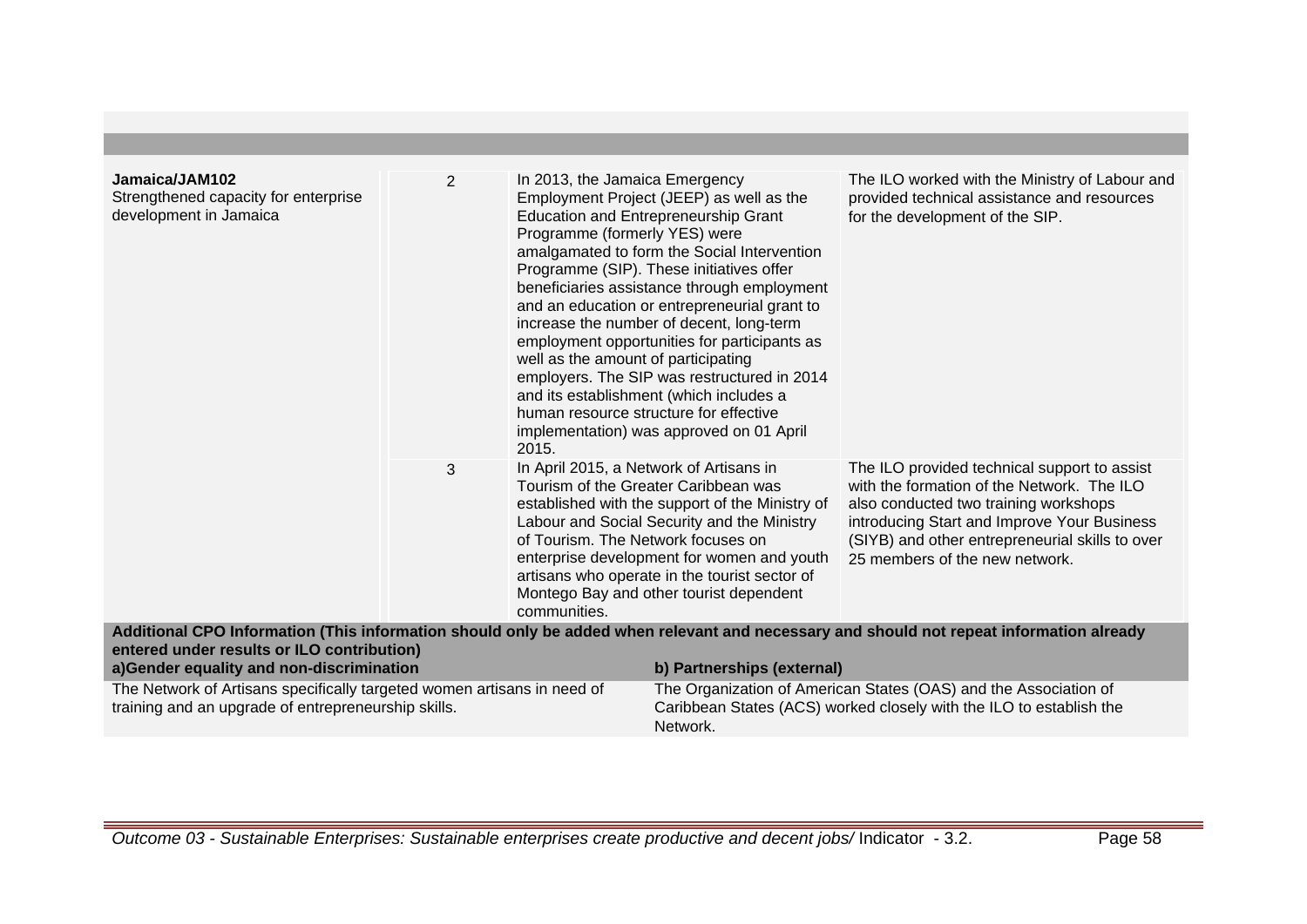| <b>Trinidad and Tobago/TTO101</b><br>Entrepreneurship development<br>policies and programmes have been<br>implemented for the creation of<br>productive employment and decent<br>work |   | 1. In June, 2015, the Ministry of Labour and<br>Small and Micro Enterprise Development<br>(MLSMED) completed the Trinidad and<br>Tobago<br>Green Policy for Micro and Small Enterprises<br>(MSE) and Cooperatives, 2013 - 2016; and a<br>Micro and Small Enterprise Policy for<br>Trinidad and Tobago, 2014 -2016. These two<br>policies outline strategies for<br>entrepreneurship development in agriculture,<br>tourism, creative industries, construction,<br>accommodation and food, services and the<br>Information and Communications Technology<br>sector.<br>In 2014 and 2015, through high-level<br>consultations on the Post 2015 Development<br>Agenda, the government introduced<br>entrepreneurship development policy in the<br>National Report of the Republic of Trinidad<br>and Tobago. | 1. The ILO provided technical advice and<br>guidance on the development of the policies as<br>well as technical inputs on the production of<br>documents for the national post-2015 strategy.<br>The ILO provided technical assistance to<br>facilitate the workshops and discussions and<br>offered comments and guidance on the<br>documents produced. |
|---------------------------------------------------------------------------------------------------------------------------------------------------------------------------------------|---|-----------------------------------------------------------------------------------------------------------------------------------------------------------------------------------------------------------------------------------------------------------------------------------------------------------------------------------------------------------------------------------------------------------------------------------------------------------------------------------------------------------------------------------------------------------------------------------------------------------------------------------------------------------------------------------------------------------------------------------------------------------------------------------------------------------|----------------------------------------------------------------------------------------------------------------------------------------------------------------------------------------------------------------------------------------------------------------------------------------------------------------------------------------------------------|
|                                                                                                                                                                                       | 3 | 2. In March 2014, the Network of<br>Non-Governmental Organizations (NGOs) for<br>Women was strengthened to support the<br>development and delivery of<br>entrepreneurship programmes and policies<br>for women entrepreneurs. Over 200 women<br>entrepreneurs increased their skills to<br>develop their businesses.                                                                                                                                                                                                                                                                                                                                                                                                                                                                                      | 2. The ILO provided technical assistance and<br>advisory services for the organization of a<br>two-day seminar for the Network. Topics<br>included gender and business and the ILO<br>tools on Women Entrepreneurship<br>Development (WEDGE).                                                                                                            |
| entered under results or ILO contribution)                                                                                                                                            |   | Additional CPO Information (This information should only be added when relevant and necessary and should not repeat information already                                                                                                                                                                                                                                                                                                                                                                                                                                                                                                                                                                                                                                                                   |                                                                                                                                                                                                                                                                                                                                                          |
| a)Gender equality and non-discrimination                                                                                                                                              |   | b) Partnerships (external)                                                                                                                                                                                                                                                                                                                                                                                                                                                                                                                                                                                                                                                                                                                                                                                |                                                                                                                                                                                                                                                                                                                                                          |
| Gender equality was a major theme for the network.                                                                                                                                    |   |                                                                                                                                                                                                                                                                                                                                                                                                                                                                                                                                                                                                                                                                                                                                                                                                           | The ILO worked closely with the United Nations Development Programme<br>(UNDP) and other UN agencies to produce the information related to the<br>Post 2015 development strategy for Trinidad and Tobago.                                                                                                                                                |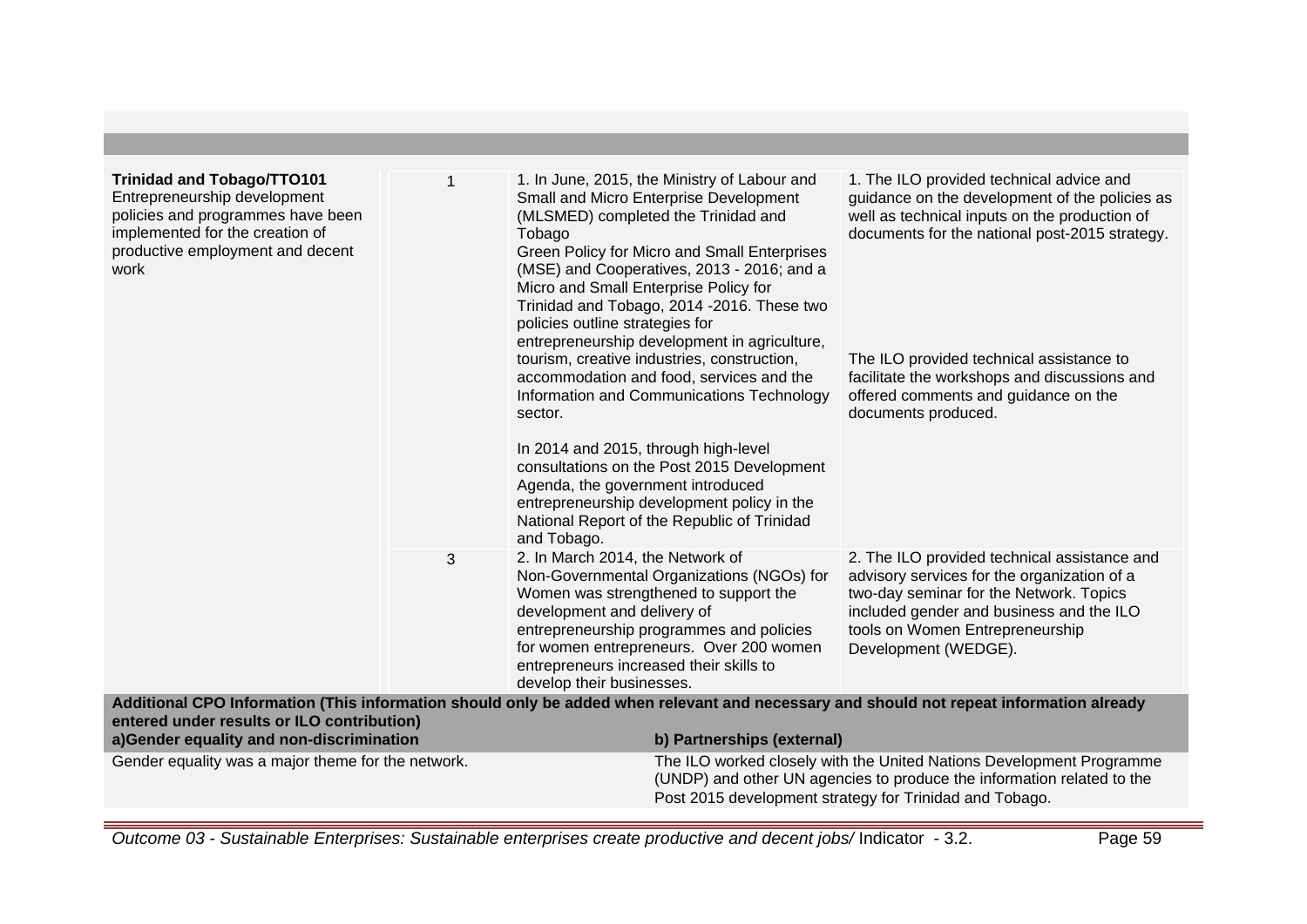# **Costa Rica/CRI131**

El país toma medidas para el desarrollo de la competitividad y la sostenibilidad de las empresas y el medio ambiente, como parte de sus estrategia para la generación de empleo y la reducción de la pobreza.

| 1              | El Gobierno de Costa Rica adoptó en 2014<br>una nueva Estrategia Nacional de Empleo y<br>Producción, con la meta de crear empleos y<br>disminuir la informalidad laboral, "por medio<br>del fortalecimiento de las PYME, el aumento<br>de su productividad, y un incremento<br>significativo de los emprendimientos que<br>reciben apoyo técnico y empresarial, además<br>de la promoción de emprendimientos a<br>través de entidades de la Economía Social<br>Solidaria". La estrategia incluye el desarrollo<br>del emprendedurismo y empresariedad como<br>una de las líneas de acción para el corto<br>plazo, así como la creación por vía legislativa<br>de PROEMPRESA, agencia con la<br>responsabilidad de desarrollar programas y<br>recursos de apoyo al empresariado nacional,<br>en línea con el anuncio del Presidente de la<br>República en agosto de 2014. El proyecto de<br>ley para la creación de esta agencia fue<br>presentado en agosto de 2015. | La OIT apoyó el diagnóstico y formulación de<br>la estrategia, apoyando técnicamente el<br>proceso de elaboración del Proyecto de Ley y<br>la estrategia para la puesta en marcha. Se<br>realizaron dos estudios para el diseño de la<br>nueva agencia de fomento empresarial,<br>innovación y valor agregado, analizando<br>modelos y experiencias internacionales y la<br>oferta de servicios de desarrollo empresarial<br>en Costa Rica. Además se organizó una<br>visita-estudio a Chile, con representantes de<br>Gobierno y Sector Privado, para conocer la<br>experiencia de la Corporación de Fomento de<br>la Producción (CORFO) y otras entidades<br>similares.<br>Se desarrolló un taller de consulta para<br>identificar los rasgos institucionales que<br>deberían caracterizar a la nueva entidad. Se<br>apoyan asimismo los talleres para la<br>presentación del Proyecto a la Asamblea<br>Legislativa. |
|----------------|----------------------------------------------------------------------------------------------------------------------------------------------------------------------------------------------------------------------------------------------------------------------------------------------------------------------------------------------------------------------------------------------------------------------------------------------------------------------------------------------------------------------------------------------------------------------------------------------------------------------------------------------------------------------------------------------------------------------------------------------------------------------------------------------------------------------------------------------------------------------------------------------------------------------------------------------------------------------|------------------------------------------------------------------------------------------------------------------------------------------------------------------------------------------------------------------------------------------------------------------------------------------------------------------------------------------------------------------------------------------------------------------------------------------------------------------------------------------------------------------------------------------------------------------------------------------------------------------------------------------------------------------------------------------------------------------------------------------------------------------------------------------------------------------------------------------------------------------------------------------------------------------------|
| $\overline{2}$ | En el marco de la Estrategia Nacional de<br>Empleo y Desarrollo Productivo, el Gobierno<br>estableció en Diciembre 2014 un mecanismo<br>de diálogo y coordinación entre el Poder<br>Ejecutivo y las organizaciones representadas<br>en la Unión Costarricense de Cámaras y<br>Asociaciones de la Empresa Privada<br>(UCCAEP), denominado "Alianza<br>Público-Privada para la generación de<br>empleo y desarrollo productivo". Su principal<br>objetivo es identificar acciones y prioridades<br>sectoriales de corto y mediano plazo para<br>preservar y promover el empleo y la                                                                                                                                                                                                                                                                                                                                                                                    | La OIT, con recursos del gobierno de Costa<br>Rica en forma de Trust Fund y de RBSA,<br>brindó asistencia técnica para la formulación<br>de la metodología y la puesta en marcha de la<br>"Alianza Público-Privada para la generación de<br>empleo y desarrollo productivo" y la facilitación<br>de sus mesas de trabajo.                                                                                                                                                                                                                                                                                                                                                                                                                                                                                                                                                                                              |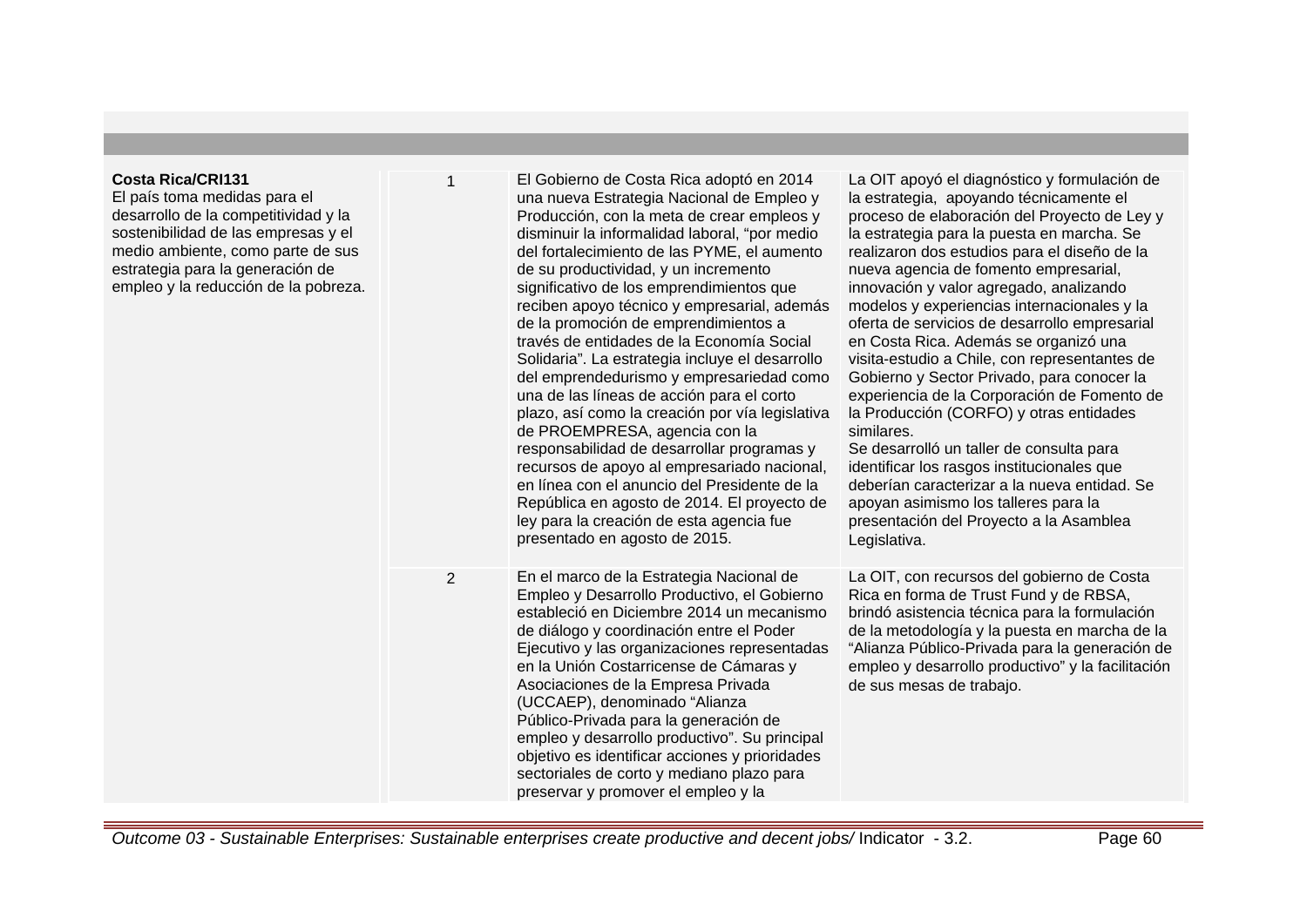|                                                                                                                                                                                       |   | producción. La Alianza estableció seis mesas<br>de trabajo y cada una definió un plan de<br>trabajo y acciones prioritarias que apuntan a<br>resolver obstáculos que impiden un<br>crecimiento.                                                                                                                                                                                                                                                                                                                                                                                                                                                                                                              |                                                                                                                                                                                                                                                                                                                                                                                                  |
|---------------------------------------------------------------------------------------------------------------------------------------------------------------------------------------|---|--------------------------------------------------------------------------------------------------------------------------------------------------------------------------------------------------------------------------------------------------------------------------------------------------------------------------------------------------------------------------------------------------------------------------------------------------------------------------------------------------------------------------------------------------------------------------------------------------------------------------------------------------------------------------------------------------------------|--------------------------------------------------------------------------------------------------------------------------------------------------------------------------------------------------------------------------------------------------------------------------------------------------------------------------------------------------------------------------------------------------|
|                                                                                                                                                                                       | 3 | El Instituto Nacional de Aprendizaje (INA),<br>ente tripartito de formación profesional,<br>adoptó en 2015 el programa "Conozca de<br>Empresa" (CODE) para promover la cultura<br>emprendedora en la juventud costarricense.<br>El Núcleo de Comercio y Servicios del INA<br>está realizando la respectiva adaptación<br>curricular, para incluir la formación<br>emprendedora en su oferta educativa del<br>2016, ya sea como un curso independiente o<br>como parte de los programas existentes. Los<br>destinatarios del programa son en su<br>mayoría personas jóvenes entre 18 y 24<br>años de edad.                                                                                                    | La OIT, con financiamiento del INA, por medio<br>del Centro Internacional de Formación (CIF) en<br>Turín, capacitó a 24 funcionarios y docentes<br>del INA responsables de incorporar CODE en<br>la oferta formativa de la institución. La<br>certificación de los funcionarios fue realizada<br>en Noviembre 2015.                                                                              |
|                                                                                                                                                                                       | 4 | Como parte de la Estrategia Nacional de<br>Empleo y Producción, el Ministerio de<br>Economía, Industria y Comercio (MEIC)<br>estableció en agosto 2014 el Programa de<br>Formalización para Microempresas, el cual<br>contribuirá a mejorar las condiciones<br>laborales del 38% de la fuerza laboral que se<br>encuentra en la informalidad. En agosto de<br>2015, se presentó un Proyecto de Ley para<br>eliminar temporalmente del aporte patronal al<br>Fondo de Desarrollo Social y Asignaciones<br>Familiares y al Instituto Mixto de Ayuda<br>Social, a las microempresas en condición de<br>informalidad, se busca la formalización de 1<br>000 microempresas en los primeros 4 años<br>de vigencia. | La OIT apoyó técnicamente con estudios<br>comparados sobre la experiencia internacional<br>en materia de formalización, realizados en el<br>marco del Programa de Promoción de la<br>Formalización en América Latina y el Caribe<br>(FORLAC). También brindó, con recursos del<br>gobierno de Costa Rica en forma de Trust<br>Fund, asistencia técnica en la elaboración del<br>Proyecto de Ley. |
| Additional CPO Information (This information should only be added when relevant and necessary and should not repeat information already<br>entered under results or ILO contribution) |   |                                                                                                                                                                                                                                                                                                                                                                                                                                                                                                                                                                                                                                                                                                              |                                                                                                                                                                                                                                                                                                                                                                                                  |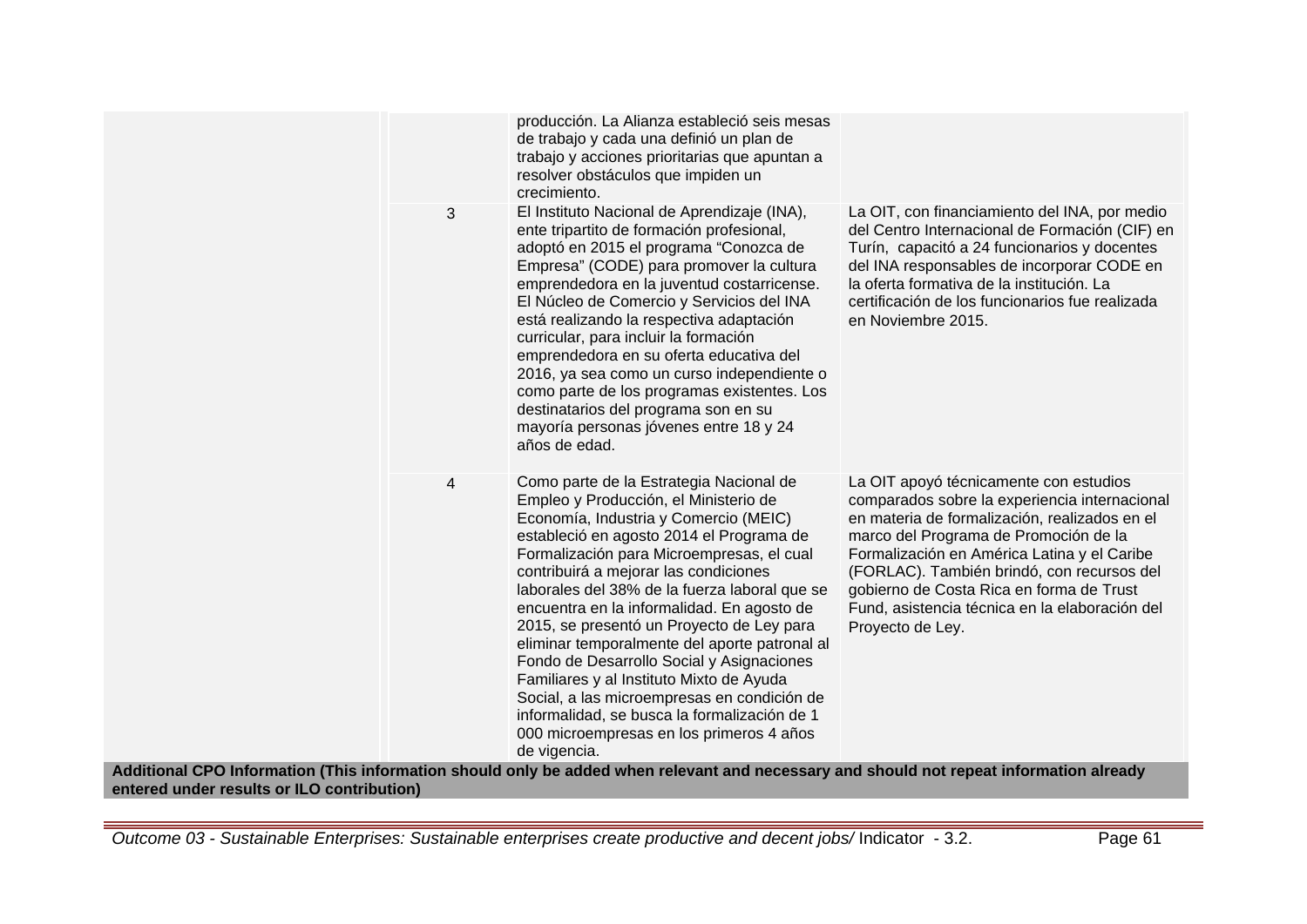| a)Gender equality and non-discrimination                                                                                                                                                                                                                                                               | b) Partnerships (external) |
|--------------------------------------------------------------------------------------------------------------------------------------------------------------------------------------------------------------------------------------------------------------------------------------------------------|----------------------------|
| En la Estrategia Nacional de Empleo y Producción aprobada por el<br>Gobierno, la OIT dentro de su apoyo técnico, incluyó cuestiones de género<br>en el fortalecimiento del emprendedurismo que se concretó en la definición<br>de estrategias, como por ejemplo con el "Programa Creando Empresarias", |                            |
| con el cual, (durante la ejecución de la estrategia,) se capacitará y<br>asesorará a 5,000 emprendimientos liderados por mujeres, durante los<br>próximos 4 años.                                                                                                                                      |                            |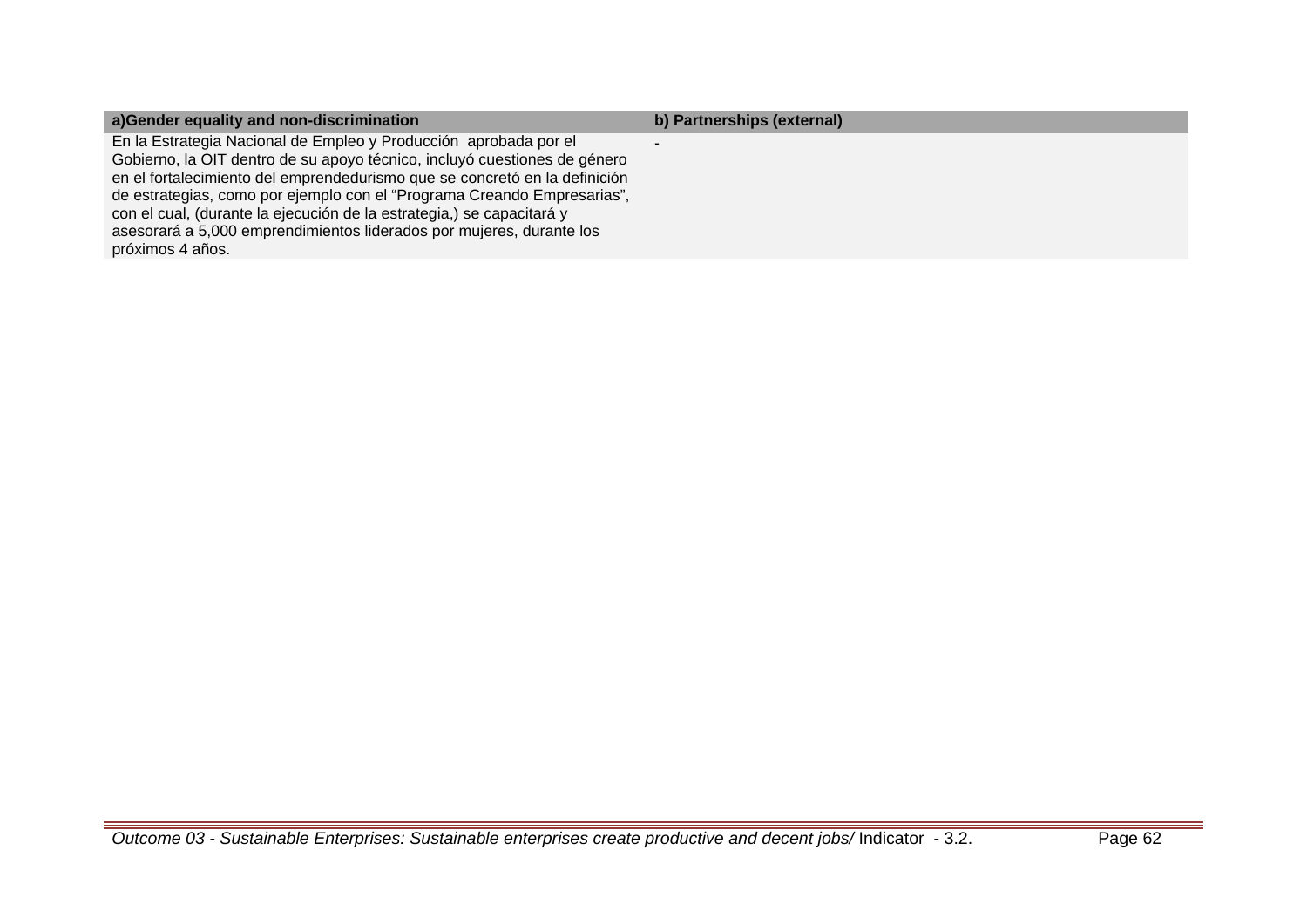#### **Dominican Republic/DOM129** [ACI6] Los constituyentes, con el apoyo de la OIT, impulsan medidas para la formalización del empleo y la promoción de empresas sostenibles, con perspectiva de género 3 El Instituto Nacional de Formación Técnica y Profesional (INFOTEP), ente tripartito, adoptó e implementó en 2014 un proyecto piloto de formación en gestión empresarial basado en la herramienta de OIT denominada "Inicie y Mejore Su Negocio" (IMESUN). La nueva oferta formativa va dirigida principalmente a personas jóvenes con edades entre 18 y 24 años. En la fase piloto se formaron 940 estudiantes, 43% de los cuales logró implementar un negocio, de éstos el 50% sobrevivió. En total se crearon 118 nuevas empresas en esta primera etapa. Los contenidos de IMESUN se ofrecen tanto en forma presencial como virtual (http://emprendeahora.infotep.gob.do/). La OIT capacitó más de 120 formadores de INFOTEP en IMESUN y brindó asistencia técnica y acompañamiento en la etapa piloto del programa. También está entrenando tres formadores maestros (master trainers) de INFOTEP, quienes actuarán como agentes multiplicadores de IMESUN en el país. RBSA funding has contributed to supporting this work and to the achievement of the reported results 4 El Ministerio de Industria y Comercio, adoptó a inicios de 2014 el programa "Formalízate" (http://www.formalizate.gob.do/), con los objetivos siguientes: a) sensibilización de emprendedores, b) generación de empleo formal, c) facilitación de acceso a servicios de desarrollo empresarial, y d) divulgación de información acerca de los beneficios de la formalidad. El programa opera en 6 provincias y tiene como meta capacitar 1200 empresarios y formalizar al menos 240 en la etapa piloto. Paralelamente se estableció una ventanilla única de formalización en 14 provincias y se redujo el tiempo de formalización de 45 a 7 días. El apoyo de la OIT se concentró en brindar asistencia técnica en la etapa de diseño del programa "Formalízate", así como en la formación de 30 brigadistas responsables de su ejecución. También se apoyó la producción de material promocional y la implementación del programa en la ciudad de Santiago. HQ: 1.GET Ahead: 298 entrepreneurs trained (217 women, 81 men) 2. KAB: 3676 young people-Secondary schools and TVET trained (1507 women, 216 men) RBSA funding has contributed to supporting this work and to the achievement of the reported results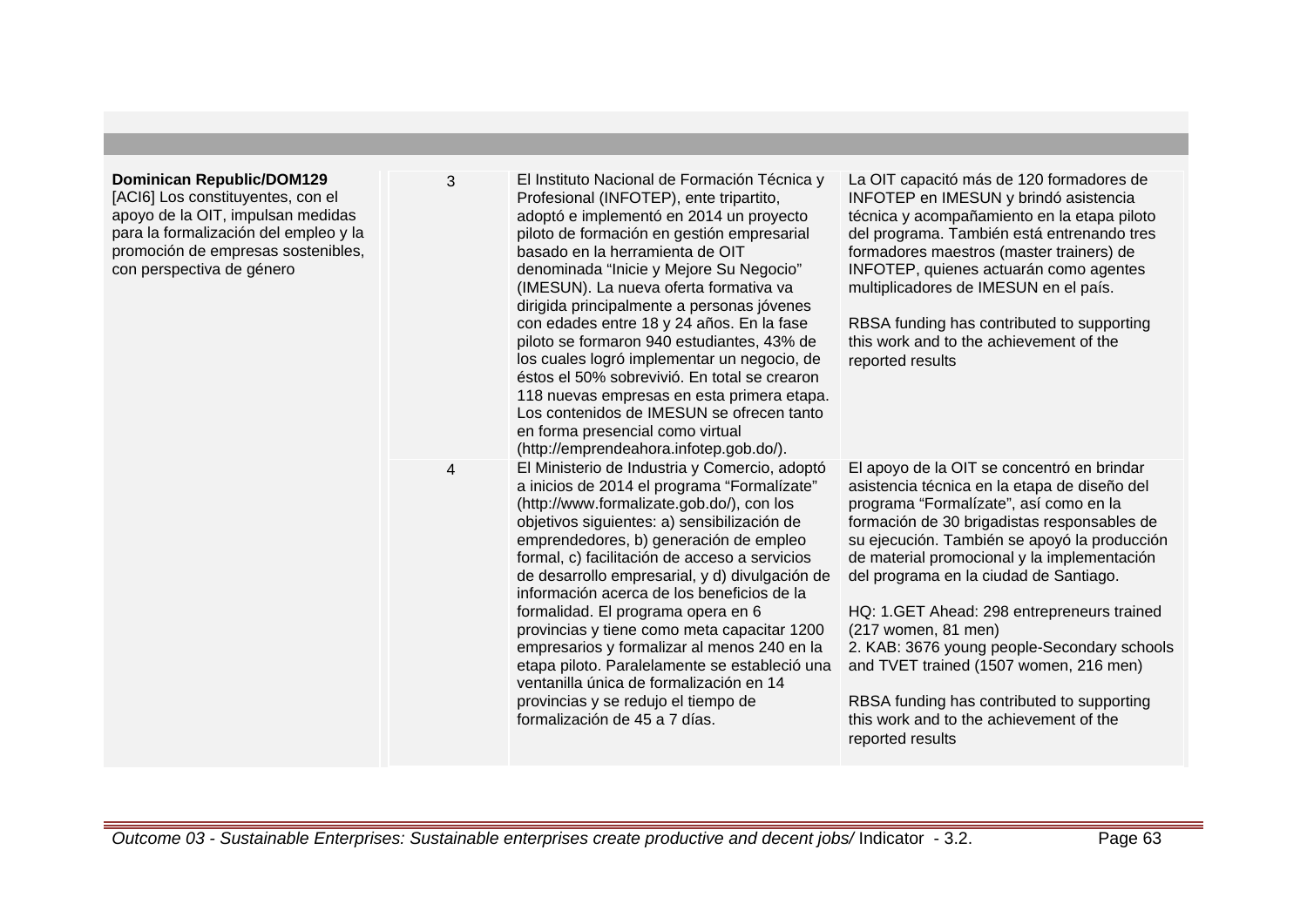| Haiti/HTI129<br>El país, con el apoyo de OIT,<br>desarrolla estrategias y programas<br>para el desarrollo de la pequeña<br>empresa, incluyendo las capacidades<br>de gestión, principalmente de la<br>economía informal urbana y rural | 1              | National policy and strategy for small and<br>medium enterprises development, prepared<br>for the Ministry of Trade, include<br>entrepreneurship promotion and<br>development. This policy would be adopted<br>after the parliament will resume its activities<br>in January 2016.                                                                                                                                                                                                                                                                                                                             | The ILO assisted the Ministry of Trade through<br>technical advisory to implement the Start and<br>Improve Your Business (SIYB) programme as<br>part of the strategy for entrepreneurship<br>development.<br>RBSA funding has contributed to supporting<br>this work and to the achievement of the<br>reported results                                                                      |
|----------------------------------------------------------------------------------------------------------------------------------------------------------------------------------------------------------------------------------------|----------------|----------------------------------------------------------------------------------------------------------------------------------------------------------------------------------------------------------------------------------------------------------------------------------------------------------------------------------------------------------------------------------------------------------------------------------------------------------------------------------------------------------------------------------------------------------------------------------------------------------------|---------------------------------------------------------------------------------------------------------------------------------------------------------------------------------------------------------------------------------------------------------------------------------------------------------------------------------------------------------------------------------------------|
|                                                                                                                                                                                                                                        | $\overline{2}$ | The Ministry of Trade has elaborated and<br>adopted a model of Business Services<br>Centres (BSC) was developed and<br>implemented in construction sector.<br>During 2014-2015, the Institut National de<br>Formation Professionelle (INFP) in<br>partnership with the private sector have been<br>implementing a model of Business Services<br>Centers (BSC) for the construction sector in<br>four metropolitan areas. These Centers offer<br>technical training on production of<br>construction materials, building of small<br>public infrastructures, anti-seismic<br>construction and entrepreneurship. | The ILO has contributed to the development of<br>the model and has promoted specific<br>partnerships with the private sector for<br>implementation.<br>RBSA funding has contributed to supporting<br>this work and to the achievement of the<br>reported results                                                                                                                            |
|                                                                                                                                                                                                                                        | 3              | The INFP has validated and is implementing<br>the SYIB methodology in public vocational<br>training centres.<br>-20 trainers from INFP are qualified in SIYB<br>program.<br>-20 staff and consultants from the Association<br>pour la Coopération avec la Micro Entreprise<br>(ACME), a national microcredit institution,<br>trained as SIYB trainers to reinforce capacity                                                                                                                                                                                                                                    | - ILO adapted SIYB manuals to Haiti context.<br>- SYIB training capacity was built in the INFP<br>and through the implementation of training of<br>facilitators and refresher workshops<br>- SIYB Train of trainers conducted by an<br>international SIYB certified Master trainer to<br>train to Public Professional Training Centres<br>staff and ACME staff and consultants and<br>INFP. |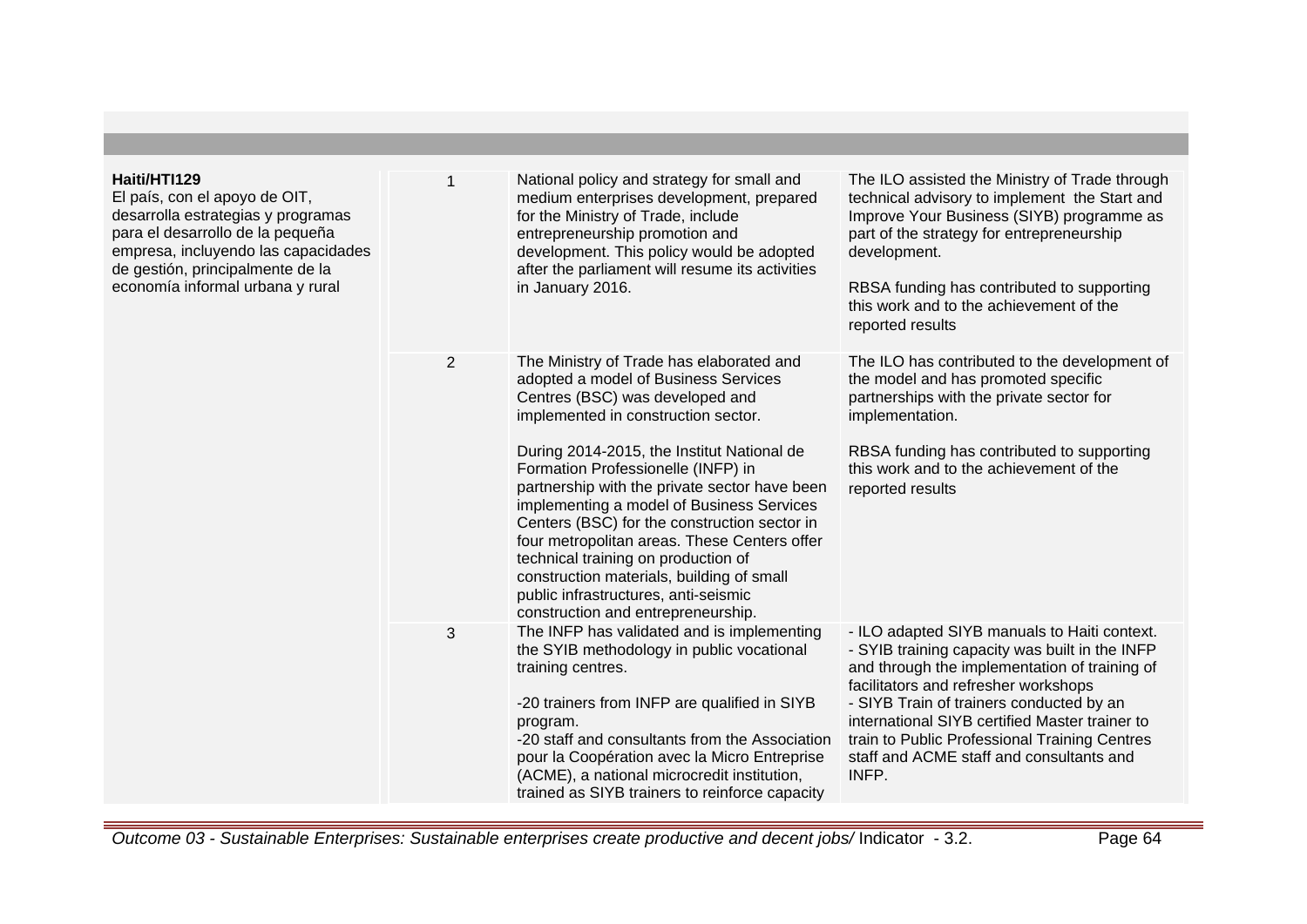| of this institution to accompany<br>entrepreneurs.<br>A SIYB trainer network is established | RBSA funding has contributed to supporting<br>this work and to the achievement of the<br>reported results |
|---------------------------------------------------------------------------------------------|-----------------------------------------------------------------------------------------------------------|
|                                                                                             |                                                                                                           |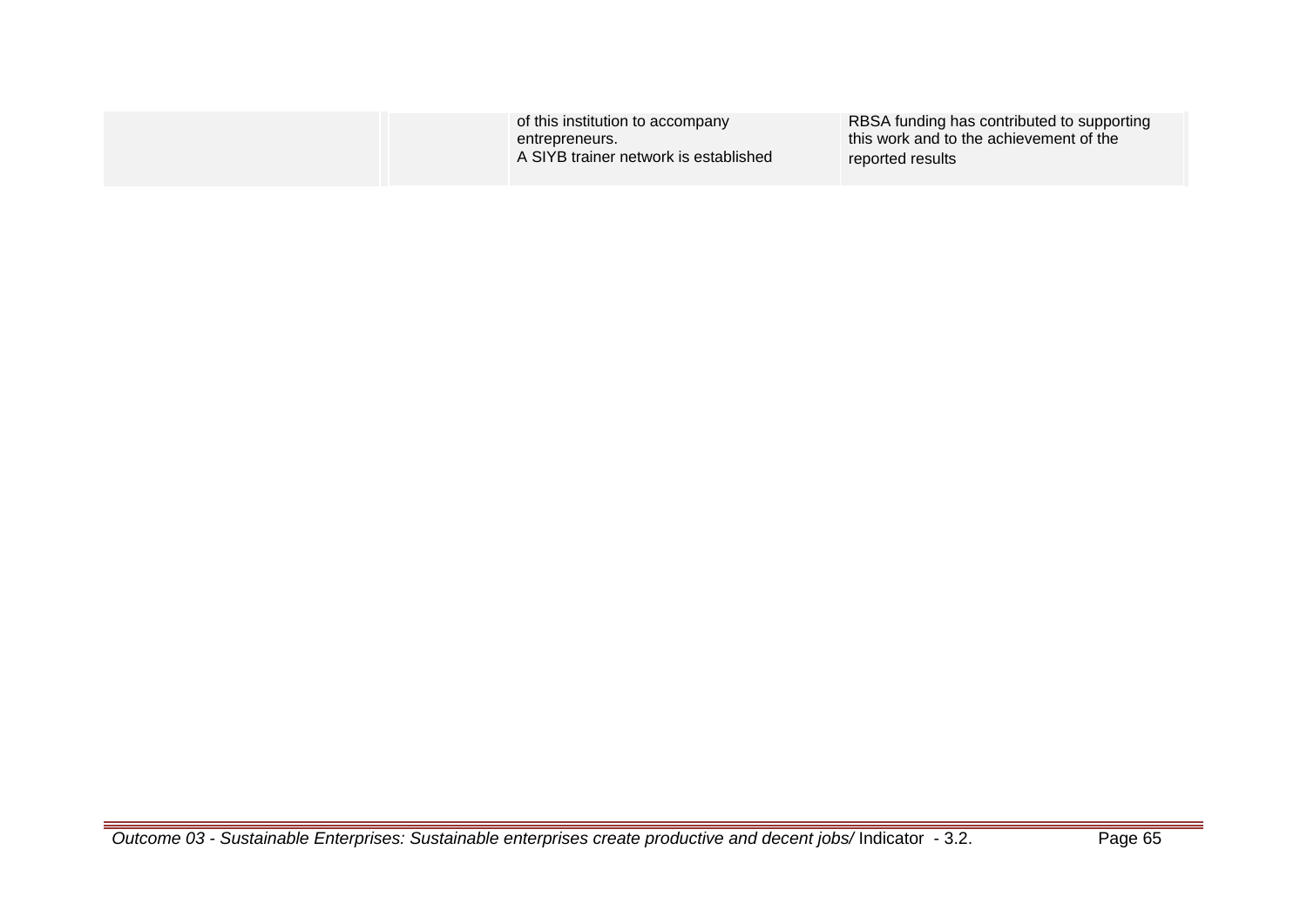| Honduras/HND129<br>[ACI4] Los constituyentes, con el<br>apoyo de la OIT, impulsan medidas<br>para la formalización del empleo y la<br>promoción de empresas sostenibles,<br>con perspectiva de género | 2 | La Asociación de Hoteles Pequeños de<br>Honduras (HOPEH) adoptó y comenzó a<br>implementar, en junio 2014, una estrategia<br>para mejorar la productividad y las<br>condiciones de trabajo por medio de un<br>modelo de negocios más verde. La iniciativa<br>cuenta además con el apoyo, como socio<br>implementador, del Consejo Hondureño de la<br>Empresa Privada (COHEP). En total 10<br>hoteles participan en la fase piloto de la<br>estrategia, 6 en Tegucigalpa y 4 en San<br>Pedro Sula. Todos los hoteles cuentan con<br>un plan de mejora que se encuentra en etapa<br>de implementación. | La OIT diseñó el proyecto en consulta con el<br>Consejo Hondureño de la Empresa Privada<br>(COHEP) y brindó asistencia técnica en su<br>implementación. En concreto se adaptó la<br>metodología "Greener Business Asia" de la<br>OIT para hacerla más adecuada al contexto<br>hondureño, se formaron más de 25 personas<br>en dicha metodología, se realizó una<br>visita-estudio a México, y se aplicó de forma<br>experimental la metodología en los 10 hoteles<br>participantes.<br>RBSA funding has contributed to supporting<br>this work and to the achievement of the<br>reported results                                                                                              |
|-------------------------------------------------------------------------------------------------------------------------------------------------------------------------------------------------------|---|------------------------------------------------------------------------------------------------------------------------------------------------------------------------------------------------------------------------------------------------------------------------------------------------------------------------------------------------------------------------------------------------------------------------------------------------------------------------------------------------------------------------------------------------------------------------------------------------------|-----------------------------------------------------------------------------------------------------------------------------------------------------------------------------------------------------------------------------------------------------------------------------------------------------------------------------------------------------------------------------------------------------------------------------------------------------------------------------------------------------------------------------------------------------------------------------------------------------------------------------------------------------------------------------------------------|
|                                                                                                                                                                                                       | 3 | El Instituto Nacional de Formación<br>Profesional - INFOP completó en setiembre<br>del 2015 las competencias técnicas y utiliza<br>los instrumentos y materiales de formación<br>que les permite ofrecer a sus clientes<br>(particularmente los pequeños hoteles), la<br>metodología de OIT ("Greener Business<br>Asia"). Con ella los pequeños hoteles podrán<br>mejorar la productividad y las condiciones de<br>trabajo por medio de modelos de negocios<br>más verdes, tal y como fue constatado con la<br>intervención "piloto" en 10 hoteles.                                                  | La OIT elaboró un Manual de Formación de<br>Formadores para la transferencia de la<br>metodología que facilita a pequeños hoteles la<br>mejora de la productividad y de las condiciones<br>de trabajo por medio de modelos de negocios<br>más verdes. La metodología es una<br>adaptación del programa "Greener Business<br>Asia". El manual es utilizado para la formación<br>de técnicos de las tres instituciones antes<br>mencionadas: INFOP, CADERH y<br>Hotel-Escuela Madrid, así como<br>representantes de los gremios asociados a<br>COHEP vinculadas al sector turismo.<br>RBSA funding has contributed to supporting<br>this work and to the achievement of the<br>reported results |

**Additional CPO Information (This information should only be added when relevant and necessary and should not repeat information already**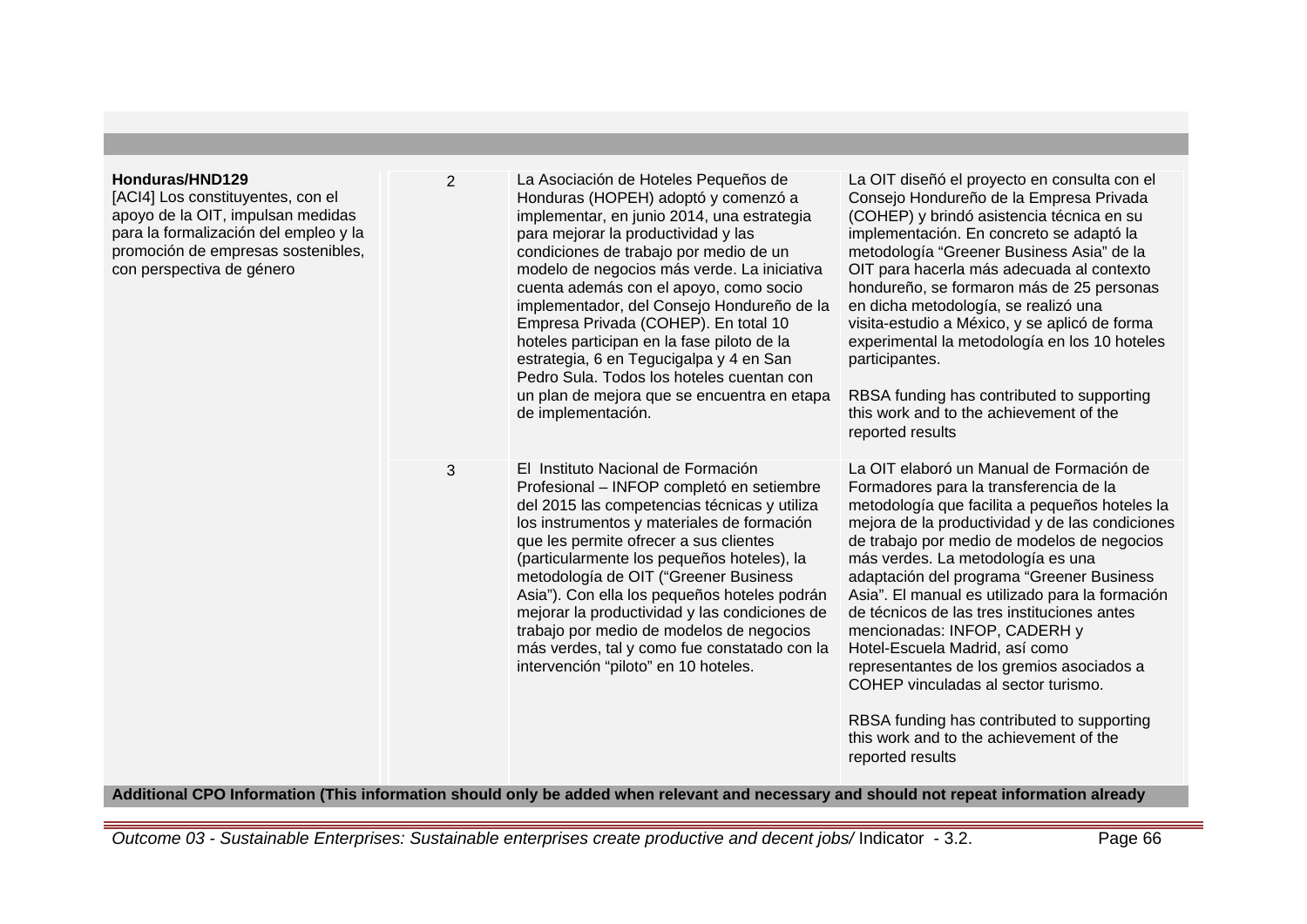**entered under results or ILO contribution) a)Gender equality and non-discrimination b) Partnerships (external)** 90% de los hoteles participantes en el proyecto piloto son liderados por mujeres. -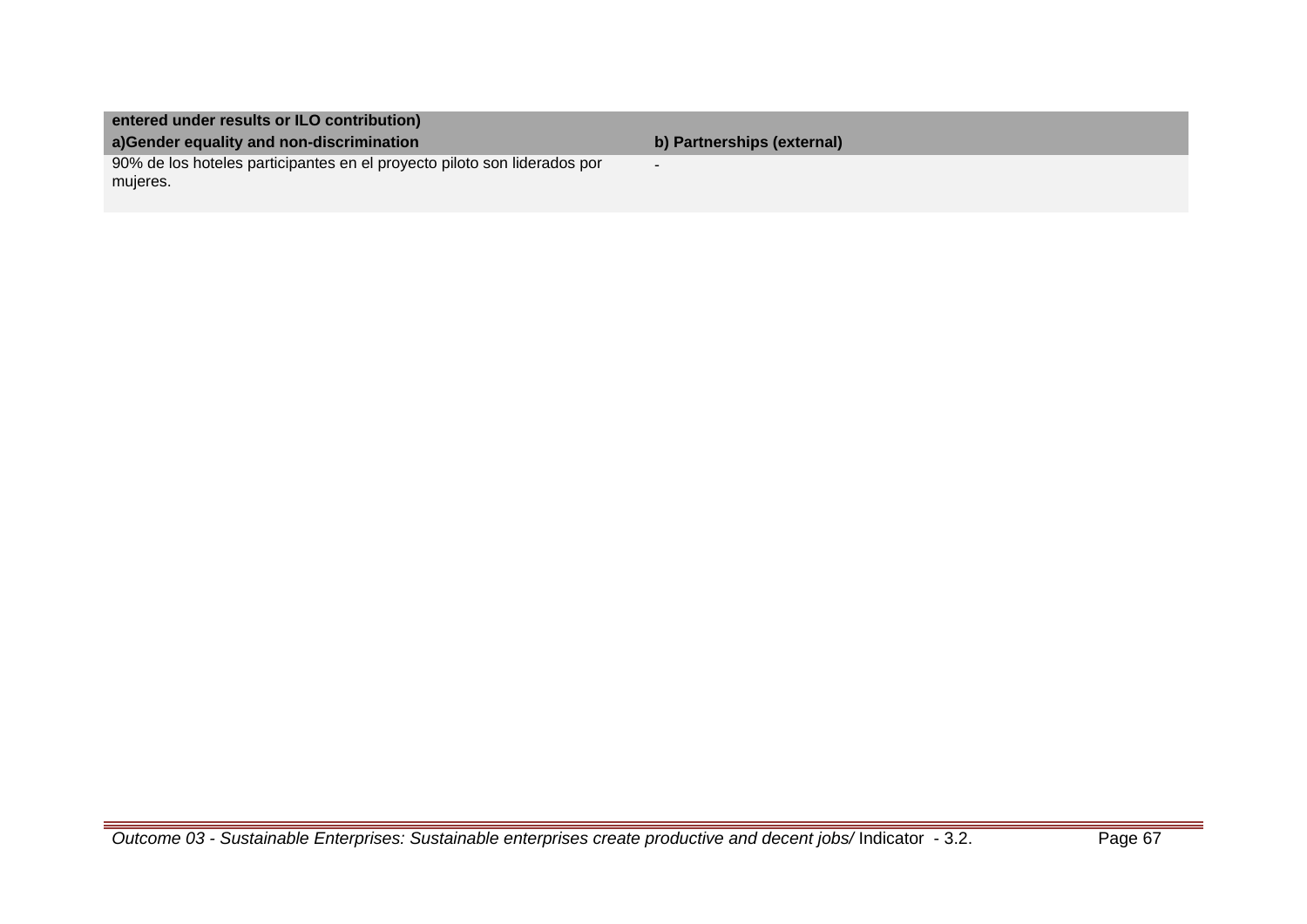# Outcome 03 - Sustainable Enterprises: Sustainable enterprises create productive and decent jobs

## **RESULTS BY INDICATOR**

**Indicator - 3.3. Number of member States that, with ILO support, implement programmes to foster the adoption of responsible and sustainable enterprise-level practices.**

### **Measurement**

To be counted as reportable, results must meet both of the following criteria:

1.Awareness-raising strategies are implemented, on the basis of consultations among governments, employers and workers, on responsible and sustainable enterprise-level practices, in line with the 2007 ILC resolution.

2.National or sectoral programmes are implemented that aim at raising productivity and creating decent work through the adoption of responsible and sustainable enterprise-level practices in line with the 2007 ILC resolution, such as social dialogue and good industrial relations, human resource development, conditions of work, productivity, wages and shared benefits, corporate social responsibility, corporate governance and business practices.

| <b>Country/Country Programme</b><br><b>Outcome (CPO)</b>                           | <b>Measurement</b><br><b>Criteria</b> | <b>Result Achieved</b>                                                                                                                                                                                                                                                                                                                                                                                                                                                                                               | <b>ILO Contribution</b>                                                                                                                                                                                                                                                                                                                                                                                                                                                                                                                                             |
|------------------------------------------------------------------------------------|---------------------------------------|----------------------------------------------------------------------------------------------------------------------------------------------------------------------------------------------------------------------------------------------------------------------------------------------------------------------------------------------------------------------------------------------------------------------------------------------------------------------------------------------------------------------|---------------------------------------------------------------------------------------------------------------------------------------------------------------------------------------------------------------------------------------------------------------------------------------------------------------------------------------------------------------------------------------------------------------------------------------------------------------------------------------------------------------------------------------------------------------------|
| <b>Africa</b>                                                                      |                                       |                                                                                                                                                                                                                                                                                                                                                                                                                                                                                                                      |                                                                                                                                                                                                                                                                                                                                                                                                                                                                                                                                                                     |
| South Africa/ZAF102<br>[ACI4] Promoting responsible and<br>sustainable enterprises |                                       | Representatives of government (National<br>Department Tourism), Business and<br>Organized Labour were engaged in<br>oversight, adaptation, promotion and<br>application of SCORE training and, including<br>approving the alignment of the content of<br>SCORE training to the South Africa National<br>Minimum Standards for Responsible<br>Tourism.<br>In the Free State province, a sensitization<br>workshop on the principles of SCORE for<br>senior government Officials was held prior to<br>the MOU signing. | Representatives of government (National<br>Department Tourism), Business and Organized<br>Labour were engaged as members of the<br>SCORE Technical Advisory committee and as<br>partners engaged in oversight, adaptation,<br>promotion and application of SCORE training<br>and, including approving the alignment of the<br>content of SCORE training to the South Africa<br>National Minimum Standards for Responsible<br>Tourism.<br>Following from ILO technical inputs into the<br>NDT's new Community-Based Tourism<br>Framework, NDT and ILO was invited to |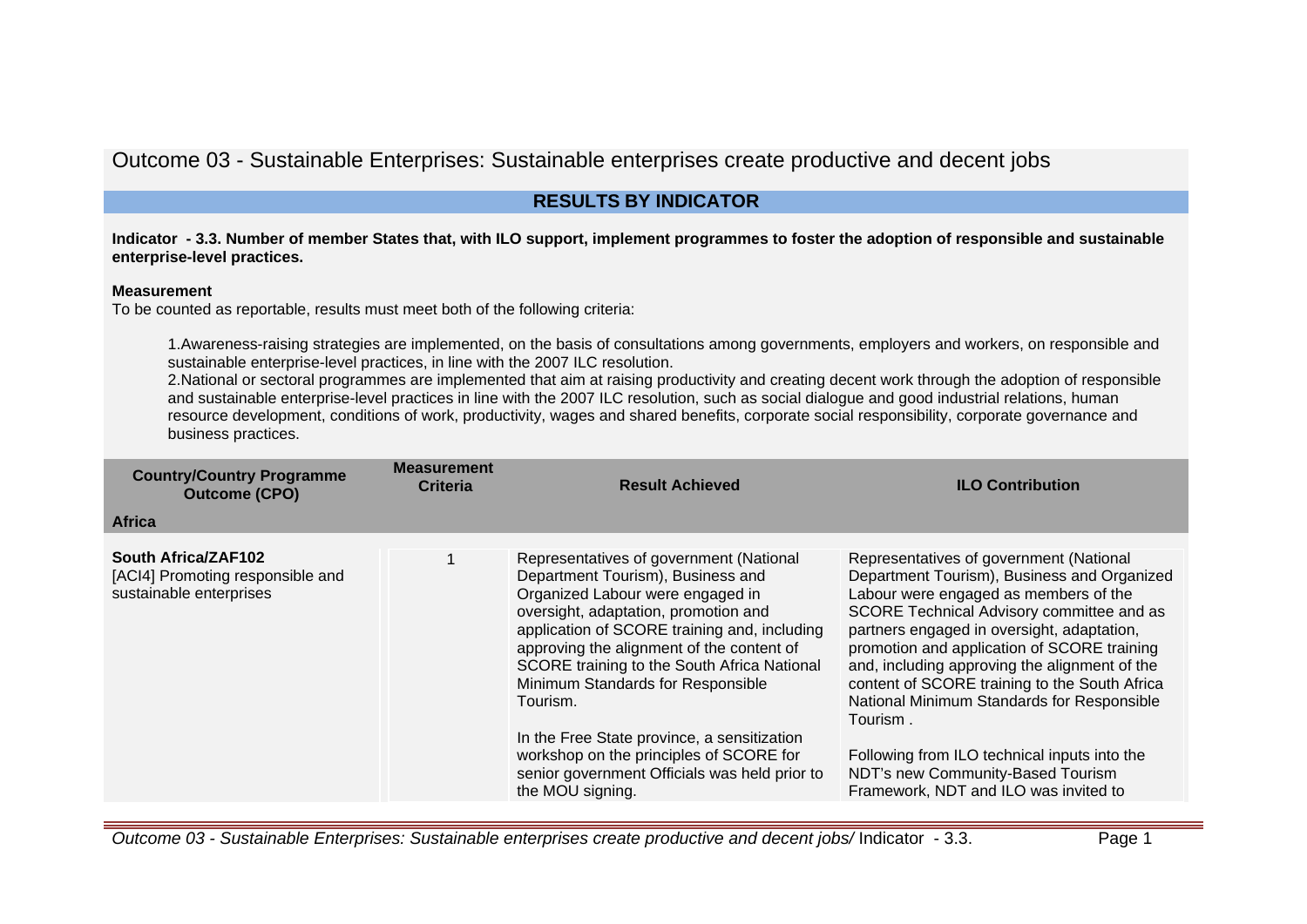| $\overline{2}$ | MOUs were signed with the Free State<br>Provincial Department of Small Business,<br>Tourism and Environmental Affairs (Destea)<br>and the KwaZulu Natal Provincial Department<br>of Economic Development, Tourism &<br>Environmental Affairs (Edetea) in 2014 and<br>2015 respectively to support key priorities for<br>the tourism sector in the two provinces<br>outlined in their annual performance plans.<br>An MOU was signed with the Federated<br>Hospitality Association of South Africa<br>(FEDHASA) for the promote the principles of<br>sustainable enterprise and responsible<br>tourism, increase access of SMEs to SCORE<br>training and the application of<br>provincial/municipal funds for this in the<br>Eastern Cape, Free State, KwaZulu Natal<br>and the Northern Cape.<br>The MOU signed with the KZN Edetea has<br>since facilitated a partnership with the district<br>municipality of Umhlatuze. This partnership<br>culminated in the launch of a Responsible<br>Tourism Challenge to benefit small<br>enterprises in the municipality that apply<br>principles of responsible tourism.<br>Another MOU was signed with the Federated<br>Hospitality Association of South Africa<br>(FEDHASA) for the roll-out of SCORE to<br>business sectors within the tourism and<br>hospitality sector across the provinces of the<br>Eastern Cape, Free State, KwaZulu Natal<br>and the Northern Cape.<br>Selected Industry Associations (FEDHASA, | partner in the development of an NDT<br>Implementation Guide for the Framework. ILO<br>is overseeing the work of consultants working<br>on this, focusing on ensuring a consultative<br>approach is followed and that they reflect the<br>importance of sustainable enterprise and<br>decent work.<br>The MOU signed with with the KZN Edetea and<br>MOU with FEDHASA jointly facilitated a<br>partnership with the district municipality of<br>Umhlatuze for the delivery of training and the<br>launch of a Responsible Tourism Enterprise<br>Challenge in partnership with the municipality<br>and the Flemish funded ILO Small Enterprise<br>Development Facility.<br>In the Free State province, a sensitization<br>workshop on the principles of SCORE for<br>senior government Officials was held prior to<br>the MOU signing.<br>RBSA funding has contributed to supporting<br>this work and to the achievement of the<br>reported results<br>SCORE Training for trainers and for |
|----------------|--------------------------------------------------------------------------------------------------------------------------------------------------------------------------------------------------------------------------------------------------------------------------------------------------------------------------------------------------------------------------------------------------------------------------------------------------------------------------------------------------------------------------------------------------------------------------------------------------------------------------------------------------------------------------------------------------------------------------------------------------------------------------------------------------------------------------------------------------------------------------------------------------------------------------------------------------------------------------------------------------------------------------------------------------------------------------------------------------------------------------------------------------------------------------------------------------------------------------------------------------------------------------------------------------------------------------------------------------------------------------------------------------------------------------------------------------------------------|-------------------------------------------------------------------------------------------------------------------------------------------------------------------------------------------------------------------------------------------------------------------------------------------------------------------------------------------------------------------------------------------------------------------------------------------------------------------------------------------------------------------------------------------------------------------------------------------------------------------------------------------------------------------------------------------------------------------------------------------------------------------------------------------------------------------------------------------------------------------------------------------------------------------------------------------------------------------------------------------|
|                | Productivity South Africa), para-statal and<br>government managed Wildlife Nature                                                                                                                                                                                                                                                                                                                                                                                                                                                                                                                                                                                                                                                                                                                                                                                                                                                                                                                                                                                                                                                                                                                                                                                                                                                                                                                                                                                  | enterprises has been rolled out (mainly module<br>1 & 2: Workplace cooperation & Managing                                                                                                                                                                                                                                                                                                                                                                                                                                                                                                                                                                                                                                                                                                                                                                                                                                                                                                 |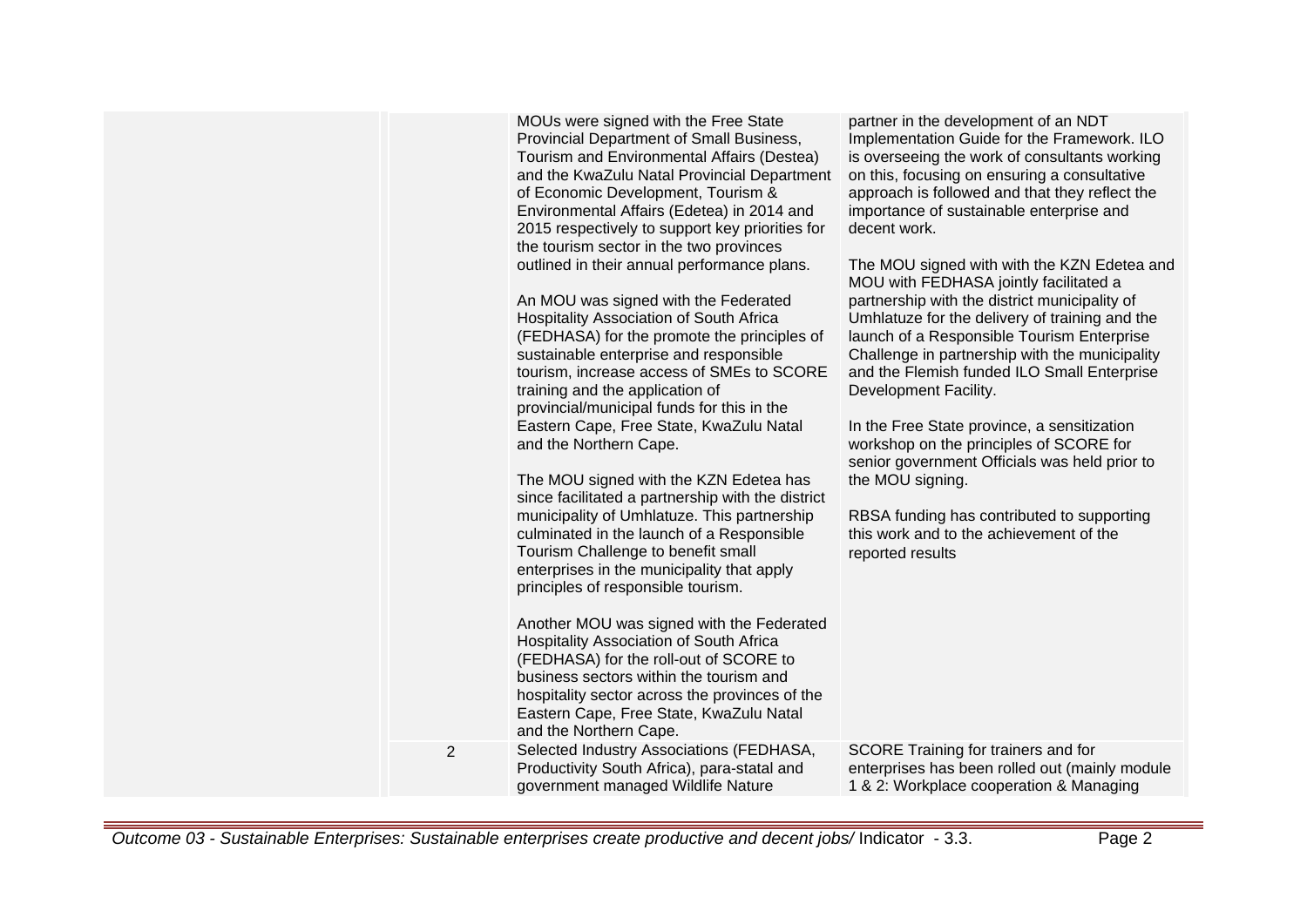reserves (SANParks, Esemvelo Wildlife nature reserve), and a Community Tourism Organization based in the KwaZulu Natal province have been capacitated to and engaged in the rollout SCORE Training (to raise productivity and create decent work at the enterprise level) in the tourism and Hospitality sector.

11 National Trainers trained on SCORE methodology to build capacity of partner institutions to deliver SCORE training.

25 Enterprises Trained (2014-2015), 963 Total Staff of Enterprises Trained, 112 Enterprise staff trained in workshops, 54% Female Staff Trained, 77 % Workers Trained Continuous Improvement) Participating lodges and hotels across all tourism clusters have reported significant improvements in employeemanager workplace dialogue; improved human resource management practices; an improved working environment, including the adoption of new environmentally sustainable practices and; direct cost savings achieved through more efficient use of resources and reduced waste.

FEDHASA, Productivity South Africa, SANParks and Ezemvelo Wildlife have benefitted from referring trainees/taking part in SCORE training of trainers and have, in turn, provided coordinating support in the rollout of SCORE across the Drakensberg wildlife cluster, Kruger National Park, Giants Castle Cluster and Gauteng tourism clusters.

Awareness raising on Modules 1 and 2 was provided for Senior officials of FEDHASA, strengthening their capacity to market and coordinate the SCORE programme, and improving their understanding of the sustainable enterprise concept and practices.

RBSA funding has contributed to supporting this work and to the achievement of the reported results

### **Additional CPO Information (This information should only be added when relevant and necessary and should not repeat information already entered under results or ILO contribution)**

| a)Gender equality and non-discrimination                                   | b) Partnerships (external)                                          |
|----------------------------------------------------------------------------|---------------------------------------------------------------------|
| Through an initiative geared towards the promotion of rural employment for | Implementation of the SCORE project has been facilitated by funding |
| young women RBSA funds were used to support the SCORE project to           | received from SECO (Swiss Economic Cooperation and Development) and |
| mainstream gender and to ensure that women entrepreneurs and workers       | NORAD (The Norwegian Government).                                   |
| targeted through the project have equality outcomes. This initiative       |                                                                     |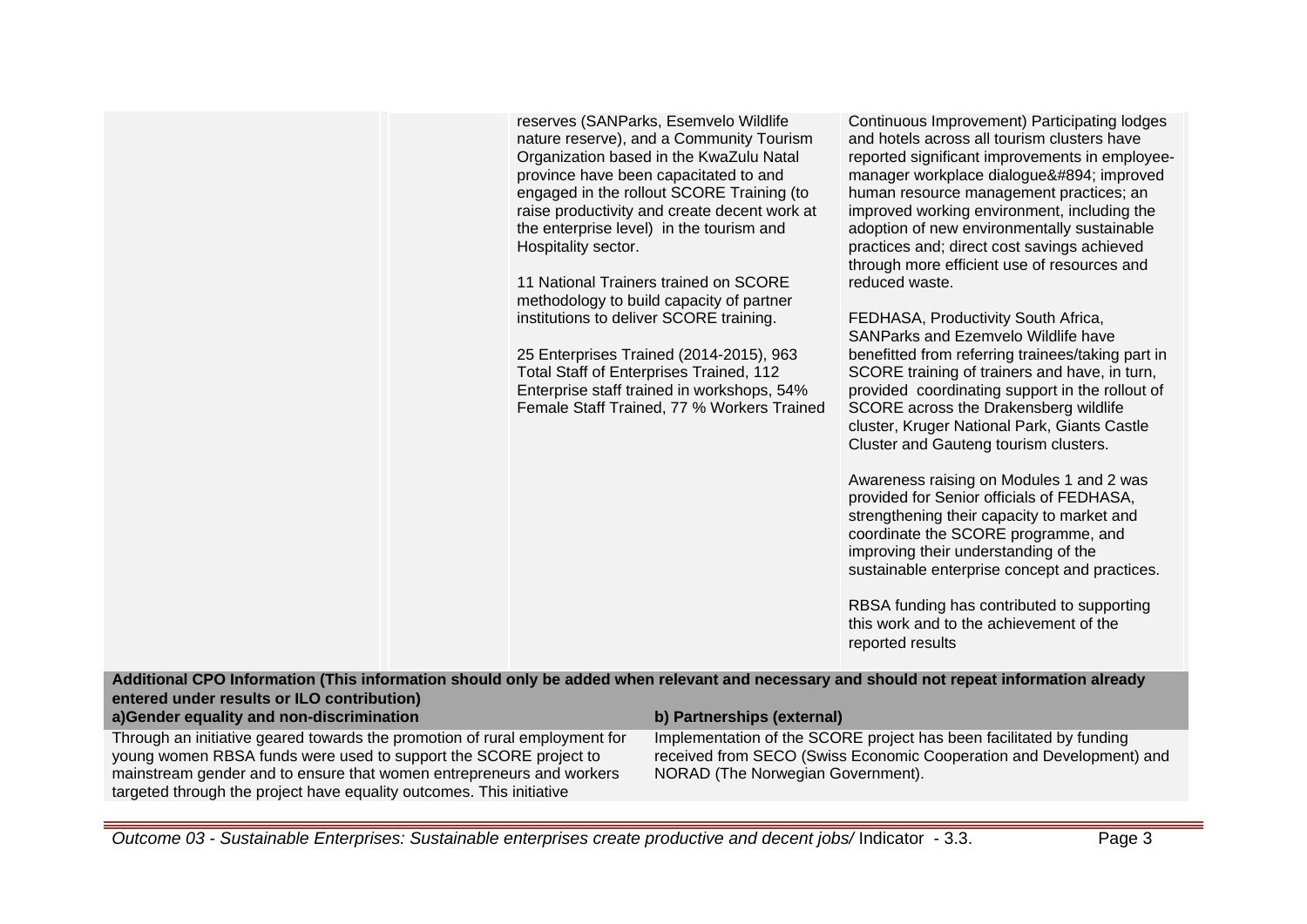culminated in the development of a gender mainstreaming tool that has been used to mainstream gender equity in SCORE trainings. Industry Associations and coordinating institutions for SCORE that have been trained on marketing and coordinating SCORE have also been trained on how to apply gender equality principles and practices in SCORE trainings. SCORE trainings facilitated have ensured a gender balanced group of worker and management representatives from enterprises (hotels and lodges) reached across the target wildlife tourism clusters.

The Federated Hospitality Association of Southern Africa (FEDHASA) provides linkages to SMEs within the tourism sector and has partnered with the SCORE project in promoting the SCORE training approach to associated tourism enterprises in targeted clusters.

SANPARKS provided roll-out training of SCORE to 4 enterprises (lodges) in the Kruger National Park to-date and has committed to further roll-out SCORE to the rest of the Kruger National Park. The SANPARKS trainers were trained by the ILO.

Ezemvelo Wildlife facilitated the roll-out of SCORE training to 4 enterprises in the Drakensburg Wildlife cluster.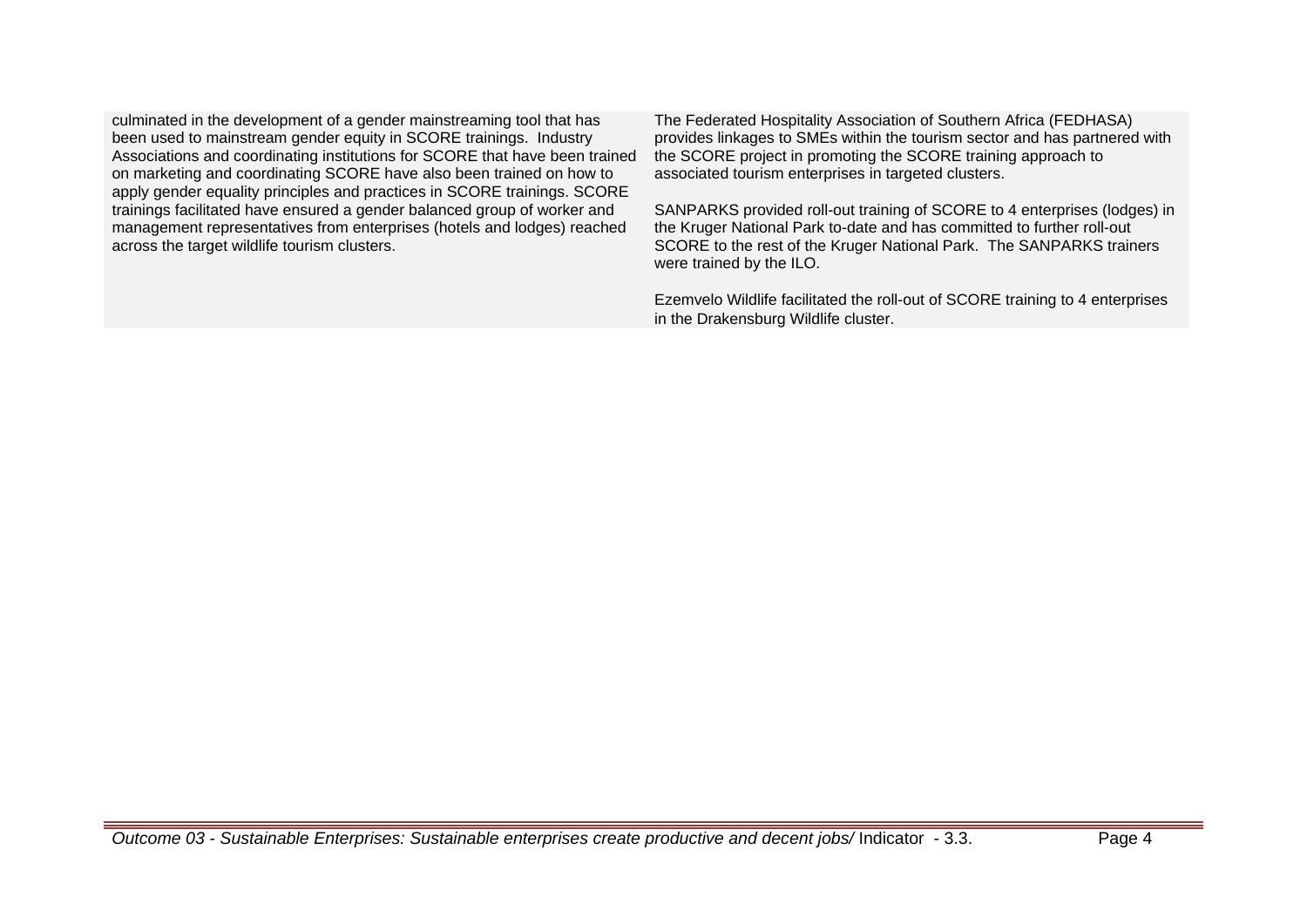| Ghana/GHA103<br>More productive and competitive<br>SMEs contribute to and provide<br>sustainable and decent employment |   | A three day workshop in August gathered<br>participants from the Ministry of Employment<br>and Labour Relations and media<br>representatives to the SCORE Training<br>programme. An action plan was developed<br>proposing ways how each group would<br>promote SCORE Training and the underlying<br>messages to SMEs.<br>A meeting of the CEOs of SCORE trained<br>enterprises attracted the participation of three<br>Ministers. At this event, the Government<br>pledged to contribute funding for the<br>replication of SCORE in other regions of the<br>country.                                                                                                                                          | ILO funded and organized awareness raising<br>workshops in coordination with employers,<br>trade unions and labour ministry officials in the<br>greater Accra-Tema metropolitan area.                                                                                                                                                                                                                                                                                                                                          |
|------------------------------------------------------------------------------------------------------------------------|---|----------------------------------------------------------------------------------------------------------------------------------------------------------------------------------------------------------------------------------------------------------------------------------------------------------------------------------------------------------------------------------------------------------------------------------------------------------------------------------------------------------------------------------------------------------------------------------------------------------------------------------------------------------------------------------------------------------------|--------------------------------------------------------------------------------------------------------------------------------------------------------------------------------------------------------------------------------------------------------------------------------------------------------------------------------------------------------------------------------------------------------------------------------------------------------------------------------------------------------------------------------|
|                                                                                                                        | 2 | National trainers in Ghana who were trained<br>in SCORE methodology, provide enterprise<br>upgrading services to SMEs in the<br>manufacturing sector in the Accra-Tema<br>metropolitan area.<br>These national trainers, 10 in total, have<br>organized themselves into a national trainer<br>association (STSG) for the purpose of<br>promoting, organizing and delivering SCORE<br>training to provide enterprise upgrading<br>services to SMEs.<br>The Association of Ghanaian Industries (AGI)<br>and the trainer association STSG applied for<br>US\$200,000 funding from the Skills<br>Development Fund (SDF) managed by the<br>Council for Technical and Vocational Training<br>to fund SCORE training. | ILO has introduced SCORE Training for<br>trainers and for enterprises has been rolled out<br>in the manufacturing sector in Accra-Tema<br>metropolitan area.<br>ILO has adapted the SCORE training<br>methodology for the Ghana context for local<br>use.<br>ILO has provided training and support to<br>members of the industry associations to<br>capacitate them to manage and deliver<br>enterprise upgrading services designed to<br>promote improved productivity,<br>competitiveness and working conditions in<br>SMEs. |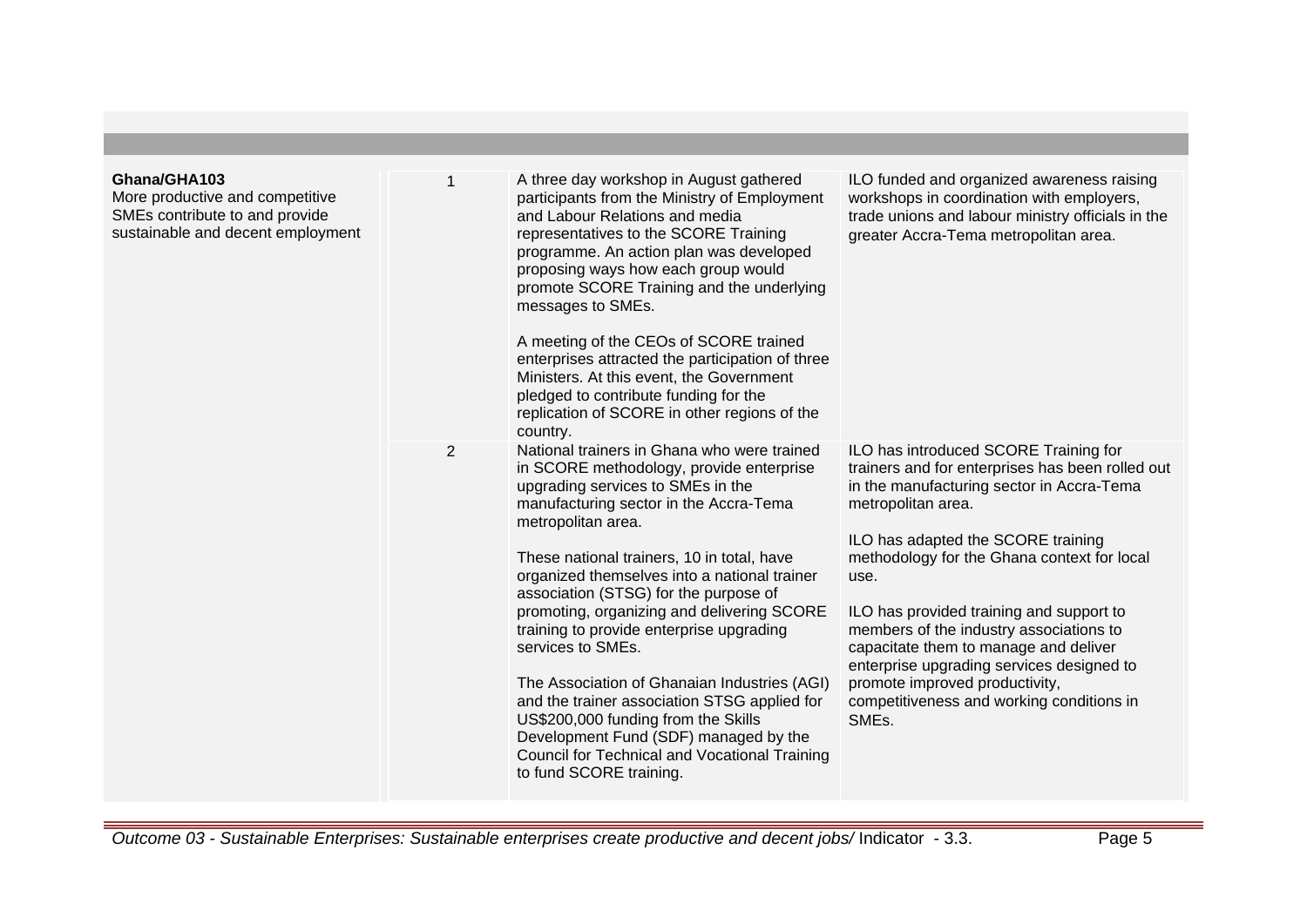| More than 50% of SMEs report cost savings<br>due to SCORE Training. Concerning social<br>performance indicators, 21% of SMEs report<br>increases in wages. The percentage<br>reporting reductions in each of the following<br>is also 21%: labour turnover, accidents and<br>absenteeism. |  |
|-------------------------------------------------------------------------------------------------------------------------------------------------------------------------------------------------------------------------------------------------------------------------------------------|--|
| 33 Enterprises Trained (2014-2015), 2,920<br>Total Staff of Enterprises Trained, 238<br>Enterprise staff trained in workshops, 19%<br>Female Staff Trained, 70 % Workers Trained                                                                                                          |  |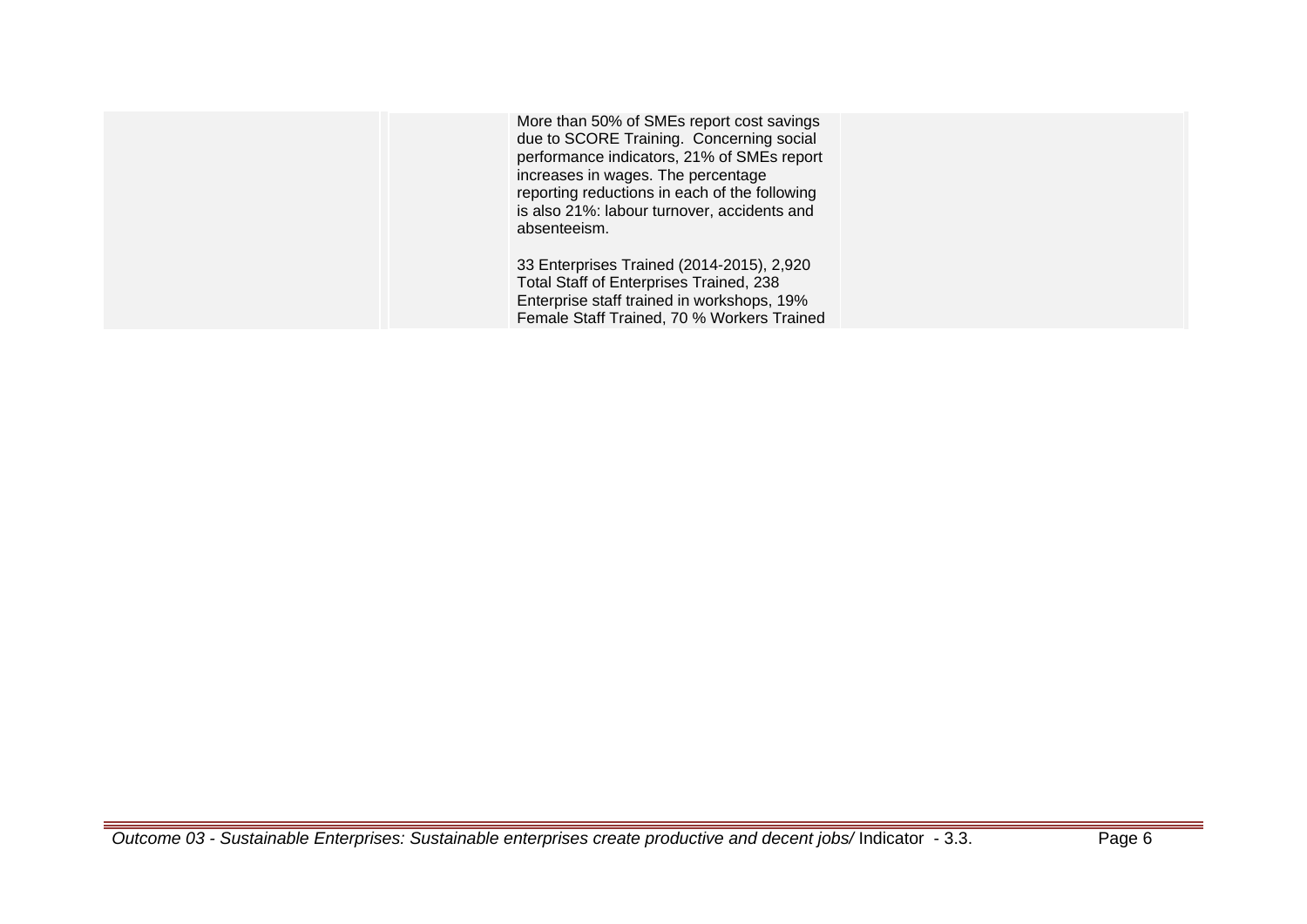### **Arab States**

| Jordan/JOR101<br>[ACI4] Institutional capacity to<br>promote a conducive business<br>environment for SMEs and foster an<br>entrepreneurship culture in the<br>country enhanced. | 1              | An in-depth assessment was conducted on<br>29 enterprises (15 agro-food and 14 printing<br>and packaging. The assessment results<br>showed that enterprises are weak in terms of<br>workplace organisation and human resources<br>which affect workers' motivation and<br>productivity, marketing management and<br>business planning processes. Results were<br>shared with the Jordan Chamber of Industry<br>(JCI) and the General Federation of<br>Jordanian Trade Unions (GFJTU) in Jordan,<br>which contributed to raising awareness of the<br>major challenges facing enterprises and<br>workers in the agro-food and printing and<br>packaging sectors in Jordan and ways to<br>address them. | An assessment report was produced and<br>results were shared with employers'<br>organisation (JCI) and workers' organisation<br>(GFJTU) in Jordan.<br>RBSA funding has contributed to supporting<br>this work and to the achievement of the<br>reported results                                                                                                                                                                                                                                                                                                                              |
|---------------------------------------------------------------------------------------------------------------------------------------------------------------------------------|----------------|------------------------------------------------------------------------------------------------------------------------------------------------------------------------------------------------------------------------------------------------------------------------------------------------------------------------------------------------------------------------------------------------------------------------------------------------------------------------------------------------------------------------------------------------------------------------------------------------------------------------------------------------------------------------------------------------------|----------------------------------------------------------------------------------------------------------------------------------------------------------------------------------------------------------------------------------------------------------------------------------------------------------------------------------------------------------------------------------------------------------------------------------------------------------------------------------------------------------------------------------------------------------------------------------------------|
|                                                                                                                                                                                 | $\overline{2}$ | The above mentioned assessment identified<br>gaps and training needs in terms of working<br>conditions, human resource development and<br>marketing management practices.<br>In addition, the ILO is promoting social<br>dialogue between employers represented by<br>JCI and workers represented by GFJTU. A<br>number of bipartite meetings to discuss and<br>agree on project objectives, selection of<br>enterprises and results of the assessment<br>report have been held.                                                                                                                                                                                                                     | An assessment report providing<br>recommendations and training needs to<br>selected enterprises in terms of working<br>conditions, human resource development and<br>marketing management practices was<br>produced<br>Training packages, including the adaptation of<br>the Work Improvement in Small Enterprises<br>(WISE) training package, and a marketing<br>management training manual. were developed.<br>Several meetings gathering employers (JCI)<br>and workers (GJFTU) were held to discuss<br>project objectives, selection criteria and<br>assessment results, were organised. |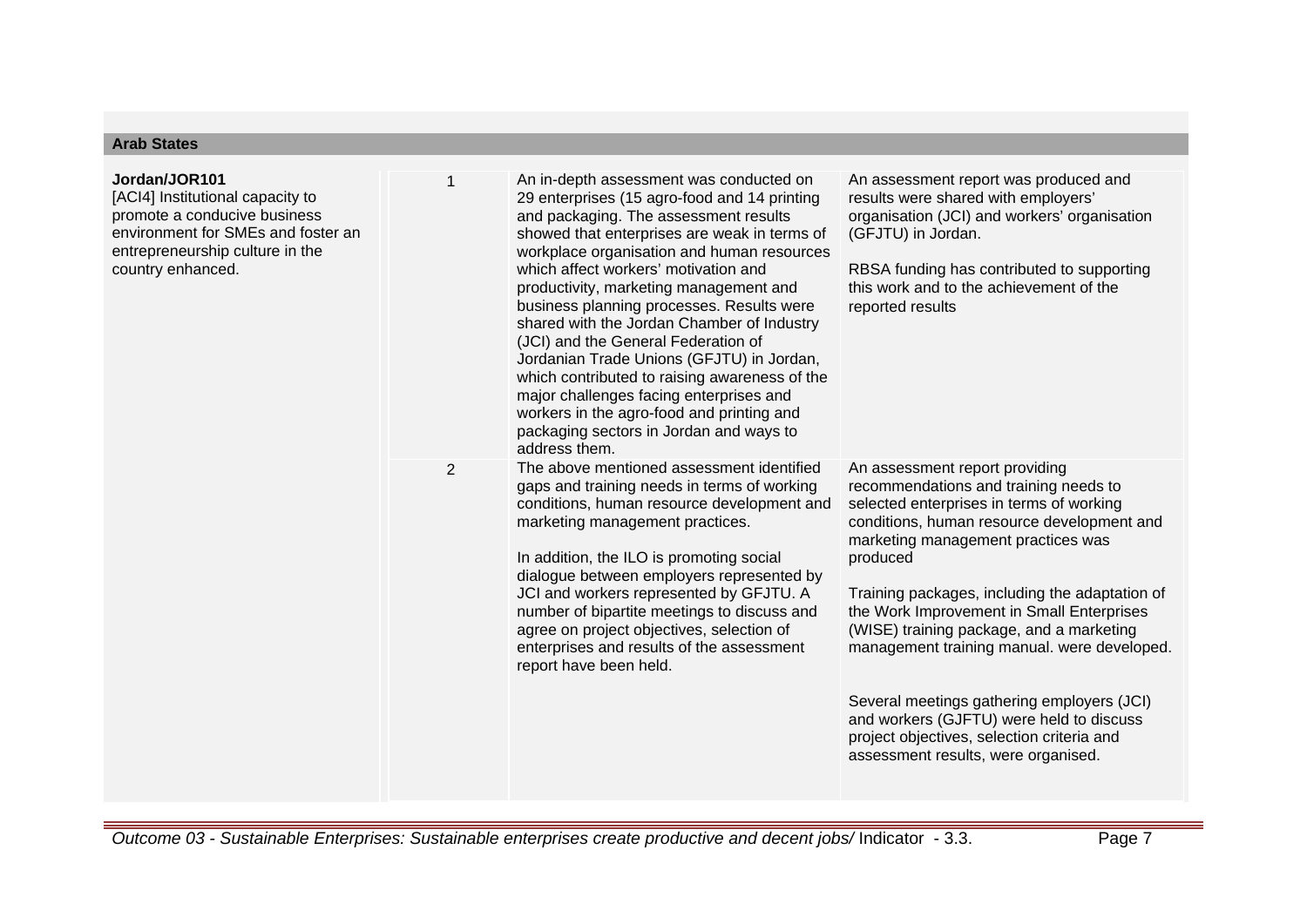| RBSA funding has contributed to supporting<br>this work and to the achievement of the<br>reported results |
|-----------------------------------------------------------------------------------------------------------|
|                                                                                                           |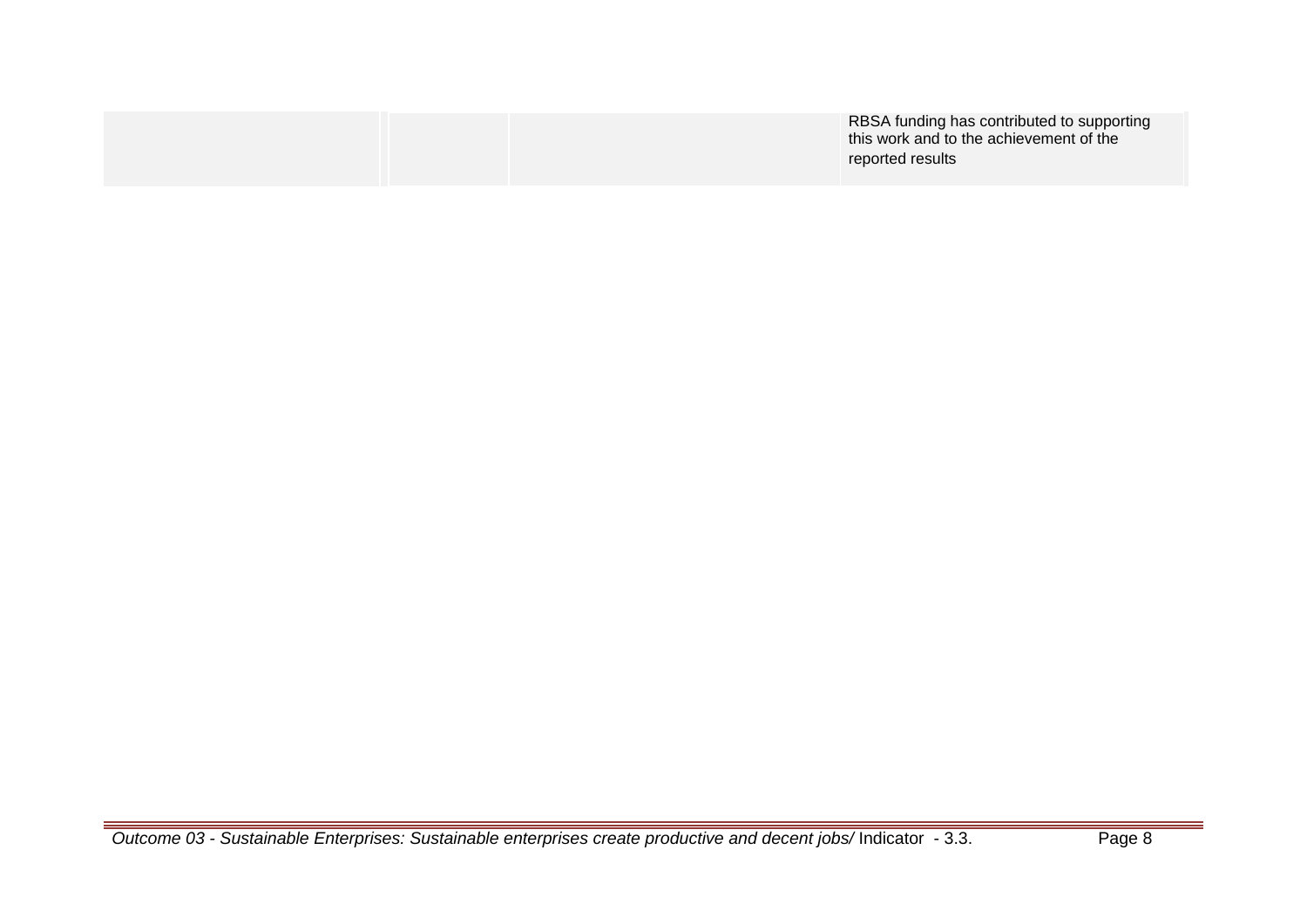### **Lebanon/LBN102**

[ACI4] Institutional capacity to foster an entrepreneurship culture, SME development programmes and competency-based approach to training for youth, enhanced

| 1              | An in-depth assessment conducted on 24<br>enterprises (16 agro-food and 8 printing and<br>packaging) showed that enterprises are weak<br>in terms of workplace organisation and<br>human resources which affect workers'<br>motivation and productivity, marketing<br>management and business planning<br>processes. Results were shared with the<br>Association of Lebanese Industrialists (ALI)<br>and the National Federation for Employees<br>and Workers (FENASOL) in Lebanon, which<br>contributed to raising awareness of the major<br>challenges facing enterprises and workers in<br>the agro-food and printing and packaging<br>sectors in Lebanon and ways to address<br>them. | An assessment report was produced and<br>results were shared with employers'<br>organisation (ALI) and workers' organisation<br>(FENASOL) in Lebanon.<br>RBSA funding has contributed to supporting<br>this work and to the achievement of the<br>reported results                                                                                                                                                                                                                                                                                                                                                                           |
|----------------|-------------------------------------------------------------------------------------------------------------------------------------------------------------------------------------------------------------------------------------------------------------------------------------------------------------------------------------------------------------------------------------------------------------------------------------------------------------------------------------------------------------------------------------------------------------------------------------------------------------------------------------------------------------------------------------------|----------------------------------------------------------------------------------------------------------------------------------------------------------------------------------------------------------------------------------------------------------------------------------------------------------------------------------------------------------------------------------------------------------------------------------------------------------------------------------------------------------------------------------------------------------------------------------------------------------------------------------------------|
| $\overline{2}$ | The above mentioned assessment identified<br>gaps and training needs in terms of working<br>conditions, human resource development and<br>marketing management practices.<br>In addition, the ILO is promoting social<br>dialogue between employers represented by<br>ALI and workers represented by FENASOL.<br>A number of bipartite meetings, to discuss<br>and agree on project objectives, selection of<br>enterprises and results of the assessment<br>report have been held.<br>with employers' (ALI) and workers'<br>organisations                                                                                                                                                | An assessment report providing<br>recommendations and training needs to<br>selected enterprises in terms of working<br>conditions, human resource development and<br>marketing management practices was<br>produced<br>Training packages, including the adaptation of<br>the Work Improvement in Small Enterprises<br>(WISE) training package, and a marketing<br>management training manual. were developed.<br>Several meetings gathering employers (ALI)<br>and workers (FENASOL) were held to discuss<br>project objectives, selection criteria and<br>assessment results, were organised.<br>RBSA funding has contributed to supporting |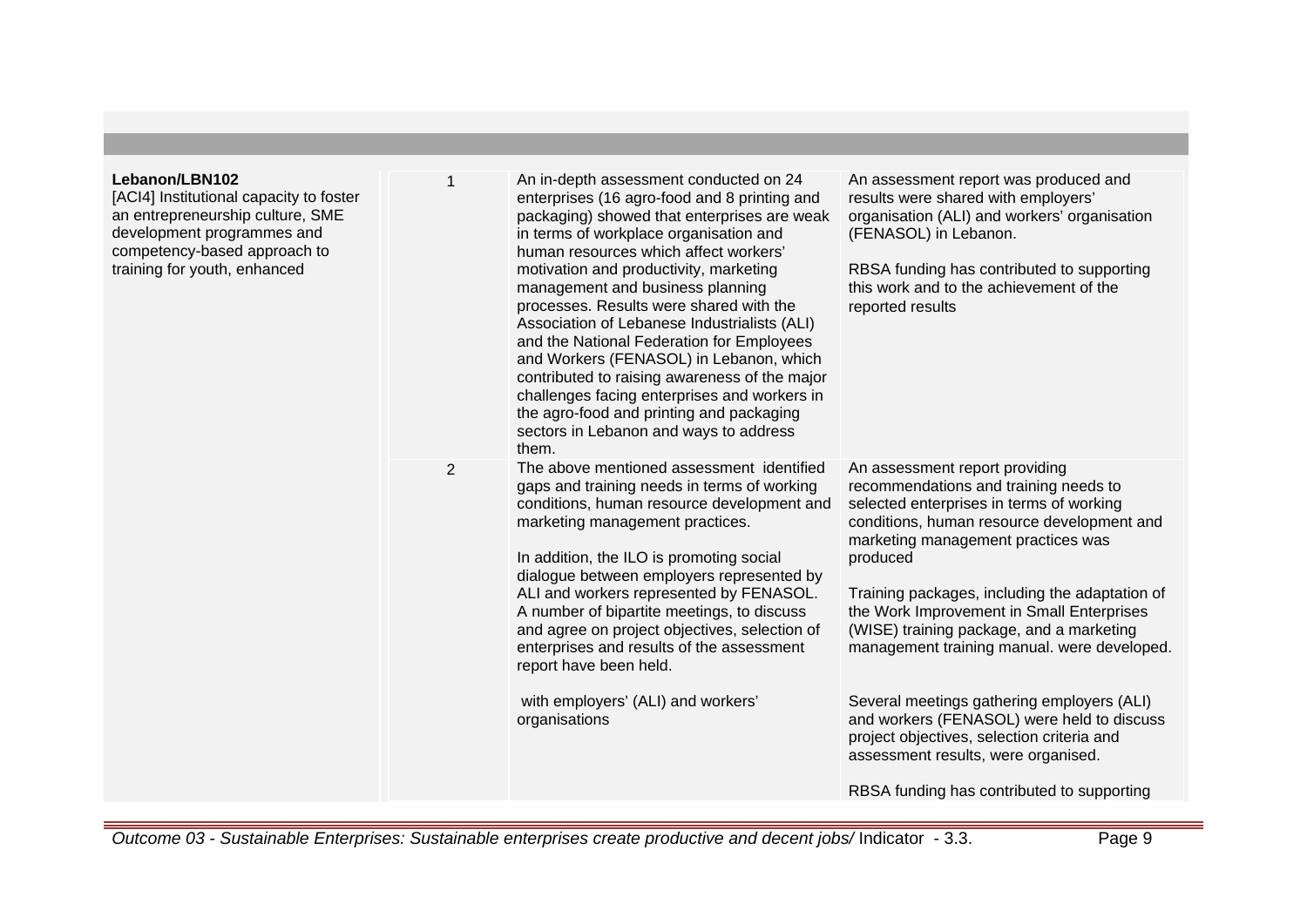|  | this work and to the achievement of the |
|--|-----------------------------------------|
|  | reported results                        |
|  |                                         |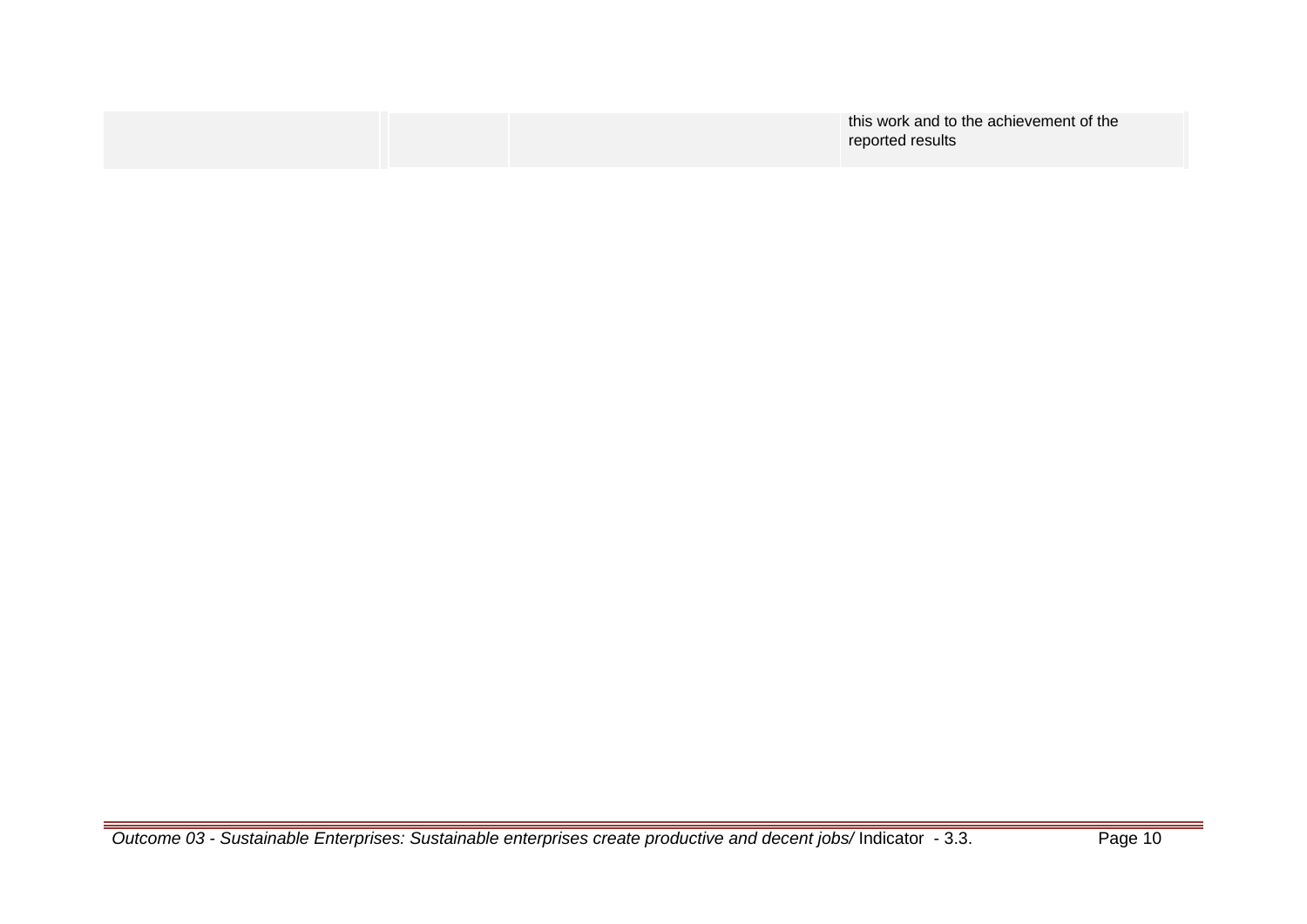| <b>Asia and the Pacific</b> |  |  |
|-----------------------------|--|--|
|                             |  |  |

| China/CHN253<br>Sustainable enterprises create<br>productive and decent jobs in the<br>transition to a greener economy | $\mathbf{1}$   | A report "Occupational Safety and Health<br>Promotion Strategy for SMEs in China" was<br>developed with SAWS to analyse China's<br>OSH situation and explore the strategic<br>approach to Improve OSH in Chinese SMEs.<br>SAWS is piloting SCORE training (Module 1<br>+5) in Nanxun to demonstrate using SCORE<br>training to build capacity of SMEs to comply<br>with occupational health and safety<br>regulations in China.                                                                                                                                                                                                                                                                                                                                                                                                                                                       | ILO supported SAWS by providing expert<br>consultants to assist in the development of the<br>report, report "Occupational Safety and Health<br>Promotion Strategy for SMEs in China"<br>ILO provided Training of Trainers to SAWS<br>staff and supported the roll-out of the OSH<br>capacity building pilot.                                                                                                                                                                                                                                                                                                                                                                                                            |
|------------------------------------------------------------------------------------------------------------------------|----------------|---------------------------------------------------------------------------------------------------------------------------------------------------------------------------------------------------------------------------------------------------------------------------------------------------------------------------------------------------------------------------------------------------------------------------------------------------------------------------------------------------------------------------------------------------------------------------------------------------------------------------------------------------------------------------------------------------------------------------------------------------------------------------------------------------------------------------------------------------------------------------------------|-------------------------------------------------------------------------------------------------------------------------------------------------------------------------------------------------------------------------------------------------------------------------------------------------------------------------------------------------------------------------------------------------------------------------------------------------------------------------------------------------------------------------------------------------------------------------------------------------------------------------------------------------------------------------------------------------------------------------|
|                                                                                                                        | $\overline{2}$ | SCORE training is implemented in Chinese<br>SMEs in collaboration with national and local<br>partners (SAWS and CEC) with focus on<br>workplace cooperation, productivity and<br>OSH.<br>In collaboration with TUV-Rheinland<br>(Guangzhou) and Ethical Trading Initiative<br>(ETI) and Business Social Compliance<br>Initiative (BSCI) ILO SCORE training is not<br>being used to build capacity of SMEs to<br>participate in Global supply chains. 12<br>enterprises who directly participate in global<br>supply chains have taken SCORE training.<br>Suppliers and buyers cover 100% of training<br>costs.<br>87 National Trainers trained on SCORE<br>methodology to build capacity of partner<br>institutions to deliver SCORE training.<br>45 Enterprises Trained (2014-2015), 19,301<br>Total Staff of Enterprises Trained, 549<br>Enterprise staff trained in workshops, 35% | 1. The ILO signed the Implementation<br>Agreements respectively with national CEC,<br>SAWS and Chongqing CEC, aiming at building<br>capacity of these partners with a view to<br>empowering partners gradually to take the lead<br>on SCORE training and carry it forward<br>Independently after 2016. Partners are<br>committed to making financial contributions to<br>SCORE training on a year-by-year basis<br>moving toward a sustainable approach.<br>2. The ILO organized capacity building<br>activities for partners, including building<br>seminars and regional capacity building<br>workshop for employers' organizations to<br>develop internal marketing of SCORE and<br>developing viable business plan. |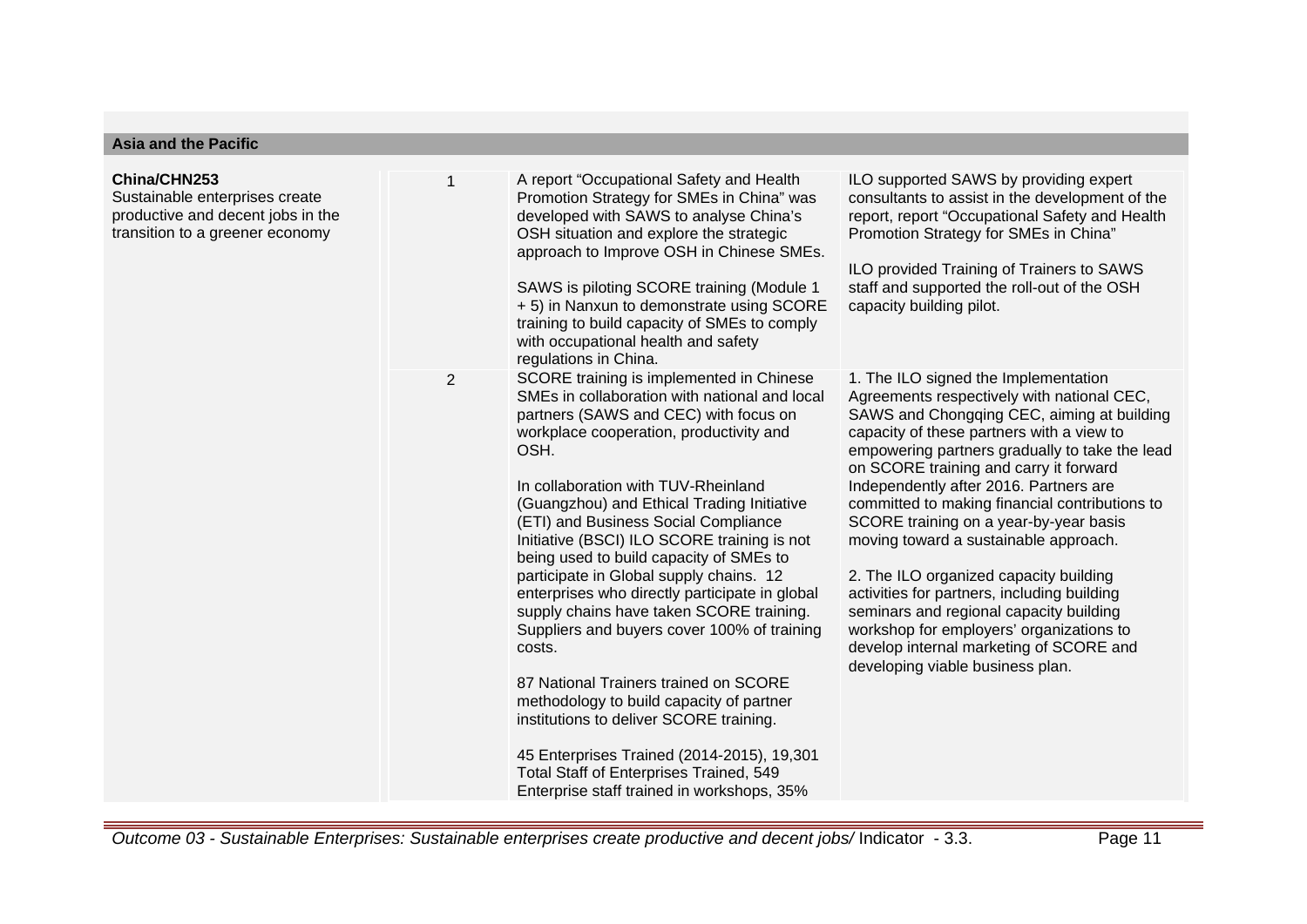|                                                                                                                                                                                                                                                                 | Female Staff Trained, 45 % Workers Trained                                                                                                                                                                                        |
|-----------------------------------------------------------------------------------------------------------------------------------------------------------------------------------------------------------------------------------------------------------------|-----------------------------------------------------------------------------------------------------------------------------------------------------------------------------------------------------------------------------------|
| Additional CPO Information (This information should only be added when relevant and necessary and should not repeat information already<br>entered under results or ILO contribution)<br>a)Gender equality and non-discrimination<br>b) Partnerships (external) |                                                                                                                                                                                                                                   |
|                                                                                                                                                                                                                                                                 | - A cooperation agreement signed with Ethical Trading Initiatives (ETI), aims                                                                                                                                                     |
|                                                                                                                                                                                                                                                                 | to build capacity of suppliers of Multinational Enterprises.<br>Sustaining Competitive and Responsible Enterprises (SCORE) China<br>Phase II 2013-2017 (CPR/13/50/MUL) supported by the Governments of<br>Switzerland and Norway. |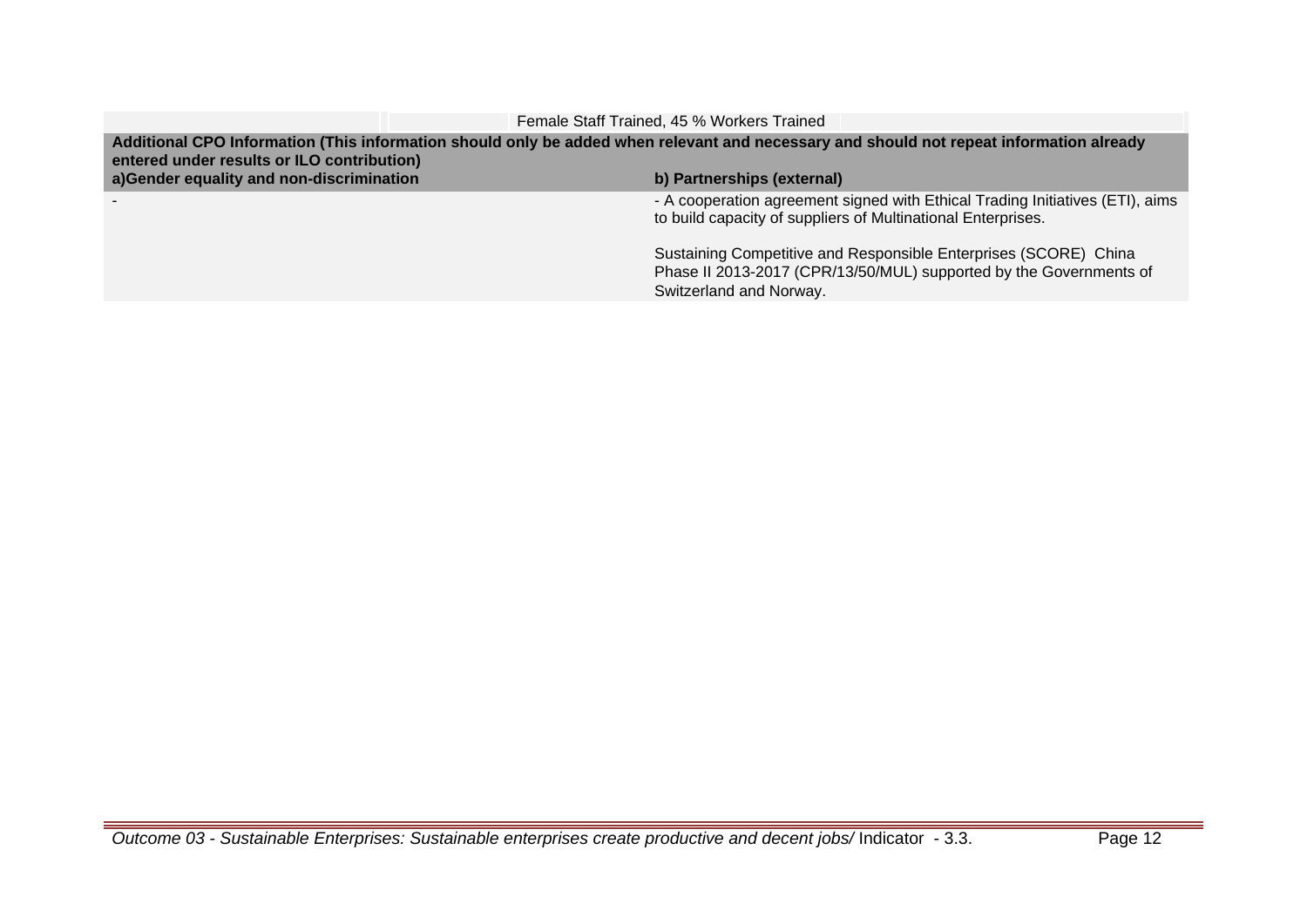| <b>Viet Nam/VNM996</b> | 1 | Three best practice sharing workshops were<br>organized in HCMC, Dong Nai and Binh<br>Duong, with the participation of DOLISA, the<br>Labor federation and the participation of over<br>100 enterprises to promote improved<br>productivity and working conditions in the<br>wood furniture manufacturing sector.                                                                                                                                                                                                                                                                                                                                                                                                                                                                                                                                                                                                                                                                                                                              | ILO facilitated and organized awareness<br>raising workshops in coordination with<br>employers, trade unions and labour ministry<br>officials in three provinces in southern Vietnam.                                                                                                                                                                                                                                                                                                                                                                                                                                                                         |
|------------------------|---|------------------------------------------------------------------------------------------------------------------------------------------------------------------------------------------------------------------------------------------------------------------------------------------------------------------------------------------------------------------------------------------------------------------------------------------------------------------------------------------------------------------------------------------------------------------------------------------------------------------------------------------------------------------------------------------------------------------------------------------------------------------------------------------------------------------------------------------------------------------------------------------------------------------------------------------------------------------------------------------------------------------------------------------------|---------------------------------------------------------------------------------------------------------------------------------------------------------------------------------------------------------------------------------------------------------------------------------------------------------------------------------------------------------------------------------------------------------------------------------------------------------------------------------------------------------------------------------------------------------------------------------------------------------------------------------------------------------------|
|                        | 2 | In close collaboration with the Vietnamese<br>Chamber of Commerce and Industry-Ho Chi<br>Minh City (VCCI-HCMC), the Handicraft and<br>Woodworkers Association (HAWA) and the<br>Bihn Duong Furniture Makers Association<br>(BIFA) SCORE training has been provided to<br>exporting furniture manufacturers to promote<br>better productivity, competitiveness and<br>working conditions in Ho Chi Minh City, Dong<br>Nai and Binh Duong provinces.<br>HAWA and BIFA have participated in<br>workshops to build their capacity to deliver<br>SCORE training as part of an effort to provide<br>industry upgrading services (SCORE training)<br>to furniture factories in three industrial<br>clusters in southern Vietnam.<br>23 National Trainers trained on SCORE<br>methodology to build capacity of partner<br>institutions to deliver SCORE training.<br>42 Enterprises Trained (2014-2015), 15,909<br>Total Staff of Enterprises Trained, 411<br>Enterprise staff trained in workshops, 20%<br>Female Staff Trained, 57% Workers Trained. | ILO has introduced SCORE Training for<br>trainers and for enterprises has been rolled out<br>in two industrial clusters: Ho Chi Minh City,<br>Dong Nai and Bihn Duong provinces with the<br>associated industry associations.<br>ILO has adapted the SCORE training<br>methodology for the Vietnam context and<br>translated the materials into Vietnamese for<br>local use.<br>ILO has provided training and support to<br>members of the industry associations to<br>capacitate them to manage and deliver<br>enterprise upgrading services designed to<br>promote improved productivity,<br>competitiveness and working conditions in<br>SME <sub>s.</sub> |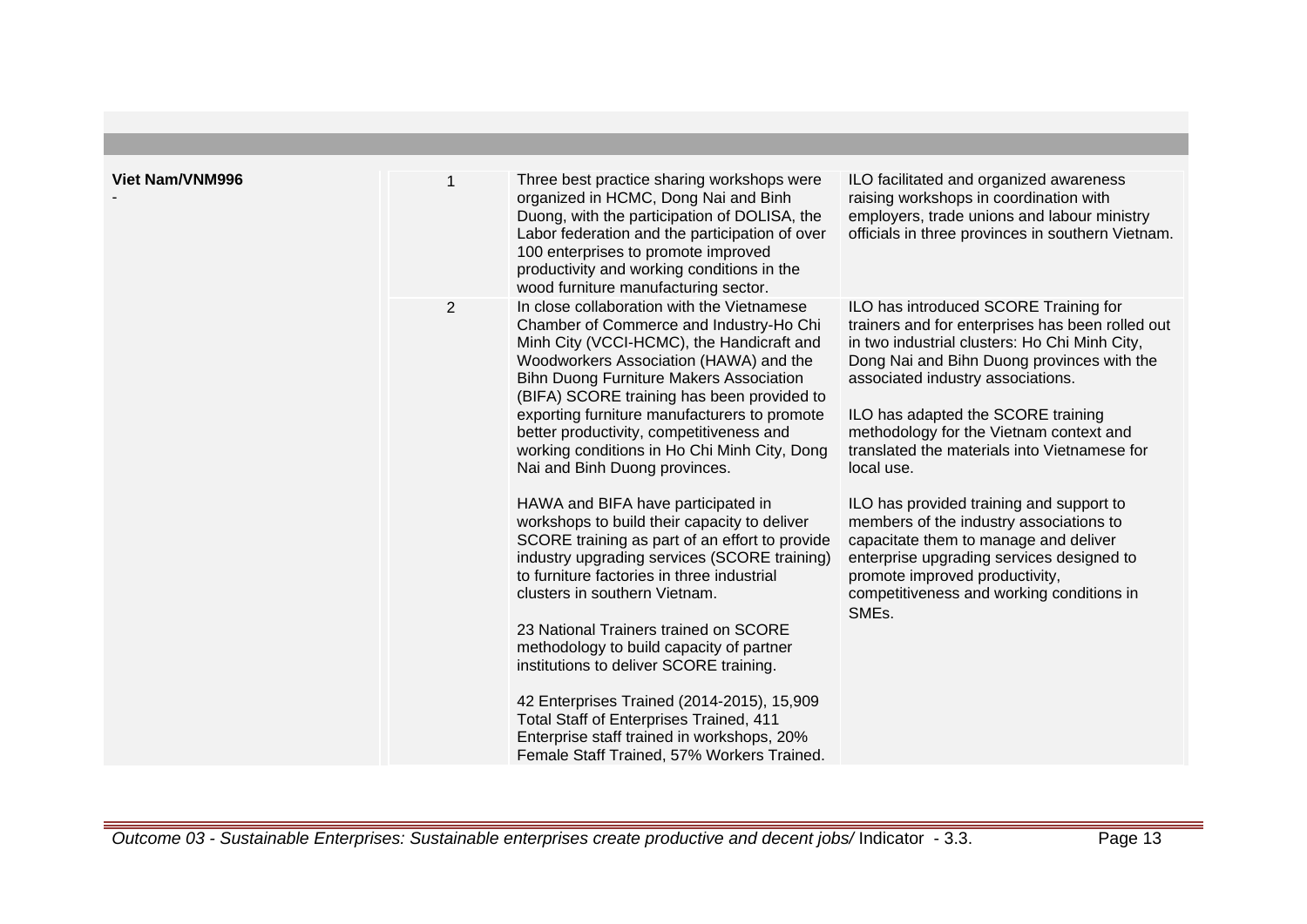| India/IND998 | 1 | A study supported by SCORE India, the<br>Informal Economy project and ILO HQ<br>entitled 'Promoting employment and skill<br>development in the manufacturing sector in<br>India' was presented to policy-makers in<br>December. The study, which included a field<br>survey of 200 MSMEs, contributed to better<br>understanding of productivity factors. The<br>MoMSME accepted the recommendations<br>presented in the study.<br>A matrix mapping the application of labour<br>laws to Micro and Small Enterprises (MSEs)<br>was prepared and submitted to MoMSME for<br>informed technical contribution in the process<br>led by MOLE in drafting a new single law for<br>the MSEs.                                | ILO signed an MoU with the Ministry of of<br>Micro, Small and Medium Enterprises<br>(MoMSME) (which includes a component on<br>SCORE), the ILO has engage in dialogue with<br>the Ministry on the synergistic linkage between<br>productivity, competitiveness and working<br>conditions.<br>A matrix mapping the application of labour laws<br>to Micro and Small Enterprises (MSEs) was<br>supported by ILO SCORE.<br>ILO SCORE India, supported the study entitled<br>'Promoting employment and skill development<br>in the manufacturing sector in India'.                                                                        |
|--------------|---|-----------------------------------------------------------------------------------------------------------------------------------------------------------------------------------------------------------------------------------------------------------------------------------------------------------------------------------------------------------------------------------------------------------------------------------------------------------------------------------------------------------------------------------------------------------------------------------------------------------------------------------------------------------------------------------------------------------------------|---------------------------------------------------------------------------------------------------------------------------------------------------------------------------------------------------------------------------------------------------------------------------------------------------------------------------------------------------------------------------------------------------------------------------------------------------------------------------------------------------------------------------------------------------------------------------------------------------------------------------------------|
|              | 2 | ILO and FICCI signed the Phase I of the<br>bipartite partnership agreement on 22 August<br>for building technical capacity of FICCI as the<br>national coordination center for SCORE.<br>The Ahmednagar Auto and Engineering<br>Association (AAEA) and the Ambattur<br>Industrial Estate Manufacturing Association<br>(AIEMA), are now acting as local distribution<br>partners of FICCI, which allow them to<br>coordinating SCORE training services in their<br>respective clusters.<br>SCORE collaborated with Indian lead buyers<br>to support suppliers development in their<br>supply chain. Four Indian companies have<br>enrolled suppliers in SCORE Training.<br>Training costs are being shared between the | ILO has introduced SCORE Training for<br>trainers and for enterprises has been rolled out<br>in two industrial clusters: Ahmednagar and<br>Chennai with the associated industry<br>associations.<br>ILO has adapted the SCORE training<br>methodology for the Indian context and<br>translated the materials into Hindi and Tamil for<br>local use.<br>ILO has provided training and support to<br>members of the industry associations to<br>capacitate them to manage and deliver<br>enterprise upgrading services designed to<br>promote improved productivity,<br>competitiveness and working conditions in<br>SME <sub>s</sub> . |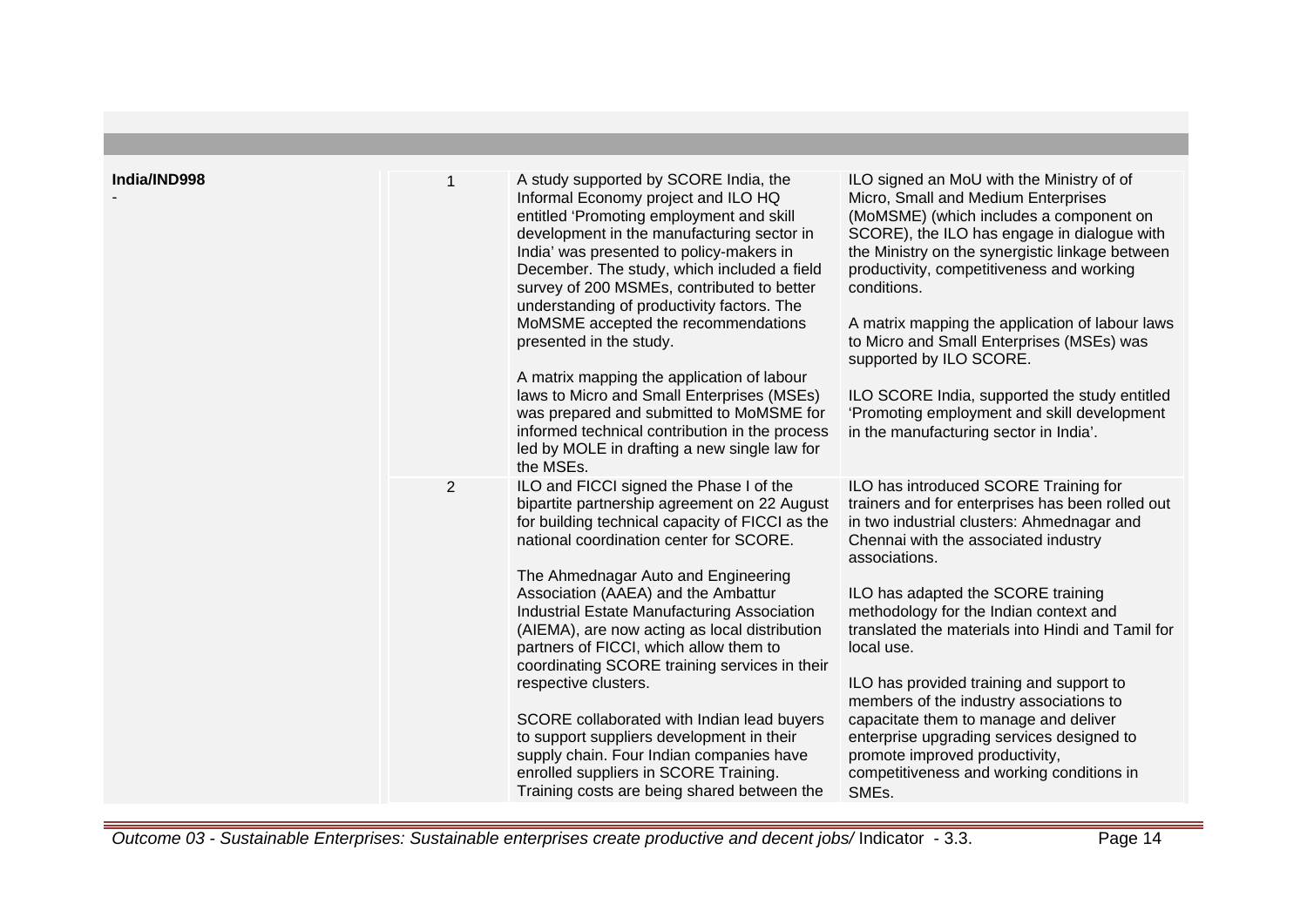| supplier (22 percent), the lead buyer (10<br>percent) and ILO (68 percent).                                                                                                                                                                                                                                      |  |
|------------------------------------------------------------------------------------------------------------------------------------------------------------------------------------------------------------------------------------------------------------------------------------------------------------------|--|
| 20 National Trainers trained on SCORE<br>methodology to build capacity of partner<br>institutions to deliver SCORE training. 38<br>Enterprises Trained (2014-2015), 2832 Total<br>Staff of Enterprises Trained, 461 Enterprise<br>staff trained in workshops, 10% Female Staff<br>Trained, 33 % Workers Trained. |  |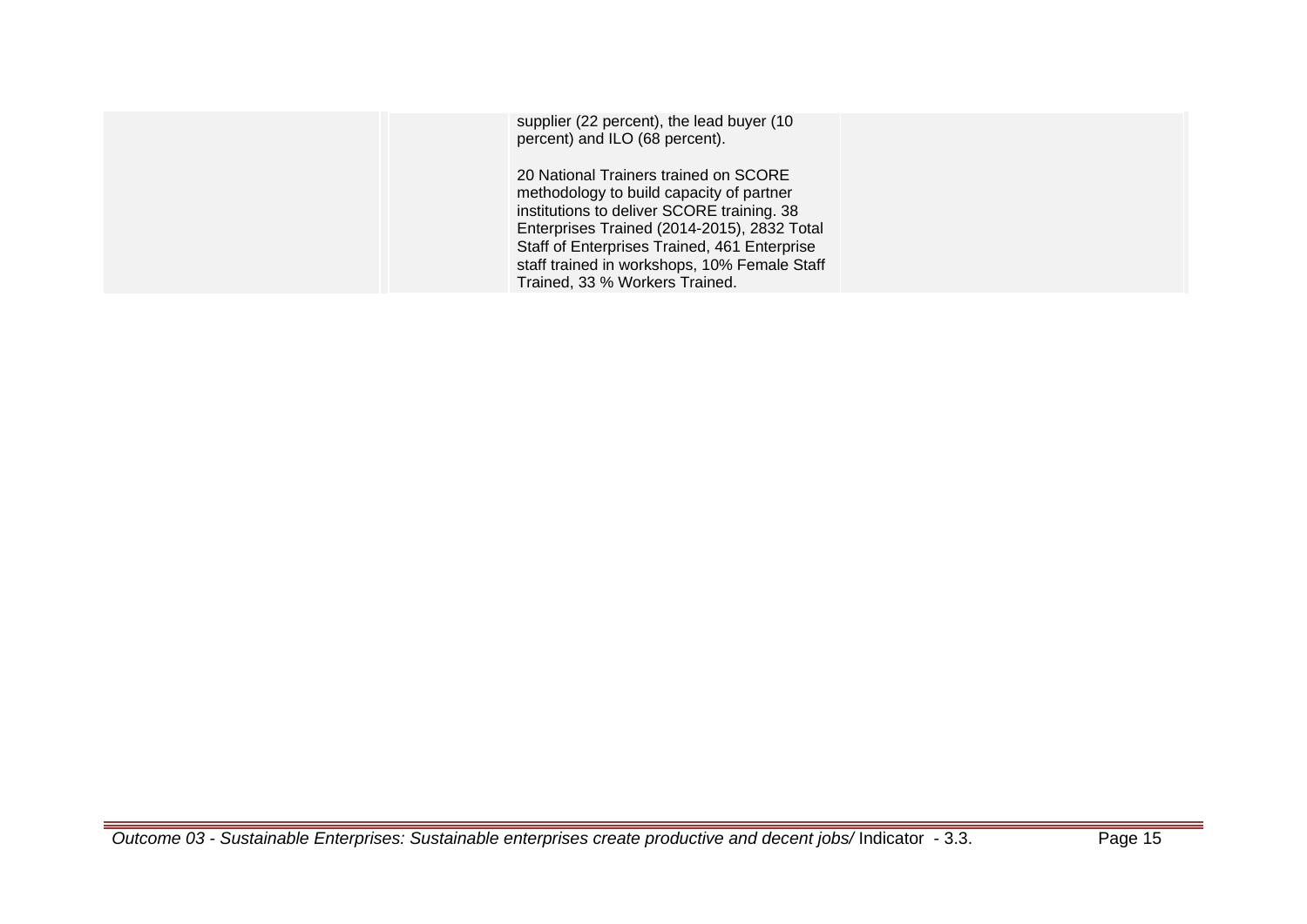#### **Europe and Central Asia Turkey/TUR154** [ACI4] Pilot implementation of SCORE and promotion of OSH among SMEs The process of implementation of SCORE in the Kocaeli province involved tripartite constituents and was in itself an awareness exercise. However, a national tripartite meeting took place late in 2015 to build on the Kocaeli province experience (cf. below) and raise awareness with national partners. 2 **ILO-SCORE** methodology is adopted and implemented by the Turkish Government in the national SME development strategy. ILO-SCORE Methodology has been introduced in Turkey for the first time through a pilot implementation in Kocaeli Province with the institutional partnerships established among the ILO, Kocaeli Chamber of Industry and East Marmara European Turkish Business Centres Network (ABÝGEM). The capacity of the partnering institutions on responsible and sustainable enterprise-level practices through ILO-SCORE methodology were created through the training of trainers activity of the SCORE program. ILO Enterprises Department provided all substanstative and technical input including the recommendation on Master Tranier, Training Materials, SCORE Implementation Methodolology, reporting tools throughout the pilot implementation. ILO organized ToT programmes of the SCORE and SCORE trainers were certified. Workers and Employers of 8 different enterprises participated in Training of Enterprises on productivity, human resources development, improvement of work conditions including OSH practices and factory visit activities. A wrap-up meeting will be held in Ankara in November 2015 in the light of the purpose to work with the Turkish government to imbed the SCORE methodology in the national SME development strategy.

**Additional CPO Information (This information should only be added when relevant and necessary and should not repeat information already entered under results or ILO contribution) a)Gender equality and non-discrimination b) Partnerships (external)**

- Partnership is initiated with Kocaeli Chamber of Industry and East Marmara European Turkish Business Centres Network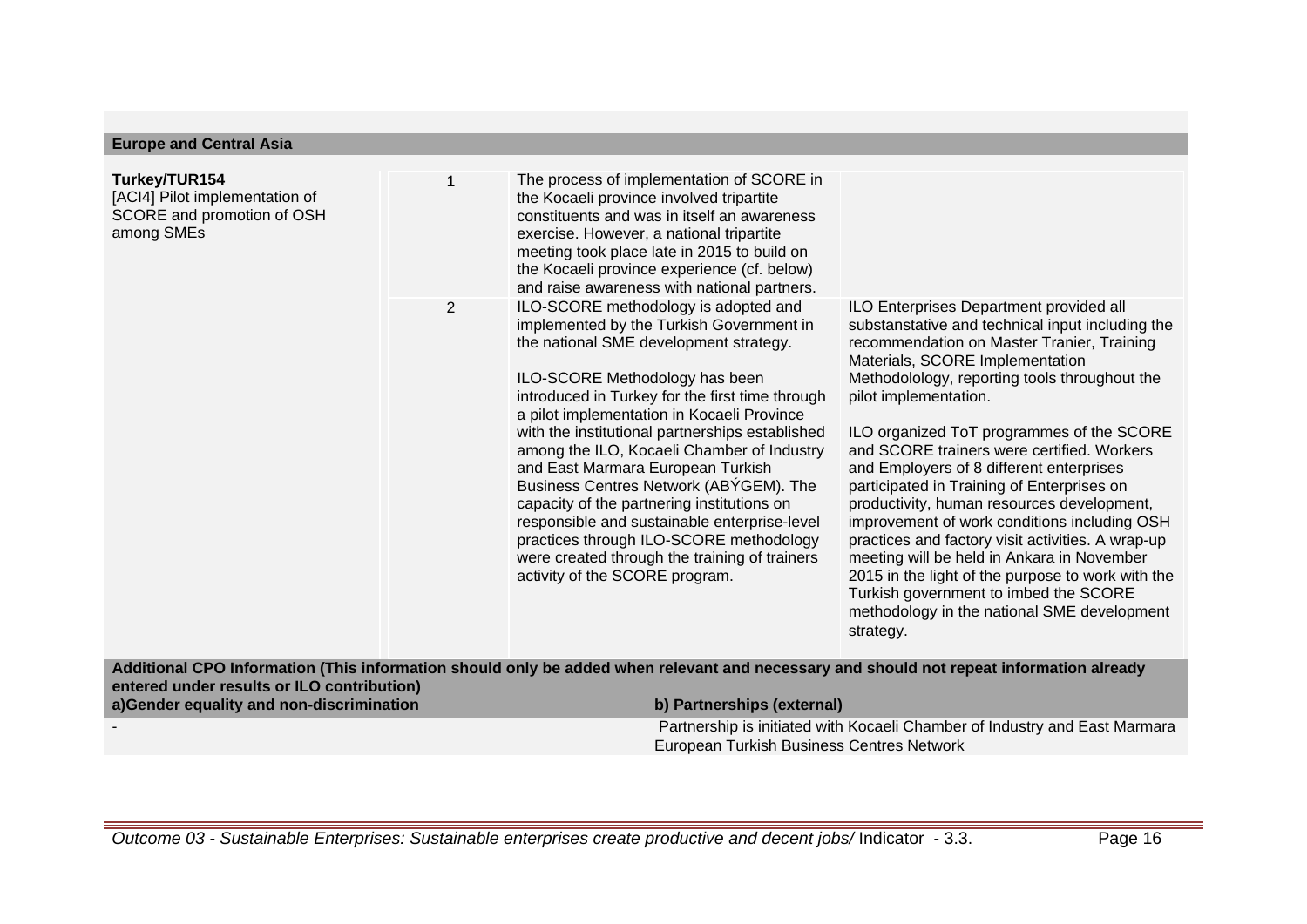#### **Latin America and the Caribbean Bolivia/BOL111** [ACI4] Las condiciones de trabajo y la productividad de las pequeñas y medianas empresas del sector fabril en Bolivia ha mejorado a través del dialogo social 1 El Ministerio de Trabajo, la Confederación de Empresarios Privados de Bolivia y la Central Obrera Boliviana iniciaron desde diciembre de 2012 a diciembre de 2015 un proceso de diálogo tripartito para aplicar la metodología de empresas responsables, sostenibles y competitivas de la OIT (SCORE), en 34 empresas de las ciudades de La Paz, El Alto, Cochabamba y Santa Cruz. La OIT desde diciembre de 2012 a diciembre de 2015 ha dirigido la realización de 14 mesas técnicas tripartitas con la participación de las segundas máximas autoridades del Ministerio de Trabajo, la Confederación de Empresarios Privados de Bolivia y la Central Obrera Boliviana. Además, la OIT también ha promovido 2 reuniones tripartitas del más alto nivel en la ciudad de Lima en la que se estableció una agenda de trabajo tripartito para promover el diálogo social y el trabajo decente. RBSA funding has contributed to supporting this work and to the achievement of the reported results 2 El Ministerio de Trabajo, la Confederación de Empresarios Privados de Bolivia y la Central Obrera Boliviana, de manera tripartita, desde octubre de 2013 a diciembre 2015, aplica en 34 empresas manufactureras de las ciudades de La Paz, El Alto, Cochabamba y Santa Cruz un Programa Nacional de empresas responsables, sostenibles y competitivas que tiene el objetivo de mejorar las condiciones laborales y la productividad, mediante la cooperación en el lugar de trabajo. Este programa tripartito ha alcanzado a 6.500 trabajadores que han mejorado sus niveles de productivdad y sus condiciones laborales, por ejemplo la seguridad y salud en el trabajo. Además ha mejorado el clima laboral y el diálogo bipartito (gerencia y trabajadores, sindicatos) en las 34 empresas. También, el Programa ha generado una red de servicio La OIT, con fondos de la cooperación Noruega y RBSA, ha dirigdo la implementación del Programa Nacional de empresas responsables, sostenibles y competitivas, con la aplicación de la metodología SCORE de la OIT en 34 empresas manufactureras de la ciudad de La Paz, El Alto, Cochabamba y Santa Cruz. Todo ello, en coordinación con los actores tripartitos de Bolivia a través de un comité tripartito de implementación. RBSA funding has contributed to supporting this work and to the achievement of the reported results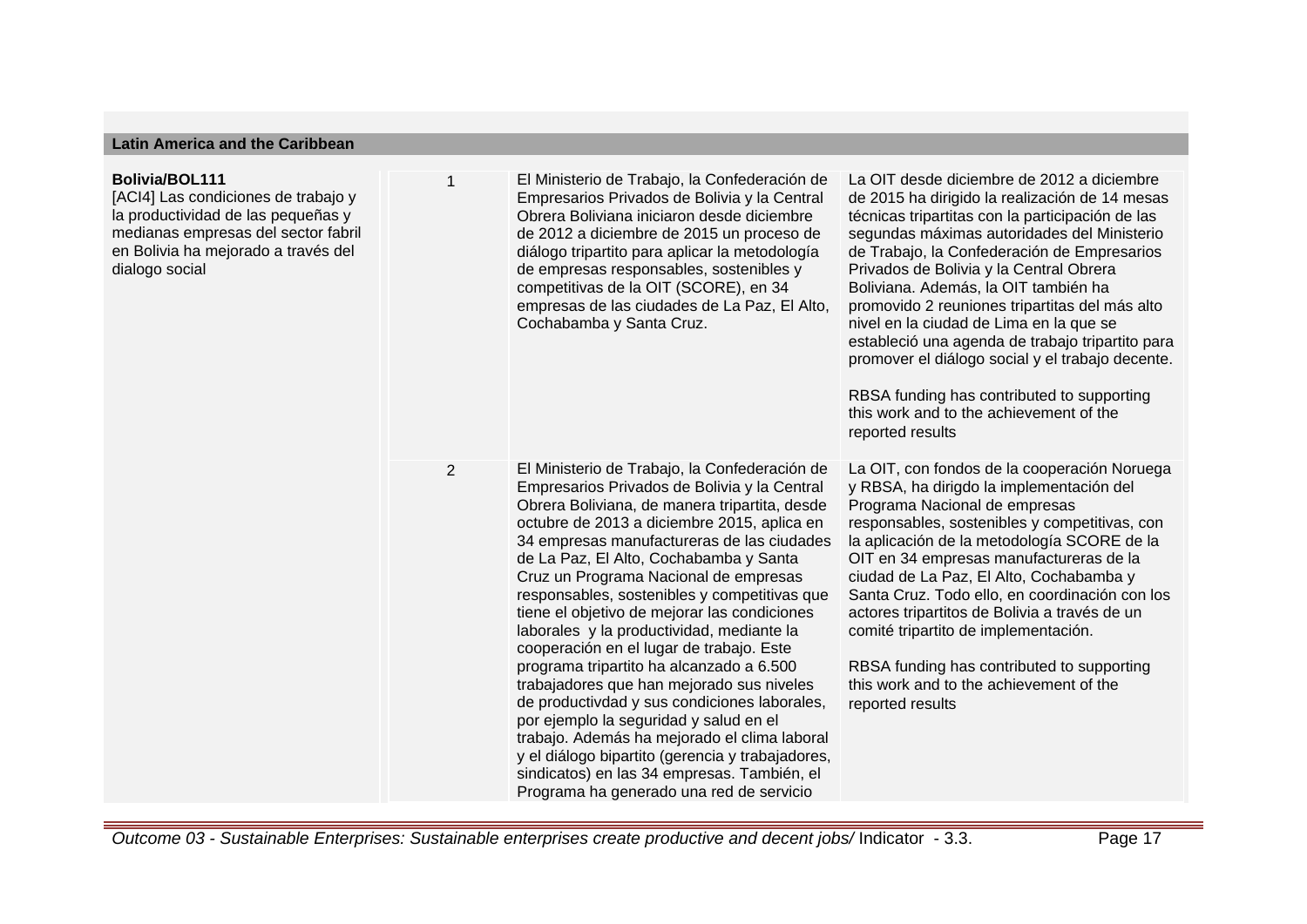de desarrollo empresarial en La Paz, El Alto, Cochabamba y Santa Cruz con 24 formadores certificados para generar su propia sostenibilidad.

**Additional CPO Information (This information should only be added when relevant and necessary and should not repeat information already entered under results or ILO contribution)**

**a)Gender equality and non-discrimination b) Partnerships (external)**

La OIT a través de la aplicación de su metodología SCORE ha promovido la equidad de género y la no discriminación en 34 centros de trabajo, a través de la aplicación estricta de los protocolos de implementación de dicha metodología (que incluyen un componente transversal de equidad de género, por ejemplo la participación equitativa de hombres y mujeres en los cursos de formación de empresas). La OIT también aplicó una estrategia adicional de equidad de género que contemplaba la elaboración de los materiales de difusión y realización de acciones concretas en los talleres de formación de empresas, como por ejemplo potenciar la participación de las mujeres en la toma de decisiones en las empresas por medio de su participación en los equipos de mejoramiento empresarial que se instauraban en los centros de trabajo. Por otro lado, en la conformación del servicio de desarrollo empresarial, que brinda el SCORE, se trabajó para que exista equidad de género, en ese sentido de los 24 formadores 9 son mujeres y 15 varones.

La OIT gracias a su intervención entre 2014-2015 ha permitido generar una alianza estratégica con la Confederación de Empresarios Privados de Bolivia para que esta institución con su gremios empresariales afiliados, la Camara Nacional de Industria, la Cámara de Exportadores de Santa Cruz y la Cámara de Industrias de Cochabamba, puedan implementar en empresas afiliadas, la metodología SCORE, una vez que termine la intervención de la OIT. Por otro lado, la intervención de la OIT ha permitido generar un espacio de diálogo tripartito en el sector manufacturero en Bolivia, que tendrá una dinámica propia luego de la intervención de la OIT.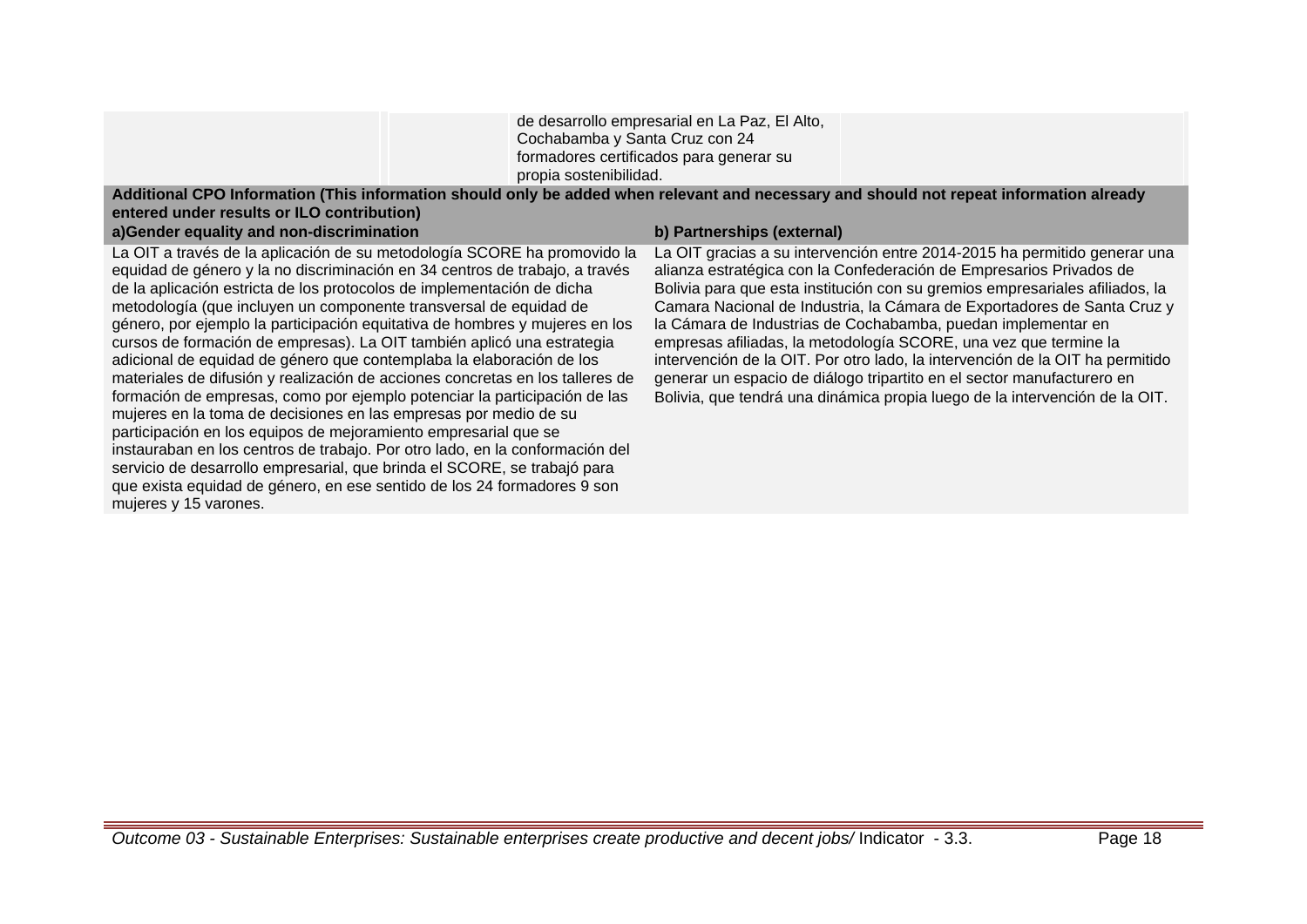### **Peru/PER157**

Se habran promovido condiciones de trabajo decentes y de aumento de la productividad de las PyMES en el sector de agroexportacion

1 A través del Comité Consultivo Tripartito (CCT) del Proyecto SCORE, se orientan y facilitan los procesos de implementación y sostenibilidad de la metodología SCORE, una herramienta para el fomento de empresas responsables y sostenibles que se viene implementando en las PYMES del sector de Agroindustria.

> Previamente el Comité del sector privado del Proyecto Agro Perú financiado por Canadá, por CONFIEP, AGAP y ADEX permitió un trabajo articulado entre los gremios sectoriales de la Agroindustria y facilitó la implementación de dos módulos de la metodología SCORE: Módulo 1 (Cooperación en el lugar de trabajo) y Módulo 5 (La seguridad y la salud en el trabajo) de SCORE en 12 empresas del sector agroexportador no tradicional del Perú, beneficiando a un total de 3,639 trabajadores.

Asimismo, actores tripartitos del Consejo Nacional de Seguridad y Salud en el Trabajo-CNSS, de los Consejos Regionales de Seguridad y Salud en el Trabajo-CRSST y funcionarios del Ministerio de Trabajo y Promoción del Empleo, fueron sensibilizados en prácticas responsables en materia de productividad y condiciones de trabajo en el lugar de trabajo. 2 El Ministerio de la Producción (PRODUCE)

en alianza con los gremios empresariales y la Universidad Mayor de San Marcos

La OIT en un inicio (Proyecto Agro Perú) se enfocó en la constitución de un Comité de coordinación del sector privado a fin de fortalcer la confianza y las relaciones con los gremios empresariales. Posteriormente se conformó un Comité Consultivo Tripartito (Proyecto SCORE), en estas instancias se desarrollan iniciativas para sensibilizar a actores nacionales entorno a la importancia de aumentar la productividad y crear trabajo decente a través de la promoción de prácticas empresariales responsables y sostenibles en las PYMES.

La OIT hace de secretaría técnica en estas instancias y es el reponsable de las actividades para mejorar productividad y condiciones de trabajo en las PYMES.

Además dirige las consultas y formados los actores tripartitos. De igual forma se ha colaborado estrechamente con el Consejo Nacional de Seguridad y Salud en el Trabajo-CNSST del Ministerio de Trabajo y Promoción del Empleo) y socios locales de los ámbitos de intervención del Proyecto.

RBSA funding has contributed to supporting this work and to the achievement of the reported results

La OIT por medio de un Convenio con PRODUCE brinda asistencia técnica para el diseño e implementación del "Plan de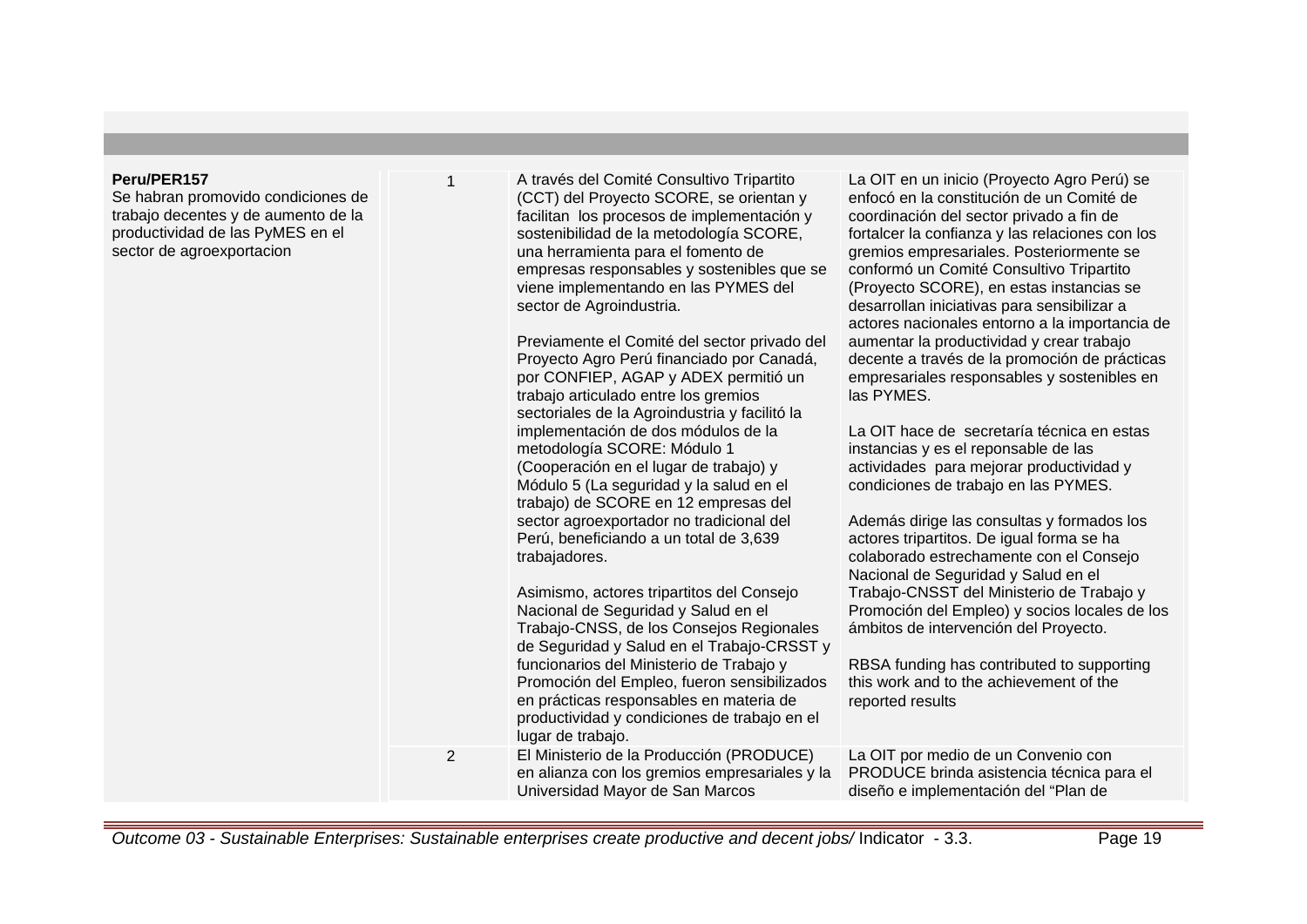(UNMSM), viene contribuyendo al mejoramiento de la productividad y las condiciones de trabajo de 20 PYMES del sector de Agroindustria, a través de la implementación de entre 3-5 Módulos de la metodología SCORE. Cabe mencionar que PRODUCE y los otros aliados cofinancian la implementación de la metodología SCORE.

Cabe mencionar que en el marco del Proyecto Agro Perú con la colaboración de instancias tripartitas y socios nacionales y locales, se implementó la metodología SCORE en 12 empresas, beneficiando a un total de 4,540 trabajadores y trabajadoras.

Aplicación Piloto de la Metodología SCORE en PYMES de Perú" para fortalecer las capacidades del Ministerio de la Producción para la implementación, seguimiento y evaluación de impacto de la metodología SCORE.

Asimismo, la OIT fortaleció la oferta de servicios de desarrollo empresarial al certificar formadores SCORE En el marco del proyecto Agro Perú se implementó SCORE en 12 empresas del sector agroexportador, la totalidad de ellas llevó el Módulo 1 (Cooperación en el lugar de trabajo) y 11 de estas empresas implementó el Módulo 5 (La seguridad y la salud en el trabaio).

RBSA funding has contributed to supporting this work and to the achievement of the reported results

**Additional CPO Information (This information should only be added when relevant and necessary and should not repeat information already entered under results or ILO contribution)**

# **a)Gender equality and non-discrimination b) Partnerships (external)**

" 

"En el marco del Proyecto SCORE, se ha elaborado una sesión de sensibilización dedicada a la temática de igualdad de género para ser utilizada durante la formación de formadores y formación de empresas, en la fase de seguimiento. Asimismo, se han diseñado y validado 5 mensajes claves sobre igualdad de género que se promueven en los procesos de formación de formadores y empresas. Se ha incorporado un criterio de priorización de proyectos - ¿Incorpora prácticas sensibles al género?- en los Planes de Mejoramiento Empresarial, que su utiliza en la sesión 8 de los talleres de formación de empresas en aula. Y finalmente se cuenta con un video sobre la igualdad de género, que se promociona en las diferentes actividades del Proyecto..

Se articulada intervenciones con el CITE de Agroindustrias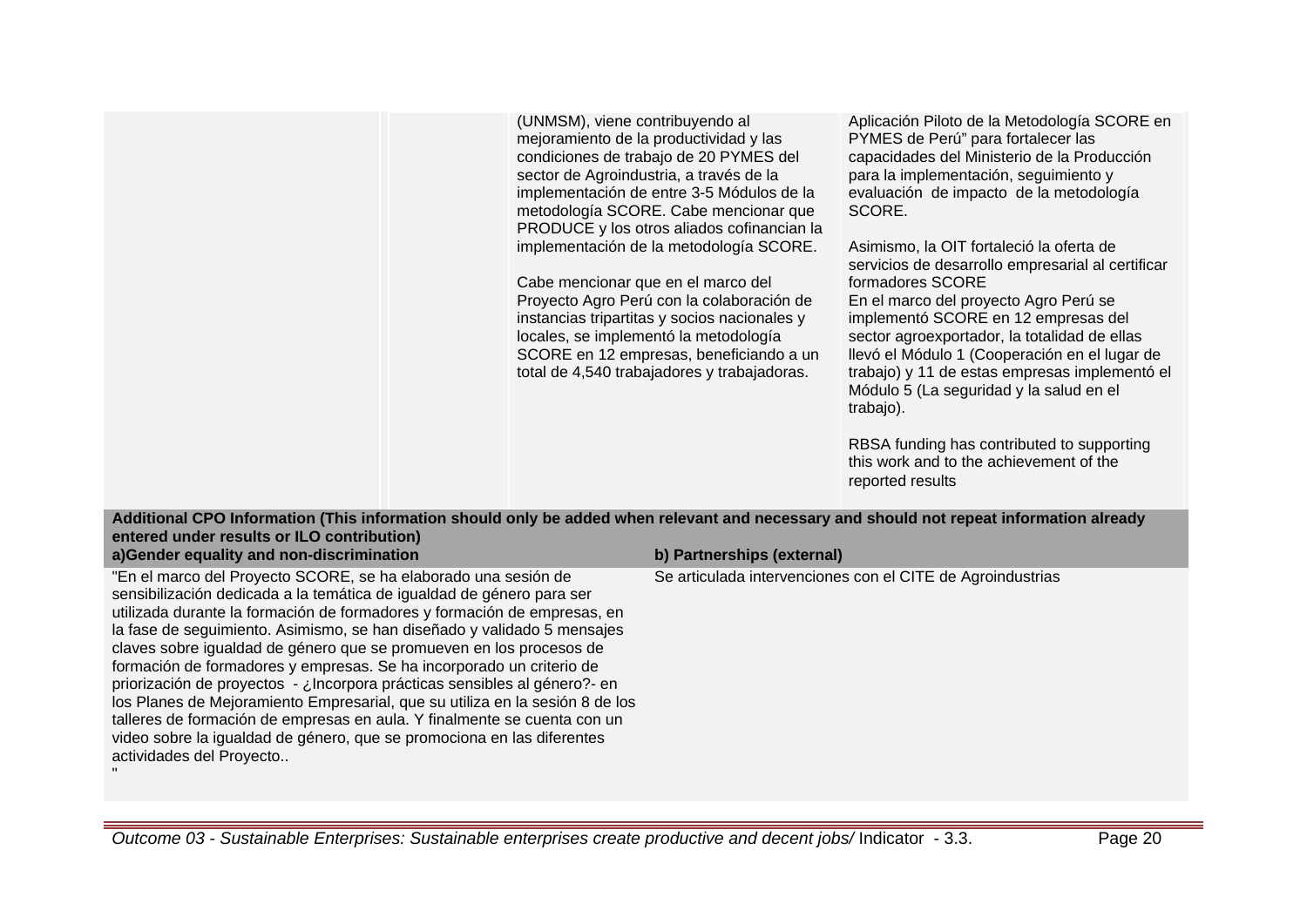Outcome 03 - Sustainable Enterprises: Sustainable enterprises create productive and decent jobs/ Indicator - 3.3. Page 21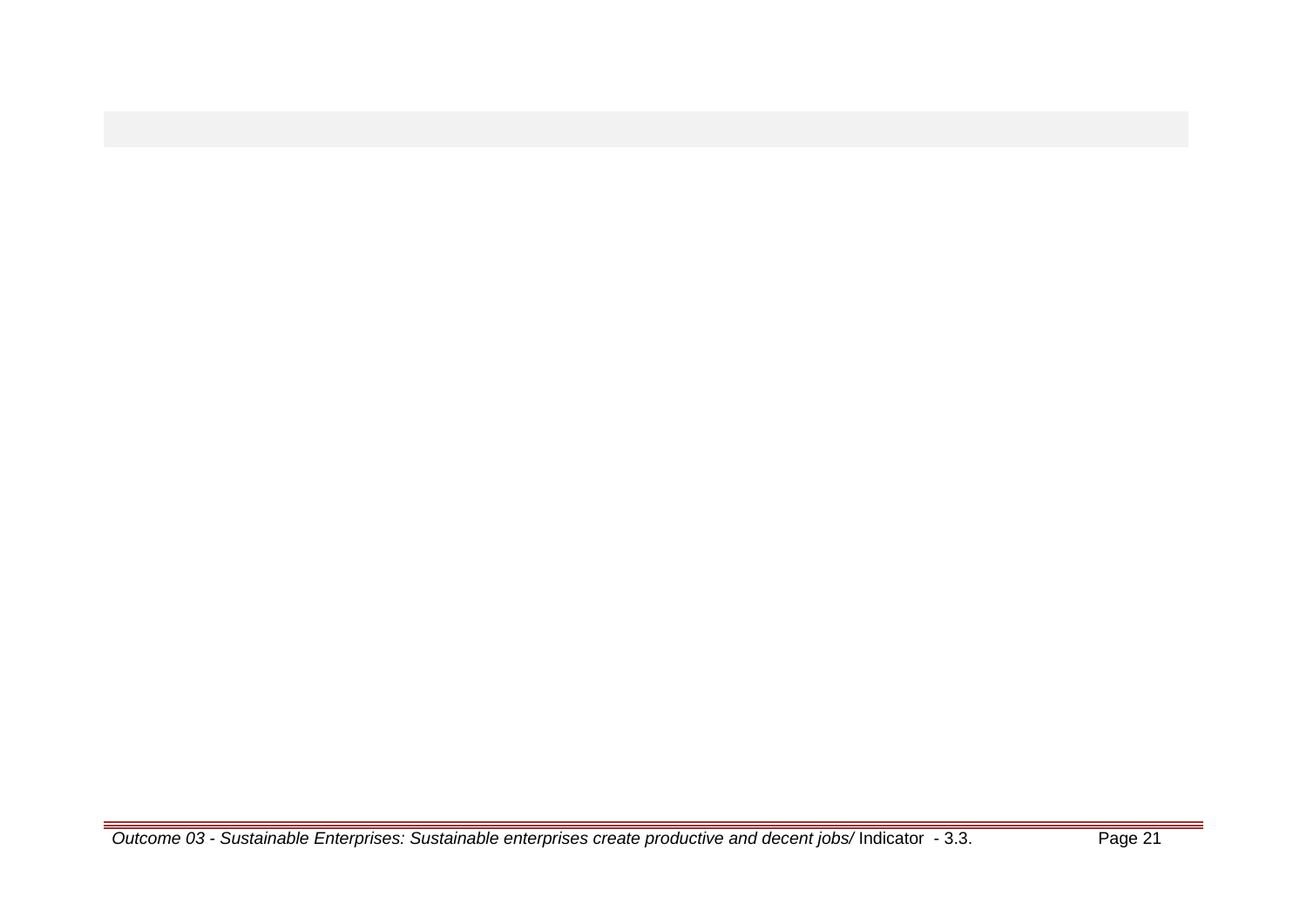| Brazil/BRA109<br>Políticas para la promoción del<br>desarrollo sostenible y de los<br>empleos verdes son desarrolladas e<br>implementadas. |                | La Asociación Brasileña de Normas Técnicas<br>(ABNT) ha puesto en marcha desde 2014 el<br>proyecto de construcción de una norma<br>técnica sobre "arrabio a carbón vegetal -<br>orientaciones para la producción sostenible"<br>(Proyecto ABNT NBR 16409). Estas<br>orientaciones promueven buenas prácticas<br>laborales y ambientales en las empresas. | La OIT ha sido una de las instituciones<br>creadoras y coordinadoras del Grupo de<br>Trabajo Carbón Sostenible. Este GT es<br>compuesto de empresas que participan<br>directamente de las discusiones del contenido<br>de la norma técnica. En el GT la OIT ha sido<br>encargada directamente de la promoción del<br>diálogo entre el gobierno y las empresas que<br>participan en GT Carbón Sostenible.                                                                                                                                                     |
|--------------------------------------------------------------------------------------------------------------------------------------------|----------------|----------------------------------------------------------------------------------------------------------------------------------------------------------------------------------------------------------------------------------------------------------------------------------------------------------------------------------------------------------|--------------------------------------------------------------------------------------------------------------------------------------------------------------------------------------------------------------------------------------------------------------------------------------------------------------------------------------------------------------------------------------------------------------------------------------------------------------------------------------------------------------------------------------------------------------|
|                                                                                                                                            | $\overline{2}$ | El GT Carbón Sostenible lanzó en 2014 el<br>Programa de Monitoreo y Verificación<br>(ProMoVe) de las prácticas ambientales y<br>laborales de las empresas del sector<br>siderúrgico.                                                                                                                                                                     | La OIT ha sido responsable por la elaboración<br>de los criterios laborales que fueron adoptados<br>por el Programa de Monitoreo y Verificación<br>(ProMoVe) de las prácticas ambientales y<br>laborales de las empresas para la producción<br>de carbón vegetal sostenible. Estos criterios<br>involucran tres niveles: (i) formalización de las<br>relaciones labores; (ii) salarios iguales o más<br>altos que el piso mínimo de la categoría<br>profesional; (iii) mejora de las condiciones de<br>trabajo con énfasis especial en salud y<br>seguridad. |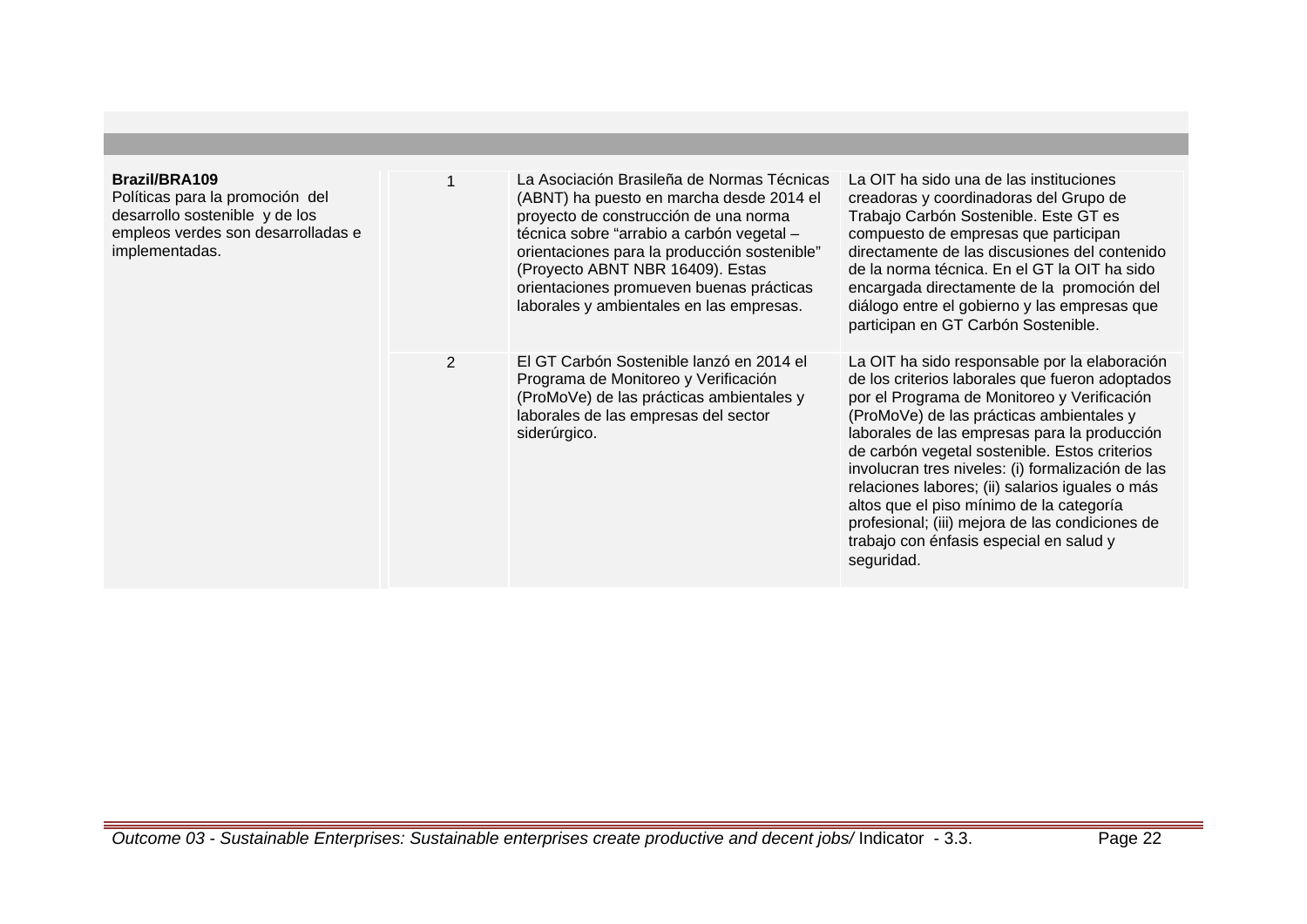### **Mexico/MEX102**

[ACI4] Empresas y mandantes logran articular productividad laboral, salarios y condiciones de trabajo y reducción de informalidad, particularmente en la industria automotriz, azucarera, turística y PyMEs

1 Desde febrero 215, la Secretaría del Trabajo Nacional y Estatal, Organizaciones de Empleadores y Trabajadores en los sectores de la agroindustria de la caña de azúcar y turismo a nivel regional (Sonora, Chihuahua, Nayarit), han capacitado a 500 de sus miembros de los comités bi-tripartitos en temas relacionados con el desarrollo sostenible de las empresas como SIMAPRO, SAFEWORK, SOLVE y prácticas verdes. Desde enero de 2015, la Cámara Nacional de las Industrias Azucarera y Alcoholera y las dos Organizaciones de Productores Cañeros en México cuentan con metodologías y herramientas de SIMAPRO y SAFEWORK, las cuales fueron adaptadas en los campos proveedores de caña delIngenio Huxtla Chiapas Mexico (producción y cosecha de caña), con el objetivo de promoverlas, extenderlas y aplicarlas a otros ingenios del país en el marco de la estrategia de avanzar en la sostenibilidad del sector. Desde junio de 2015, el Consejo Nacional de Normalización y Certificación de Competencias Laborales (CONOCER) y la Secretaría del Trabajo y Previsión Social (STPS) elaboraron estándares de competencia laboral sobre "prácticas verdes en el lugar de trabajo" y "coordinación de la PyME"; con la finalidad de certificar trabajadores y prestadores de servicios sobre estas herramientas. La OIT proporcionó las herramientas metodológicas (SIMAPRO, SAFEWORK, SOLVE y prácticas verdes) y acompañó la capacitación de los miembros de los comités bi-tripartitos. La OIT contribuyó con la asistencia técnica para la elaboración, diseño y sistematización del modelo de intervención: "formación, trabajo seguro y productividad en la cosecha". El modelo está basado en la aplicación de las herramientas de SAFEWORK y y SIMAPRO – Desarrollo de las competencias de los cortadores de caña y la mejora de sus condiciones de trabajo. La OIT brindó asistencia técnica para el contenido y la validación de los estándares de competencia laboral sobre prácticas verdes en el lugar de trabajo y coordinación de la PyME. RBSA funding has contributed to supporting this work and to the achievement of the reported results

2 Desde noviembre de 2014, los Comités La OIT facilitó metodologías, experiencias y

Outcome 03 - Sustainable Enterprises: Sustainable enterprises create productive and decent jobs/ Indicator - 3.3. Page 23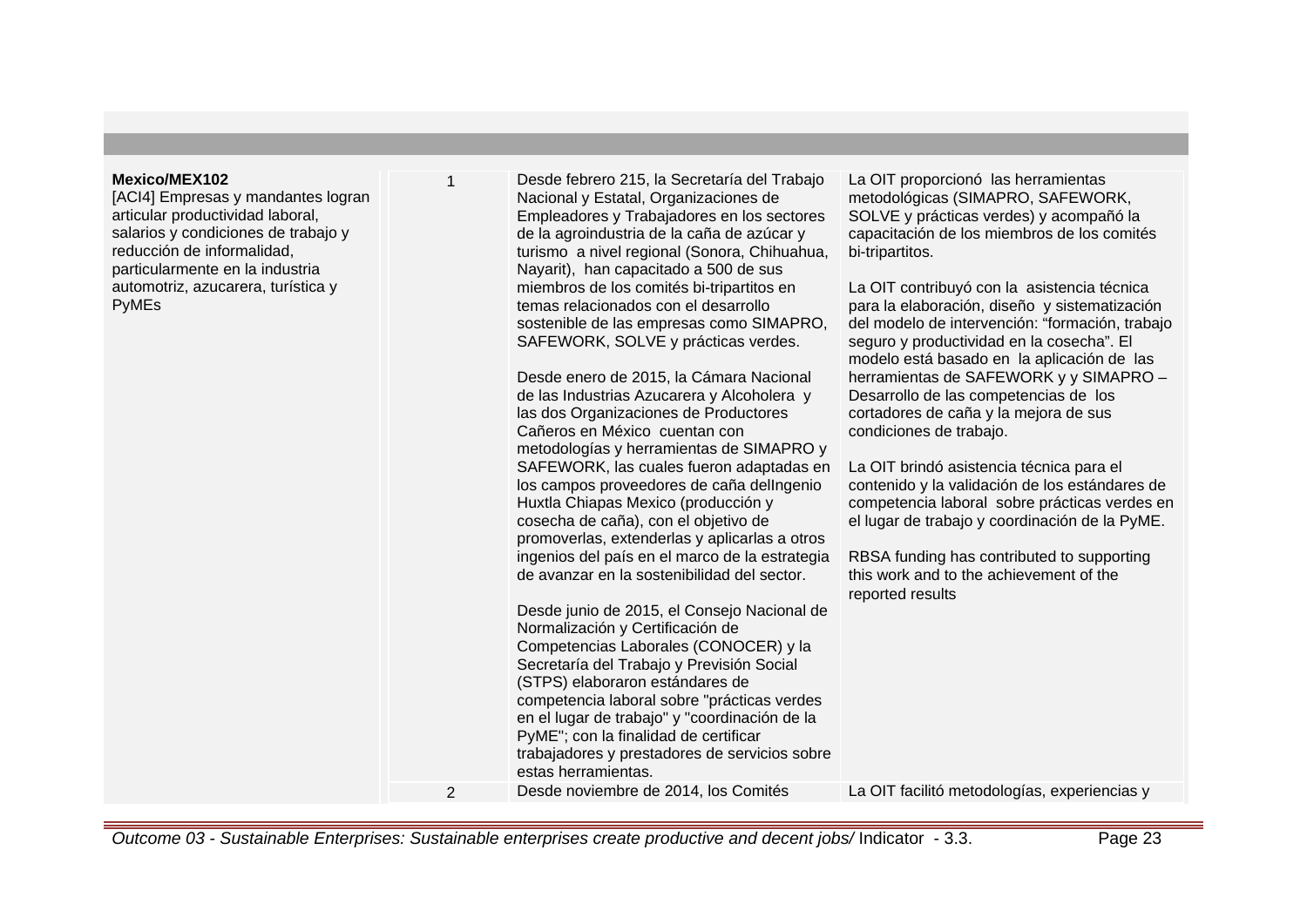Estatales de Productividad de Nayarit y Chihuahua han incorporado en sus planes de acción, las herramientas de la OIT para el desarrollo sostenible de las empresas como SIMAPRO, SAFEWORK, SOLVE, SKILLS y prácticas verdes.

A partir de noviembre de 2014, 84 PyMEs obtienen mejoras en seguridad y salud; reducción de accidentes; reducción en rotación de personal; y reducción en merma; a través de la implementación del SIMAPRO y del Programa SIGPROL (Programa de Productividad de la Secretaría del Trabajo y Previsión Social).

buenas prácticas de diálogo social a los actores sociales y proveedores de servicios para implementarlas (SIMAPRO, Certificación por Competencias, SafeWork, Empleo Verde, Formación Dual.)

La OIT brindó asistencia técnica para la elaboración del modelo de monitoreo de la implementación de 84 casos de SIGPROL a las PyME; brindó asistencia técnica para la implementación de las metodologías.

RBSA funding has contributed to supporting this work and to the achievement of the reported results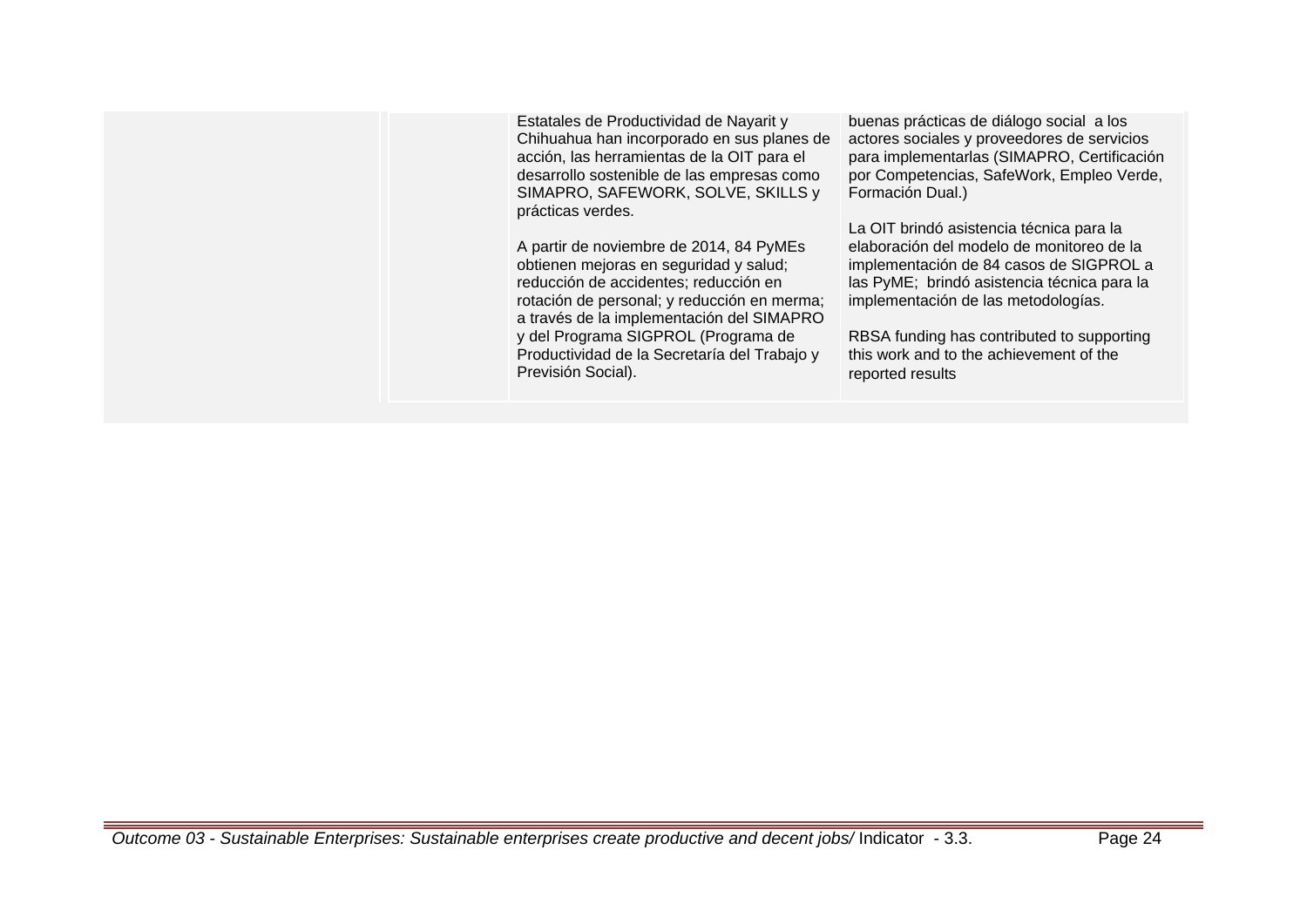## Outcome 03 - Sustainable Enterprises: Sustainable enterprises create productive and decent jobs

## **RESULTS BY INDICATOR**

**Indicator - 3.4. Number of member States that, with ILO support, adopt policies that integrate the principles of the Tripartite Declaration of Principles concerning Multinational Enterprises and Social Policy (MNE Declaration).**

### **Measurement**

To be counted as reportable, results must meet both of the following criteria:

1.Awareness-raising strategies are implemented, including consultations among governments, employers and workers, as well as multinational enterprises, with regard to topic areas of the MNE Declaration, such as general policies, employment, training, conditions of work and life, industrial relations.

2.Policies are established aimed at enhancing the positive impacts of trade, investment and the activities of multinational enterprises, wit special attetntion being given to topic areas of the MNE Declaration, such as general policies, employment, training, conditions of work and life, industrial relations.

| <b>Country/Country Programme</b><br><b>Outcome (CPO)</b>                                                                                                           | <b>Measurement</b><br><b>Criteria</b> | <b>Result Achieved</b><br><b>ILO Contribution</b>                                                                                                                                                                                                                                                                                                                                                                          |                                                                                                                                                                                                                                                                                                       |
|--------------------------------------------------------------------------------------------------------------------------------------------------------------------|---------------------------------------|----------------------------------------------------------------------------------------------------------------------------------------------------------------------------------------------------------------------------------------------------------------------------------------------------------------------------------------------------------------------------------------------------------------------------|-------------------------------------------------------------------------------------------------------------------------------------------------------------------------------------------------------------------------------------------------------------------------------------------------------|
| <b>Africa</b>                                                                                                                                                      |                                       |                                                                                                                                                                                                                                                                                                                                                                                                                            |                                                                                                                                                                                                                                                                                                       |
| Mozambique/MOZ105<br>[ACI1] Sectoral entrepreneurship<br>policies and programmes that create<br>productive employment and decent<br>work developed and implemented |                                       | A communication strategy was developed in<br>collaboration with the UN Communication<br>Group. The program "More and better jobs in<br>Cabo Delgado and Nampula" was launched<br>and covered extensively by media.<br>Participation in national radio debate with<br>Government, Employers' and Workers'<br>representatives to discuss the impact of the<br>Extractive Industry with regards to<br>employment and training | ILO spearheaded the drafting of the<br>communication strategy and coordinated the<br>launch of the program. The ILO staff<br>participated as panellists in the national radio<br>debate.<br>RBSA funding has contributed to supporting<br>this work and to the achievement of the<br>reported results |
|                                                                                                                                                                    | $\overline{2}$                        | A UN Joint Program was designed and<br>approved with a special focus on MNEs in<br>extractive industry. The main areas are:                                                                                                                                                                                                                                                                                                | The ILO leaded the design of the UNJP started<br>with a study on value chains around the<br>extractive industry in the north of the country.<br>The ILO is the coordinating agency of the                                                                                                             |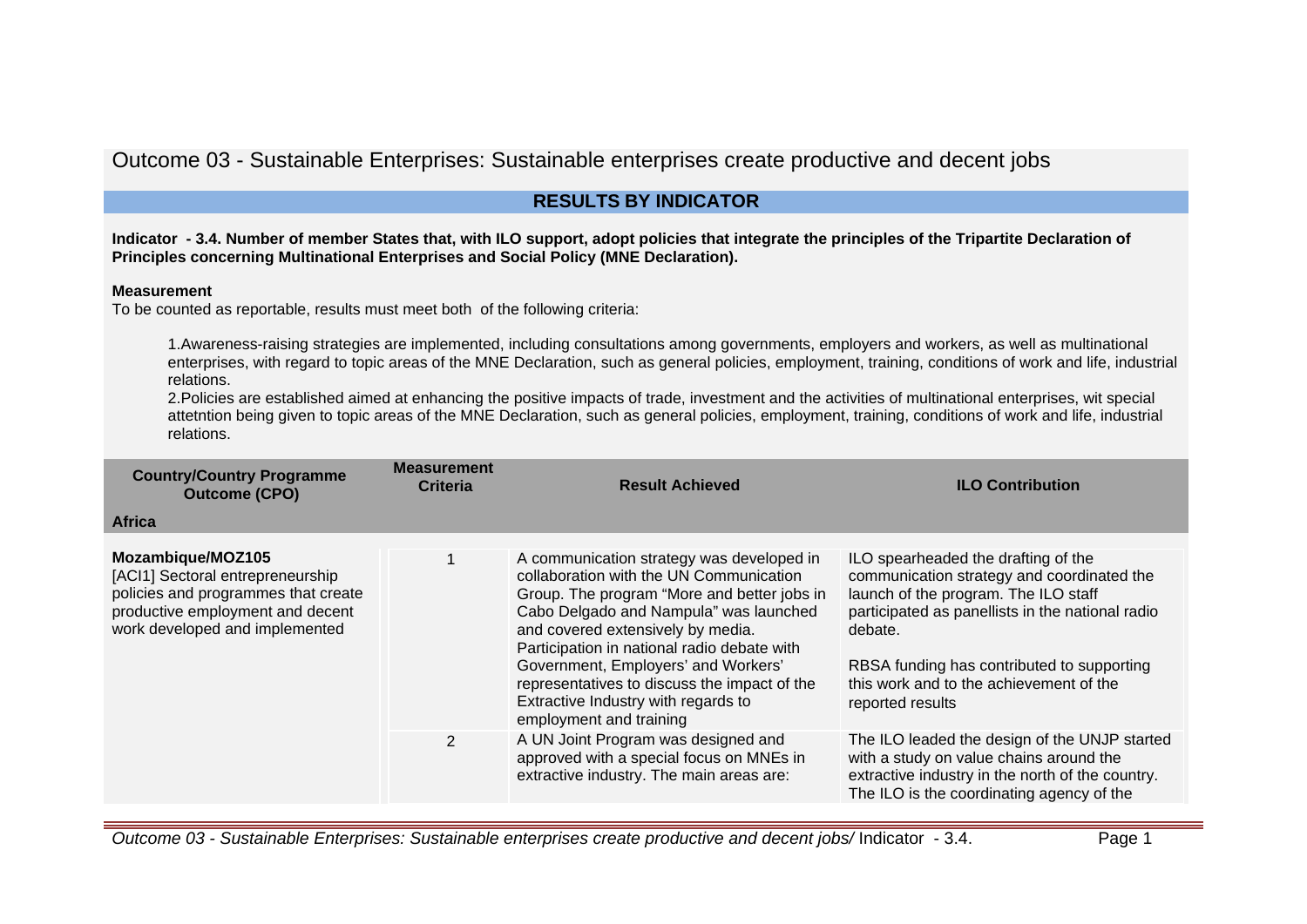|                                                                                                                                                                                                                                   | sustainable business practices<br>value chains | compliance to local contents policies and<br>Improve the employability of the workforce<br>and the capacity of the SMEs operating in the | program and as such it is contributing actively<br>to the implementation and the coordination of<br>the different agencies. The policy brief and the<br>market analysis were conducted by the ILO.<br>RBSA funding has contributed to supporting<br>this work and to the achievement of the<br>reported results                                                      |
|-----------------------------------------------------------------------------------------------------------------------------------------------------------------------------------------------------------------------------------|------------------------------------------------|------------------------------------------------------------------------------------------------------------------------------------------|----------------------------------------------------------------------------------------------------------------------------------------------------------------------------------------------------------------------------------------------------------------------------------------------------------------------------------------------------------------------|
| Additional CPO Information (This information should only be added when relevant and necessary and should not repeat information already<br>entered under results or ILO contribution)<br>a)Gender equality and non-discrimination |                                                | b) Partnerships (external)                                                                                                               |                                                                                                                                                                                                                                                                                                                                                                      |
| The ILO has been working closely with UNWOMEN to address the issue of<br>women in the extractive industry.                                                                                                                        |                                                |                                                                                                                                          | The ILO is part of the UN Extractive Industry Working Group and the Donors<br>Working Group on Extractive Industry. Under the UNJP, the ILO<br>collaborates with UNDP, UNIDO and UNWOMEN for the implementation of<br>a program supporting the creation of gender friendly, sustainable, new jobs<br>for young men and women and the development of sustainable SMEs |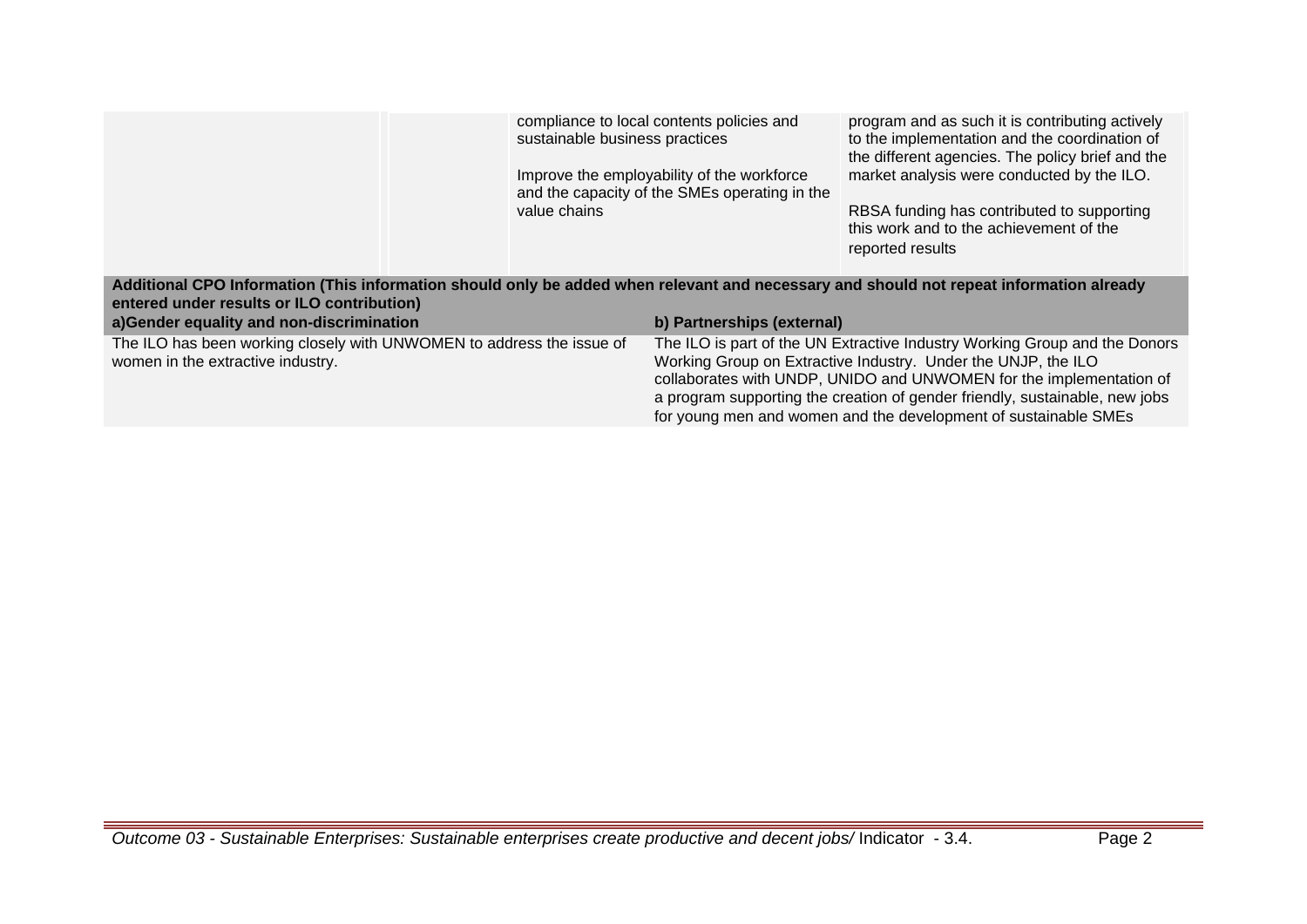### **Zambia/ZMB132**

[ACI1] Policies that promote sustainable business principles in line with the MNE Declaration developed in foreign owned companies

| 1              | Awareness has been raised among<br>government, workers' organizations and<br>employers' organizations through a number<br>of consultations, multi-stakeholder meetings<br>and training events, conducted in Zambia (at<br>national and local levels) as well as in the<br>International Training Centre of the ILO in<br>Turin, Italy. Activities concucted include a<br>training for workers' organizations on "Mining<br>Sector Dialogue on Promotion of the ILO<br><b>MNEs Declaration through Trade Union</b><br>Actions", and a training for Small Business<br>Associations in the Copperbelt and North<br>Western regions to improve their capacity to<br>engage in business linkages with large<br>mining companies.<br>An awareness raising programme on how to<br>increase the positive contribution of FDI to<br>the creation of more and better jobs has been<br>conducted, targeting government, workers'<br>and employers' organizations. This has<br>resulted in a greater interest and<br>understanding of the recommendations of the<br><b>MNE</b> Declaration. | The ILO devek<br>knowledge on<br>contribute mor<br>creation, includ<br>The ILO has fu<br>and provided c<br>the participatio<br>and workers' o<br>The ILO devek<br>including the d<br>better inform th<br>mining compar<br>and employme<br>facilitated cons<br>constituents ar<br>events on the t<br>government, et<br>organizations. |
|----------------|---------------------------------------------------------------------------------------------------------------------------------------------------------------------------------------------------------------------------------------------------------------------------------------------------------------------------------------------------------------------------------------------------------------------------------------------------------------------------------------------------------------------------------------------------------------------------------------------------------------------------------------------------------------------------------------------------------------------------------------------------------------------------------------------------------------------------------------------------------------------------------------------------------------------------------------------------------------------------------------------------------------------------------------------------------------------------------|--------------------------------------------------------------------------------------------------------------------------------------------------------------------------------------------------------------------------------------------------------------------------------------------------------------------------------------|
| $\overline{2}$ | A Tripartite Partnership Committee for the<br>Zambian Mining Sector (TPCM) has been<br>established as part of a programme to<br>strengthen industrial relations in the mining<br>sector in Zambia. Its mandate is to deal with<br>core labour issues in the sector, with a<br>particular focus on conditions of work and life,<br>and industrial relations - two of the areas of                                                                                                                                                                                                                                                                                                                                                                                                                                                                                                                                                                                                                                                                                                | The ILO provid<br><b>Tripartite Cons</b><br>newly publishe<br>Social Dialogu<br>governance." T<br>the creation of<br>has provided o<br>facilitated the e                                                                                                                                                                             |

the MNE Declaration. The committee has 21 tripartite constituent standing members and

oped products to disseminate how mining companies can e to job and employment ding a policy brief on the topic. **urther facilitated consultations** capacity building on the topic with on of government, employers' rganizations.

oped knowledge products, levelopment of a policy brief, to he tripartite constituents on how nies can contribute more to job Int creation. The ILO has further sultation between the tripartite nd organized capacity building topic for representatives of mployers' and workers'

Ied capacity building to the  $s$ tituents through a training on the ed guide "National Tripartite e - An ILO guide for improved The outcome of the training was the TPCM. In follow up, the ILO on-going technical support and establishment of the TPCM, including its launch in March 2015 by the Minister of Labour and Social Security, the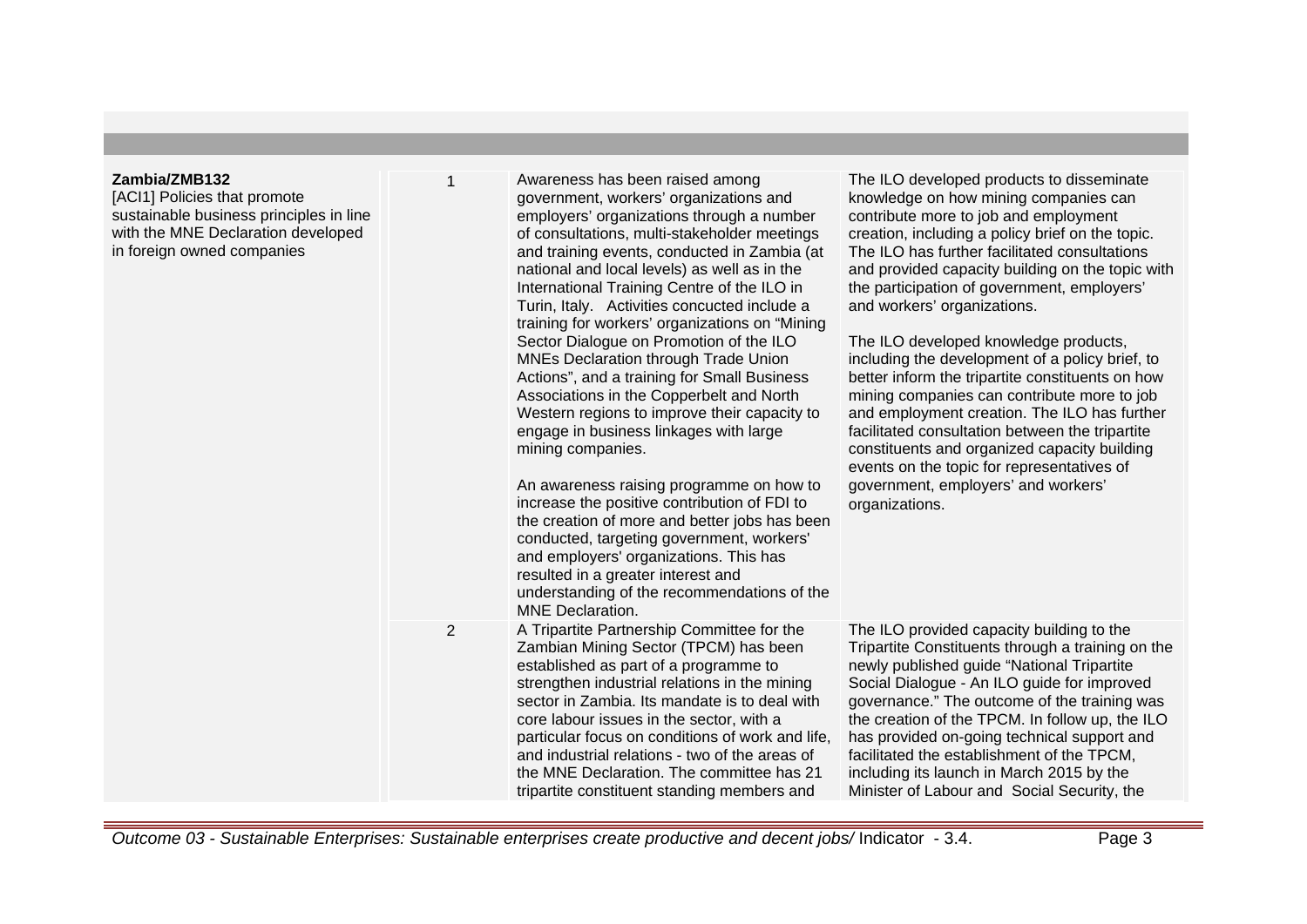| functions as a sub-committee of the Tripartite<br>Consultative Labour Council. The<br>establishment of the TPCM is a significant<br>breakthrough for the mining sector, which is a<br>key sector to the country's economy in terms<br>of revenue and had high levels of conflict | development of its Terms of Reference, and<br>providing on-going capacity building<br>programme for its members. |
|----------------------------------------------------------------------------------------------------------------------------------------------------------------------------------------------------------------------------------------------------------------------------------|------------------------------------------------------------------------------------------------------------------|
| among the tripartite constituents.                                                                                                                                                                                                                                               |                                                                                                                  |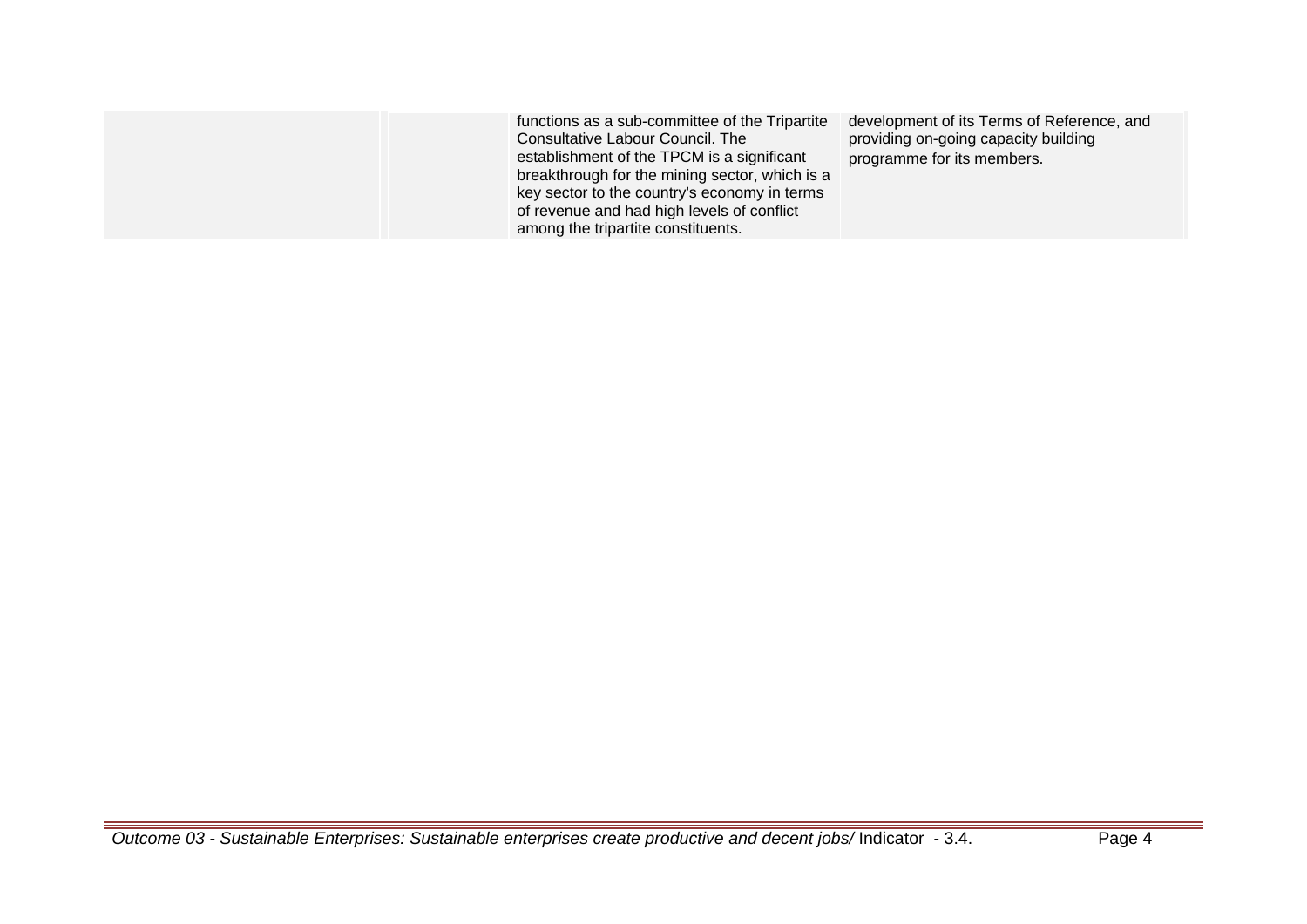| Cote d'Ivoire/CIV102                                                   | 1              | A travers le groupe de travail porté par la                                                                                                                                                                                                                                                                                                                                                                                                                                                                                                                                                                                                                                                                                                                                                                                                                                                                           | Partage de l'expérience d'engagement des                                                                                                                                                                                                                                                                                                                                                                                                                                                                                                                                             |
|------------------------------------------------------------------------|----------------|-----------------------------------------------------------------------------------------------------------------------------------------------------------------------------------------------------------------------------------------------------------------------------------------------------------------------------------------------------------------------------------------------------------------------------------------------------------------------------------------------------------------------------------------------------------------------------------------------------------------------------------------------------------------------------------------------------------------------------------------------------------------------------------------------------------------------------------------------------------------------------------------------------------------------|--------------------------------------------------------------------------------------------------------------------------------------------------------------------------------------------------------------------------------------------------------------------------------------------------------------------------------------------------------------------------------------------------------------------------------------------------------------------------------------------------------------------------------------------------------------------------------------|
| l'emploi des jeunes est promut dans<br>les entreprises multinationales |                | Confédération Générale des Employeurs de<br>Côte d'Ivoire (CGE-CI), en collaboration avec<br>des instituts académiques et de formation,<br>des structures gouvernementales, les<br>principes de la Déclaration de Principe<br>tripartite sur les EMN et la politique sociale<br>sont promus à travers les groupes de travail<br>thématiques et sectoriels.                                                                                                                                                                                                                                                                                                                                                                                                                                                                                                                                                            | EMN en faveur de l'emploi des jeunes en Côte<br>d'Ivoire, Sierra Leone et Libéria avec la<br>FOPAO débouchant sur l'adoption d'un plan<br>d'actions sous régionale (étude régionale sur<br>l'emploi des jeunes /EMN, initiatives pilotes au<br>niveau pays, étude secteur minier)Prise en<br>charge de la participation d'un cadre du<br>Ministère de l'Emploi à la première session de<br>formation des mandants sur les principes de la<br>Déclaration sur les EMN<br>Les TDR du groupe de travail sur l'emploi et<br>l'investissement ont été réactualisés                        |
|                                                                        | $\overline{2}$ | Le rapport sur les liens entre les entreprises<br>multinationales et les PME dans la chaîne<br>d'approvisionnement a été validé en juillet<br>2014 et a donné lieu à l'adoption par le<br>Groupe de travail sur l'emploi et<br>l'investissement d'un plan d'actions couvrant<br>6 domaines stratégiques relatifs à : la<br>sous-traitance, l'établissement d'une<br>plateforme de dialogue permanente entre les<br>EMN et les PME, l'amélioration de la<br>capacité de gestion des ressources<br>humaines dans les PME, l'évaluation de<br>l'impact des IDE sur l'emploi, la promotion<br>d'un environnement propice au transfert de<br>technologie entre les EMN et les PME, la<br>stimulation du développement des PME.<br>Les initiatives lancées par le groupe de travail<br>ont contribué à: Établir une collaboration<br>entre les EMN et l'Agence Générale d'Etude<br>et de Promotion de l'Emploi (AGEPE) pour | - Réalisation d'une étude sur les liens entre les<br>entreprises multinationales et les PME dans la<br>chaîne d'approvisionnement réalisée en 2014<br>suivie d'un atelier de validation<br>-Appui technique à la préparation du dialogue<br>sur l'emploi face aux investissements<br>nouveaux dans le commerce, en réponse à la<br>requête en date du 5 Juin 2015 du le Ministère<br>du Commerce<br>-Réalisation d'une étude sur la contribution du<br>secteur des mines au développement<br>économique local en réponse à la requête de<br>la Chambre des Mines de la Côte d'Ivoire |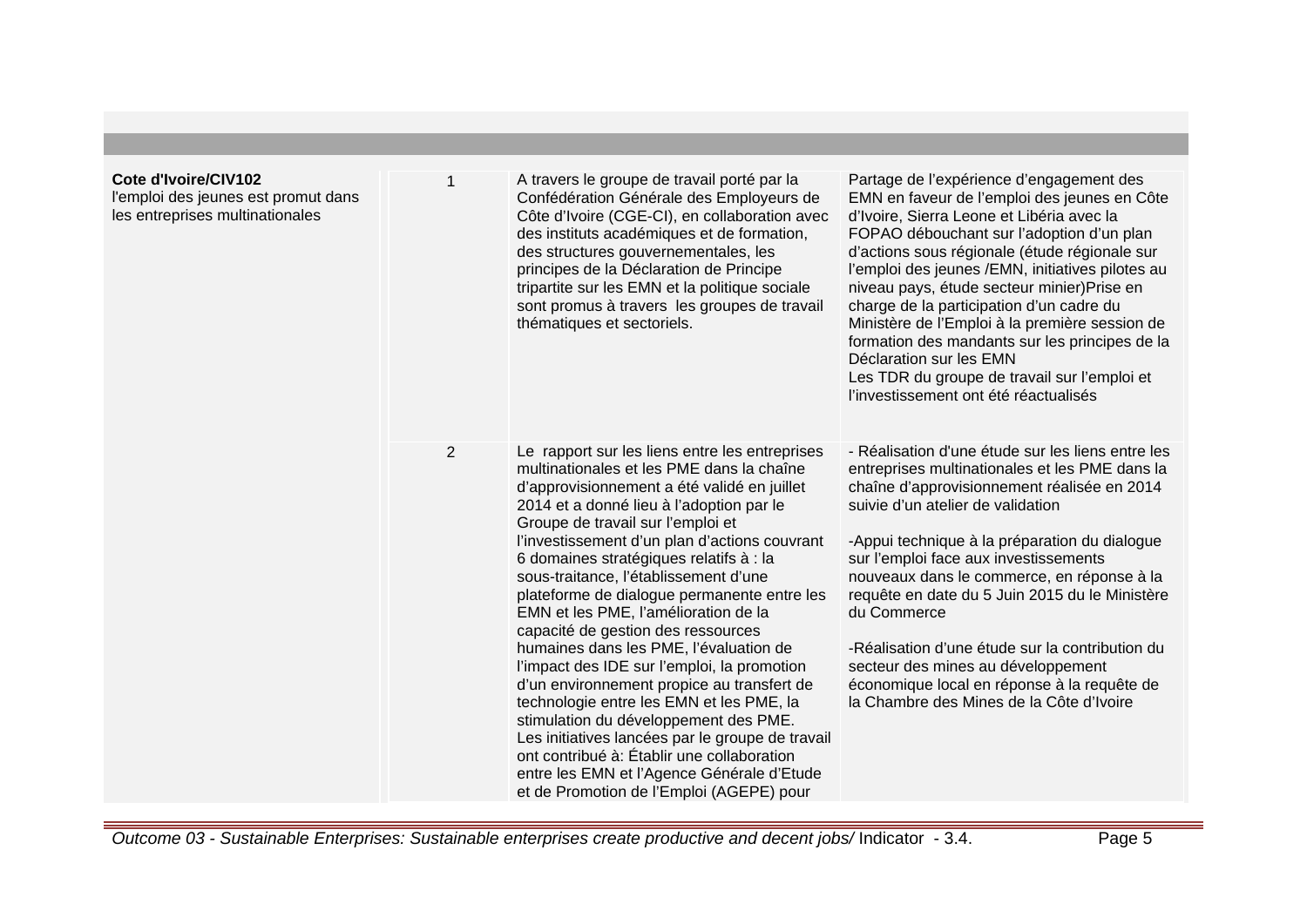| l'agro-industrie)<br>Additional CPO Information (This information should only be added when relevant and necessary and should not repeat information already                       | des stages en faveur de centaine s de jeunes<br>débouchant sur plusieurs embauches ; une<br>cartographie des besoins particulières des<br>EMN par secteur permettant de mieux ajuster<br>l'offre de formation à la demande des<br>entreprises (exemple formation de 1000<br>personnes/an sur 3 ans dans le secteur de |
|------------------------------------------------------------------------------------------------------------------------------------------------------------------------------------|-----------------------------------------------------------------------------------------------------------------------------------------------------------------------------------------------------------------------------------------------------------------------------------------------------------------------|
| entered under results or ILO contribution)                                                                                                                                         |                                                                                                                                                                                                                                                                                                                       |
| a)Gender equality and non-discrimination                                                                                                                                           | b) Partnerships (external)                                                                                                                                                                                                                                                                                            |
| Une des trois personnes sélectionnées et coachées pour devenir des<br>formateurs en dialogue social et techniques de négociation pour la CGECI<br>est une femme chef d'entreprise. | Dans le cadre du partenariat noué avec la CGECI tous les aspects<br>d'organisation logistique sont entièrement pris en charge par l'organisation<br>d'employeurs, le BIT se concentrant sur la fourniture de l'expertise<br>technique.                                                                                |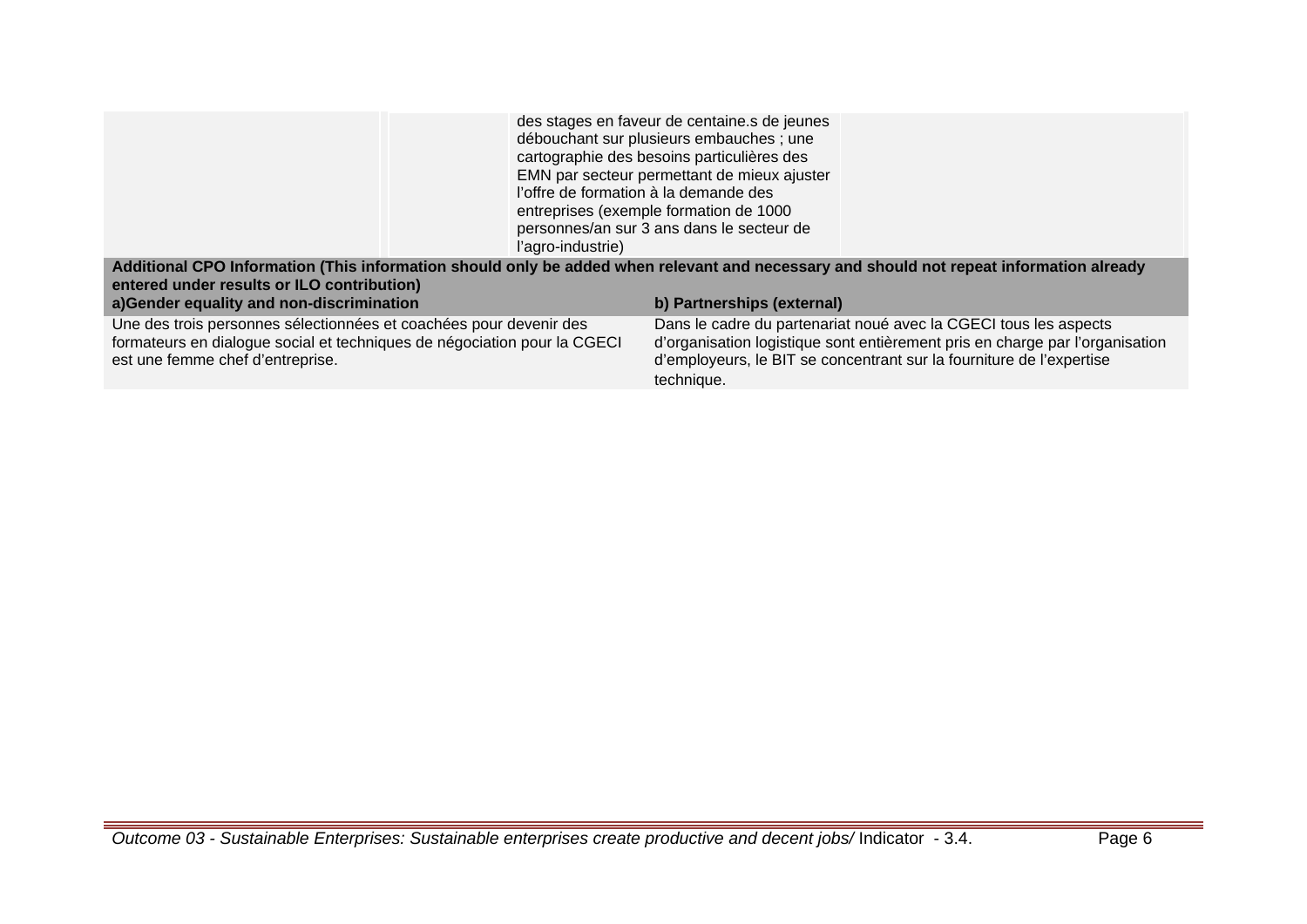### **Latin America and the Caribbean**

#### **Chile/CHL159**

Estrategias de sensibilización en relación con áreas temáticas de la declaración sobre las empresas multinacionales aplicadas

1 1. En el año 2013 se conformó un Comité Directivo del Diálogo Forestal con el propósito de implementar un proceso de diálogo que asegure prácticas que generen cambios concretos en territorios en temas críticos socio-ambientales. Dicha iniciativa destaca por la integración y capacitación de las organizaciones sindicales. Entre los hitos más relevantes del bienio deben mencionarse los siguientes: - Diseño de un sistema de gobernanza. - Seminario Mesa empresa y comunidad: diálogo social, un camino necesario y

posible. Acuerdos públicos socio-ambientales en zonas forestales: resultados, aprendizajes y desafíos.

- Diseño de un Manual de Buenas Prácticas para productos forestales madereros, con la participación de empresas, sindicatos y organizaciones de vecinos (en proceso). Dicha iniciativa es financiada con fondos públicos regionales para el diálogo social.

2. En el marco del Foro de Cooperación Económica de Asia Pacífico (APEC) se realizó en Santiago de Chile un taller sobre "Responsabilidad Social Corporativa: Instrumentos Internacionales para las economías APEC" donde participaron representantes de los países APEC y especialistas de organizaciones internacionales como la OCDE y la OIT. El objetivo del evento fue analizar los distintos instrumentos internacionales en materia de RSE para poder avanzar en esta materia a la 1. La OIT brindó asistencia técnica a través del acompañamiento al Comité Directivo (participación de sesiones bimensuales). Así también, colaboró en el diseño del sistema de gobernanza, el desarrollo del Seminario y la elaboración del Manual de Buenas Prácticas.

2. La OIT prestó asistencia técnica al desarrollo de taller, tanto a nivel logístico, como de contenido. Lo anterior, implicó la participación en calidad de expositores de especialistas de la Oficina.